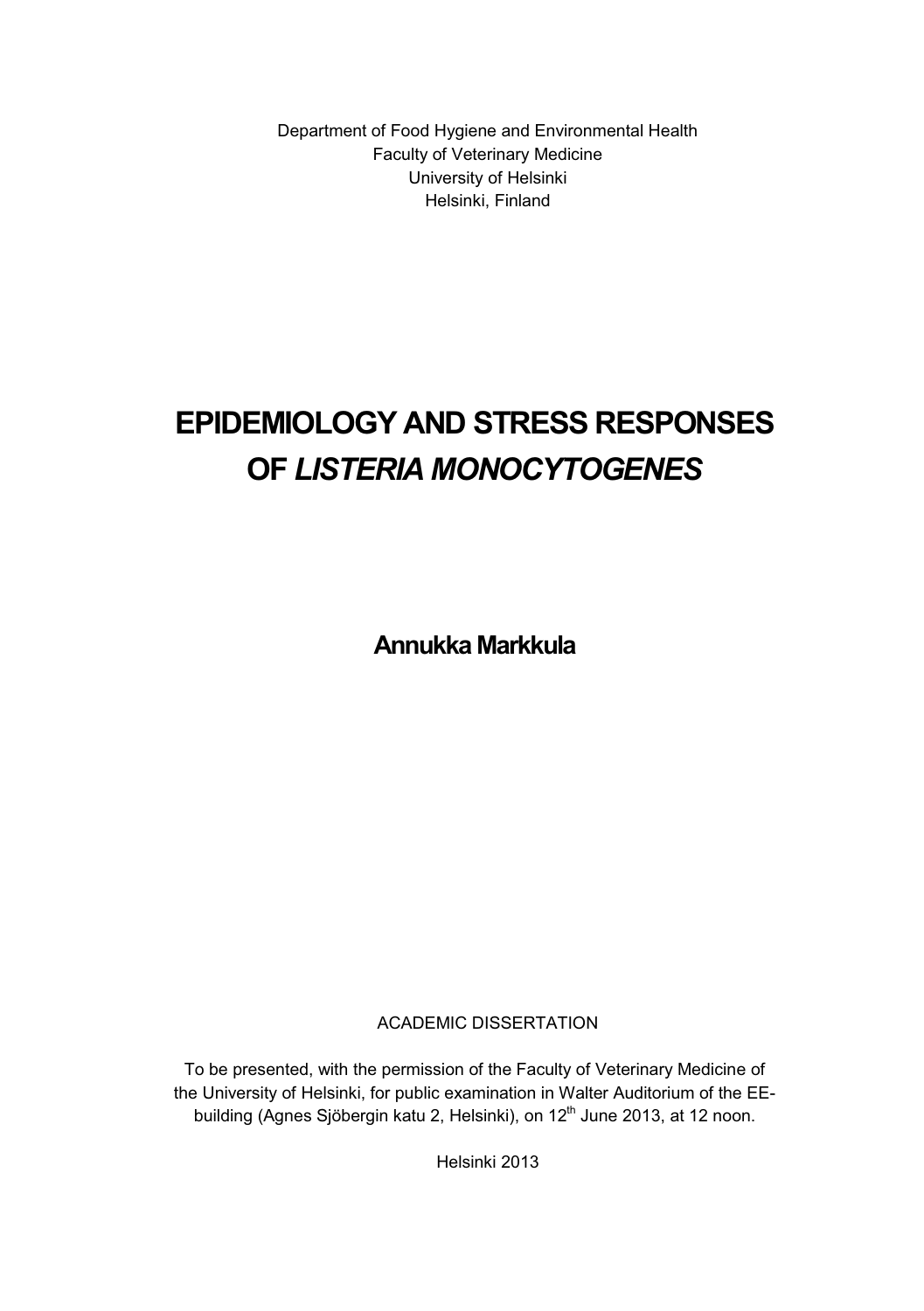| <b>Supervising</b><br><b>Professor</b> | Professor Hannu Korkeala, DVM, Ph.D., M.Soc.Sc.<br>Department of Food Hygiene and Environmental Health<br>Faculty of Veterinary Medicine<br>University of Helsinki<br>Helsinki, Finland                 |
|----------------------------------------|---------------------------------------------------------------------------------------------------------------------------------------------------------------------------------------------------------|
| <b>Supervisors</b>                     | Professor Hannu Korkeala, DVM, Ph.D., M.Soc.Sc.<br>Department of Food Hygiene and Environmental Health<br><b>Faculty of Veterinary Medicine</b><br>University of Helsinki<br>Helsinki, Finland          |
|                                        | Professor Miia Lindström, DVM, Ph.D.<br>Department of Food Hygiene and Environmental Health<br><b>Faculty of Veterinary Medicine</b><br>University of Helsinki<br>Helsinki, Finland                     |
|                                        | <b>Reviewed by</b> Professor Hanne Ingmer, M.Sc., Ph.D.<br>Department of Veterinary Disease Biology<br><b>Faculty of Health and Medical Sciences</b><br>University of Copenhagen<br>Copenhagen, Denmark |
|                                        | PD Dr. med vet Taurai Tasara, Ph.D.<br>Institute for Food Safety and Hygiene<br>University of Zürich<br>Zürich, Switzerland                                                                             |
| Opponent                               | Professor Atte von Wright, M.Sc., Ph.D.<br>Institute of Public Health and Clinical Nutrition<br>University of Eastern Finland<br>Kuopio, Finland                                                        |
|                                        |                                                                                                                                                                                                         |

ISBN 978-952-10-8839-1 (paperback) Unigrafia, Helsinki 2013

ISBN 978-952-10-8840-7 (PDF) http://ethesis.helsinki.fi

Cover picture: *Listeria monocytogenes* EGD-e. Electron microscopic image by Esa Penttinen.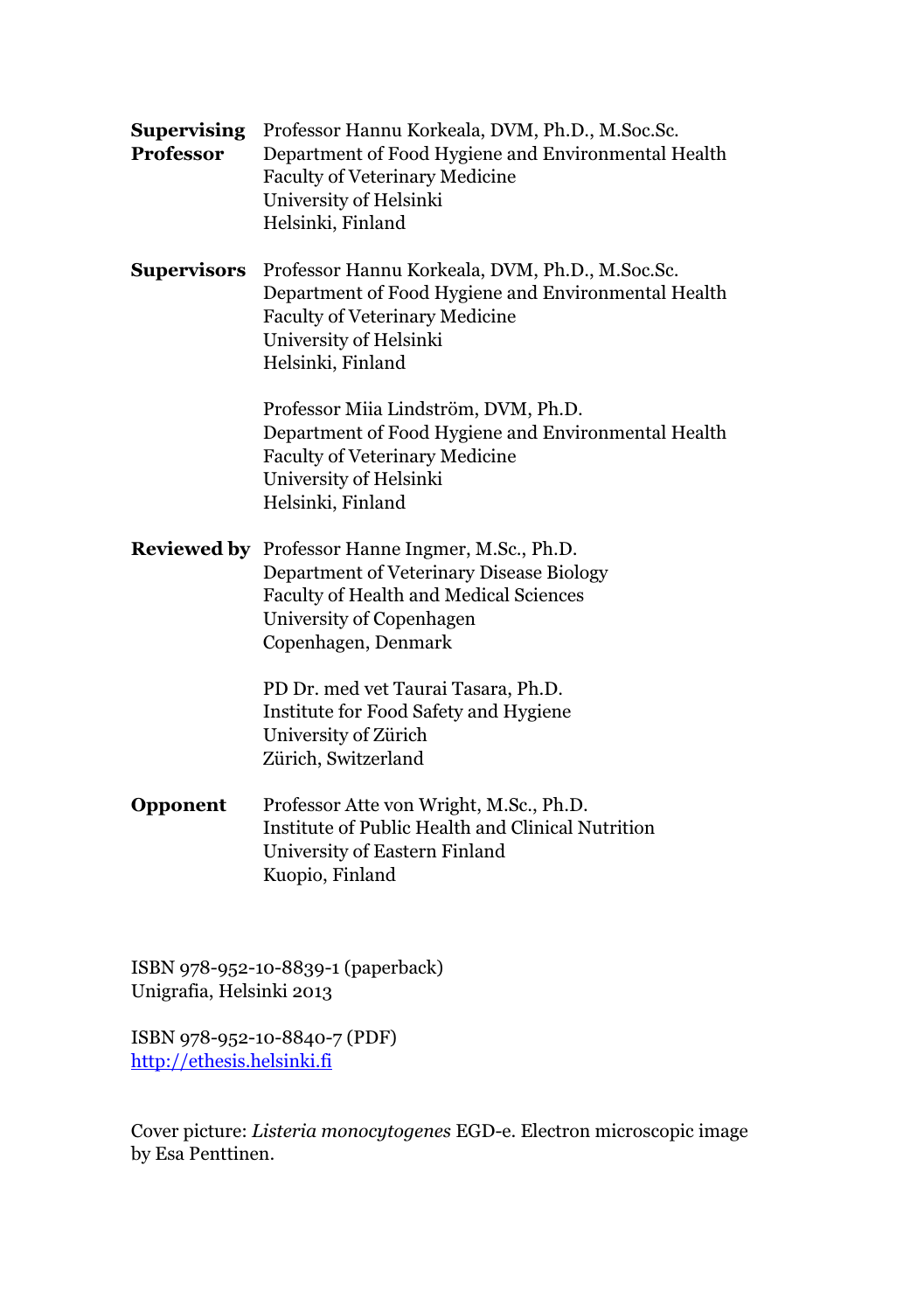# **ABSTRACT**

*Listeria monocytogenes* causes potentially fatal illness to susceptible people and is found in various foods. It typically enters processed foods via a contaminated processing environment, in which it may have persisted for years. To study the role of raw material as a potential source of contamination of food processing plants by *L. monocytogenes*, the prevalence and genetic diversity of this species in tonsils of pigs and in raw fish was examined. A total of 14% and 4% of tonsils of pigs and raw fish, respectively, harboured *L. monocytogenes.* From 38 pig tonsil isolates and 11 raw fish isolates, 24 and nine different types were recovered using pulsedfield-gel electrophoresis (PFGE) typing. The results indicate that a wide variety of *L. monocytogenes* strains enters pork slaughterhouses and fish processing plants in the raw materials, which are thus potential sources of direct or indirect contamination of processing plants by this pathogen*.*

Since identical PFGE types were recovered from both raw and processed fish, it is likely that raw fish are an initial source of the *L. monocytogenes* found in processed fish. Some strains entering a plant along with raw fish may contaminate and persist in the processing environment, causing recurrent contamination of the final products via contact surfaces. Alternatively, *L. monocytogenes* strains in raw fish may survive nonlistericidal processes, resulting in contamination of the final product.

To identify novel factors contributing to survival of *L. monocytogenes* in food processing environment, the roles of specific genes in stress response were investigated, using *flhA* and *motA* that encode flagellar factors involved in cold stress tolerance, and *lmo0866, lmo1246, lmo1450*, and *lmo1722* encoding DEAD-box RNA helicases involved in cold, heat acid, alkali, osmotic, ethanol, and oxidative stress tolerance. Increased relative transcription levels of *flhA, motA, lmo0866, lmo1450,* and *lmo1722,*  restricted growth of the single gene deletion mutant strains EGD-eΔ*flhA,*  EGD-eΔ*motA,* Δ*lmo0866,* Δ*lmo1450,* and Δ*lmo1722* at 3°C, and increased minimum growth temperatures of Δ*lmo0866,* Δ*lmo1450,* and Δ*lmo1722* revealed that FlhA, MotA, Lmo0866, Lmo1450, and Lmo1722 had roles in growth of *L. monocytogenes* EGD-e under cold stress conditions*.* The restricted growth of Δ*lmo0866* in 3.5% ethanol, and its increased maximum growth temperature and growth rate at 42.5°C, indicated that Lmo0866 had roles also in ethanol and heat stress tolerance of strain EGD-e. The role of Lmo1450 in the growth of strain EGD-e under heat, alkali, and oxidative stress conditions was shown by the restricted growth rate of Δ*lmo1450* at 42.5°C, in pH 9.4, and in 5 mM  $H_2O_2$ . The slightly decreased growth rate and maximum optical density of Δ*lmo1246* at 3°C indicated that the role of Lmo1246 in cold stress tolerance was negligible. Under all the other conditions, the growth of Δ*lmo1246* and the wild-type EGD-e were identical,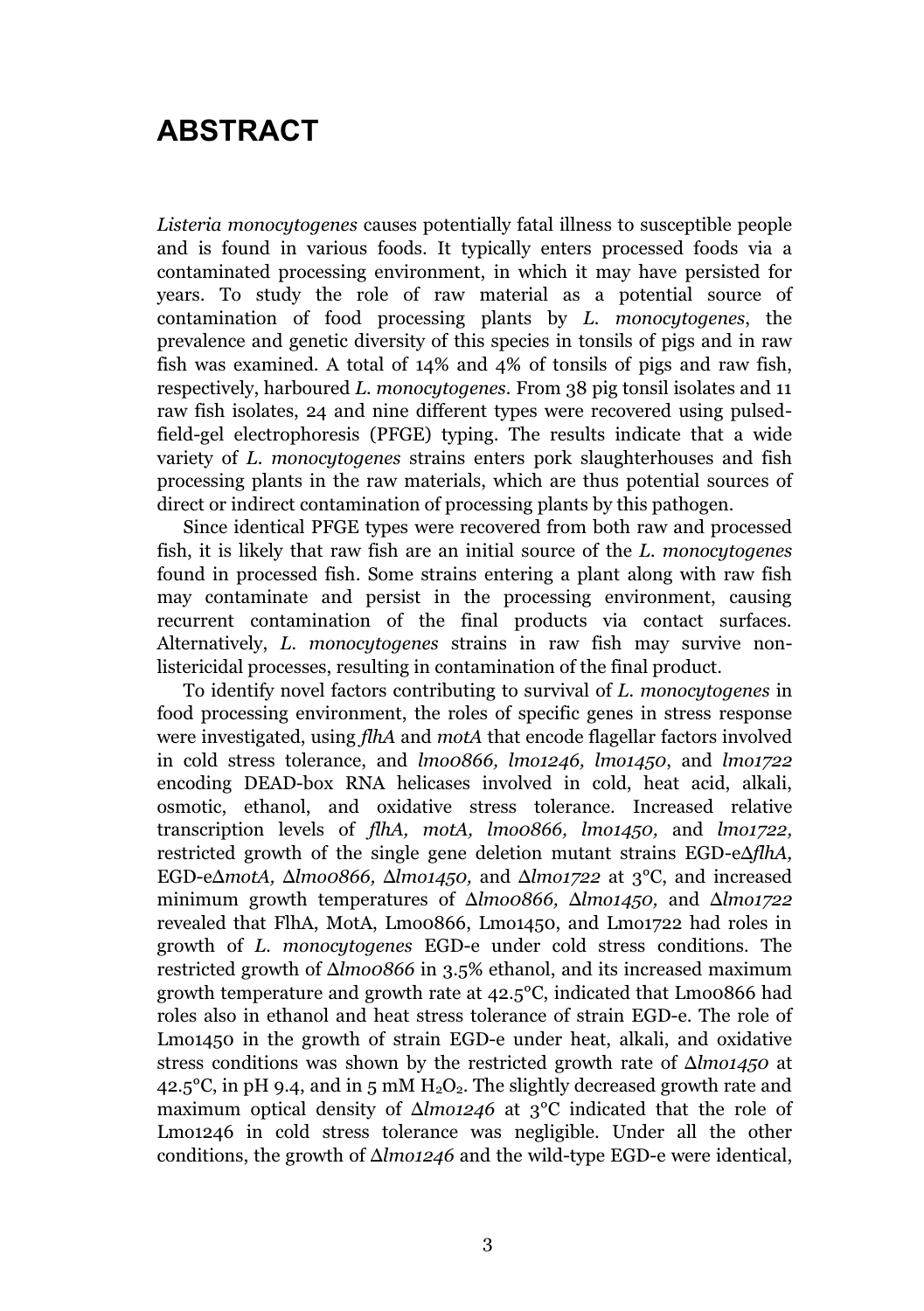suggesting that Lmo1246 had no role in growth of *L. monocytogenes* EGD-e under heat, pH osmotic, ethanol, or oxidative stress conditions.

The deletion of *flhA, motA, lmo0866, lmo1450,* and *lmo1722* impaired the motility of strain EGD-e, whereas the motility of Δ*lmo1246* did not differ from that of the wild type. This indicates that DEAD-box RNA helicases Lmo0866, Lmo1450, and Lmo1722 have roles in motility of strain EGD-e*.*  Moreover, these results suggest that motility and cold stress tolerance of *L. monocytogenes* are linked, and that motile flagella may be needed for full cold stress tolerance of strain EGD-e.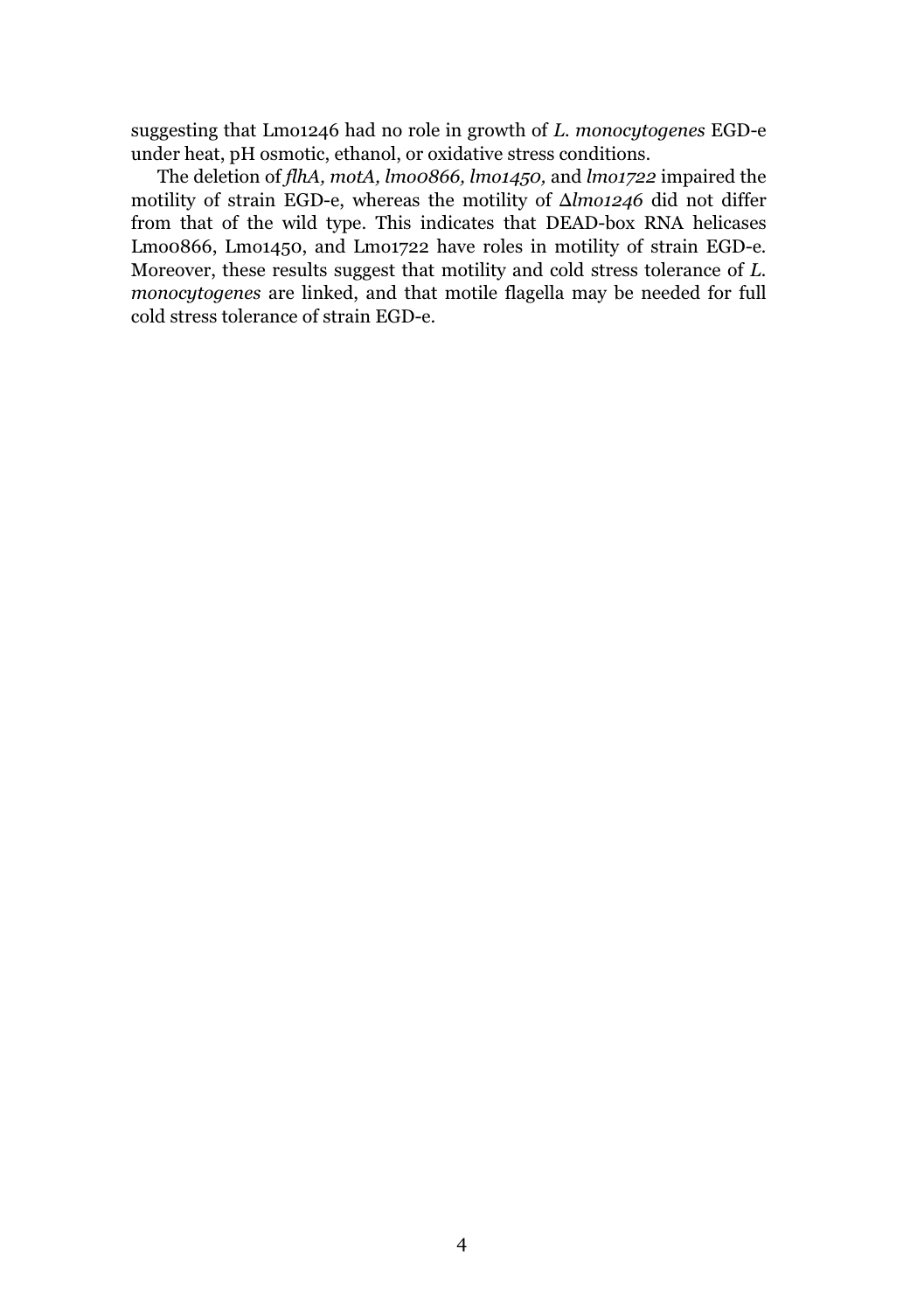# **ACKNOWLEDGEMENTS**

 This study was conducted at the Department of Food Hygiene and Environmental Health, Faculty of Veterinary Medicine, University of Helsinki and the Centre of Excellence in Microbial Food Safety Research, Academy of Finland (118602, 141140). The financial support of the Doctoral Program of Applied Biosciences, the Walter Ehrström Foundation, the Finnish Veterinary Foundation, and the Orion-Farmos Research Foundation are gratefully acknowledged.

I express my deepest gratitude to Professor Hannu Korkeala for the opportunity to work in his progressive research group in this fascinating field of science. I give special thanks for his guidance in the versatile field of food hygiene during all these years. Professor Miia Lindström is thanked for the countless number of valuable comments on both practical problems and written text. I greatly admire her achivements both in science and in daily life, and warmly remember our summers in Veteli.

Professor Hanne Ingmer and Doctor Taurai Tasara are acknowledged for reviewing the Thesis and Docent Fred Stoddard for revising the language.

I warmly thank the co-authors for the fruitful collaboration. Tiina Autio guided me into the *Listeria* research and showed that even high quality research can be fun. Mirjami Mattila, Janne Lundén, and Sanna Hellström are warmly thanked for the co-operation in various fields of *Listeria*  research*.* Per Johansson and Johanna Björkroth deserve my special thanks for sharing their time and broad expertise whatever the scientific problem was. Panu Somervuo is thanked for help in bioinformatics and Taina Niskanen for sharing her expertise on slaughterhouse practices.

I was privileged to work in a scientific community with numerous colleagues who have earned my respect for providing such a creative and warm working environment. My nearest colleagues Riikka Keto-Timonen and Riikka Laukkanen-Ninios are thanked for listening, commenting, giving practical help in computing, and providing company in coffeebreaks with welcome chats. Esa Penttinen, Kirsi Ristkari, Maria Stark, Jari Aho, and Heimo Tasanen are warmly thanked for the laboratory assistance that has greatly facilitated this work. Johanna Seppälä and Mia Ketoharju are thanked for taking care of most of the bureaucracy and office work.

Finally, I express my warmest gratitude to my family and friends. I'm happy having been able to have had Sanna as a friend all my life. Mum, Eve, and Petteri are thanked for always being there for me. Pietu is thanked for supporting me in my choices and making them possible. Salli, Eero, and Armi, you are my dearest.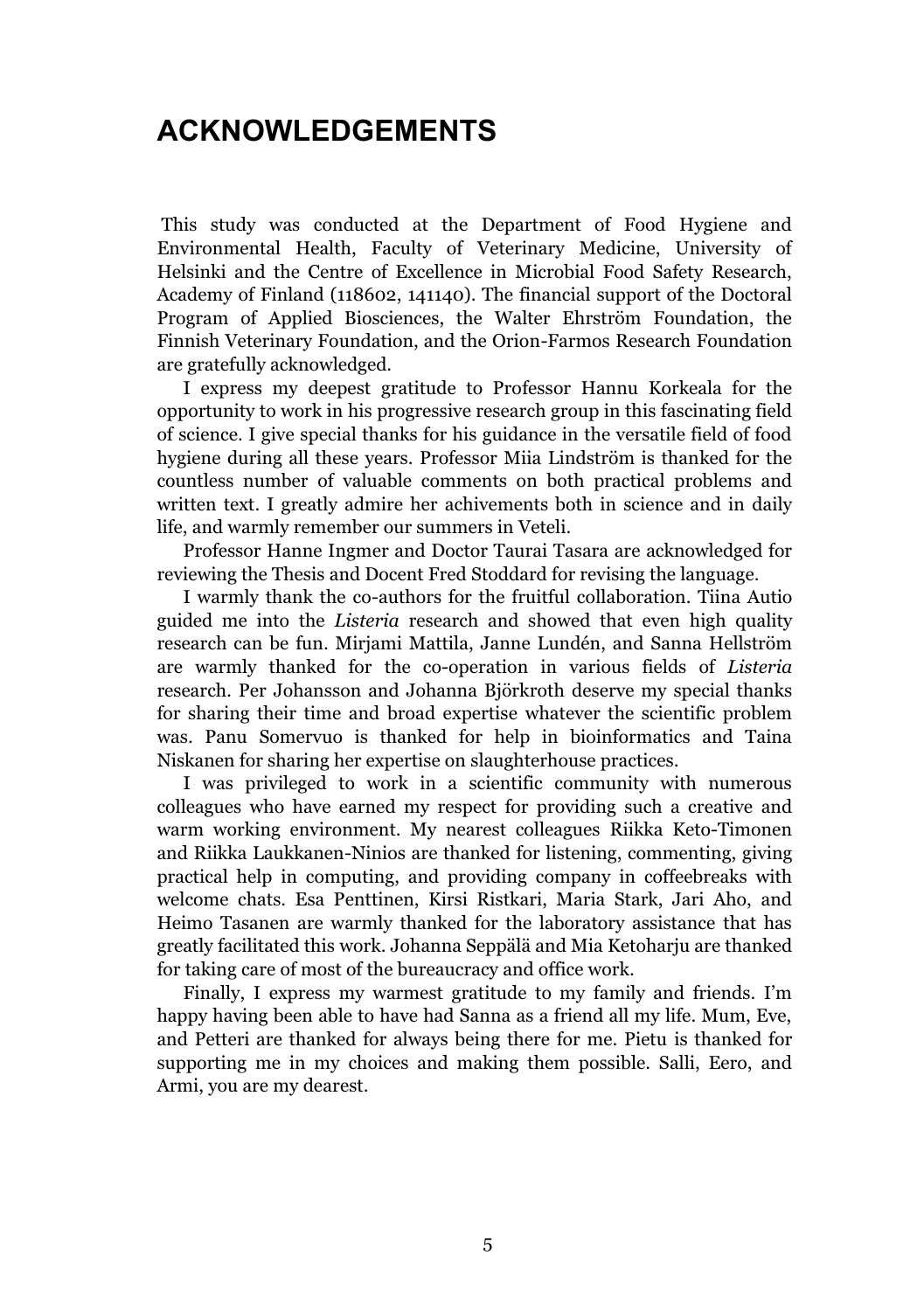# **CONTENTS**

|             |                  | <b>LIST OF ORIGINAL PUBLICATIONS</b>                                   | 9  |
|-------------|------------------|------------------------------------------------------------------------|----|
|             |                  | <b>ABBREVIATIONS</b>                                                   | 10 |
| 1           |                  | <b>INTRODUCTION</b>                                                    | 11 |
| $\mathbf 2$ |                  |                                                                        | 13 |
|             | 2.1              |                                                                        | 13 |
|             |                  | 2.1.1 Listeria monocytogenes                                           | 13 |
|             |                  | 2.1.2 Listeriosis                                                      | 14 |
|             | $2.2\phantom{0}$ | L. monocytogenes in foods and in food processing<br>environments       | 17 |
|             |                  |                                                                        | 17 |
|             |                  | 2.2.2 L. monocytogenes in food processing environments                 | 20 |
|             | 2.3              | Stress responses of L. monocytogenes                                   | 21 |
|             |                  |                                                                        | 21 |
|             |                  | 2.3.2 Global alterations in L. monocytogenes following stress exposure | 22 |
|             |                  | 2.3.3 Factors with roles in stress tolerance of L. monocytogenes       | 24 |
|             |                  | 2.3.4 Stress adaptation and cross adaptation of L. monocytogenes       | 28 |
|             |                  | 2.3.5 Stress tolerance of L. monocytogenes in biofilms                 | 29 |
| 3           |                  | AIMS OF THE STUDY                                                      | 34 |
| 4           |                  |                                                                        | 35 |
|             | 4.1              |                                                                        | 35 |
|             | 4.2              |                                                                        | 35 |
|             | 4.3              | Sampling (I, II)                                                       | 35 |
|             | 4.4.             |                                                                        | 35 |
|             | 4.5              | Growth conditions (III-V)                                              | 35 |
|             | 4.6              | Typing                                                                 | 37 |
|             |                  | 4.6.1 Serotyping (II)                                                  | 37 |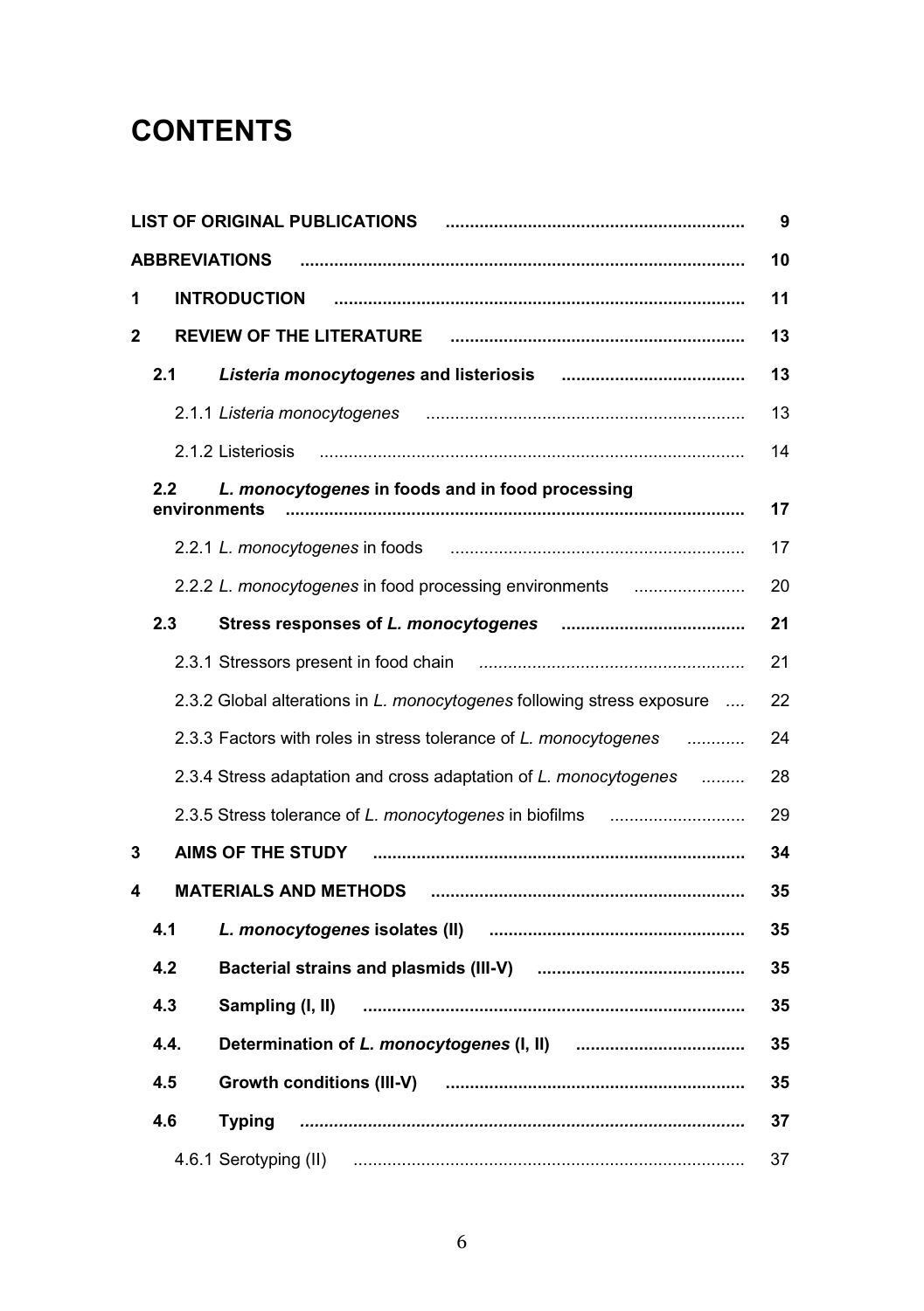|   |           |                                                                                                                                          | 37 |
|---|-----------|------------------------------------------------------------------------------------------------------------------------------------------|----|
|   | 4.7       |                                                                                                                                          | 37 |
|   |           | 4.7.1 Total RNA isolation                                                                                                                | 37 |
|   |           | 4.7.2 Reverse transcription, real-time PCR, and quantification of gene<br>expression                                                     | 39 |
|   | 4.8       | Genetic modification of L. monocytogenes                                                                                                 | 40 |
|   |           |                                                                                                                                          | 40 |
|   |           | 4.8.2 Complementation of deletion mutations (IV)                                                                                         | 40 |
|   | 4.9       | Characterization of genetically modified L. monocytogenes                                                                                | 40 |
|   |           |                                                                                                                                          | 40 |
|   |           |                                                                                                                                          | 41 |
|   | (III, IV) | 4.9.3 Correspondence between viable cell numbers and $OD600$ readings                                                                    | 41 |
|   |           | 4.9.4 Minimum and maximum growth temperatures (IV, V)                                                                                    | 41 |
|   |           |                                                                                                                                          | 42 |
|   | 4.10      | Statistical testing <i>manual communical content of the statistical</i> testing                                                          | 42 |
| 5 |           | <b>RESULTS</b>                                                                                                                           | 43 |
|   | 5.1       | Prevalence and diversity of L. monocytogenes in tonsils of                                                                               | 43 |
|   | 5.2       | Comparison of L. monocytogenes isolated from raw and<br>processed fish (II)                                                              | 43 |
|   | 5.3       | Relative expression of flhA, motA, Imo0866, Imo1246, Imo1450,<br>and Imo1722 during growth at various stress conditions (III-V)          | 43 |
|   |           |                                                                                                                                          |    |
|   | 5.4       | Characteristics of genetically modified L. monocytogenes<br>                                                                             | 44 |
|   |           | 5.4.1 Morphology (III, IV)                                                                                                               | 44 |
|   |           |                                                                                                                                          | 44 |
|   |           | 5.4.3 Motility (III, IV)                                                                                                                 | 47 |
| 6 |           |                                                                                                                                          | 49 |
|   | 6.1       | Tonsils of pigs and raw fish as a potential source of<br>contamination of pork and fish processing plants by L.<br>monocytogenes (I, II) | 49 |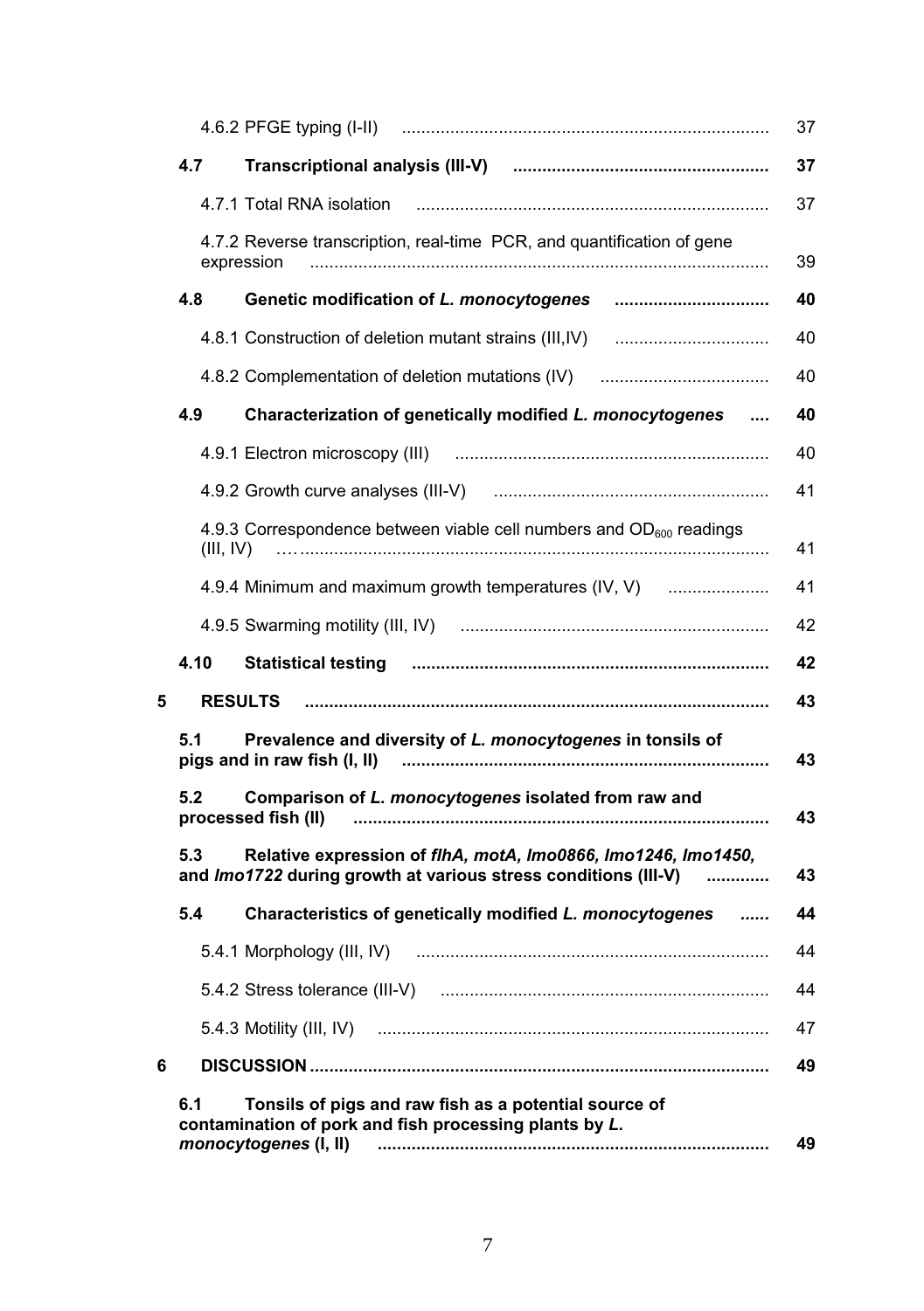|   | Raw fish as a potential sourse in contamination of fish<br>6.2<br>products by L. monocytogenes (II) | 49 |
|---|-----------------------------------------------------------------------------------------------------|----|
|   | The role of flhA and motA in cold tolerance of L.<br>6.3                                            | 50 |
|   | 6.4<br>The role of <i>Imo0866. Imo1246. Imo1450</i> , and <i>Imo1722</i> in the                     | 50 |
|   | Association between motility and cold tolerance of L.<br>6.5                                        | 52 |
| 7 |                                                                                                     | 54 |
| 8 |                                                                                                     | 55 |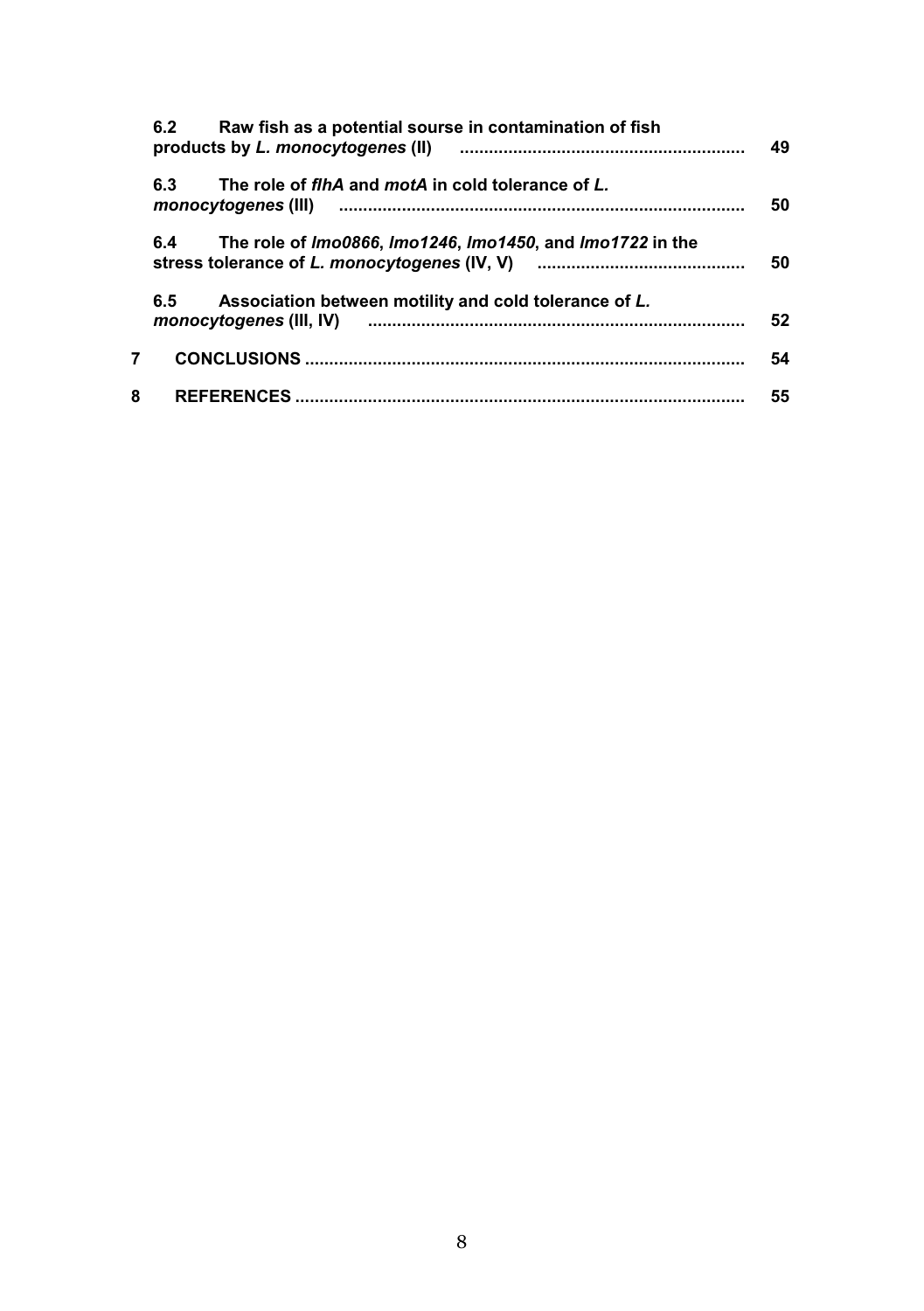# **LIST OF ORIGINAL PUBLICATIONS**

The thesis is based on the following original publications referenced in the text by their Roman numerals:

- I Autio, T., Markkula, A., Hellström, S., Niskanen, T., Lundén, J., and Korkeala, H. (2004) Prevalence and genetic diversity of *Listeria monocytogenes* in the tonsils of pigs. *J Food Prot* **67**: 805─808.
- II Markkula, A., Autio, T., Lundén, J., and Korkeala, H. (2005) Raw and processed fish show identical *Listeria monocytogenes* genotypes with pulsed-field gel electrophoresis. *J Food Prot* **68:** 1228─1231.
- III Mattila, M., Lindström, M., Somervuo, P., Markkula, A., and Korkeala, H. (2011) Role of *flhA* and *motA* in growth of *Listeria monocytogenes* at low temperatures. *Int J Food Microbiol* **148:** 177─183.
- IV Markkula, A., Mattila, M., Lindström, M., and Korkeala, H. (2012) Genes encoding putative DEAD-box RNA helicases in *Listeria monocytogenes* are needed for growth and motility at 3˚C. *Environ Microbiol* **14:** 2223─2232.
- V Markkula, A., Lindström, M., Johansson, P., Björkroth, J., and Korkeala, H. (2012) Roles of four putative DEAD-box RNA helicase genes in growth of *Listeria monocytogenes* EGD-e under heat, pH, osmotic, ethanol, and oxidative stress conditions. *Appl Environ Microbiol* **78:** 6875─6882.

These articles have been reprinted with the kind permission of their copyright holders: Journal of Food Protection (I, II), Elsevier (III), John Wiley & Sons, Inc. (IV), and the American Society for Microbiology (V).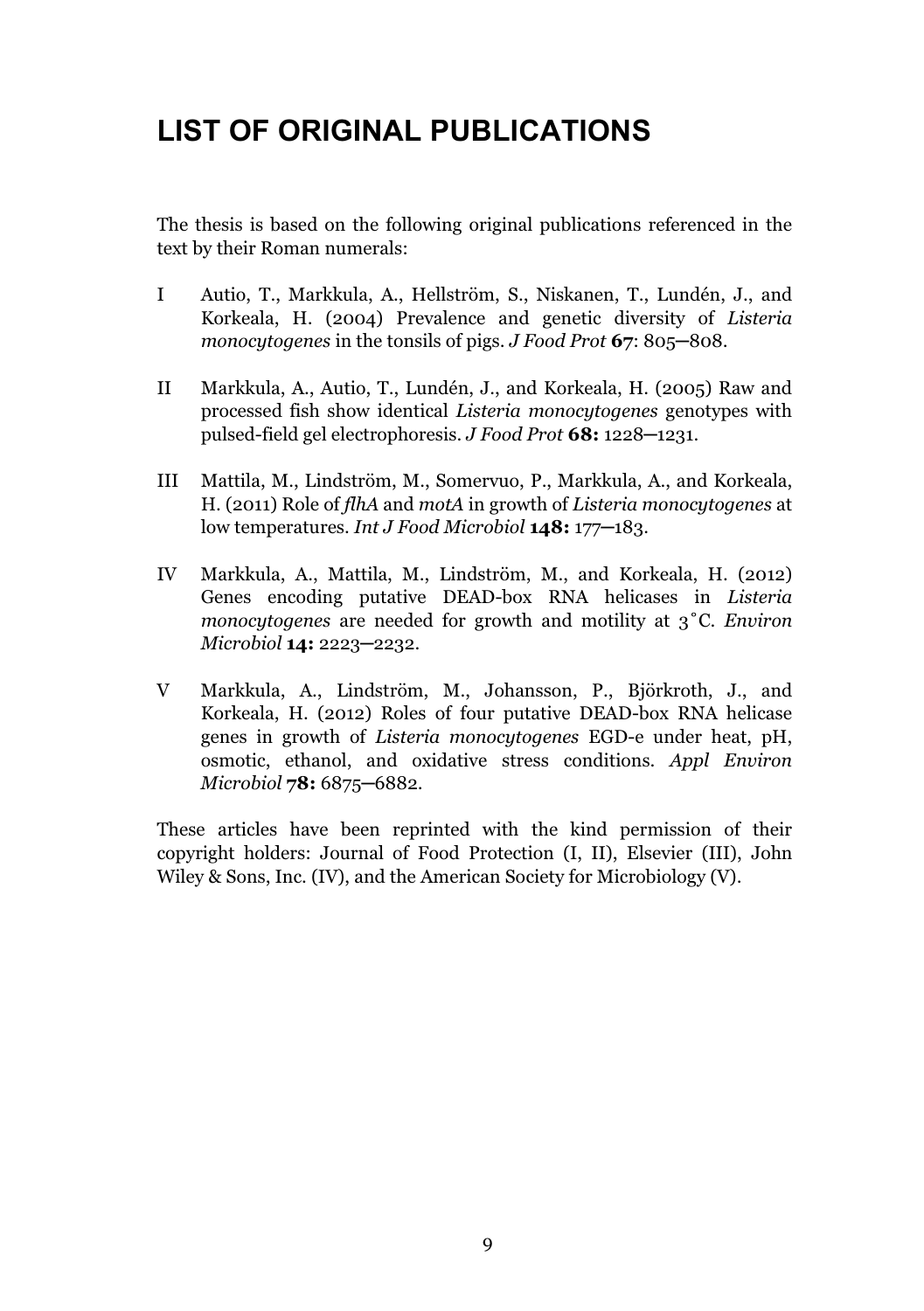# **ABBREVIATIONS**

| a <sub>w</sub>    | water activity                                                 |
|-------------------|----------------------------------------------------------------|
| ADI               | arginine deimidase                                             |
| AFLP              | amplified fragment length polymorphism                         |
| BHI               | brain heart infusion                                           |
| bp                | base pair                                                      |
| cDNA              | complementary DNA                                              |
| GAD               | glutamate decarboxylase                                        |
| HK.               | histidine kinase of two-component signal transduction system   |
| LB                | Luria-Bertani                                                  |
| OD <sub>600</sub> | optical density at 600 nm                                      |
| <b>PCR</b>        | polymerase chain reaction                                      |
| PFGE              | pulsed-field gel electrophoresis                               |
|                   | (p)ppGpp guanosine pentaphospate                               |
| <b>ROS</b>        | reactive oxygen species                                        |
| <b>RR</b>         | response regulator of two-component signal transduction system |
| RT                | reverse transcription                                          |
| <b>RTE</b>        | ready-to-eat                                                   |
| SOD               | superoxide dismutase                                           |
| TCS               | two-component signal transduction system                       |
| TSA               | tryptic soy agar                                               |
|                   |                                                                |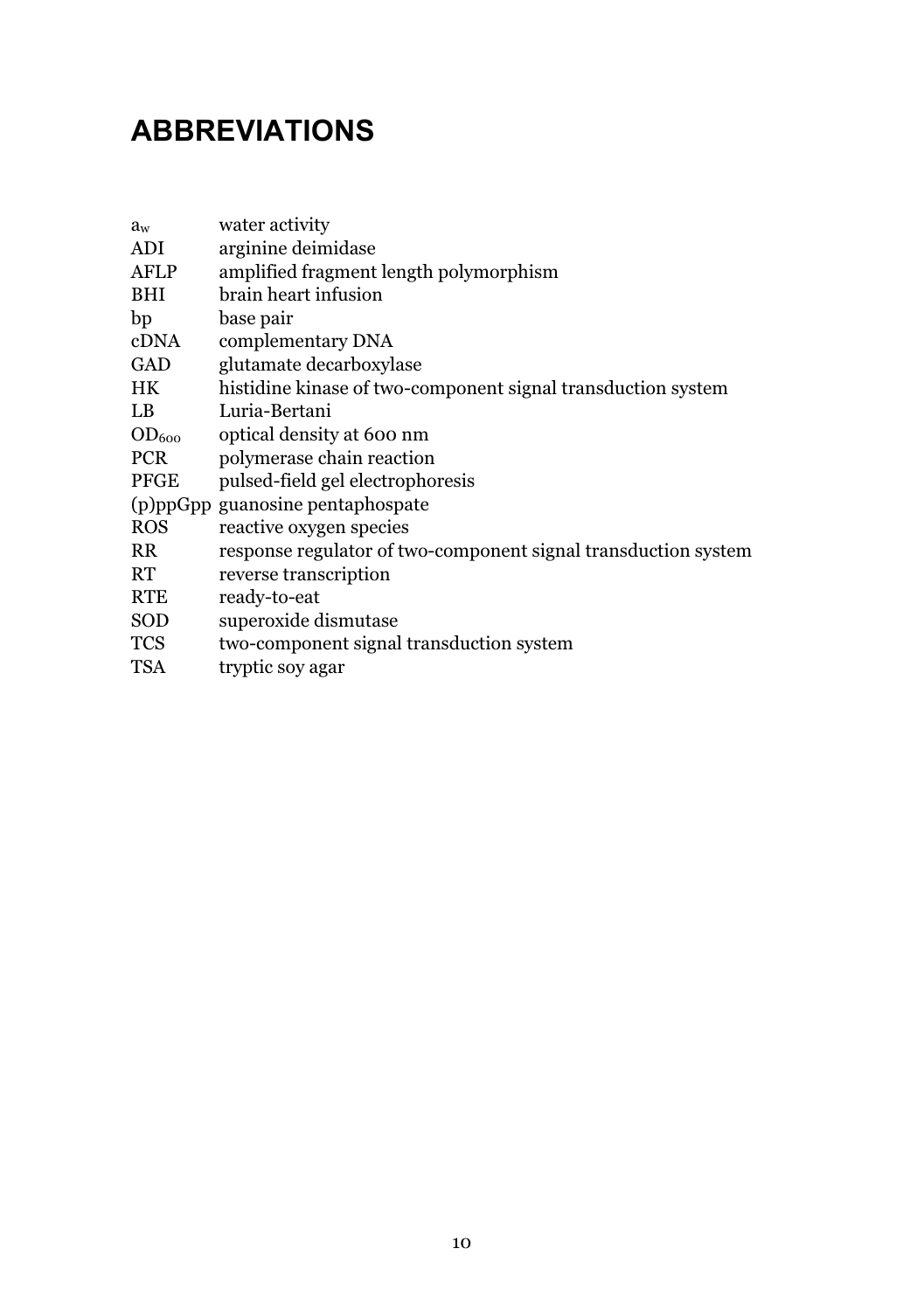# **1 INTRODUCTION**

The history of the zoonotic foodborne pathogen *Listeria monocytogenes* and listeriosis is traced to 1910, when a gram-positive bacterium was isolated from the necrotic liver of a rabbit in Sweden (Hülpfers, 1911). In 1918 the bacterium, albeit wrongly identified, was isolated from a human patient with meningitis (Dumont & Cotoni, 1921). The description of the bacterium, named as *Bacterium monocytogenes,* was published by Murray *et al.* in 1926. The name *Listeria monocytogenes* was established in 1940 (Pirie, 1940). Even though food as a significant source of listeriosis was suspected already in 1961 by Seeliger, the emergence of *L. monocytogenes* as an important foodborne pathogen became evident in 1980s, after several foodborne outbreaks proved to be caused by it (Schlech *et al.*, 1983; Fleming *et al.*, 1985; Linnan *et al.*, 1988).

In Europe, Australia, and the USA, approximately 0.3 listeriosis cases per 100 000 population are reported annually and the worldwide incidence seems to be increasing (Denny & McLauchlin, 2008; OzFoodNet Working Group, 2010; Dalton *et al.*, 2011; Silk *et al.*, 2012). In Finland, the incidence of listeriosis is clearly higher. Between 2008 and 2012, the incidence varied from 0.64 to 1.33 cases per 100 000 population, resulting in listeriosis in 34─71 citizens annually (Terveyden ja hyvinvoinnin laitos, THL, 2012). Even though listeriosis, mainly affecting people with another severe underlying disease, is rare compared to many other foodborne diseases, its severity and the economic losses resulting from massive recalls of contaminated foods make *L. monocytogenes* one of the most important foodborne pathogens in industrialized countries nowadays (Mead *et al.*, 1999; de Valk *et al.*, 2005; Vaillant *et al.*, 2005; Scallan *et al.*, 2011).

Foods may be contaminated with *L. monocytogenes* already before harvest, but the main source of contamination of processed foods has been reported to be endogenous strains that may have persisted at foodprocessing plants for years (Ericsson *et al.*, 1997; Autio *et al.*, 1999; Miettinen *et al.*, 1999a; Fonnesbech Vogel *et al.*, 2001; Keto-Timonen *et al.*, 2007). Detergents and disinfectants used for sanitizing the processing environment as well as processing, preservatives, additives, and storage of foods, may cause stress to the bacterium. Survival under these stresses improves its persistence in food processing environment and increases its occurrence in foods. Especially its ability to tolerate cold stress and thus grow in refrigerated conditions threatens the hygienic quality of foods stored for extended periods at low temperatures (Junttila *et al.*, 1988; Nolan *et al.*, 1992; Hudson *et al.*, 1994).

To efficiently control *L. monocytogenes* and decrease the number of listeriosis cases, the contamination routes in the food chain need to be identified. The aim of this study was to examine the role of raw material as a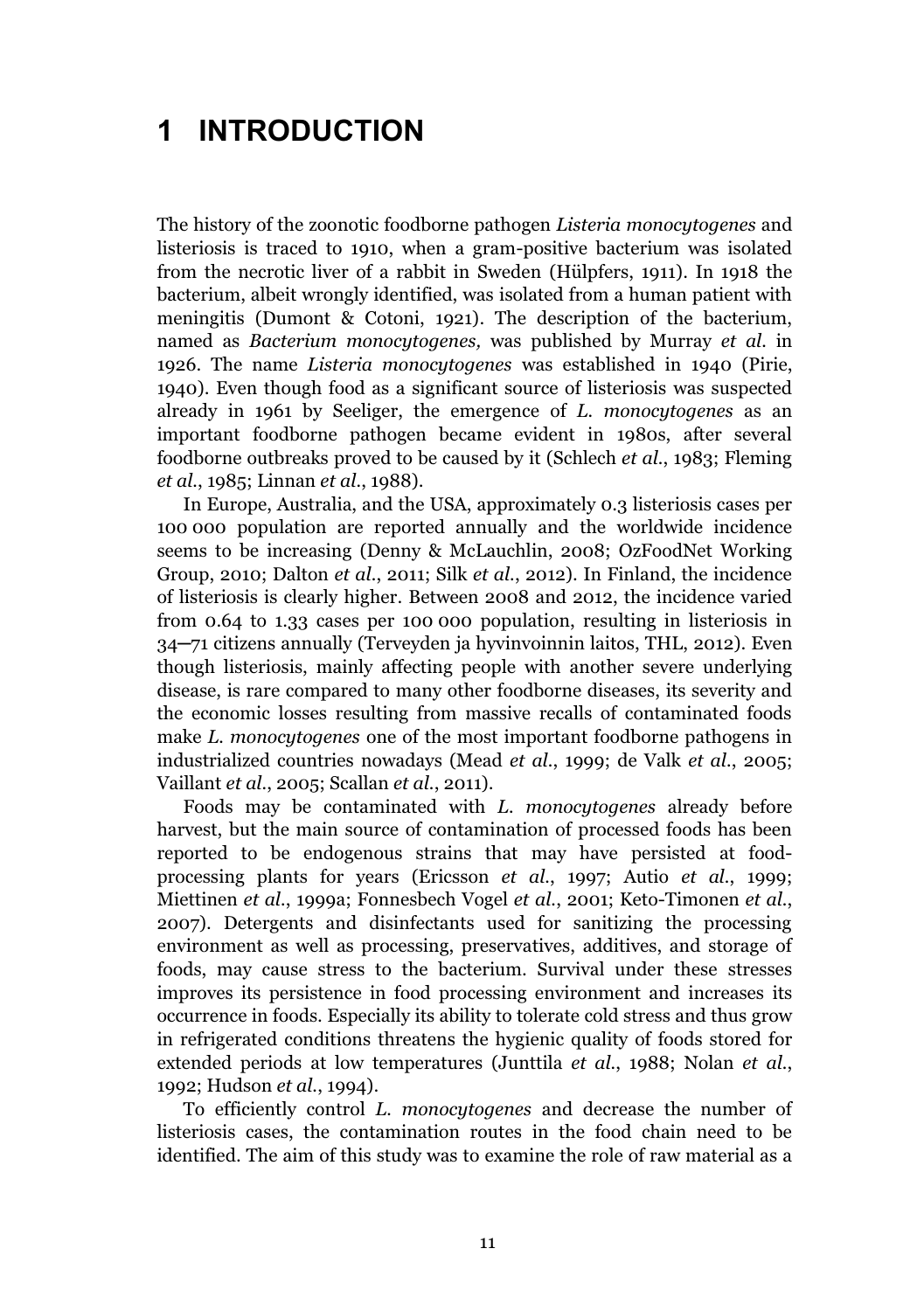source of *L. monocytogenes* in food-processing plants. Moreover, the role of flagellar factors FlhA and MotA, and DEAD-box RNA helicases Lmo0866, Lmo1246, Lmo1450, and Lmo1722 in the tolerance of *L. monocytogenes* EGD-e to various stresses the bacterium may meet in food chain was studied. Understanding mechanisms behind stress tolerance may provide new insight into the control of *L. monocytogenes* and listeriosis.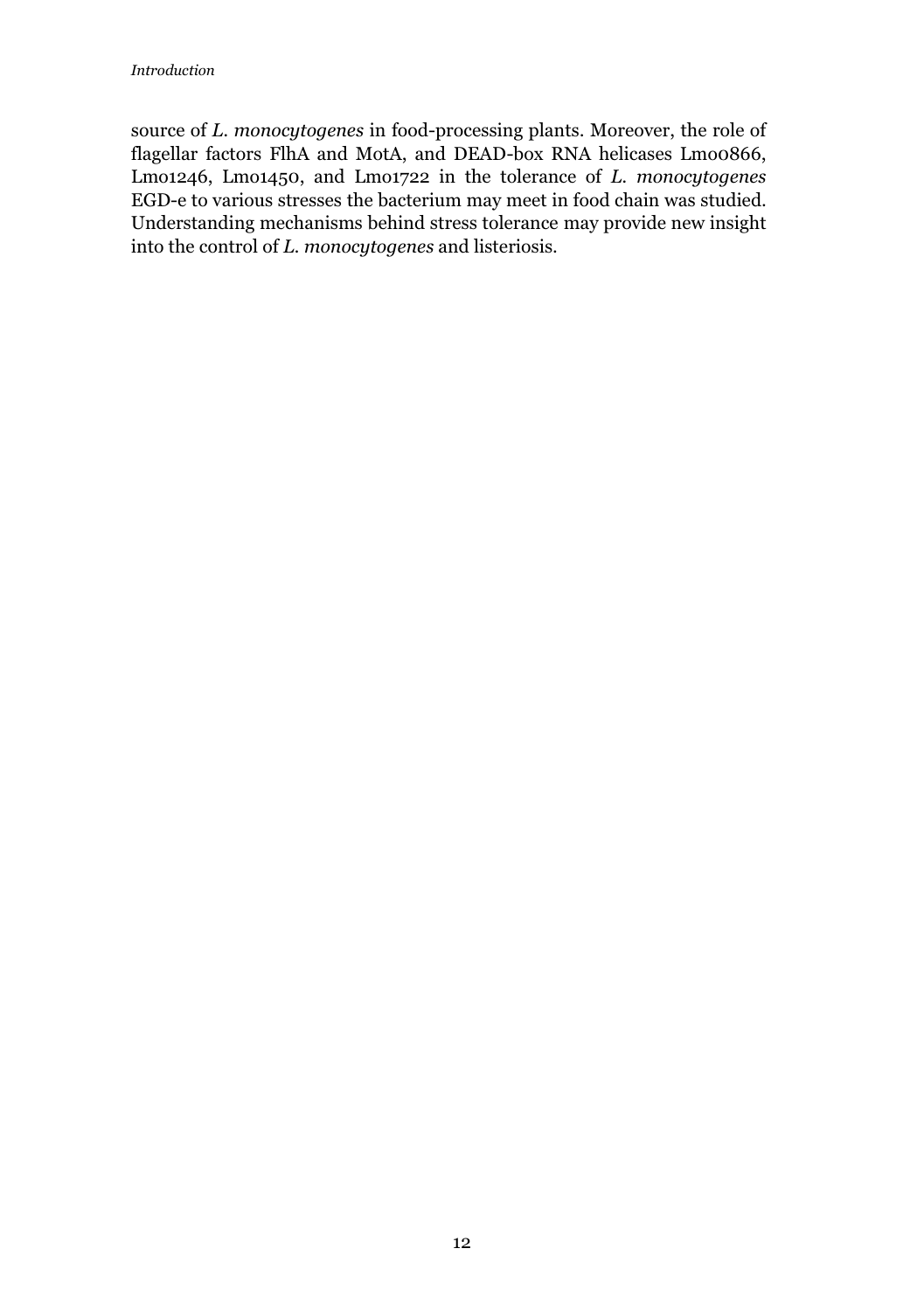# **2 REVIEW OF THE LITERATURE**

## **2.1** *Listeria monocytogenes* **and listeriosis**

The foodborne zoonotic pathogen, *L. monocytogenes*, is a mesophilic, facultatively anaerobic, gram-positive bacterium widespread in nature. It is able to grow in a wide temperature, pH, and water activity  $(a_w)$  range, whereas heating to 60˚C for 30 min kills it (Gray & Killinger, 1966; Nolan *et al.*, 1992; Hudson *et al.*, 1994; McLaughlin & Rees, 2009). As an opportunistic pathogen, *L. monocytogenes* causes a disease, listeriosis, mainly in susceptible people or animals with increased risk because of severe underlying disease or pregnancy.

### **2.1.1** *Listeria monocytogenes*

*L. monocytogenes* belongs to the family *Listeriaceae* in the class *Bacilli* of the phylum *Firmicutes,* together with *L. innocua, L. ivanovii, L. seeligeri, L. welchimeri, L. grayi* (McLaughlin & Rees, 2009)*,* and four novel species *L. rocourtiae* (Leclercq *et al*., 2010), *L. marthii* (Graves *et al.*, 2010), *L. fleischmannii* (Bertsch *et al.*, 2013), and *L. weihenstephanensis* (Lang Halter *et al.,* 2013). All *Listeria* species are small, regular rods, 0.5 μm in diameter and 1─5 μm in length that do not form spores or capsula. They produce catalase but not oxidase. Except for *L. fleischmannii, Listeria* spp. are motile with peritrichous flagella under 30˚C (McLaughlin & Rees, 2009; Graves *et al.*, 2010; Leclercq *et al.*, 2010; Bertsch *et al.*, 2013; Halter *et al.,* 2013). *L. monocytogenes* is β-haemolytic and ferments rhamnose but not xylose (McLaughlin & Rees, 2009).

Based on cell surface antigens, *L. monocytogenes* strains are divided into 13 serotypes (McLaughlin & Rees, 2009). To further characterize it, genotyping methods, for example pulsed-field gel electrophoresis (PFGE) typing, ribotyping, and amplified fragment length polymorphism (AFLP) typing that are based on differences in DNA sequences can be used. PFGE, ribo and AFLP types are grouped into four genetic lineages with varying distribution and properties of *L. monocytogenes* (Nightingale, 2010) (Table 1).

*L. monocytogenes* has been found in decaying vegetation, cultivated and non-cultivated fields, forests, aquatic environments, food, feed, animal and human faeces, and food-processing environments (Weis & Seeliger, 1975; Low & Donachie, 1997; Giovannacci *et al.*, 1999; Chasseignaux *et al.*, 2001; Gudbjörnsdóttir *et al.*, 2004; Berzins *et al.*, 2010). Growth has been reported to occur in temperatures from  $-1.5^{\circ}$ C to approximately  $4.5^{\circ}$ C, at pH of 4.3─9.6, and in aw down to 0.90 (Gray & Killinger, 1966; Nolan *et al.*, 1992; Hudson *et al.*, 1994). It grows well in aerobic conditions, but restriction of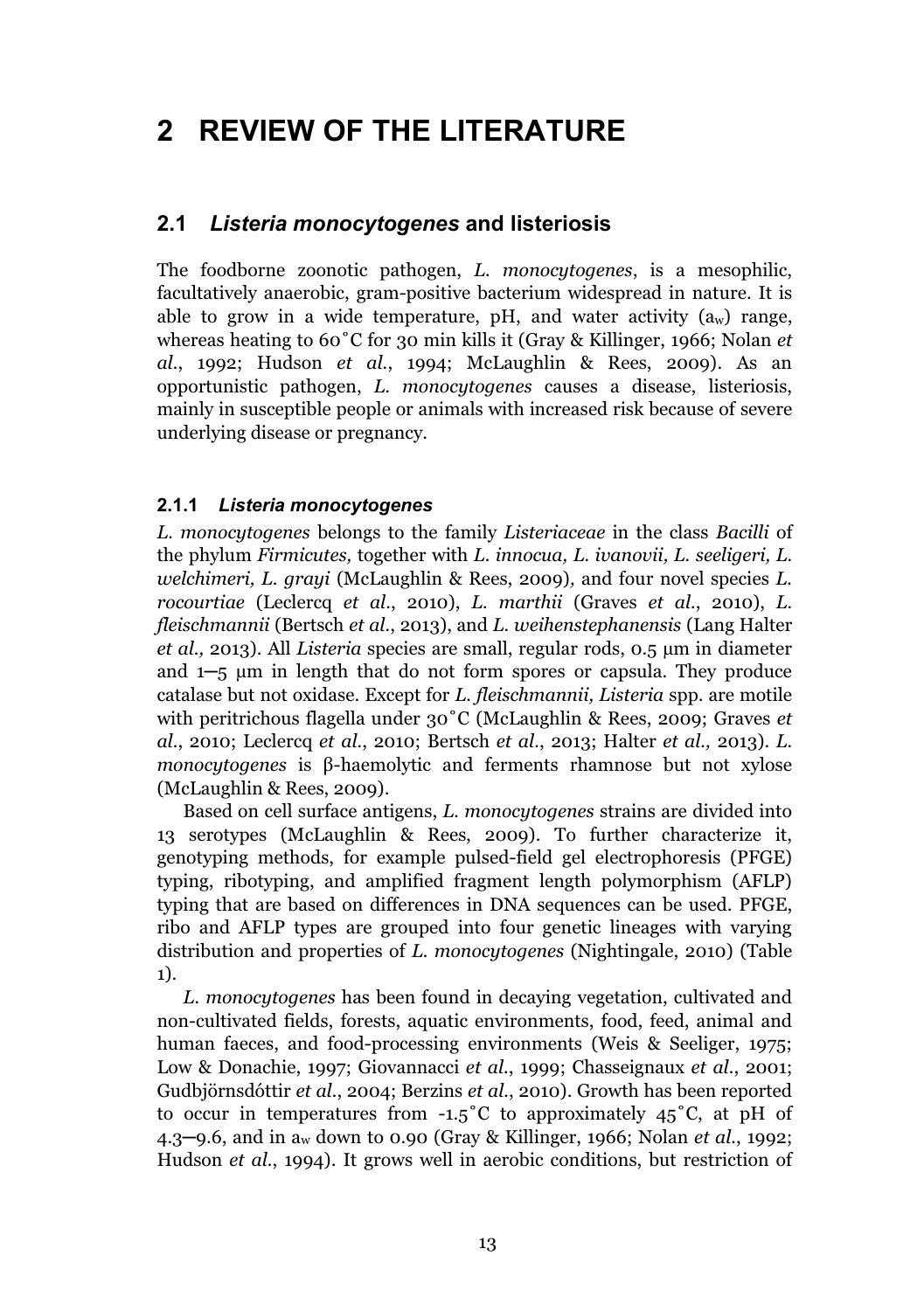oxygen enhances its growth (Lungu *et al.*, 2009). Despite its tolerance to wide ranged temperature, pH, and aw, *L. monocytogenes* is relatively fastidious in nutrient requirements and competing microbes inhibit its growth (Premaratne *et al.*, 1991; Al-Zeyara *et al.*, 2011).

Table 1. Distribution of clinical and environmental *Listeria monocytogenes* isolates between genetic lineages.

| Genetic lineage | Serotype               | <b>Distribution</b>                                           |
|-----------------|------------------------|---------------------------------------------------------------|
|                 | 1/2a, 1/2c,            | Dominates among foods and food-associated environments.       |
|                 | 3a. 3c                 | Dominates as a cause of sporadic listeriosis cases in several |
|                 |                        | European countries and in Canada.                             |
| $\mathbf{I}$    | $1/2b$ , $3b$ , $4b$ , | Serotypes 1/2b and 4b are responsible for most listeriosis    |
|                 | 4d. 4e                 | outbreaks worldwide.                                          |
|                 |                        | Dominates as a cause of sporadic listeriosis cases in the USA |
|                 |                        | and Taiwan.                                                   |
| Ш               | 4a, 4b, 4c             | Rare isolates. More common as causes of animal than human     |
|                 |                        | listeriosis.                                                  |
| IV              | 4a, 4b, 4c, 7          | Rare isolates. More common as causes of animal than human     |
|                 |                        | listeriosis.                                                  |

Derived from Doumith *et al.* (2004), Liu *et al.* (2006a), Clark *et al.* (2010), Nightingale (2010), Orsi *et al.* (2011)*,* and Pontello *et al.* (2012).

### **2.1.2 Listeriosis**

In susceptible people and animals *L. monocytogenes* can cause a lifethreatening, invasive disease (Vázquez-Boland *et al.*, 2001; Silk *et al.*, 2012). The main predisposing factor is a decrease in cell-mediated immunity because of underlying disease or pregnancy, and the risk of listeriosis is increased also in neonates and the elderly (Wilesmith & Gitter, 1986; Unanue, 1997; Painter & Slutsker, 2007; Denny & McLauchlin, 2008; Dalton *et al.*, 2011; Silk *et al.*, 2012). About 20% of invasive listeriosis cases are fatal (Vázquez-Boland *et al.*, 2001; Silk *et al.*, 2012). In immunocompetent adults, the disease is rare and symptoms are typically mild.

#### *Human listeriosis*

In humans, 99% of listeriosis cases are foodborne (Mead *et al.*, 1999). Most cases are sporadic, leading to meningitis, encephalitis, sepsis, and abortion, and reported in people with another severe underlying disease (Denny & McLauchlin, 2008; Dalton *et al.*, 2011; Pouillot *et al.*, 2012; Silk *et al.*, 2012). Physiological reduction in cell-mediated immunity in pregnant women may result in listeriosis with influenza-like symptoms and miscarriages (Silver, 1998). In people with no predisposing factors, invasive listeriosis is rare, and the most typical symptom is mild gastroenteritis with fever, headache, nausea, diarrhoea, and abdominal pain (Miettinen *et al.*, 1999b; Ooi &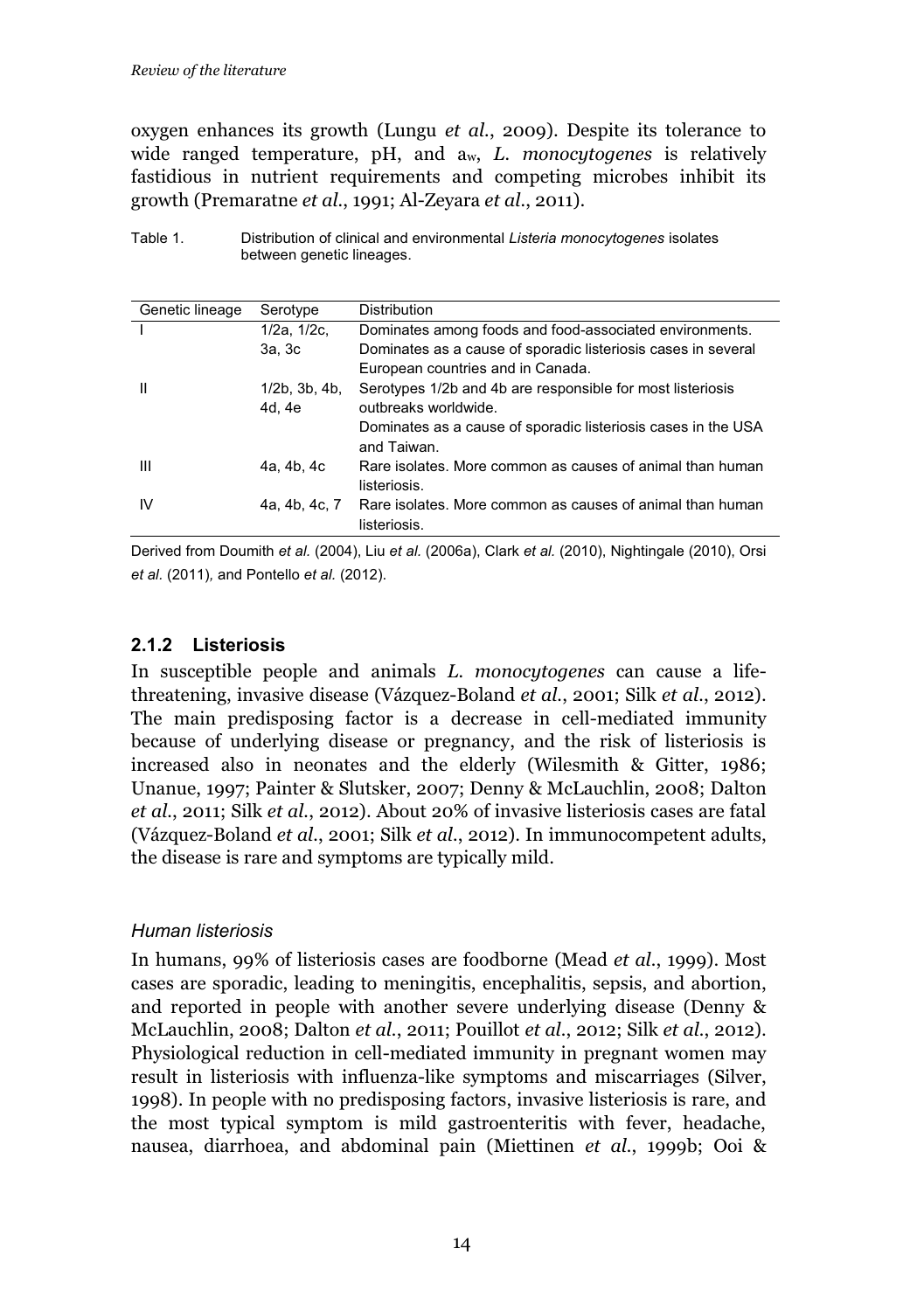Lorber, 2005; Goulet *et al.*, 2012). Cutaneous and eye infections have rarely been reported, mainly in farmers and veterinarians in direct contact with afterbirths and infected foetuses (McLauchlin & Low, 1994; Regan *et al.*, 2005; Tay *et al.*, 2008). About 1% of asymptomatic humans occasionally excrete *L. monocytogenes* in their feces (Lamont & Postlethwaite, 1986; Grif *et al.*, 2001, 2003).

Vehicles of sporadic listeriosis cases usually remain unknown, at least partly because of the time lag between consumption of contaminated food and the appearance of symptoms, along with host-specific differences in sensitivity to listeriosis. In listeriosis outbreaks, the most commonly incriminated vehicles have been ready-to-eat (RTE) meat and dairy products (Lundén *et al.*, 2004; Swaminathan & Gerner-Smidt, 2007). Contaminated sandwiches were suspected to have caused several small outbreaks (Centers for Disease Control and Prevention, 2011; Gaul *et al.*, 2012; Little *et al.*, 2012; Yde *et al.*, 2012). One of the largest listeriosis outbreaks, affecting 147 persons in 2011, was caused by contaminated cantaloupe (Centers for Disease Control and Prevention, CDC, 2013).

The development of listeriosis seems to be dose-dependent (Miettinen *et al.*, 1999b; Maijala *et al.*, 2001; Ooi & Lorber, 2005). Prolonged consumption of food contaminated with as few as 14─2.2 x 103 colony forming units of *L. monocytogenes* per day may be sufficient to infect susceptible people (Maijala *et al.*, 2001). The clinical symptoms of invasive listeriosis typically begin 20─30 days after the ingestion, even though incubation period can be up to 72 days (Linnan *et al.*, 1988; Vázquez-Boland *et al.*, 2001). In nonsusceptible people, food containing 1.9 x 105 colony forming units/g has been reported to cause gastroenteritis, although clearly higher infectious doses have also been reported (Dalton *et al.*, 1997; Miettinen *et al.*, 1999b; Vázquez-Boland *et al.*, 2001; Ooi & Lorber, 2005). Symptoms of gastroenteritis typically begin 24 hours after ingestion of the bacterium (Miettinen *et al.*, 1999b; Vázquez-Boland *et al.*, 2001; Ooi & Lorber, 2005).

In the stomach, the bacterium is exposed to low gastric pH, which reduces the number of viable cells (Schlech *et al.*, 1993; Vázquez-Boland *et al.*, 2001). The surviving cells pass into the intestine, passively cross the intestinal wall, proliferate mainly in Payers patches, and spread to neighbouring enterocytes basolaterally (Pron *et al.*, 1998; Vázquez-Boland *et al.*, 2001; Ooi & Lorber, 2005). The massive invasion of *L. monocytogenes* to epithelial cells is thought to cause the symptoms of gastroenteritis (Vázquez-Boland *et al.*, 2001; Ooi & Lorber, 2005). Following passage through the intestinal barrier, the bacterium enters the liver and, less extensively, the mesenteric lymph nodes and spleen through the lymph and blood (Marco *et al.*, 1992; Pron *et al.*, 1998; Vázquez-Boland *et al.*, 2001; Melton-Witt *et al.*, 2012). Kuppfer cells destroy most of the *L. monocytogenes* cells, and surviving cells start to proliferate and spread into hepatocytes (Cheers *et al.*, 1978; Ebe *et al.*, 1999; Gregory & Liu, 2000). In healthy humans, the immune system destroys *L. monocytogenes* in the liver (Cheers *et al.*, 1978; Mielke *et al.*, 1988; Gregory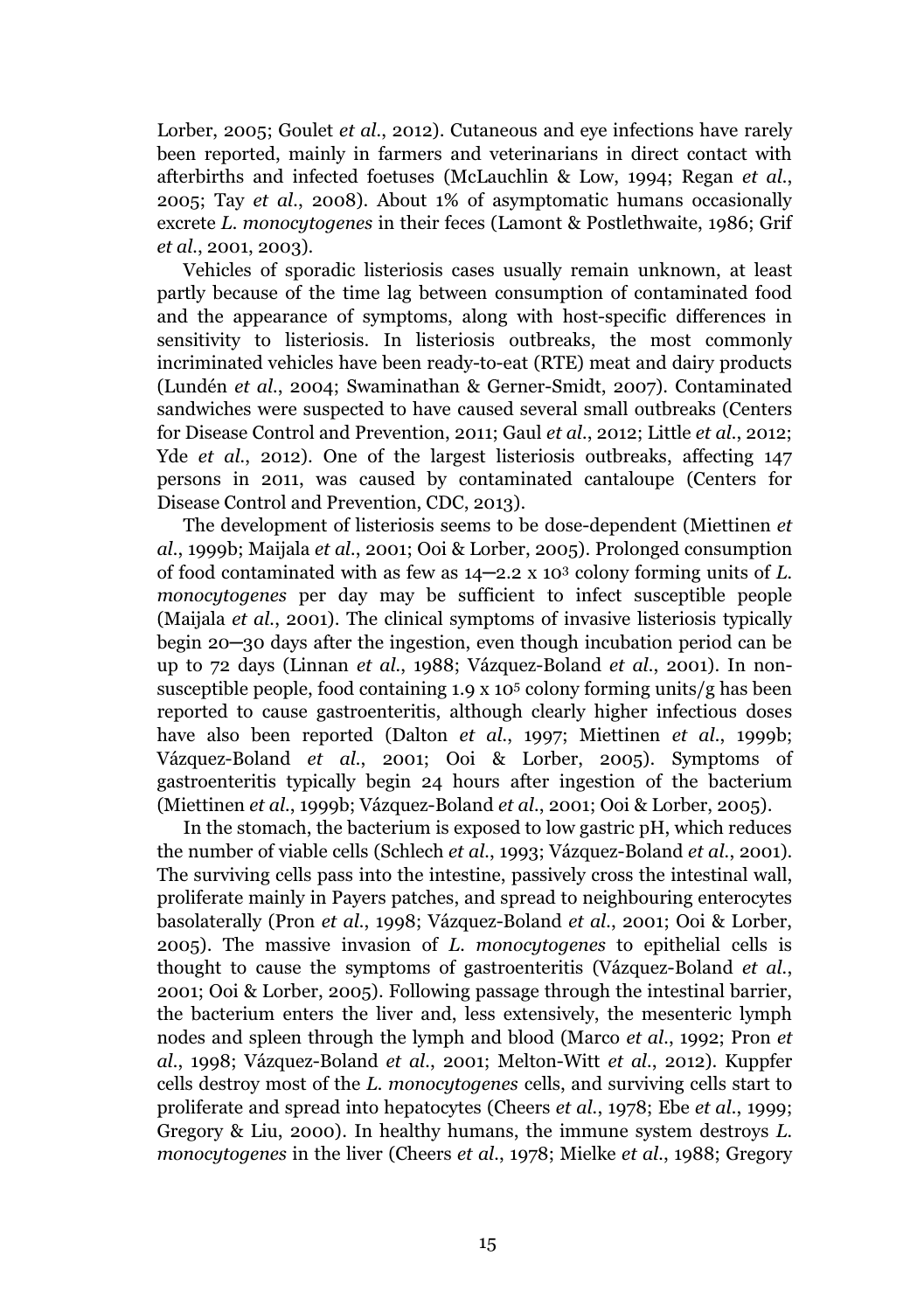& Liu, 2000). Disturbed cell-mediated immunity may enable the passage of the bacterium from the liver to the central nervous system and placenta, leading to the appearance of symptoms of invasive listeriosis (Cheers *et al.*, 1978; Mielke *et al.*, 1988; Gregory & Liu, 2000; Vázquez-Boland *et al.*, 2001).

Exceptionally, other *Listeria* spp. have been reported to cause human listeriosis (Perrin *et al.*, 2003; Rapose *et al.*, 2008; Guillet *et al.*, 2010). In these cases, symptoms have been similar to those of invasive listeriosis cases caused by *L. monocytogenes* (Rocourt *et al.*, 1986; Vázquez-Boland *et al.*, 2001; Perrin *et al.*, 2003; Rapose *et al.*, 2008; Guillet *et al.*, 2010).

#### *Listeriosis in animals*

Listeriosis has been detected in nearly all domestic animals (Gray & Killinger, 1966). Most listeriosis cases have been reported in sheep, among which *L. ivanovii* is also a significant cause of listeric infections, and also cows and goats, causing encephalitis, abortion, or septicemia (Beauregard & Malkin, 1971; Wilesmith & Gitter, 1986; Alexander *et al.*, 1992; Low & Donachie, 1997; Chand & Sadana, 1999; Wesley *et al.*, 2002). In sheep and cows, subclinical mastitis and gastroenteritis caused by *L. monocytogenes*  have also been reported (Jensen *et al.*, 1996; Clark *et al.*, 2004; Rawool *et al.*, 2007).

In monogastric animals, listeriosis is rare, and large epidemics with generalized listeriosis and acute deaths have been reported only in farmed chinchillas (Finley & Long, 1977; Wilkerson *et al.*, 1997; Wesley, 2007). In swine, the primary manifestation of listeriosis is septicemia, whereas in horses, abortions and encephalitis are also typical (Wesley, 2007). Listeriosis of fowls is probably secondary to viral infections, and typically causes septicemia with accompanying cardiac lesions (Cummins *et al.*, 1988; Wesley, 2007).

Pathogenesis of *Listeria* spp. in fish differs from that in other animals. *L. monocytogenes* is less pathogenic to fish than to mice, wherease *L. innocua, L. ivanovii, L. seeligeri,* and *L. welchimeri,* which have little or no virulence in mammals, are virulent in fish (Menudier *et al.*, 1996).

In livestock, listeriosis is associated with indoor housing and consumption of bad quality feed, especially silage (Wilesmith & Gitter, 1986; Wiedmann *et al.*, 1996; Wesley, 2007). The sensitivity of pregnant animals to listeriosis has led to epidemics in which the only symptoms were abortions (Wilesmith & Gitter, 1986).

Symptomless faecal carriage of *L. monocytogenes* has been reported in primates, other mammals, and birds (Husu, 1990; Iida *et al.*, 1991; Miettinen & Wirtanen, 2006; Ho *et al.*, 2007; Lyautey *et al.*, 2007; Hellström *et al.*, 2008; Esteban *et al.*, 2009). The highest prevalence, up to 30%, has been reported in cattle followed by other ruminants, whereas companion animals seldom carry this species (Embil *et al.*, 1984; Husu, 1990; Iida *et al.*, 1991; Lyautey *et al.*, 2007; Esteban *et al.*, 2009).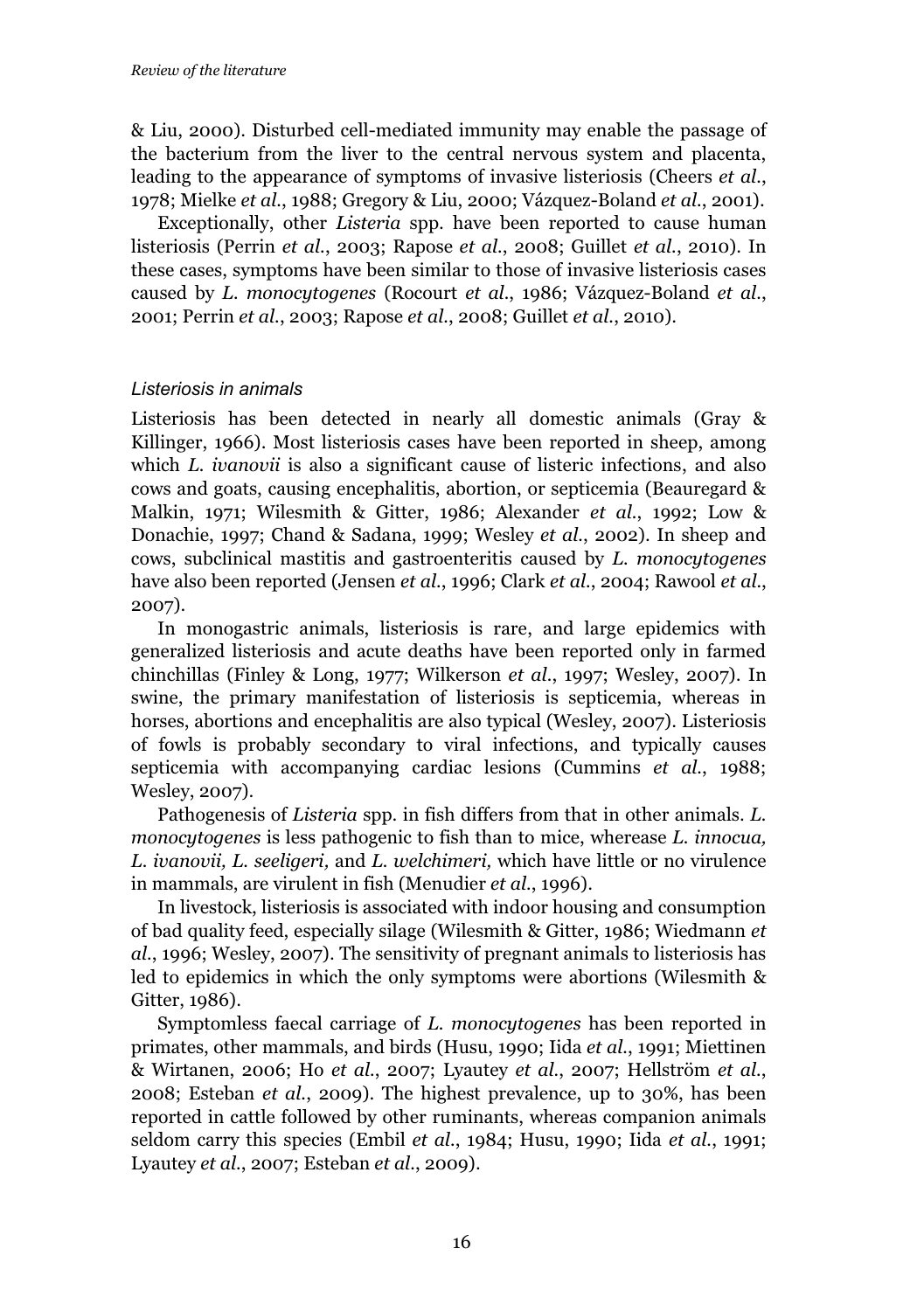### **2.2** *L. monocytogenes* **in foods and in food-processing environments**

This bacterium has been found in numerous raw and processed foods. The presence of low numbers of *L. monocytogenes* in fresh produce or in products that are cooked before consumption is considered as safe. Contamination of RTE foods that enable its growth during a long shelf life may pose a risk of listeriosis to consumers.

Contamination of processed foods is typically caused by strains that have persisted in the processing environment for extended periods (Lawrence & Gilmour, 1995; Rørvik *et al.*, 1995; Autio *et al.*, 1999; Giovannacci *et al.*, 1999; Miettinen *et al.*, 1999a). It is unclear how *L. monocytogenes* strains enter the plant and why some strains persist in food processing environments.

### **2.2.1** *L. monocytogenes* **in foods**

The prevalence of *L. monocytogenes* in carcasses and raw foods varies greatly (Table 2). The highest prevalences have been reported in poultry carcasses and poultry meat, whereas in most studies it is relatively seldom found in beef and pork carcasses, raw milk, and fresh produce. The most commonly contaminated RTE foods of animal origin have been reported to be fermented, air-dried, or cold-smoked meat and fish products that have not undergone heat treatment that reduces the occurrence of the bacterium (Table 3).

The prevalence of *L. monocytogenes* in foods increases during processing (Eklund *et al.*, 1995; Lawrence & Gilmour, 1995; Rørvik *et al.*, 1995; Autio *et al.*, 1999; Berzins *et al.*, 2010). Several studies have shown that the main strains contaminating the final products originate from the processing environments and are different from the strains present in raw material (Lawrence & Gilmour, 1995; Rørvik *et al.*, 1995; Autio *et al.*, 1999; Giovannacci *et al.*, 1999). Brining by injection has been associated with *L. monocytogenes* contamination of cold-smoked pork (Berzins *et al.*, 2007). Complex processing machines in contact with large product surfaces, including cutting, brining, and slicing machines, efficiently spread the contamination to the many products of a particular plant (Autio *et al.*, 1999; Berzins *et al.*, 2010). When the process does not include heat treatment, raw material may also serve as a direct source of contamination of the final products (Keto-Timonen *et al.*, 2007).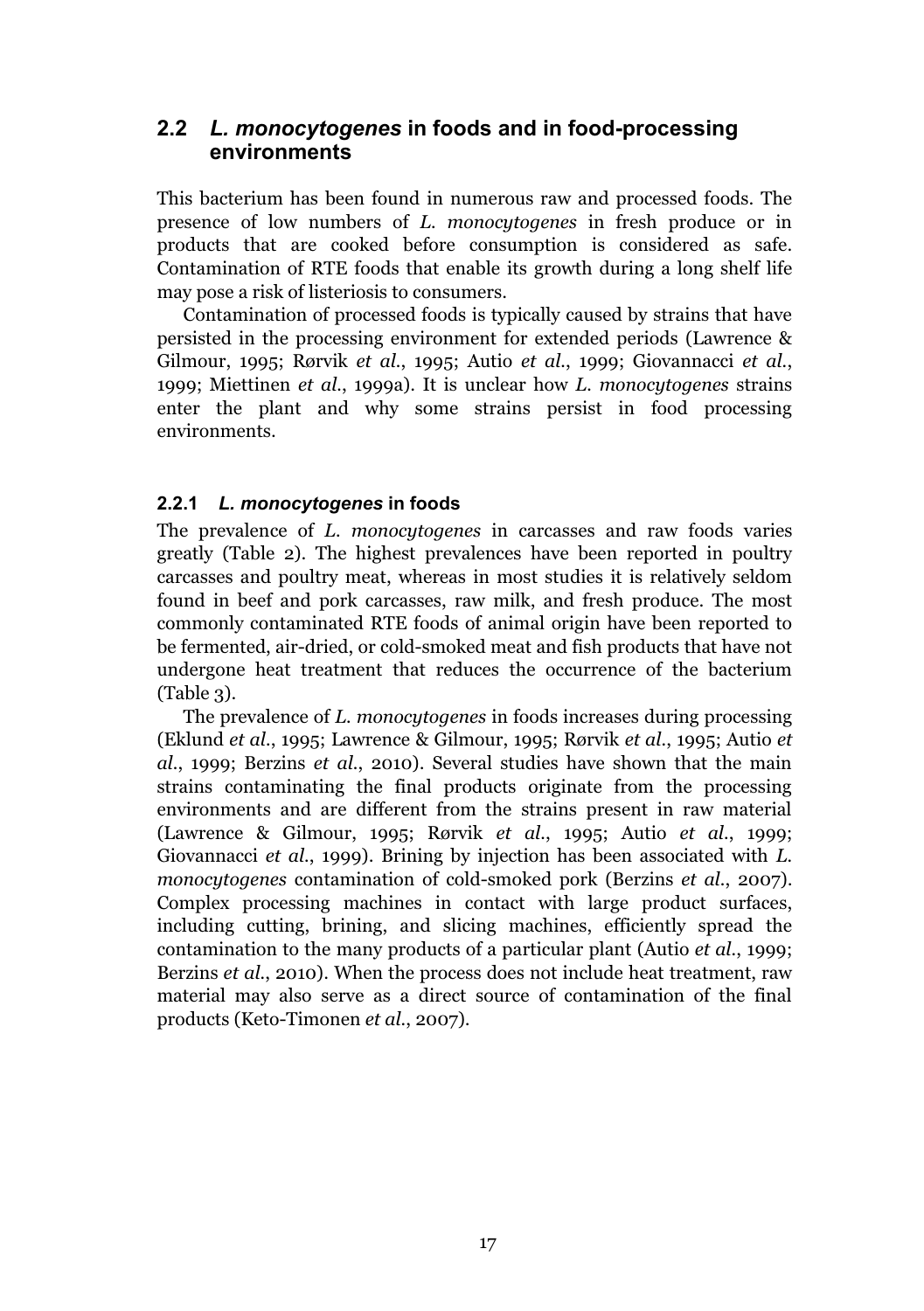| Sample        | No. of positive<br>samples/total (%) | Country of origin           | Reference                      |
|---------------|--------------------------------------|-----------------------------|--------------------------------|
| Carcasses     |                                      |                             |                                |
| <b>Beef</b>   | 10/406 (2)                           | Poland                      | Wieczorek et al., 2012         |
|               | 1/14(7)                              | Italy                       | Peccio et al., 2003            |
|               | 0/200(0)                             | Ireland                     | Madden et al., 2001            |
|               | 11/50(22)                            | Belgium                     | Korsak et al., 1998            |
|               | 0/20(0)                              | The Netherlands             | van den Elzen & Snijders, 1993 |
| Pork          | 2/359(1)                             | Finland                     | Hellström et al., 2010         |
|               | 6/50 (12)                            | Finland                     | Autio et al., 2000             |
|               | 1/49(2)                              | Belgium                     | Korsak et al., 1998            |
|               | 0/960(0)                             | Sweden, Norway              | Nesbakken et al., 1994         |
|               | 4/90 (4)                             | The Netherlands             | van den Elzen & Snijders, 1993 |
| Poultry       | 38/100 (38) <sup>a</sup>             | Greece                      | Sakaridis et al., 2011         |
|               | 75/150 (50)                          | Norway                      | Rørvik et al., 2003            |
|               | 15/100 (15)                          | Spain                       | Capita et al., 2001            |
|               | 152/635 (24)                         | Belgium, France             | Uyttendaele et al., 1997       |
|               | 103/320 (32)                         | Denmark                     | Ojeniyi et al., 1996           |
| Raw meat      |                                      |                             |                                |
| <b>Beef</b>   | 3/190(2)                             | Germany                     | Meyer et al., 2011             |
|               |                                      |                             | Karakolev, 2009                |
|               | 8/125(6)                             | Bulgaria<br>The Netherlands | van den Elzen & Snijders, 1993 |
|               | 12/94 (13)                           |                             | Meyer et al., 2011             |
| Pork          | 6/179(3)                             | Germany                     | Karakolev, 2009                |
|               | 6/122 (5)                            | <b>Bulgaria</b>             |                                |
|               | 41/121 (34)                          | France                      | Thevenot et al., 2005          |
|               | 13/34 (38)                           | Greece                      | Samelis, 1999                  |
|               | 107/296 (36)                         | The Netherlands             | van den Elzen & Snijders, 1993 |
| Poultry       | 167/231 (72)                         | Estonia                     | Praakle-Amin et al., 2006      |
|               | 57/158 (36)                          | Spain                       | Vitas & Garcia-Jalon, 2004     |
|               | 48/95 (51)                           | Norway                      | Rørvik et al., 2003            |
|               | 14/80 (18)                           | Ireland                     | Soultos et al., 2003           |
|               | 38/61 (62)                           | Finland                     | Miettinen et al., 2001         |
|               | 13/17 (76)                           | Greece                      | Samelis, 1999                  |
|               | 112/410 (27)                         | Belgium, France             | Uyttendaele et al., 1997       |
| Raw fish      | $15/103(15)^{b}$                     | Finland                     | Miettinen & Wirtanen, 2005     |
|               | 15/33 (35)                           | <b>UK</b>                   | Dauphin et al., 2001           |
|               | 16/217 (7)                           | Norway, Faroe Islands       | Fonnesbech Vogel et al., 2001  |
|               | 0/26(0)                              | Italy                       | Pourshaban et al., 2000        |
|               | 1/60(2)                              | Finland                     | Autio et al., 1999             |
| Raw milk      |                                      |                             |                                |
| Cow           | 10/183 (5)                           | Finland                     | Ruusunen et al., 2013          |
|               | 25/1459(2)                           | France                      | Meyer-Broseta et al., 2003     |
|               | 3/294 (4)                            | Sweden                      | Waak et al., 2002              |
|               | 28/774 (1)                           | Spain                       | Gaya et al., 1998              |
| Fresh produce | 0/314(0)                             | Austria                     | Wagner et al., 2007            |
|               | 21/720 (2)                           | Ireland                     | Francis & O'Beirne, 2006       |
|               | 88/2950 (3)                          | UK                          | Sagoo et al., 2003             |
|               | 2/3200 (0.06)                        | UK                          | Sagoo et al., 2001             |
|               | 82/350 (23)                          | Denmark                     | Nørrung et al., 1999           |

### Table 2. Prevalence of *Listeria monocytogenes* in carcasses and raw foods in Europe.

<sup>a</sup> Each sample contained neck skins from three carcasses.

**Each sample contained five fish.**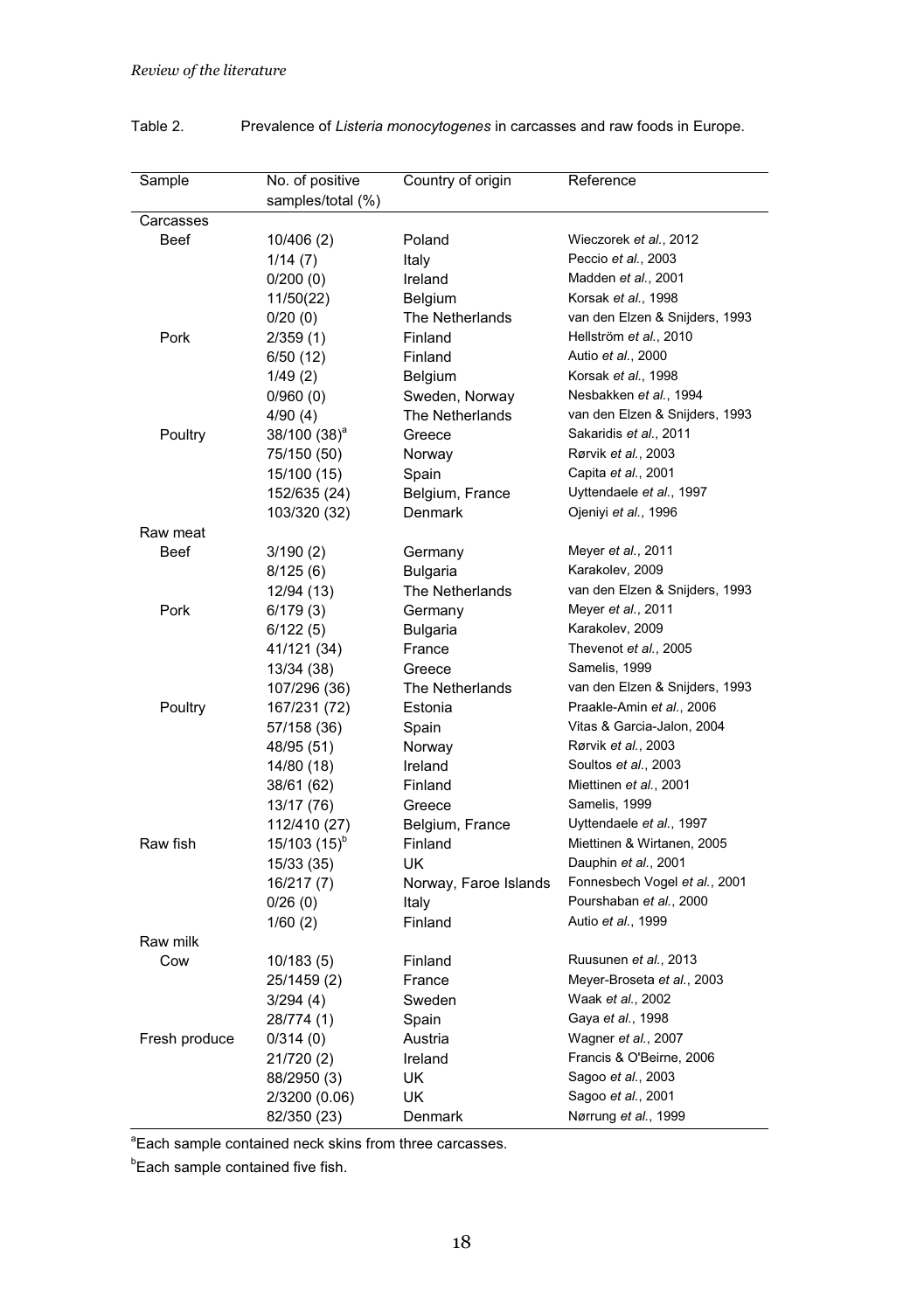| Sample                      | No. of positive   | Country     | Reference                      |
|-----------------------------|-------------------|-------------|--------------------------------|
|                             | samples/total (%) |             |                                |
| <b>Meat products</b>        |                   |             |                                |
| Heat-treated                | 5/460 (1)         | Sweden      | Lambertz et al., 2012          |
|                             | 0/65(0)           | Latvia      | Berzins et al., 2009           |
|                             | 3/166(2)          | Spain       | Cabedo et al., 2008            |
|                             | 13/139 (9)        | Greece      | Angelidis & Koutsoumanis, 2006 |
|                             | 15/255 (6)        | Switzerland | Jemmi et al., 2002             |
|                             | 658/7581 (9)      | Denmark     | Nørrung et al., 1999           |
| Fermented, air-dried        | 23/112 (21)       | Italy       | Di Pinto et al., 2010          |
| or cold-smoked <sup>a</sup> | 37/117 (32)       | Latvia      | Berzins et al., 2009           |
|                             | 120/312 (38)      | Latvia and  | Berzins et al., 2007           |
|                             |                   | Lithuania   |                                |
|                             | 4/49(8)           | Greece      | Angelidis & Koutsoumanis, 2006 |
|                             | 25/274 (9)        | Switzerland | Jemmi et al., 2002             |
|                             | 134/685 (20)      | Denmark     | Nørrung et al., 1999           |
| Poultry products            |                   |             |                                |
| Heat-treated                | 0/5(0)            | Latvia      | Berzins et al., 2009           |
|                             | 7/103(7)          | Spain       | Cabedo et al., 2008            |
|                             | 0/25(0)           | Greece      | Angelidis & Koutsoumanis, 2006 |
|                             | 4/55(7)           | Denmark     | Ojeniyi et al., 2000           |
|                             | 17/528 (3)        | UK          | Nichols et al., 1998           |
| Fish products               |                   |             |                                |
| Hot-smoked                  | 2/113(2)          | Sweden      | Lambertz et al., 2012          |
|                             | 57/471 (12)       | Switzerland | Jemmi et al., 2002             |
|                             | 1/48(2)           | Finland     | Johansson et al., 1999         |
| Cold-smoked                 | 32/206 (16)       | Sweden      | Lambertz et al., 2012          |
|                             | 104/1010 (10)     | France      | Beaufort et al., 2007          |
|                             | 114/814 (14)      | Switzerland | Jemmi et al., 2002             |
|                             | 46/356 (13)       | Finland     | Hatakka et al., 2002           |
|                             | 10/232 (4)        | Finland     | Hatakka et al., 2001           |
|                             | 59/1000 (6)       | Denmark     | Fonnesbech Vogel et al., 2001  |
|                             |                   | Spain       | Dominguez et al., 2001         |
| Gravad                      | 38/170 (22)       | Sweden      | Lambertz et al., 2012          |
|                             | 28/194 (14)       | Finland     | Hatakka et al., 2001           |
|                             | 5/82(6)           |             | Johansson et al., 1999         |
|                             | 16/32 (50)        | Finland     |                                |
|                             | 51/176 (29)       | Denmark     | Jørgensen & Huss, 1998         |
| Dairy products              |                   |             |                                |
| Cheese                      | 2/518(0.4)        | Sweden      | Lambertz et al., 2012          |
|                             | 1/73(1)           | Norway      | Jakobsen et al., 2011          |
|                             | 2/294(0.7)        | Italy       | Di Pinto et al., 2010          |
|                             | 47/2132(2)        | Italy       | Prencipe et al., 2010          |
|                             | 1/287(0.3)        | Spain       | Cabedo et al., 2008            |
| Ice cream                   | 6/1129 (0.5)      | Finland     | Miettinen et al., 1999         |
|                             | 2/150(2)          | UK          | Greenwood et al., 1991         |
|                             | 0/82(0)           | Spain       | Cabedo et al., 2008            |

#### Table 3. Prevalence of *Listeria monocytogenes* in ready-to-eat meat, fish and dairy products in Europe.

<sup>a</sup>Treatments do not contain heating to listericidal temperature.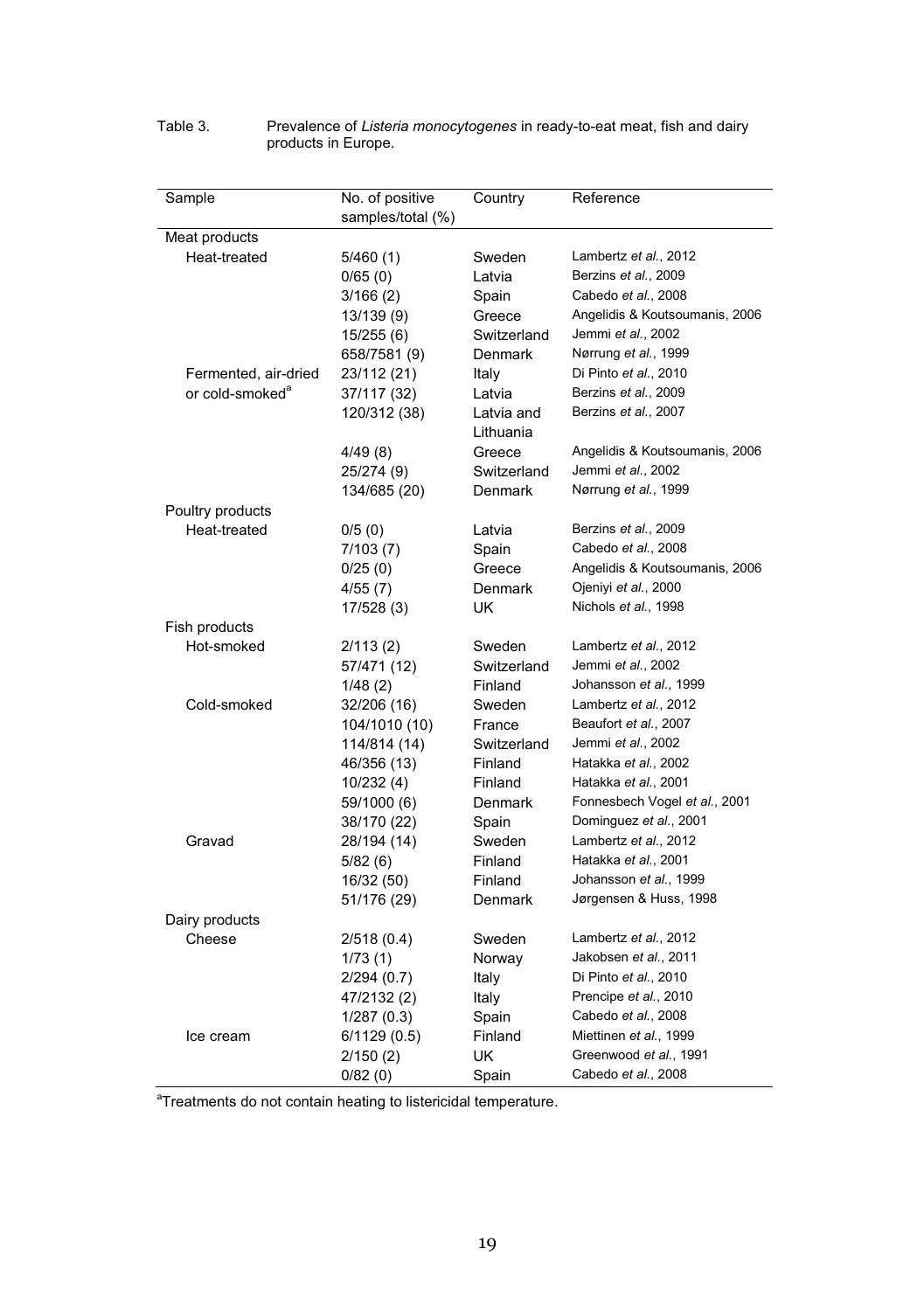### **2.2.2** *L. monocytogenes* **in food-processing environments**

In addition to raw and processed foods, equipment, contact and noncontact surfaces, and protecting clothing of employees in various food-processing plants have been proven to be contaminated with *L. monocytogenes* (Autio *et al.*, 1999; Giovannacci *et al.*, 1999; Miettinen *et al.*, 1999a; Chasseignaux *et al.*, 2001; Keto-Timonen *et al.*, 2007; Berzins *et al.*, 2010). The most heavily contaminated objects have been complex equipment in contact with large product surfaces, such as coolers, conveyers, and cutting, slicing, and brining machines that are often difficult to clean, so they can maintain the contamination in factories despite regular cleaning and disinfecting (Autio *et al.*, 1999; Miettinen *et al.*, 1999a; Lundén *et al.,* 2003b; Keto-Timonen *et al.*, 2007; Berzins *et al.*, 2010).

*L. monocytogenes* may persist in food-processing plant for years (Rørvik *et al.*, 1995; Miettinen *et al.*, 1999a; Keto-Timonen *et al.*, 2007). Persistent contamination is typically caused by a few strains recurrently isolated from the same or changing sampling sites, in the presence of a background of several other sporadically occurring strains (Giovannacci *et al.*, 1999; Miettinen *et al.*, 1999a; Lundén *et al.*, 2003b; Keto-Timonen *et al.*, 2007; Berzins *et al.*, 2010). Persistent strains have been reported to tolerate particular disinfectants better than sporadic strains (Aase *et al.*, 2000; Lundén *et al.*, 2003a), possibly because the persistent strains attach more firmly to surfaces that contact food (Norwood & Gilmour, 1999; Lundén *et al.*, 2000; Latorre *et al.*, 2011). Attached cells tolerate mechanical and chemical cleaning and disinfecting better than free-living cells (Norwood & Gilmour, 2000; Mah & O'Toole, 2001; Renier *et al.*, 2011). The adherence of *L. monocytogenes* enables the formation of a biofilm, a surface-attached microbial community in which the resistance and persistence of the organism in food production lines is increased (O'Toole *et al.*, 2000; Renier *et al.*, 2011). The biofilm-forming ability of strains varies, with some strains being able to form three-dimensional mushroom-shaped biofilms, while others produce sparse aggregates or monolayers (Chae & Schraft, 2000; Kalmokoff *et al.*, 2001; Borucki *et al.*, 2003). Surface material, environmental condition, and the presence of other bacteria affect the survival of *L. monocytogenes* in a biofilm (Bremer *et al.*, 2001; Midelet & Carpentier, 2002; Nilsson *et al.*, 2011; Bae *et al.*, 2012b; Kostaki *et al.*, 2012).

Contamination may enter the processing plant from multiple sources, and the main source has been suspected to be raw material (Lawrence & Gilmour, 1995; Ojeniyi *et al.*, 1996; Giovannacci *et al.*, 1999; Katzav *et al.*, 2006; Berzins *et al.*, 2010; Hellström *et al.*, 2010). Several studies, however, have shown that raw material was free of *L. monocytogenes,* or that different *L. monocytogenes* strains were found in the raw materials and in the processing environment or processed foods (Rørvik *et al.*, 1995; Autio *et al.*, 1999; Hoffman *et al.*, 2003). Other possible contamination sources could be personnel, pests, insects, and soil (Iida *et al.*, 1991; El-Shenawy, 1998; Sauders *et al.*, 2005; Schoder & Wagner, 2011; Pava-Ripoll *et al.*, 2012).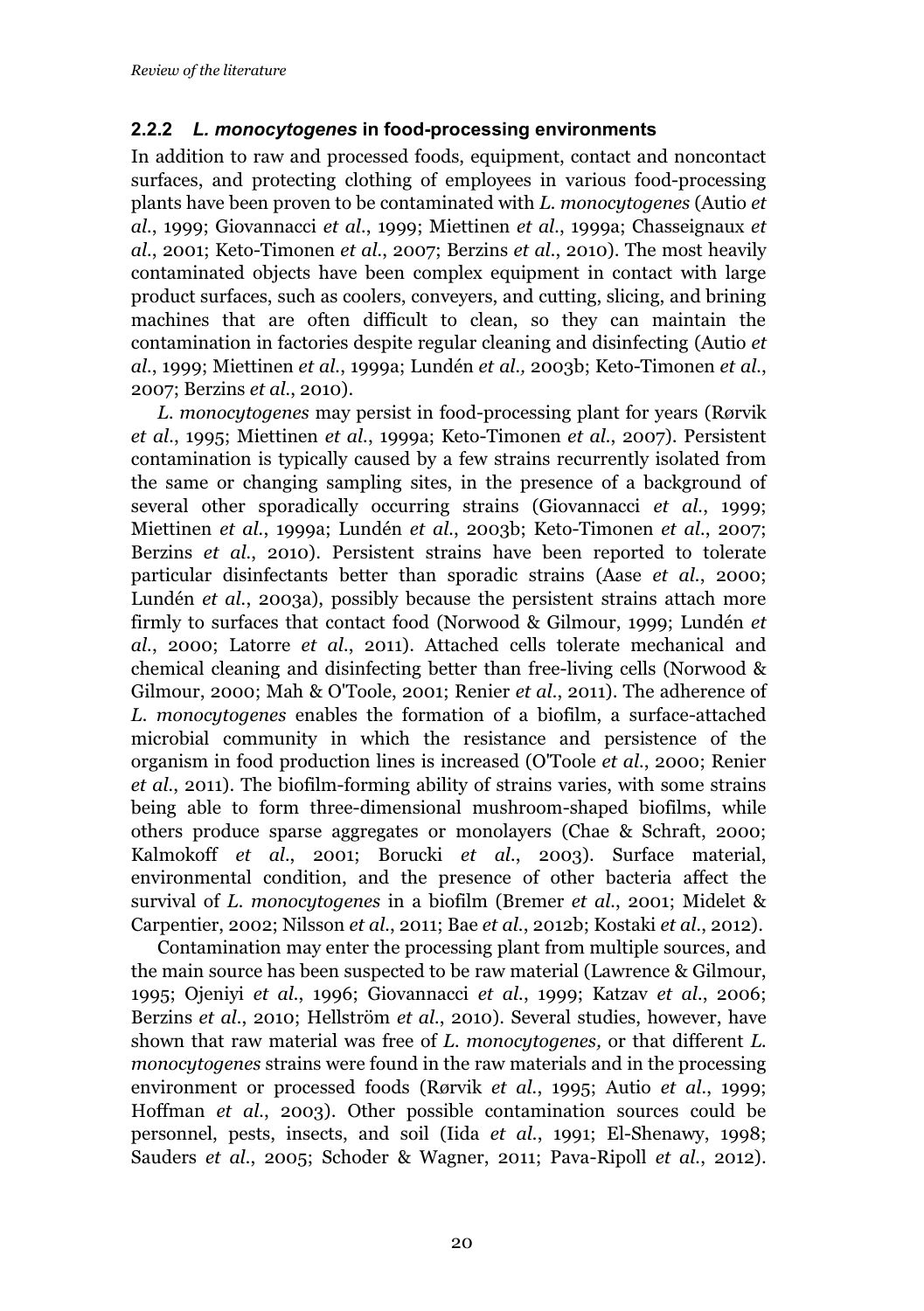Persistent contamination has been attributed to the transfer of processing machinery between food processing plants (Lundén *et al.*, 2002).

### **2.3 Stress responses of** *L. monocytogenes*

In foods and in food-processing environments, *L. monocytogenes* is exposed to various stresses that cause changes in cellular components and reactions, thus decreasing its viability. The severity of the stress determines whether the bacterium is killed or its growth is restricted, while the type of stress determines the mechanism by which these responses happen.

*L. monocytogenes* may escape unfavourable environmental conditions by "swimming" toward more favourable locations, or it may adjust to the adverse condition (Mitchell & Kogure, 2006; Marles-Wright & Lewis, 2007). During stress adaptation, changes take place to maintain structural integrity of the cell and to keep important systems functioning (Berry & Foegeding, 1997; Beales, 2004), including changes in morphology, protein synthesis and structure, nutrient uptake, and concentration of intracellular metabolites. Different stresses have different effects on *L. monocytogenes* and thus induce different responses, although there are some common alterations in cell structure and function (Duché *et al.*, 2002a; Gardan *et al.*, 2003a; Chan *et al.*, 2007; van der Veen *et al.*, 2007; Giotis *et al.*, 2008b; Cacace *et al.*, 2010). A complex regulatory network harmonizes the expression of the stress-associated genes according to the existing conditions (Kazmierczak *et al.*, 2006; Kamp & Higgins, 2009; Ollinger *et al.*, 2009; Toledo-Arana *et al.*, 2009; Chaturongakul *et al.*, 2011).

#### **2.3.1 Stressors present in food chain**

The modern food industry aims to decrease the use of preservatives and to increase shelf lives, so food safety is widely based on the cold chain. Even though temperatures lower than optimum decrease growth rates in all bacteria, growth inhibition of *L. monocytogenes* is not complete until temperatures below 0°C (Junttila *et al.*, 1988; Hudson *et al.*, 1994). Pasteurizing and cooking destroy this species*,* but it may survive heat stress caused by mild thermal processing (Doyle *et al.*, 2001).

Low pH restricts the growth of *L. monocytogenes* in fermented foods and it is subjected to acid stress also while passing through the stomach and in the phagosomes (de Chastellier & Berche, 1994). In the small intestine it is exposed to alkaline pancreatic secretions, and residues of alkaline detergents used in food-processing plants can cause sublethal stress.

Decrease in aw due to either decreased water content (desiccation) or increased solute content (adding salt or sugar), causing dehydration and osmotic stress, has long been used to preserve foods. Naturally existing or added ethanol preserves foods and drinks, and it is used also as disinfectant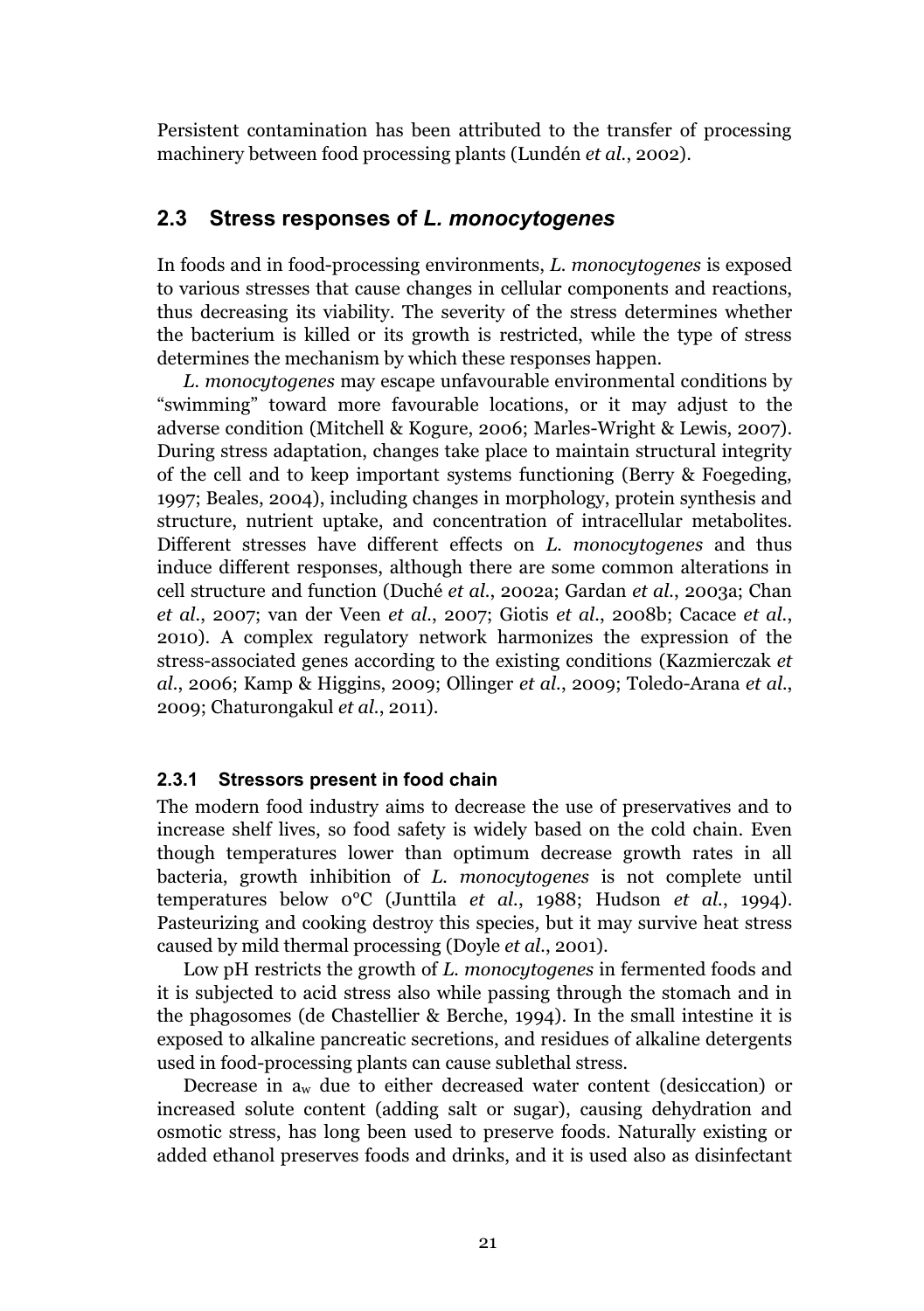in food-processing plants together with other alcohols, quaternary ammonium compounds, peroxides, and halogens, that may cause stress to *L. monocytogenes* if only sub-lethal concentrations are reached in food-contact surfaces or if residues remain in the contaminated food (Ryan *et al.*, 2008). Peroxides such as  $H_2O_2$ , and other agents containing reactive oxygen species (ROS), cause oxidative stress similar to that used by phagosomes to kill engulfed pathogens. The mechanisms of action of stressors present in the food chain are represented in Table 4.

| Stressor                                                                    | Mechanisms of growth inhibition                                                                                                                                                                                                                                                                  | Reference                                                                                                                            |
|-----------------------------------------------------------------------------|--------------------------------------------------------------------------------------------------------------------------------------------------------------------------------------------------------------------------------------------------------------------------------------------------|--------------------------------------------------------------------------------------------------------------------------------------|
| Low temperature                                                             | Hindered membrane-associated cellular functions due to<br>decreased fluidity, slowing of cell metabolism,<br>decelerated reaction kinetics, increased stability of DNA<br>and RNA secondary structures, hampered function of<br>ribosomes.                                                       | VanBogelen & Neidhardt,<br>1990; Yamanaka et al.,<br>1998; Hebraud & Potier,<br>1999; Bayles et al., 2000;<br>Tasara & Stephan, 2006 |
| High temperature                                                            | Denaturation of proteins and enzymes, DNA damage,<br>degradation of rRNA. Damage of cytoplasmic membrane<br>increases leakage of cellular components.                                                                                                                                            | Yamanaka et al., 1998;<br>Russell, 2003; Al-Qadiri et<br>al., 2008                                                                   |
| Acid                                                                        | Disturbed function of enzymes and cellular bioenergetics,<br>damage of the cell membrane and DNA.                                                                                                                                                                                                | Zilberstein et al., 1984;<br>Cotter & Hill, 2003; Moorman<br>et al., 2008; Krulwich et al.,<br>2011                                  |
| Alkali                                                                      | Disturbed function of enzymes and cellular bioenergetics.<br>Disruption of cell membrane and leakage of intracellular<br>contents. Disturbed cell division.                                                                                                                                      | Zilberstein et al., 1984;<br>Sampathkumar et al., 2003;<br>Giotis et al., 2007; Krulwich<br>et al., 2011                             |
| Low $a_w$                                                                   | Dehydration of the cell, loss of turgor pressure, inhibition<br>of nutrient uptake and other essential cellular functions.                                                                                                                                                                       | Kempf & Bremer,<br>1998:<br>Beales, 2004                                                                                             |
| Ethanol                                                                     | Increased permeability of cell membrane, denaturation of<br>proteins, and altered folding and interactions of<br>macromolecules in all cell compartments.                                                                                                                                        | Ingram, 1990; Barker &<br>Park, 2001; Huffer et al.,<br>2011                                                                         |
| $H_2O_2$ , $O_2$ , and<br>other agents with<br>strong oxidizing<br>capacity | Peroxidation of lipids results in decreased fluidity of cell<br>membrane. Damage of DNA and formation of<br>crosslinkages between DNA and other molecules,<br>modification of protein structure and folding, and thus<br>function. Formation of aldehydes that subsequently<br>damage molecules. | Storz & Imlay, 1999;<br>Cabiscol et al., 2000; Mishra<br>& Imlay, 2012                                                               |

Table 4. Mechanisms of growth inhibition in bacteria by stressors present in the food chain.

## **2.3.2 Global alterations in** *L. monocytogenes* **following stress exposure**

Stress induces alterations in *L. monocytogenes*, of which some are direct effects of a stressor on the morphology and function of the cell, whereas the others result from an attempt by the bacterium to compensate for these changes. Under mild stress, the alterations are few, whereas severe stress causes numerous changes in various cellular components (Bayles *et al.*, 1996; Esvan *et al.*, 2000; Bereksi *et al.*, 2002; Duché *et al.*, 2002a, 2002b; Bae *et*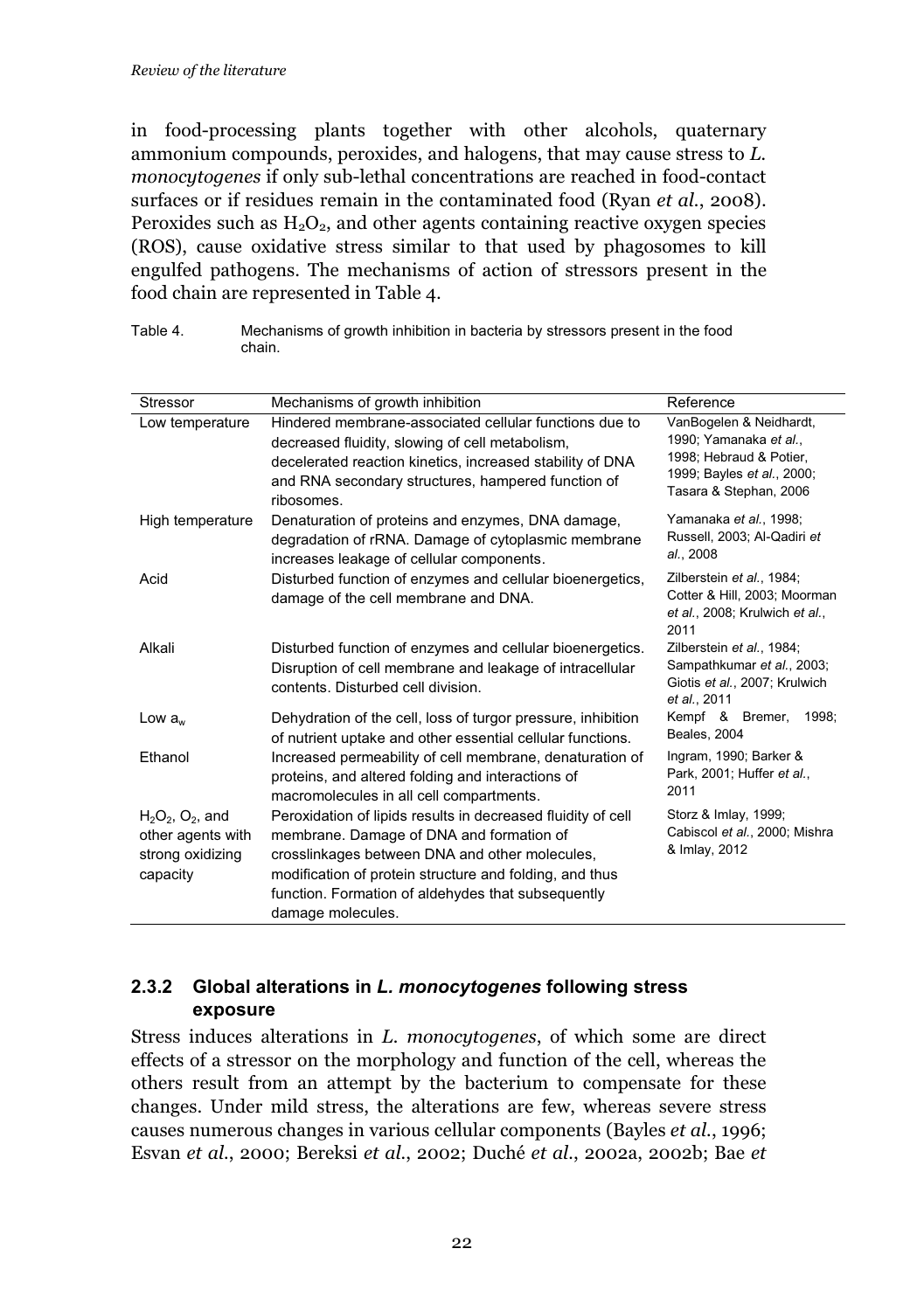*al.*, 2012a; Bergholz *et al.*, 2012). This chapter describes alterations in the phenotype, transcriptome, proteome, and metabolome of *L. monocytogenes*  exposed to different stress conditions.

Whole genome microarray studies have revealed that of the approximately 2850 genes of *L. monocytogenes,* 411, 714, 425, and 355 genes are differentially transcribed during growth under cold, heat, osmotic, and alkali stress conditions, respectively, compared with control growth condition (Glaser *et al.*, 2001; Nelson *et al.*, 2004; Chan *et al.*, 2007; van der Veen *et al.*, 2007; Giotis *et al.*, 2008b; Bergholz *et al.*, 2012). Similarly, 380 proteins showed relative changes in expression levels under growth-enabling acid stress conditions (Bowman *et al.*, 2012). Despite increases in the relative transcription and protein levels of numerous factors, overall protein synthesis is severely restricted under stress, as shown by only 12–38 proteins synthesized under growth-inhibiting cold, heat, acid, alkali, osmotic, and ethanol stress conditions (Phan-Thanh & Gormon, 1995, 1997; Bayles *et al.*, 1996; Esvan *et al.*, 2000; Agoston *et al.*, 2009).

Under cold, acid, and osmotic stress conditions, the lag time of *L. monocytogenes* growth increases and growth rate and yield decreases (Walker *et al.*, 1990; Bereksi *et al.*, 2002; Beales, 2004; Shabala *et al.*, 2008; Bowman *et al.*, 2012). Under these conditions, the relative amounts of folding chaperones and proteins with roles in energy production are increased, probably because of increased energy demand (Duché *et al.*, 2002a; Cacace *et al.*, 2010; Bowman *et al.*, 2012). Moderate acid and osmotic stresses result in slightly decreased cell length, whereas under severe acid and osmotic stresses as well as under heat and alkali stresses, filamentous cell structures appear and cell size increases (Isom *et al.*, 1995; Bereksi *et al.*, 2002; Giotis *et al.*, 2007; van der Veen *et al.*, 2007). This may be due to down-regulation of genes associated with cellular growth and cell division under heat, alkali, and osmotic stresses (van der Veen *et al.*, 2007; Giotis *et al.*, 2008b; Bergholz *et al.*, 2012).

Attachment of *L. monocytogenes* to inert food-contact surfaces is increased under acid, osmotic, and ethanol stresses (Briandet *et al.*, 1999a, 1999b; Gravesen *et al.*, 2005). Under acid and osmotic stress conditions, increased attachment is due to changes in cell surface charge and the electron donor and acceptor properties of the cells (Briandet *et al.*, 1999a). The formation of biofilms has been reported to be more efficient under acidic or alkaline conditions than at neutral pH, and at relative humidity of 100% rather than 85% or less (Nilsson *et al.*, 2011; Bae *et al.*, 2012b). Higher adherence of *L. monocytogenes* between 20°C and 45°C than between 8°C and 15°C indicates a temperature effect (Smoot & Pierson, 1998; Briandet *et al.*, 1999b). Surprisingly, the flagella, with its role in the initial attachment to inert surfaces, is not expressed at temperatures above 30°C (Vatanyoopaisarn *et al.*, 2000; Lemon *et al.*, 2007; Todhanakasem & Young, 2008; McLaughlin & Rees, 2009).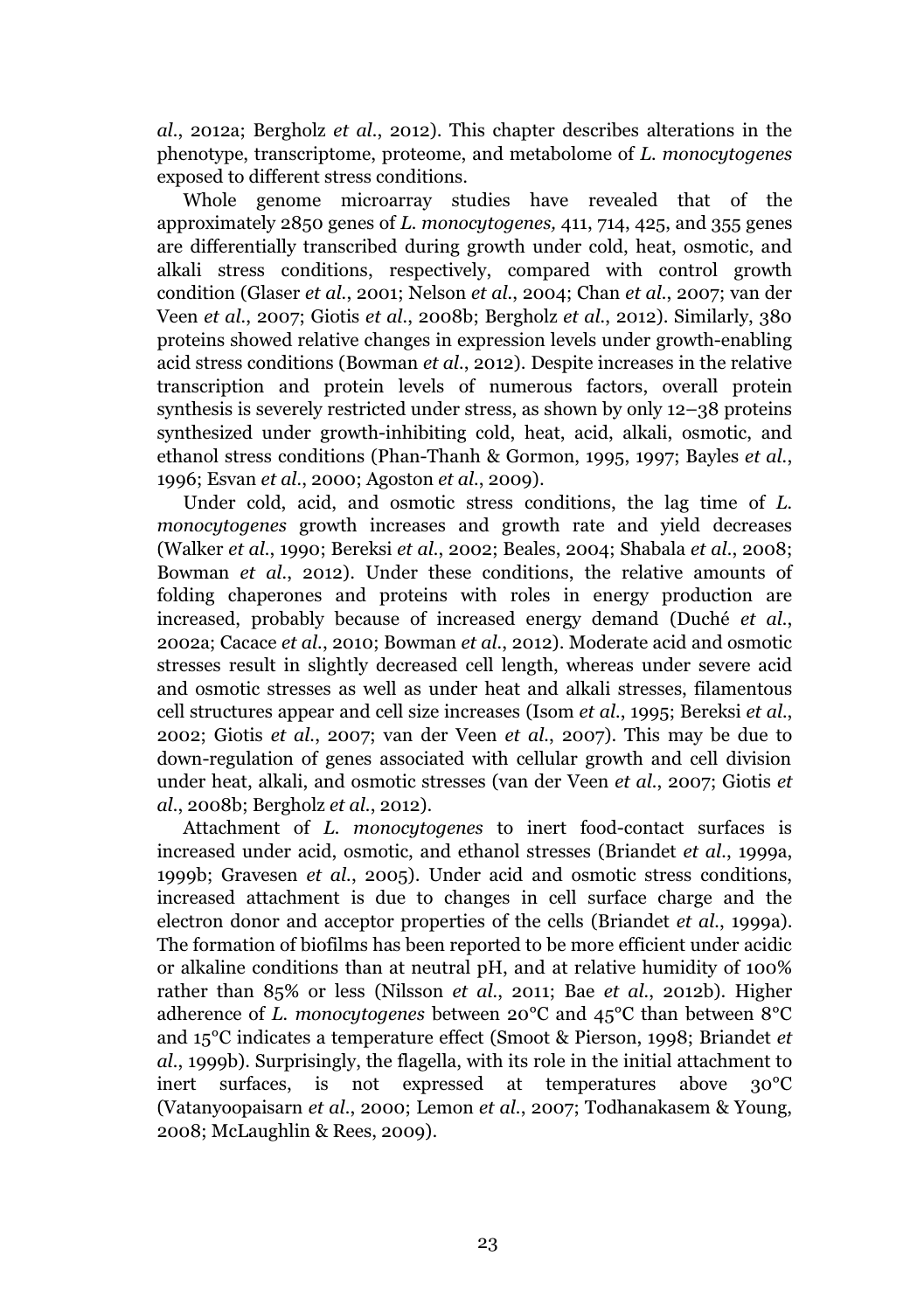Many stress-induced alterations result from hindered growth, but stresses also induce specific changes in *L. monocytogenes* (Phan-Thanh & Gormon, 1995, 1997; Bayles *et al.,* 1996; Esvan *et al.*, 2000; Chan *et al.*, 2007; Cacace *et al.*, 2010; Bowman *et al.*, 2012). Under cold stress, transcription of 30 genes was up-regulated, including those with roles in transport systems for compatible solutes and oligopeptides, modifications of cell membranes, and motility, and transcription of 10 genes was down-regulated during both stationary and logarithmic growth phases (Liu *et al.*, 2002; Chan *et al.*, 2007). Accordingly, the intracellular concentrations of carnitine and the other cryoprotective osmolytes glycinebetaine, glutamate and trehalose, together with about half of the rest of the small organic compounds identified, were elevated during cold-temperature growth (Singh *et al.*, 2011). Heat stress induces expression of class I, II, and III stress-response genes, several virulence genes, and the SOS response genes involved in the repair of DNA damage, restart of stalled replication forks, and in the induction of adaptive point mutations (McKenzie *et al.*, 2000; Maul & Sutton, 2005; van der Veen *et al.*, 2007). Acid stress depresses motility, chemotaxis, and coldshock proteins and induces energy production elements such as  $F_0F_1$ -ATPase (Bowman *et al.,* 2012). Alkali stress seems to induce genes involved with phosphate uptake, phosphorylation or dephosphorylation, and DNA damage response (Giotis *et al.*, 2008b, 2010), and osmotic stress increases the transcription of genes with roles in ion transport and uptake of osmolytes (Bae *et al.*, 2012a; Bergholz *et al.*, 2012).

#### **2.3.3 Factors with roles in stress tolerance of** *L. monocytogenes*

The roles of many regulatory and non-regulatory factors in tolerance of *L. monocytogenes* to temperature, pH, osmotic, ethanol, and oxidative stresses have been confirmed by comparing the phenotypes of genetically modified and unmodified strains (Table 5). The number of stress tolerance factors is rapidly increasing.

### *Two-component systems*

One way in which bacteria sense environmental stress is through twocomponent regulatory systems (TCS). These consist of an autophosphorylable sensory histidine kinase (HK), typically embedded in the cell membrane and an intracellular response regulator (RR) that when receiving a phosphoryl group from a cognate HK, either activates or represses the transcription of the target genes. *L. monocytogenes* has 16 TCSs one of which is an orphan RR (Glaser *et al.*, 2001). LisKR has a role in tolerance to temperature, acid, osmotic, ethanol, and oxidative stresses (Cotter *et al.*, 1999, 2002; Kallipolitis & Ingmer, 2001; Sleator & Hill, 2005; Stack *et al.*, 2005; Williams *et al.*, 2005a; Chan *et al.*, 2008). CesRK controls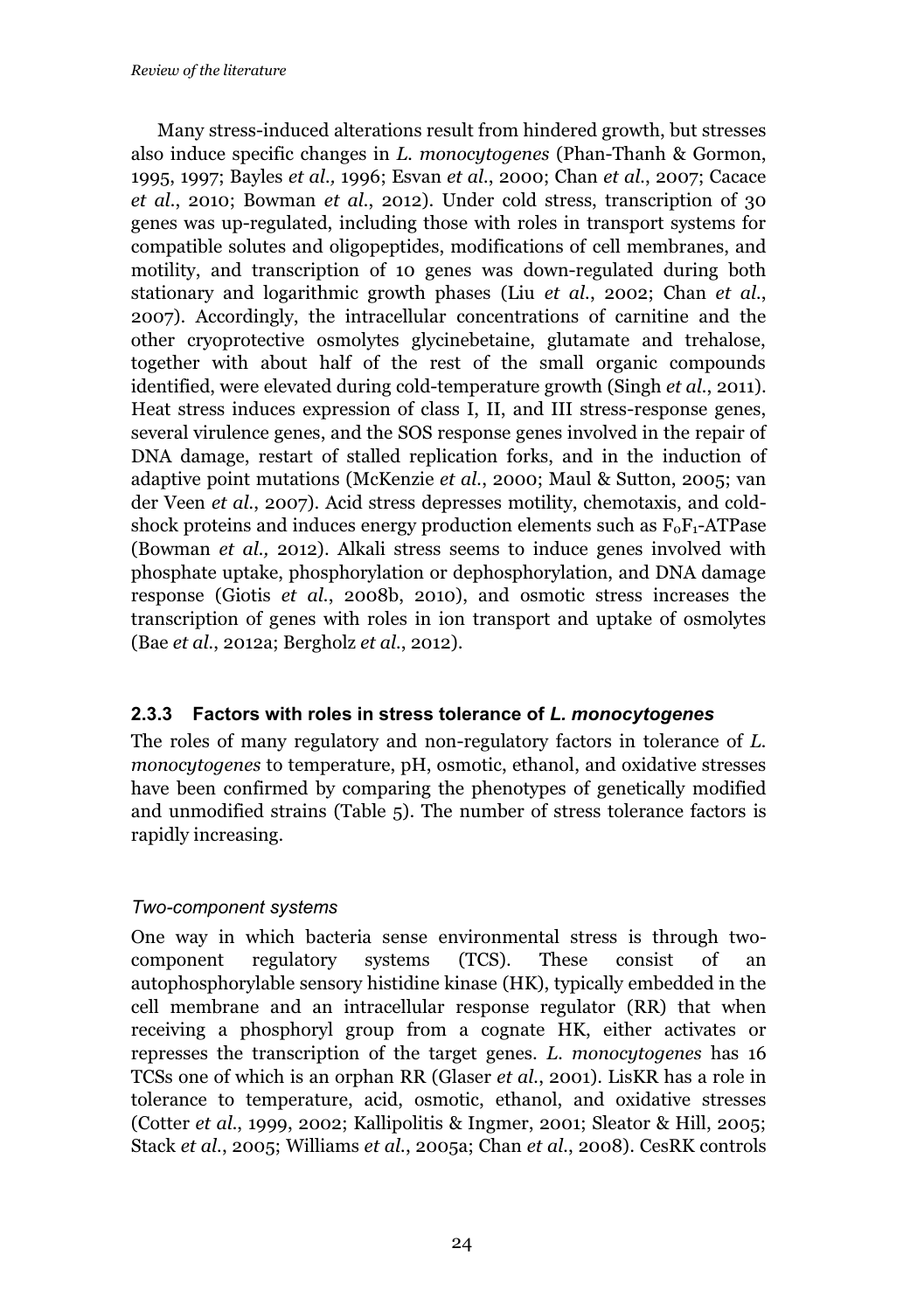the transcription of several cell-envelope related genes and affects growth under heat, osmotic, and ethanol stresses (Kallipolitis & Ingmer, 2001; Kallipolitis *et al.*, 2003; Williams *et al.*, 2005a; Gottschalk *et al.*, 2008). An orphan RR, DegU, involved in the temperature-dependent regulation of motility and chemotaxis, is needed for heat and ethanol stress tolerance of (Knudsen *et al.*, 2004; Williams *et al.*, 2005b). DegU and motility-associated RR AgrA, with a role in osmotic stress tolerance*,* are needed for the formation of the wild-type biofilm on abiotic surfaces (Rieu *et al.*, 2007; Gueriri *et al.*, 2008; Garmyn *et al.*, 2012)*.* RR KdpE is associated with heat and osmotic stress tolerance (Kallipolitis & Ingmer, 2001; Brøndsted *et al.*, 2003). TCSs PhoRP, ResDE, VirRS, Lmo1060-1061, and Lmo1172-1173 have been linked solely to cold or ethanol stress tolerance (Williams *et al.*, 2005a; Chan *et al.*, 2008).

#### *Alternative sigma factors*

Sigma factors are dissociable subunits of RNA polymerase responsible for the recognition of a specific promoter region and transcription initiation at that promoter site. The *L. monocytogenes* EGD-e genome contains five sigma factors (Glaser *et al.*, 2001), of which the main one,  $RpoD(\sigma^D)$ , is an essential housekeeping factor (Metzger *et al.*, 1994). Under changing environmental conditions, the alternative sigma factors  $\sigma^B$ ,  $\sigma^C$ ,  $\sigma^H$ , and  $\sigma^L$  associate with core RNA polymerase with varying intensities, enabling transcription of specific sets of genes, thus serving as important regulators of gene expression (Chaturongakul *et al.*, 2008).

Deletion of  $\sigma^{\text{\tiny B}}$  substantially decreases acid resistance and  $\sigma^{\text{\tiny B}}$  also has roles in temperature, alkali, osmotic, and oxidative stress tolerance of *L. monocytogenes* (Becker *et al*., 2000; Ferreira *et al*., 2001; Moorhead & Dykes, 2004; Wemekamp-Kamphuis *et al*., 2004b; Abram *et al*., 2008; Giotis *et al*., 2008a; Chaturongakul *et al*., 2011; Ait-Ouazzou *et al*., 2012) More than 140 genes have a putative  $\sigma^B$ -dependent promoter (Raengpradub *et al.*, 2008). Under optimal or acidic growth conditions, transcription of a further set of more than 140 genes is affected by  $\sigma^B$  (Kazmierczak *et al.*, 2003; Hain *et al.*, 2008; Raengpradub *et al.*, 2008). The main glutamate decarboxylase system (GAD) genes, activated under acid stress to increase intracellular pH, and several compatible solute transport systems, are affected by the factor ( Fraser *et al.*, 2003; Kazmierczak *et al.*, 2003, 2006; Cetin *et al.*, 2004; Wemekamp-Kamphuis *et al.*, 2004b; Raengpradub *et al.*, 2008). Flagellar biosynthesis genes are repressed by σB (Raengpradub *et al.*, 2008).

The contribution of  $\sigma^B$  to heat, acid, osmotic, and oxidative stress tolerance seems to be strain-dependent (Becker *et al.*, 2000; Ferreira *et al.*, 2001; Moorhead & Dykes, 2003; Wemekamp-Kamphuis *et al.*, 2004b; Ait-Ouazzou *et al.*, 2012), as the role of  $\sigma^B$  in the stress tolerance was greater in a serotype 1/2a strain than in serotype 4c strain (Moorhead & Dykes, 2003,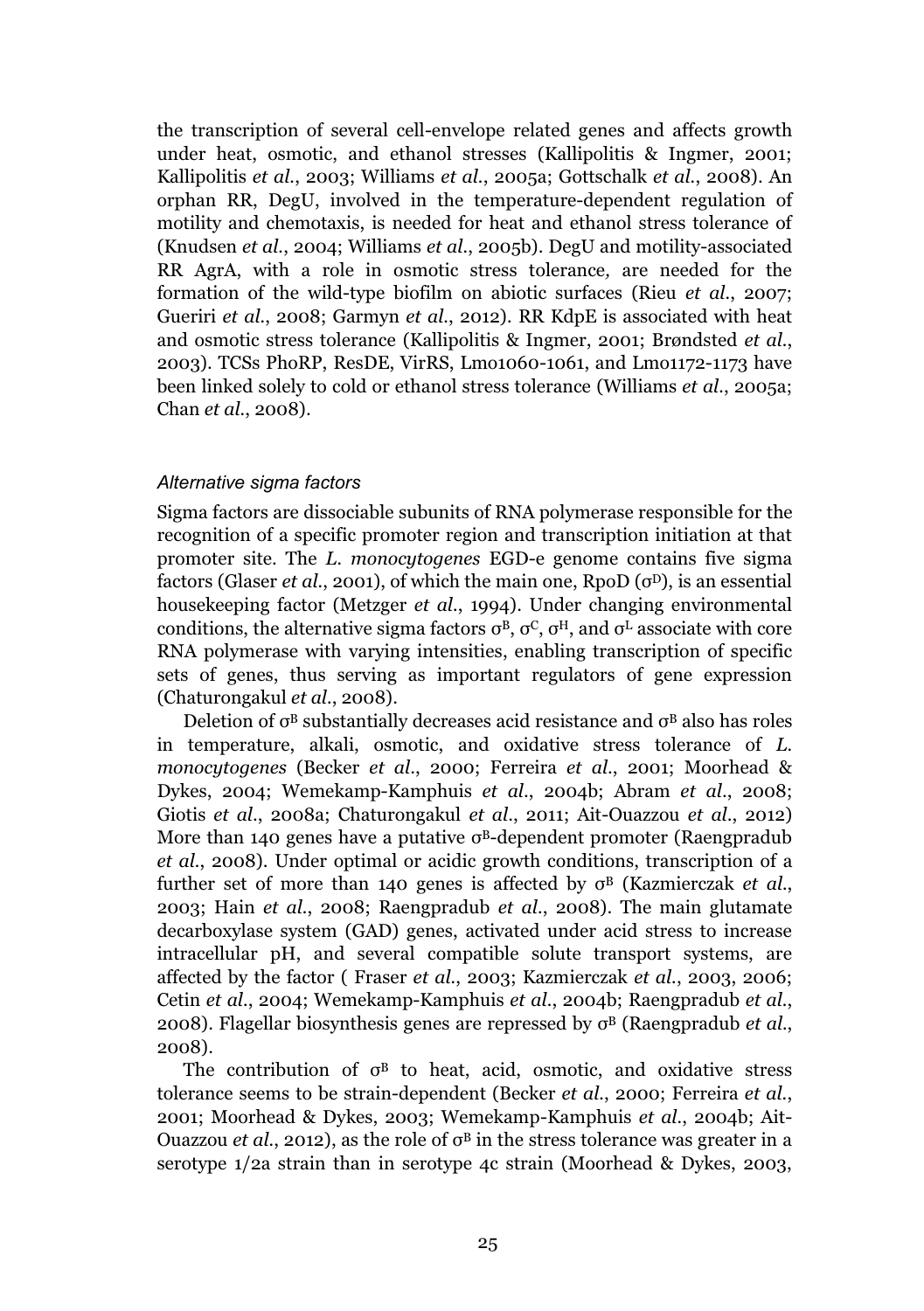2004). Moreover, differences have been reported in the role of  $\sigma^B$  in the heat stress tolerance of three different serotype 1/2a strains (Ferreira *et al.*, 2001; Moorhead & Dykes, 2003; Hu *et al.*, 2007b; Ait-Ouazzou *et al.*, 2012).

Deletion of σL decreases tolerance to cold, acid, osmotic, and ethanol stresses. In an optimal or cold environment,  $\sigma^L$  directly or indirectly affects the expression of up to 708 genes, of which approximately 20 belong to the σL regulon (Arous *et al.*, 2004; Chaturongakul *et al.*, 2011; Mattila *et al.*, 2012). Several flagellar biosynthesis, motility, and chemotaxis genes are promoted by  $\sigma^L$ , and this factor also has a role in carbohydrate metabolism (Arous *et al.*, 2004; Chaturongakul *et al.*, 2011; Mattila *et al.*, 2012)*.* 

σH contributes to growth and survival under cold, acidic, and alkaline conditions and in minimal media (Rea *et al.*, 2004; Chan *et al.*, 2008; Chaturongakul *et al.,* 2011). It contributes to the transcription of at least 169 genes, of which about 60 belong to the σH regulon (Chaturongakul *et al.*, 2011). The genes of the phosphotransferase system operon are stimulated by σH, whereas transcription of several genes with roles in protein and nucleotide biosynthesis is repressed by the factor (Chaturongakul *et al.*, 2011).

Temperature stress-associated  $\sigma^C$  is present solely in lineage I *L*. *monocytogenes* strains dominating in various non-host environments (Zhang *et al.*, 2005; Chan *et al.*, 2008). Only 11 genes have been reported to belong to the σC regulon (Chaturongakul *et al.*, 2011). Under heat stress, the transcription of five genes was reported to be affected by  $\sigma^c$ , but none was affected in optimal conditions (Zhang *et al.*, 2005; Chaturongakul *et al.*, 2011). At least two of these five genes have roles in heat stress tolerance (Zhang *et al.*, 2005).

Some genes are controlled by more than one sigma factor (Chaturongakul *et al.*, 2011; Nielsen *et al.*, 2012). The greatest overlap was reported between σB and σH, with 92 genes including several associated with energy metabolism being promoted by these two factors (Chaturongakul *et al.*, 2011). The transcription of 21 genes is increased by both  $\sigma^B$  and  $\sigma^L$  and of the five genes controlled by σC, two are controlled also by σB (Chaturongakul *et al.*, 2011).

### *Other regulators*

Stress responses of *L. monocytogenes* are under the control of complex, hierarchial network of TCSs, sigma factors and numerous other regulators (Kazmierczak *et al.*, 2006; Kamp & Higgins, 2009; Ollinger *et al.*, 2009; Toledo-Arana *et al.*, 2009; Chaturongakul *et al.*, 2011). Independent of the type of the stress, at least three of the seven regulators located in the *sigB*  operon are needed for activation of σB (Chaturongakul & Boor, 2004; Shin *et*   $al$ , 2010).  $\sigma^B$  controls the expression of Hfq, a small RNA-binding regulatory protein involved in the tolerance of osmotic and ethanol stresses and of ArgR, a regulator of the arginine deimidase (ADI) pathway needed for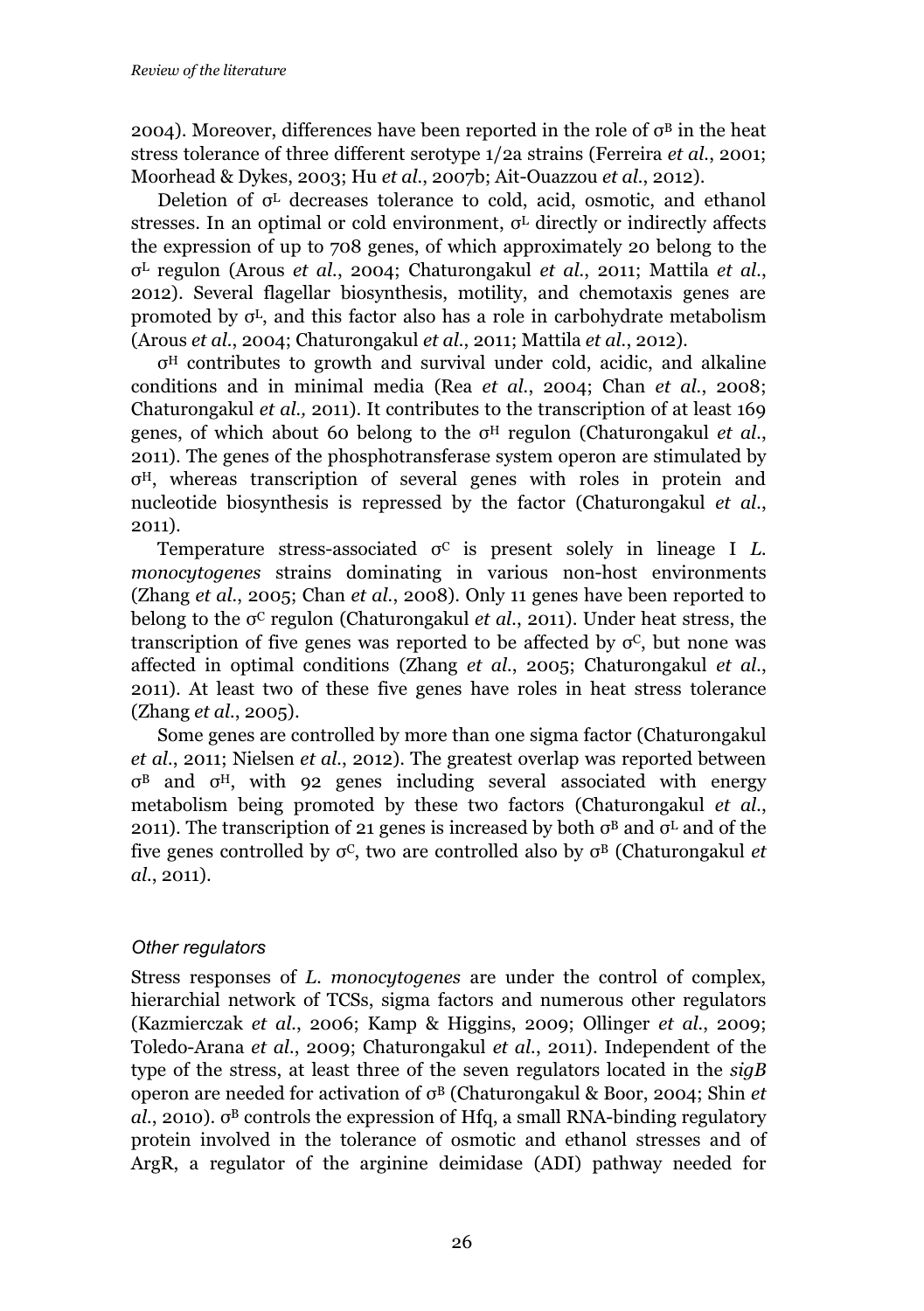survival under acidic environment (Christiansen *et al.*, 2004, 2006; Ryan *et al.*, 2009).

The transcriptional repressor CtsR negatively regulates class III stressresponse genes and decreases resistance to heat, acid, osmotic, and oxidative stress (Nair *et al.*, 2000; Karatzas & Bennik, 2002; Karatzas *et al.*, 2003; Hu *et al.*, 2007b). It also has a role in regulation of motility (Karatzas & Bennik, 2002; Karatzas *et al.*, 2003; Grundling *et al.*, 2004; Shen & Higgins, 2006; Lemon *et al.*, 2007; Kamp & Higgins, 2011). HrcA negatively regulates class I stress-response genes and has roles in heat stress resistance and biofilm formation (Hu *et al.*, 2007a; van der Veen & Abee, 2010). Both CtsR and HrcA affect the transcription level of several genes, together with  $\sigma^B$  and the major virulence-gene regulator PrfA (Hu *et al.*, 2007b; Hu *et al.*, 2007a; Ollinger *et al.*, 2009; Toledo-Arana *et al.*, 2009; Chaturongakul *et al.*, 2011). Genes controlled by both  $\sigma^B$  and PrfA have roles in the acid and osmotic stress responses and survival inside the host (Ferreira *et al.*, 2001; Abram *et al.*, 2008; Toledo-Arana *et al.*, 2009; Bruno & Freitag, 2010).

#### *Non-regulatory factors*

As is the case for most of the regulatory factors, the roles of most stressassociated non-regulatory factors of *L. monocytogenes* have roles in multiple stresses. A serine protease HtrA, responsible for degradation of misfolded proteins and regulated by LisRK, is associated with at least four different stresses (Pallen & Wren, 1997; Stack *et al.*, 2005). All three cold-shock proteins (Csp), that belong to a highly conserved group of structurally related nucleic acid binding proteins, play roles not only under cold but also under osmotic and oxidative stress conditions (Ermolenko & Makhatadze, 2002; Schmid *et al.*, 2009; Loepfe *et al.*, 2010)*.* Proteins of this family act as chaperones by assisting in folding and un-folding of nucleic acids, and potentially regulate both transcription and translation under various stresses (Phadtare, 2004; Horn *et al.*, 2007). Universal stress proteins (Usps), thought to protect cells from DNA damage and respiratory distress, have been reported to have roles in cold and oxidative stress tolerance (Kvint *et al.*, 2003; Seifart Gomes *et al.*, 2011)*.*

Under low temperature, *L. monocytogenes* strives to sustain the fluidity of cell membranes by regulating its fatty acid composition (Annous *et al.*, 1997; Edgcomb *et al.*, 2000). Accordingly, the genes of the Bkd cluster, controlling the branched-chain fatty acid composition of the cell wall, were confirmed to have a role in cold stress tolerance (Zhu *et al.*, 2005). The role of PgpH and RelA in cold stress tolerance seems to be due to adjustment of cellular guanosine pentaphosphate [(p)ppGpp] levels during lowtemperature growth (Liu *et al.*, 2006b). The (p)ppGpp is an important intracellular signal molecule that affects association of sigma factors to core RNA polymerases under various stress conditions (Dalebroux & Swanson, 2012).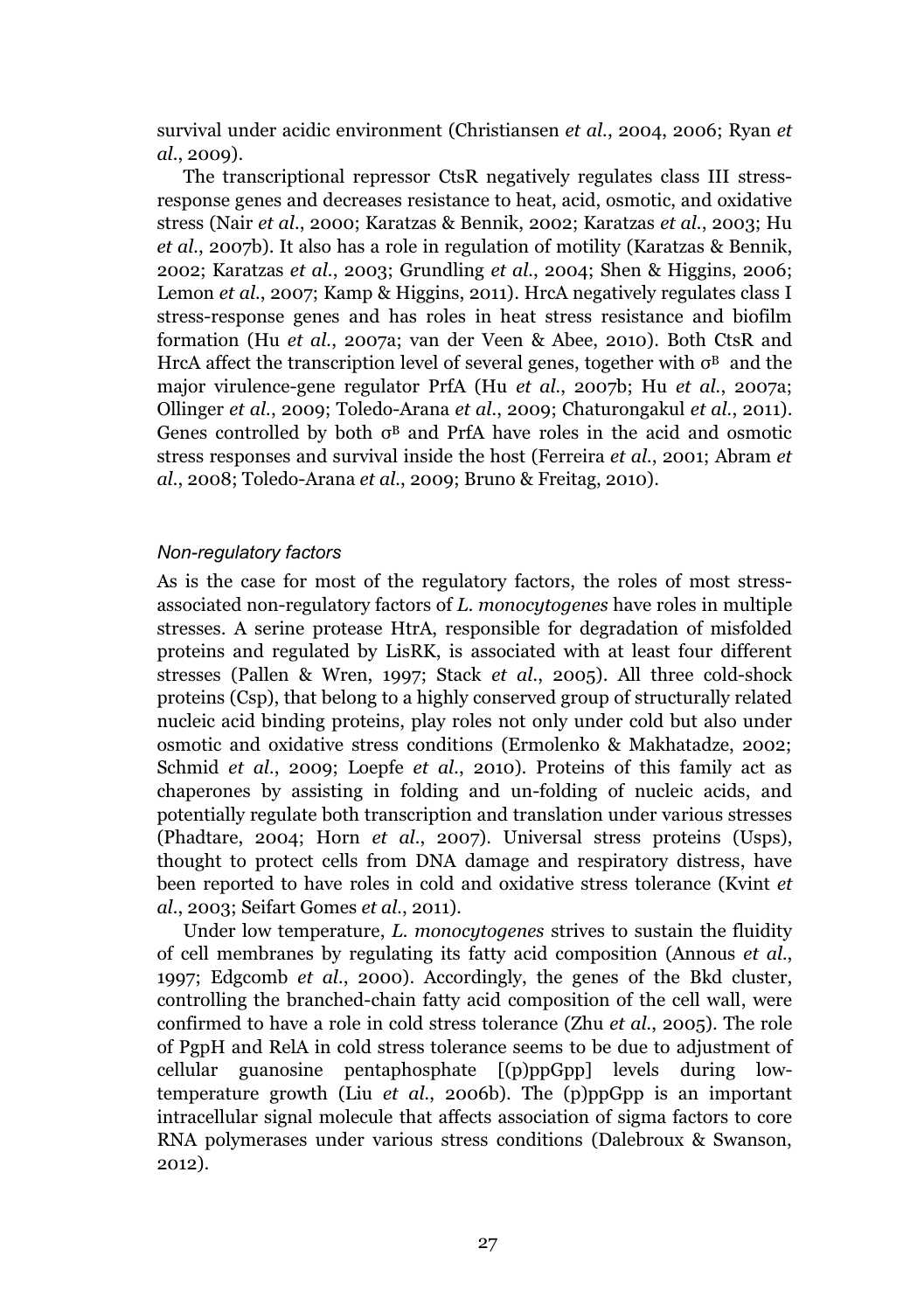The accumulation of cryoprotective osmolytes increases the tolerance of *L. monocytogenes* to cold, heat, and osmotic stress (Ko *et al.*, 1994; Kempf & Bremer, 1998; Angelidis & Smith, 2003a; Wemekamp-Kamphuis *et al.*, 2004a; Ells & Truelstrup Hansen, 2011). These substrates restore cellular turgor pressure, stabilize enzymatic functions, and affect the membrane lipid bilayer (Ko *et al.*, 1994; Russell *et al.*, 1995; Kempf & Bremer, 1998; Ells & Truelstrup Hansen, 2011). Several factors involved with intracellular accumulation of compatible solutes have roles in tolerance to cold or osmotic stress (Borezee *et al.*, 2000; Angelidis & Smith, 2003a, 2003b; Christiansen *et al.*, 2004; Chassaing & Auvray, 2007; Ells & Truelstrup Hansen, 2011; Burall *et al.*, 2012). OpuC, Gbu, and BetL are needed for importation of carnitine and betaine (Angelidis & Smith, 2003a, 2003b; Fraser *et al.*, 2003; Kazmierczak *et al.*, 2003; Cetin *et al.*, 2004; Sleator & Hill, 2010). OppA associated with cold stress, is responsible for the importation of unknown, potentially cryoprotective peptides (Borezee *et al.*, 2000). TreA is needed for the breakdown of trehalose, thus decreasing tolerance to osmotic stress, and it has role in heat stress tolerance (Ells & Truelstrup Hansen, 2011).

Under acid stress, *L. monocytogenes* strives to maintain pH homeostasis.  $F_0F_1$ -ATPase serves as a channel for proton translocation across the cell membrane (Cotter *et al.*, 2000). Four out of five GAD pathway factors are associated with the internalization and conversion of glutamate to protonconsuming gamma-aminobutyrate (Cotter *et al.*, 2001; Karatzas *et al.*, 2012). Two GAD pathway genes and three adjacent genes are generally missing from serotype 4 *L. monocytogenes* strains that are under-represented in various non-host environments (Cotter *et al.*, 2005; Ryan *et al.*, 2010; Orsi *et al.*, 2011). ADI pathway factors involved in the conversion of arginine to ornithine, carbon dioxide and ammonia protect *L. monocytogenes* from acid stress by increasing intracellular pH (Ryan *et al.*, 2009).

Catalase*,* the superoxide dismutase (SOD) system, and ferritin synergistically protect bacteria from oxidative stress caused by ROS (Fisher *et al.*, 2000; Mongkolsuk & Helmann, 2002; Dussurget *et al.*, 2005; Archambaud *et al.*, 2006; Azizoglu & Kathariou, 2010b). SOD converts superoxide anions to  $H_2O_2$  that is converted to water and oxygen by catalase (Dussurget *et al.*, 2005; Azizoglu & Kathariou, 2010b). Ferritin binds iron that reacts with oxygen intermediates to produce deleterious free radicals (Dussurget *et al.*, 2005). Ferritin also has roles in cold and heat tolerance and catalase also has a role in cold stress tolerance of *L. monocytogenes* (Dussurget *et al.*, 2005; Azizoglu & Kathariou, 2010b), and the roles of several factors with unknown functions in stress tolerance has been confirmed (Table 5).

### **2.3.4 Stress adaptation and cross adaptation of** *L. monocytogenes*

Exposure to cold, heat, acid, alkali, osmotic, ethanol, and oxidative stress conditions increase tolerance of *L. monocytogenes* to the same factor,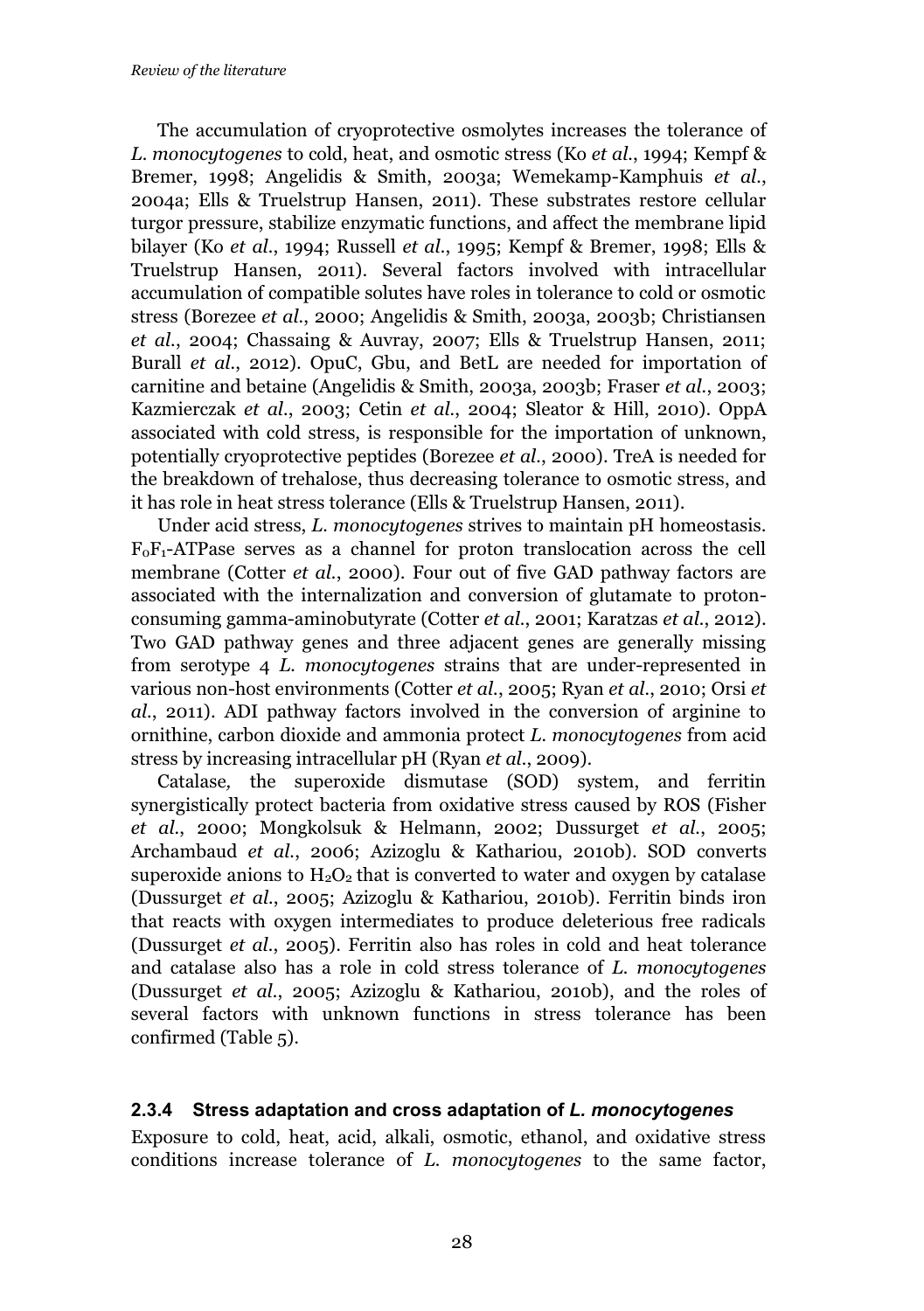resulting in either a more rapid transition from lag to growth phase, or a higher lethal level of the stress (Stephens *et al.*, 1994; Lou & Yousef, 1997; Aase *et al.*, 2000; Phan-Thanh *et al.*, 2000; To *et al.*, 2002; Lundén *et al.*, 2003a; Shabala *et al.*, 2008; Skandamis *et al.*, 2008; Mastronicolis *et al.*, 2011). The enhanced stress tolerance of these adapted cells is partly due to stress-induced expression of enzymes involved in the synthesis of metabolites needed under stress (Beales, 2004; Giotis *et al.*, 2008b). Constitutively expressed proteins that are active only under stress conditions have also been reported (Berry & Foegeding, 1997).

Adaptation to one stress factor often protects an organism against the lethal effects of another stressor. Cross adaptation of *L. monocytogenes* to osmotic, ethanol, and oxidative stresses has been reported to result from adaptation to acid stress (Lou & Yousef, 1997; Phan-Thanh *et al.*, 2000; Faleiro *et al.*, 2003). Heat, alkali, osmotic, or ethanol stress exposure also protects *L. monocytogenes* against other stress factors (Lou & Yousef, 1997; Taormina & Beuchat, 2001; Skandamis *et al.*, 2008). Even though resistance to oxidative stress increases following adaptation to several other stresses, adaptation to oxidative stress itself does not seem to cross adapt *L. monocytogenes* to other stresses (Lou & Yousef, 1997; Bergholz *et al.*, 2012).

#### **2.3.5 Stress tolerance of** *L. monocytogenes* **in biofilms**

*L. monocytogenes* tolerates various stresses better in mature biofilms than as planktonic cultures or in immature biofilms (Robbins *et al.*, 2005; Nilsson *et*   $al$ , 2011). Higher concentrations of ozone, chlorine, and  $H_2O_2$  are needed to destroy the bacterium in biofilms than as free-living cells (Robbins *et al.*, 2005; Yun *et al.*, 2012). Moreover, its tolerance to quaternary ammonium compounds is better in mature biofilms than in immature ones (Nilsson *et al.*, 2011), attributable to the decreased physiological activity of the bacteria inside the biofilm (Chae & Schraft, 2001). The extracellular matrix of the biofilm may also protect the bacterium from the lethal effects of the stressors (Hoyle *et al.*, 1990; Chae & Schraft, 2001).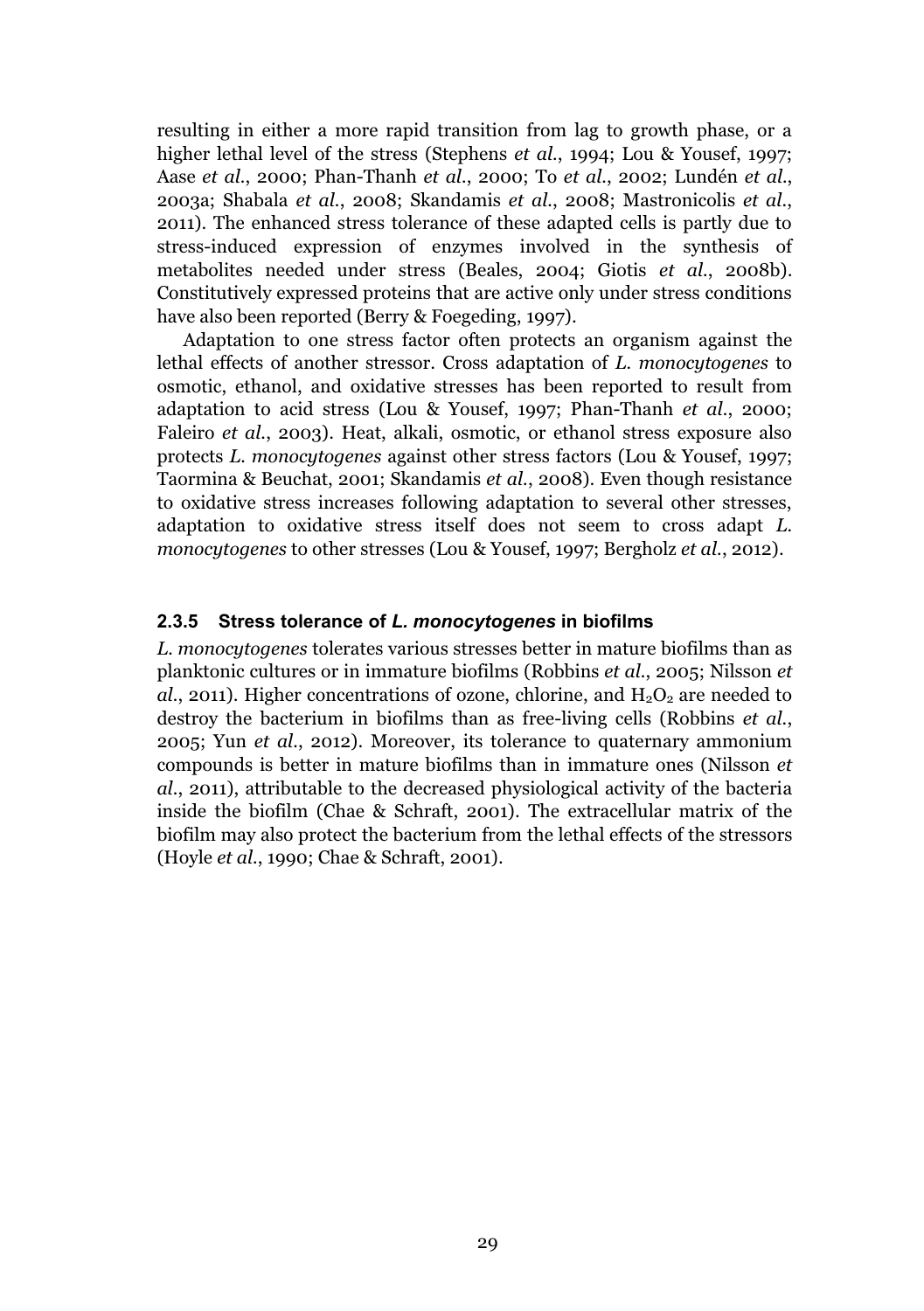Review of the literature *Review of the literature*  Factors/systems with phenotypically confirmed roles in tolerance of *Listeria monocytogene*s to temperature, pH, osmotic, ethanol and oxidative<br>stress. Factors/systems with phenotypically confirmed roles in tolerance of *Listeria monocytogenes* to temperature, pH, osmotic, ethanol and oxidative Table 5. Table 5.

| Factor/               | ption<br>Functional descrip                                   |                    |                     |                             |          | Role in stress <sup>a</sup> |                          |                      | References                                                                                                                                         |
|-----------------------|---------------------------------------------------------------|--------------------|---------------------|-----------------------------|----------|-----------------------------|--------------------------|----------------------|----------------------------------------------------------------------------------------------------------------------------------------------------|
| system                |                                                               | old<br>O           | Heat                | Acid                        | Alkali   | Osmotic                     | Ethanol                  | Oxidative            |                                                                                                                                                    |
| LisR                  | Response regulator                                            | $\rightleftarrows$ | ≓                   |                             |          | $\rightleftarrows$          | $\Rightarrow$            | $\leftarrow$         | Kallipolitis & Ingmer, 2001; Williams et al.,<br>2005a; Chan et al., 2008                                                                          |
| LisK                  | Histidine kinase                                              |                    |                     | $\approx$                   |          |                             | $\Rightarrow$            |                      | Cotter et al., 1999; Sleator & Hill, 2005                                                                                                          |
| CesR                  | Response regulator                                            |                    |                     |                             |          |                             |                          |                      | Kallipolitis & Ingmer, 2001; Williams et al.,<br>2005a                                                                                             |
| DegU                  | Response regulator                                            |                    |                     |                             |          |                             |                          |                      | Williams et al., 2005a; Gueriri et al., 2008)                                                                                                      |
| KpdE                  | Response regulator                                            |                    |                     |                             |          |                             |                          |                      | Kallipolitis & Ingmer, 2001; Brøndsted et al.,<br>2003                                                                                             |
| AgrA                  | Response regulator                                            |                    |                     |                             |          |                             |                          |                      | Garmyn et al., 2012                                                                                                                                |
| PhoP                  | Response regulator                                            |                    |                     |                             |          |                             |                          |                      | Williams et al., 2005a                                                                                                                             |
| ResD                  | Response regulator                                            |                    |                     |                             |          |                             | $\overline{\phantom{a}}$ |                      | Williams et al., 2005a                                                                                                                             |
| VirR                  | Response regulator                                            |                    |                     |                             |          |                             |                          |                      | Williams et al., 2005a                                                                                                                             |
| Lmo1060               | $\overline{\pi}$<br>Response regulato                         | $\rightleftarrows$ |                     |                             |          |                             |                          |                      | Chan et al., 2008                                                                                                                                  |
| Lmo1172               | Response regulator                                            | ≓                  |                     |                             |          |                             |                          |                      | Chan et al., 2008                                                                                                                                  |
| m<br>O                | factor B<br>Altemative sigma                                  | 1∟, s              | $(1s)$ <sup>d</sup> | $\frac{1}{q}(5)$            | $\infty$ |                             |                          | $\mathfrak{a}^{(s)}$ | Becker et al., 2000; Ferreira et al., 2001;<br>Moorhead & Dykes, 2004; Wemekamp-                                                                   |
|                       |                                                               |                    |                     |                             |          |                             |                          |                      | Kamphuis et al., 2004b; Abram et al., 2008;<br>Giotis <i>et al.,</i> 2008a; Chaturongakul <i>et al.,</i><br>2011; Ait-Ouazzou <i>et al., 2</i> 012 |
| δ <sup>ι</sup> (RpoN) | factor L<br>Altemative sigma f                                |                    |                     | ∕L↓s                        |          |                             |                          |                      | Okada et al., 2006; Raimann et al., 2009;<br>Chaturongakul et a/., 2011; Mattila et a/.,<br>2012                                                   |
| ≖<br>∞                | factor H<br>Alternative sigma                                 | ≓                  |                     | $\stackrel{0}{\rightarrow}$ | ≓        |                             |                          |                      | Rea et al., 2004; Chan et al., 2008;<br>Chaturongakul et al., 2011                                                                                 |
| £<br>ိဝ               | Putative RNA binding protein<br>factor C<br>Alternative sigma |                    | $\frac{8}{3}$       |                             |          | ≓                           |                          |                      | Zhang et al., 2005; Chan et al., 2008<br>Christiansen et al., 2004                                                                                 |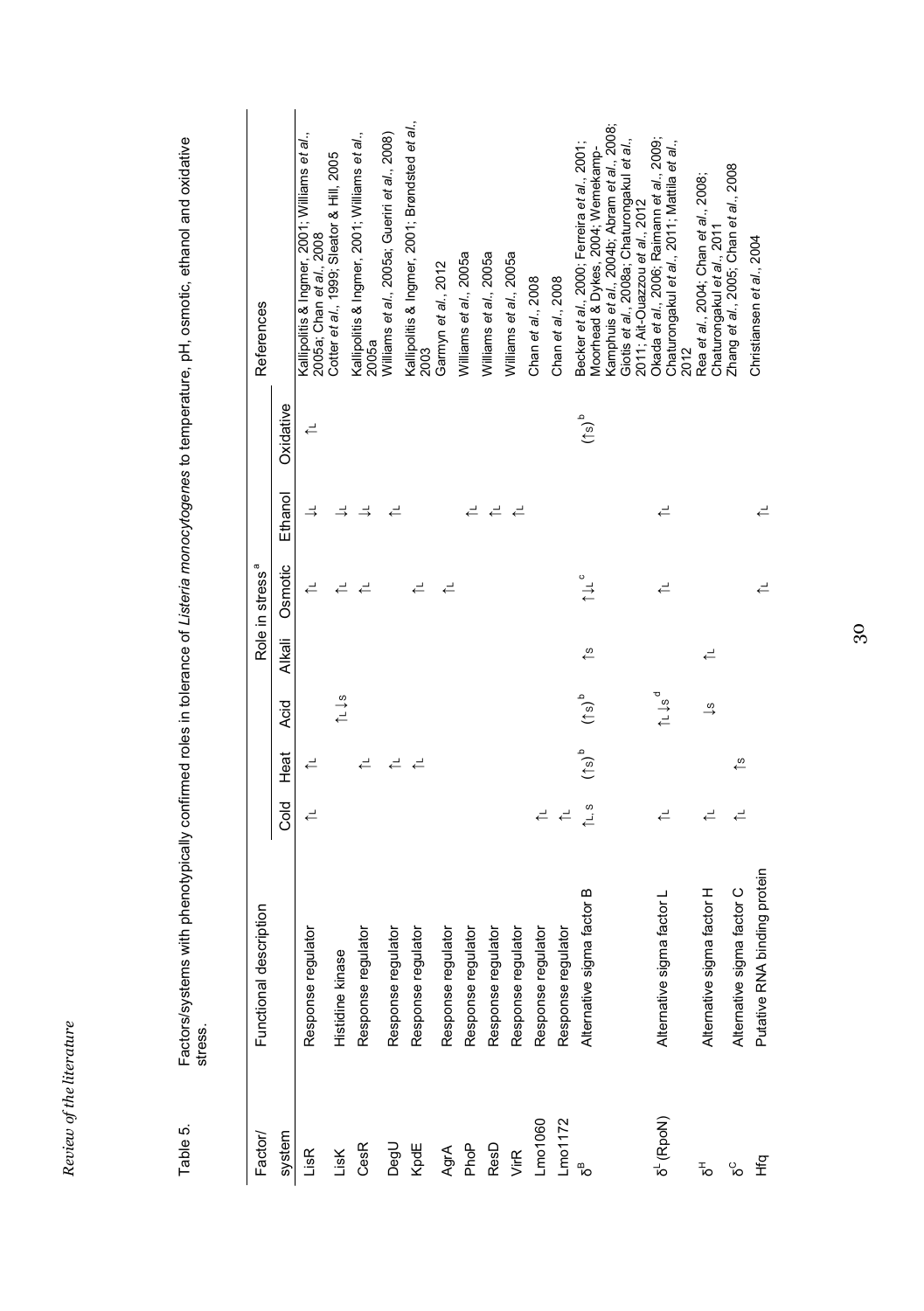| Factor/         | Functional description             |                    |                             |      |                    | Role in stress <sup>a</sup>     |                    |                                          | References                                                                |
|-----------------|------------------------------------|--------------------|-----------------------------|------|--------------------|---------------------------------|--------------------|------------------------------------------|---------------------------------------------------------------------------|
| system          |                                    | Cold               | Heat                        | Acid | Alkali             | Osmotic                         | Ethanol            | Oxidative                                |                                                                           |
| <b>ArgR</b>     | ADI genes<br>Putative activator of |                    |                             | ° ⊤) |                    |                                 |                    |                                          | Ryan et al., 2009                                                         |
| CtsR            | Il heat<br>Repressor of class II   |                    | $\stackrel{0}{\rightarrow}$ |      |                    |                                 |                    |                                          | Nair et al., 2000; Karatzas et al., 2003                                  |
|                 | shock genes                        |                    |                             |      |                    |                                 |                    |                                          |                                                                           |
| HrcA            | Putative negative regulator of     |                    | ৻ঃ                          |      |                    |                                 |                    |                                          | Hu et al., 2007a                                                          |
|                 | stress response                    |                    |                             |      |                    |                                 |                    |                                          |                                                                           |
| PerR            | Putative ferric uptake regulator   |                    |                             |      |                    |                                 | $\rightleftarrows$ | ی<br>د آ                                 | Rea et al., 2004, 2005                                                    |
| MarR            | Putative transcriptional           |                    |                             |      | $\rightleftarrows$ |                                 | $\rightleftarrows$ |                                          | Rea et al., 2004                                                          |
|                 | regulator                          |                    |                             |      |                    |                                 |                    |                                          |                                                                           |
| Fur             | Putative ferric uptake regulator   |                    |                             |      |                    |                                 | ≓                  | $\tilde{\Gamma}$ s                       | Rea et al., 2004                                                          |
| HtrA            | Serine protease                    |                    | ≓                           | ↵    |                    | ≓                               |                    | $\overline{\phantom{a}}$                 | Pallen & Wren, 1997; Wonderling et al.,<br>2004; Stack et al., 2005       |
| Ë               | Ferritin                           | ≓                  | ≓                           |      |                    |                                 |                    | $\overline{\phantom{a}}$                 | Dussurget et al., 2005                                                    |
| Csps            | Cold shock domain proteins         | $\rightleftarrows$ |                             |      |                    | $\overline{\phantom{a}}$        |                    | $\stackrel{\rightharpoonup}{\leftarrow}$ | Ermolenko & Makhatadze, 2002; Schmid et<br>al., 2009; Loepfe et al., 2010 |
| Lm00581         | Putative methyl transferase        | $\Rightarrow$      |                             |      | ≓                  |                                 | ≓                  |                                          | Rea et al., 2004; Burall et al., 2012                                     |
| dsp             | Universal stress proteins          |                    |                             | ≓    |                    |                                 |                    | $\rightleftarrows$                       | Kvint et al., 2003; Seifart Gomes et al., 2011                            |
| Kat             | Catalase                           | ≓                  |                             |      |                    |                                 |                    | $\uparrow$ s                             | Fisher et al., 2000; Azizoglu & Kathariou,<br>2010b                       |
| OpuC, Gpu, BetL | Osmolyte transporters              | ≓                  |                             |      |                    | ≓                               |                    |                                          | Angelidis <i>et al</i> ., 2002; Angelidis & Smith,<br>2003a, 2003b        |
| ۹£<br>H         | RNA chaperone                      |                    |                             |      |                    | ≓                               | $\rightleftarrows$ |                                          | Christiansen <i>et al.</i> , 2004                                         |
| $\frac{a}{b}$   | Invasion associated protein        | ≓                  |                             |      |                    | ≓                               |                    |                                          | Burall et al., 2012                                                       |
| $Lm$ o 1078     | Putative UDP-glucose               | ↵                  |                             |      |                    | ↵                               |                    |                                          | Chassaing & Auvray, 2007                                                  |
|                 | pyrophosphorylase                  |                    |                             |      |                    |                                 |                    |                                          |                                                                           |
| TreA            | Phosphotrehalase                   |                    | $\stackrel{0}{\rightarrow}$ |      |                    | $\stackrel{\circ}{\rightarrow}$ |                    |                                          | Ells & Truelstrup Hansen, 2011                                            |

Table 5. Continued Table 5. *Continued*

31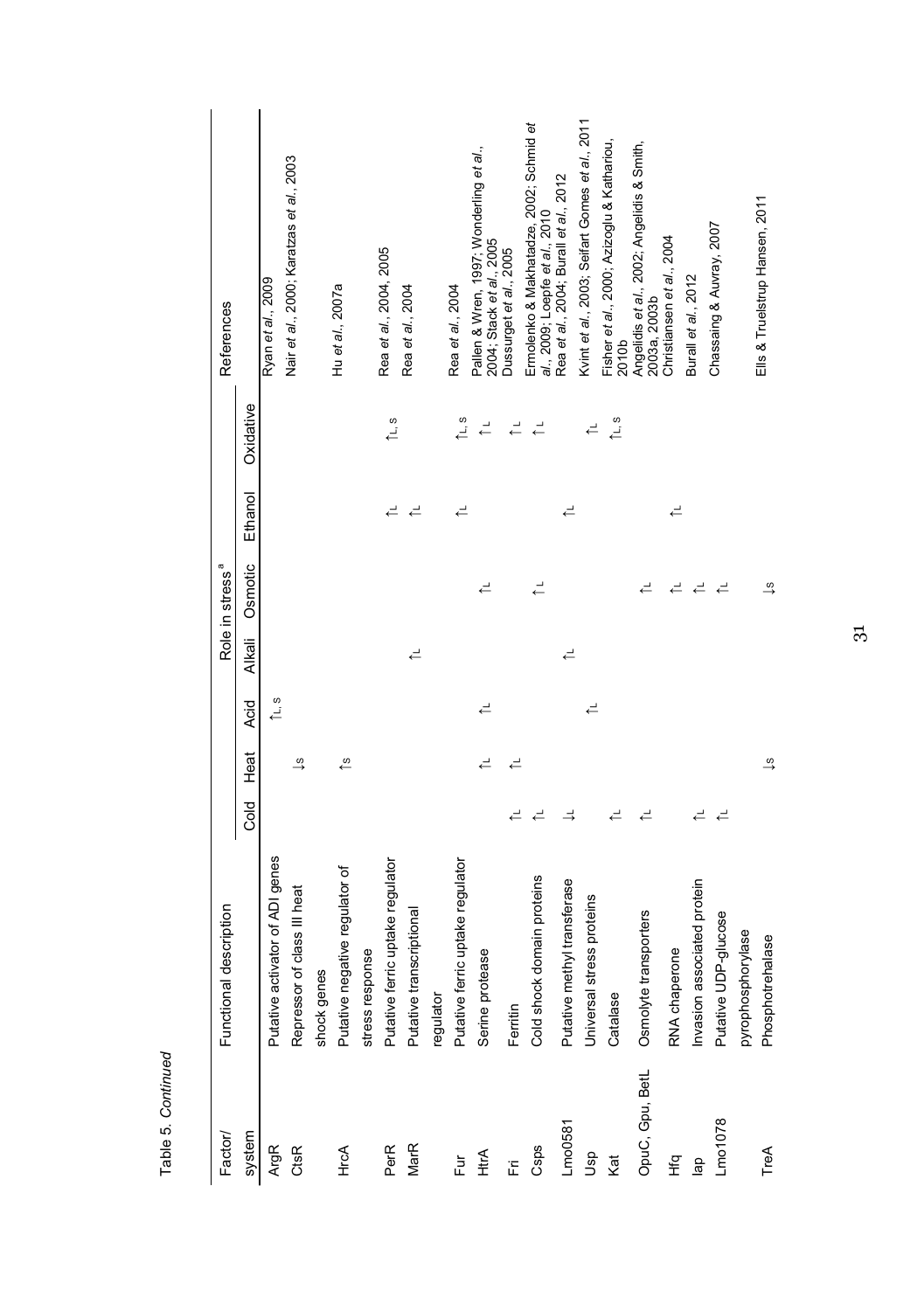| iteratur<br>F        |  |
|----------------------|--|
| )† the<br>è<br>cevev |  |

| ۱ |
|---|
|   |
| ı |
| ι |
|   |
| r |
|   |
|   |

| Factor/                               | Functional description          |                    |                    |                                 |                    | Role in stress <sup>a</sup> |         |           | References                                   |
|---------------------------------------|---------------------------------|--------------------|--------------------|---------------------------------|--------------------|-----------------------------|---------|-----------|----------------------------------------------|
| system                                |                                 | Cold               | Heat               | Acid                            | <b>Alkali</b>      | Osmotic                     | Ethanol | Oxidative |                                              |
| $Lm$ o $0038$                         | Ornithine and putrescine        |                    | $\rightleftarrows$ |                                 |                    |                             |         |           | Chen et al., 2009                            |
|                                       | carbamoyltransferase            |                    |                    |                                 |                    |                             |         |           |                                              |
| OppA                                  | Oligopeptide permease           | ≓                  |                    |                                 |                    |                             |         |           | Borezee et al., 2000                         |
| PgpH                                  | Putative integral membrane and  | $\rightleftarrows$ |                    |                                 |                    |                             |         |           | Liu et al., 2006b                            |
|                                       | (p)ppGpp hydrolase              |                    |                    |                                 |                    |                             |         |           |                                              |
| Bkd                                   | Branched chain a-keto acid      | ≓                  |                    |                                 |                    |                             |         |           | Zhu et al., 2005                             |
|                                       | dehydrogenase enzyme cluster    |                    |                    |                                 |                    |                             |         |           |                                              |
| LMOf2365_1746                         | <b>RNA</b><br>Putative DEAD-box | ≓                  |                    |                                 |                    |                             |         |           | Azizoglu & Kathariou, 2010a                  |
|                                       | helicase                        |                    |                    |                                 |                    |                             |         |           |                                              |
| F <sub>o</sub> F <sub>1</sub> -ATPase | Proton efflux membrane          |                    |                    | $\overset{\circ}{\rightarrow}$  |                    |                             |         |           | Cotter et al., 2000                          |
|                                       | ATPase                          |                    |                    |                                 |                    |                             |         |           |                                              |
| ЙV                                    | system<br>Arginine deiminase    |                    |                    | $\tilde{\Gamma}$                |                    |                             |         |           | Ryan et al., 2009                            |
| GAD                                   | Glutamate decarboxylase         |                    |                    | $\stackrel{\circ}{\rightarrow}$ |                    |                             |         |           | Cotter et al., 2001                          |
|                                       | system                          |                    |                    |                                 |                    |                             |         |           |                                              |
| ReIA                                  | (p)ppGpp-synthetase and -       |                    |                    |                                 |                    | €                           |         |           | Okada et al., 2002                           |
|                                       | degradase                       |                    |                    |                                 |                    |                             |         |           |                                              |
| Мm                                    | lon transporter                 |                    |                    |                                 |                    | $\rightleftarrows$          |         |           | Bergholz et al., 2012                        |
| ProBA                                 | Proline synthesis factor        |                    |                    |                                 |                    | $\rightleftarrows$          |         |           | Sleator et al., 2001                         |
| čto                                   | 50S ribosomal protein L25       |                    |                    |                                 |                    | $\rightleftarrows$          |         |           | Gardan et al., 2003b                         |
| SOD                                   | Superoxide dismutase            |                    |                    |                                 |                    |                             |         | ° بال     | Fisher et al., 2000; Archambaud et al., 2006 |
| Lmo0668                               | Putative transporter            |                    |                    |                                 | $\rightleftarrows$ | €                           |         |           | Gardan et al., 2003a                         |
| Lmo0992                               | Unknown function                |                    |                    |                                 | $\rightleftarrows$ | ≓                           |         |           | Gardan et al., 2003a                         |
|                                       |                                 |                    |                    |                                 |                    |                             |         |           |                                              |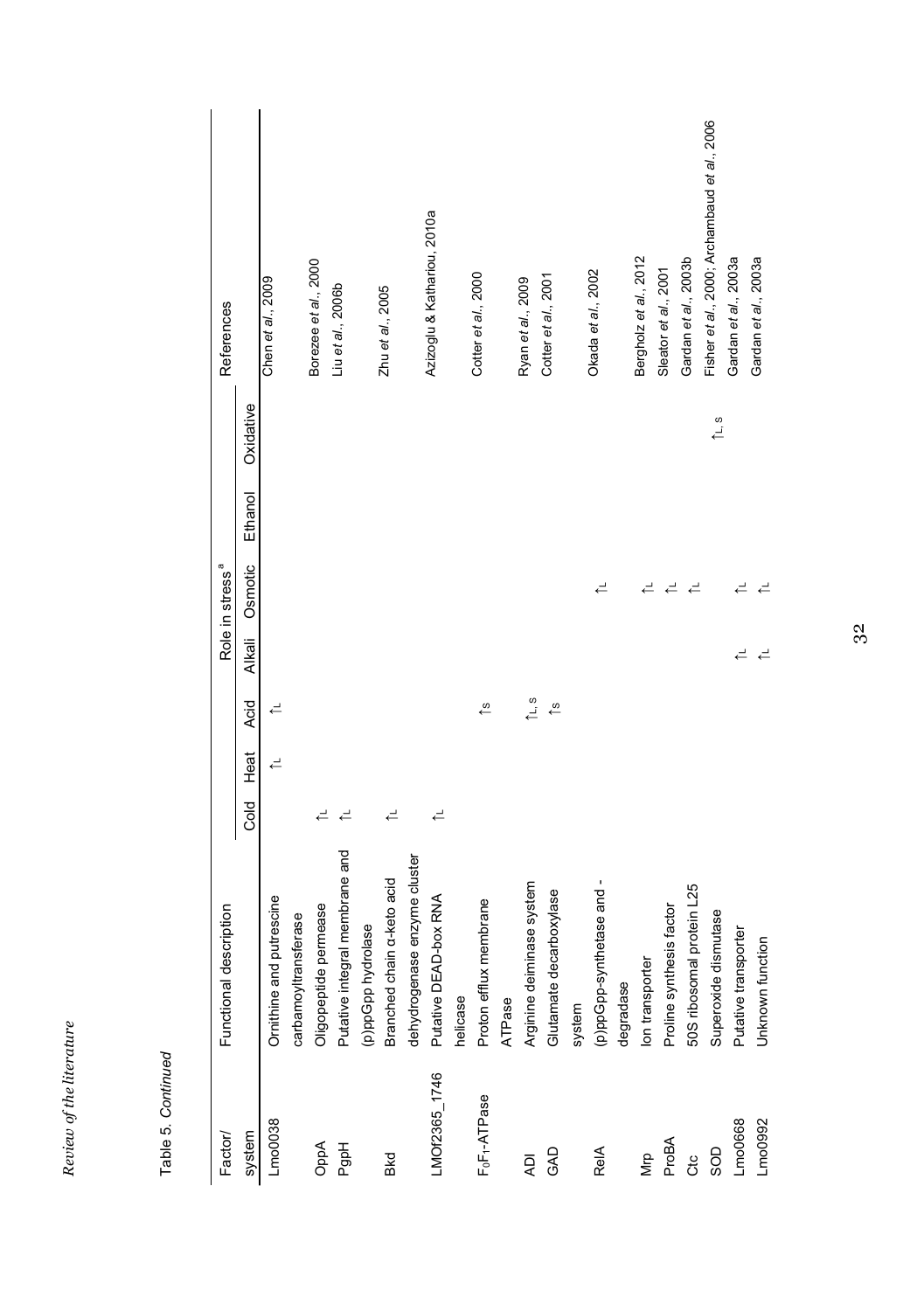| Factor                            | Functional description |  |  | Role in stress <sup>a</sup> |                                                 | <b>References</b>    |
|-----------------------------------|------------------------|--|--|-----------------------------|-------------------------------------------------|----------------------|
| system                            |                        |  |  |                             | Cold Heat Acid Alkali Osmotic Ethanol Oxidative |                      |
| $L$ mo1431                        | utative transporter    |  |  |                             |                                                 | Gardan et al., 2003a |
| $- m 0 1432$                      | Inknown function       |  |  |                             |                                                 | Gardan et al., 2003a |
| $-$ mo $1443$                     | Inknown function       |  |  |                             |                                                 | Gardan et al., 2003a |
| mo2232                            | Inknown function       |  |  |                             |                                                 | Gardan et al., 2003a |
| Modified from Soni et al. (2011). |                        |  |  |                             |                                                 |                      |

Table 5. Continued Table 5. *Continued*

a 1, inactivation of a factor/system decreases tolerance of L. monocytogenes to the stress; L. inactivation of a factor/system increases tolerance of L. ↑, inactivation of a factor/system decreases tolerance of *L. monocytogenes* to the stress; ↓, inactivation of a factor/system increases tolerance of *L.*  monocytogenes to the stress; L, logarithmic growth phase; S, stationary phase of growth. *monocytogenes* to the stress; L, logarithmic growth phase; S, stationary phase of growth.

<sup>b</sup> The role of the factor has been confirmed in only part of the strains analysed. b The role of the factor has been confirmed in only part of the strains analysed.

<sup>6</sup> The presence of the factor increases stress tolerance in complex growth media and decreases tolerance in defined media.  $^{\circ}$  The presence of the factor increases stress tolerance in complex growth media and decreases tolerance in defined media.

<sup>d</sup> The role of the factor differs between the strains.  $<sup>d</sup>$  The role of the factor differs between the strains.</sup>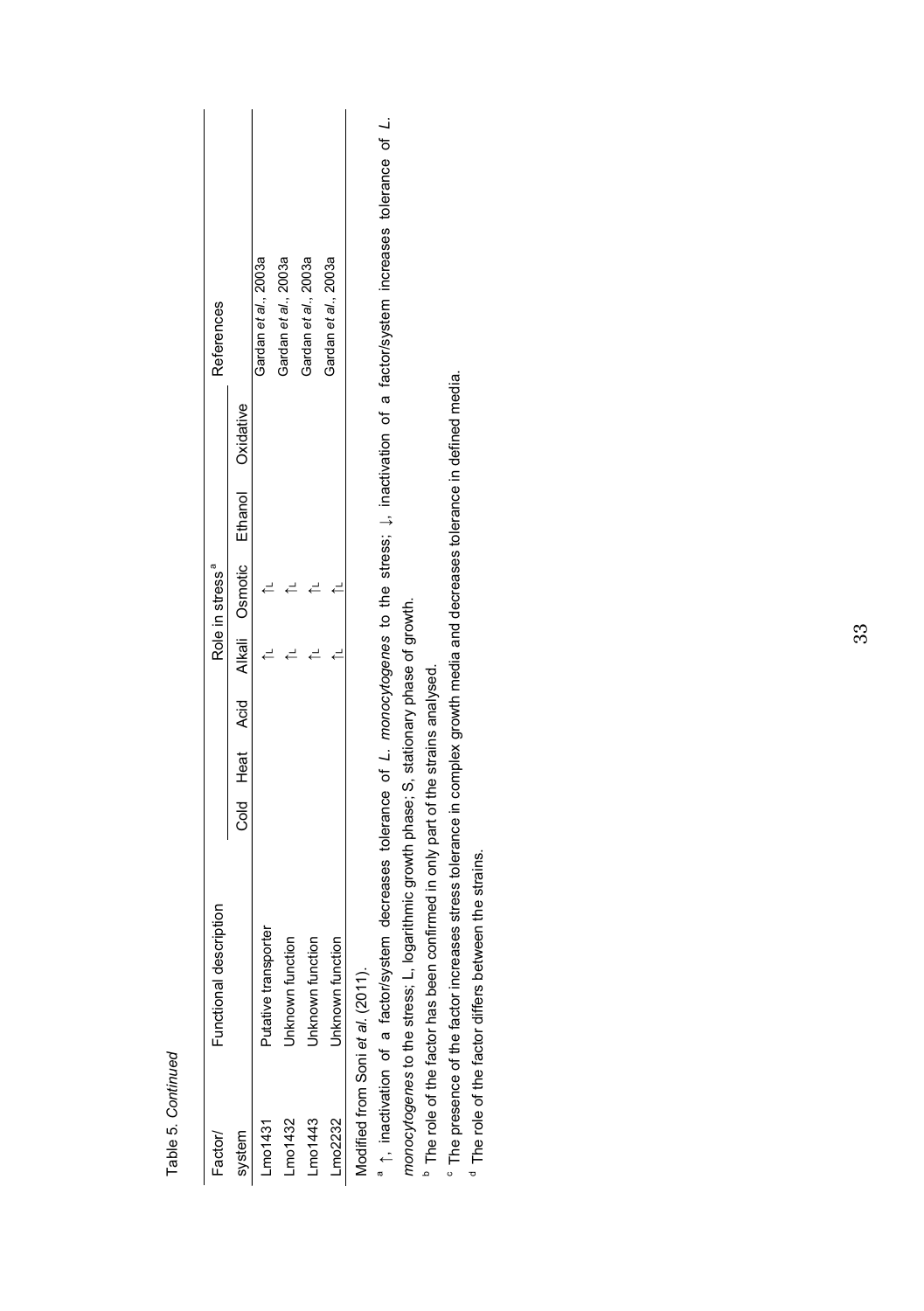# **3 AIMS OF THE STUDY**

The objectives of this work were to trace the initial sources of *L. monocytogenes* contamination in food processing plants and processed foods, and to identify genetic factors with roles in tolerance to stresses this pathogen may be exposed to in the food chain.

The specific aims were to examine:

- 1. the role of raw materials as potential sources of *L. monocytogenes*  contamination of pork slaughterhouses and fish processing plants (I, II).
- 2. the role of raw material as a potential source of *L. monocytogenes*  contamination of fish products (II).
- 3. the role of flagellar genes *flhA* and *motA* in the cold tolerance of *L. monocytogenes* (III).
- 4. the role of putative DEAD-box RNA helicase-encoding genes *lmo0866, lmo1246, lmo1450,* and *lmo1722* in the tolerance of *L. monocytogenes* to temperature, pH, osmotic, ethanol, and oxidative stresses (IV, V)*.*
- 5. the correlation between cold tolerance and motility of *L. monocytogenes* (III, IV)*.*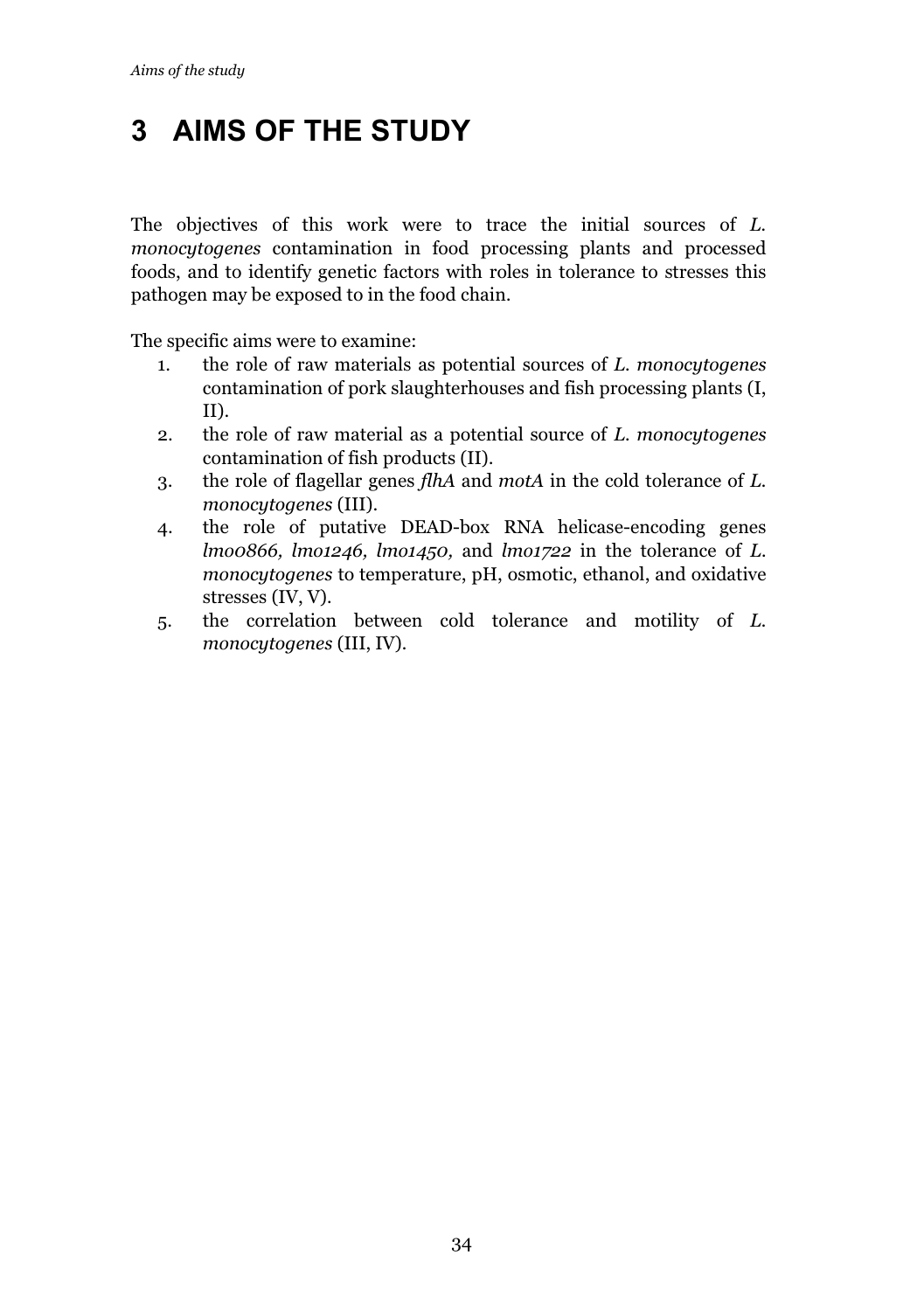# **4 MATERIALS AND METHODS**

## **4.1** *L. monocytogenes* **isolates (II)**

A total of 101 fish product isolates from 21 fish processing plants from 1996 to 2002, and belonging to the culture collection of Department of Food Hygiene and Environmental Health (former Department of Food and Environmental Hygiene) were included.

# **4.2 Bacterial strains and plasmids (III-V)**

The sequenced *L. monocytogenes* strain EGD-e (Glaser *et al.*, 2001) was used for genetic modifications. Strains and plasmids used are presented in Table 6.

# **4.3 Sampling (I, II)**

A total of 271 pig tonsils, 132 from fattening pigs and 139 from sows (I), from five different slaughterhouses in various parts of Finland, along with 257 raw fish samples (II), sampled at the slaughterhouse during slaughtering (45 samples) or at the processing factory before processing (212 samples), were collected between 1998 and 2001. Each fish sample contained slime, skin, gills, and fins from one to five fish heads. Samples were homogenized in half-Fraser broth (Oxoid, Basingstoke, UK) in a ratio of 1:10.

## **4.4 Determination of** *L. monocytogenes* **(I, II)**

*L. monocytogenes* was isolated from pig tonsil and raw fish samples according to the guidelines of the International Organization for Standardization (Anonymous, 1996), using Oxford (Oxoid), Palcam (Oxoid), and *L. monocytogenes* blood agars (Johansson, 1998). Gram-staining, catalase reaction, and the API *Listeria* kit (bioMérieux, Inc, Marcy l'Etoile, France) were used for identification of *L. monocytogenes*.

## **4.5 Growth conditions (III-V)**

In the control, *L. monocytogenes* was grown at 37˚C on blood or brain heart infusion (BHI) agar plates (BD, Franklin Lakes, NJ, USA), or in BHI broth (BD) supplemented with antibiotics (Sigma-Chemicals) when appropriate. *Escherichia coli* was grown on Luria-Bertani (LB) agar (BD) or in LB broth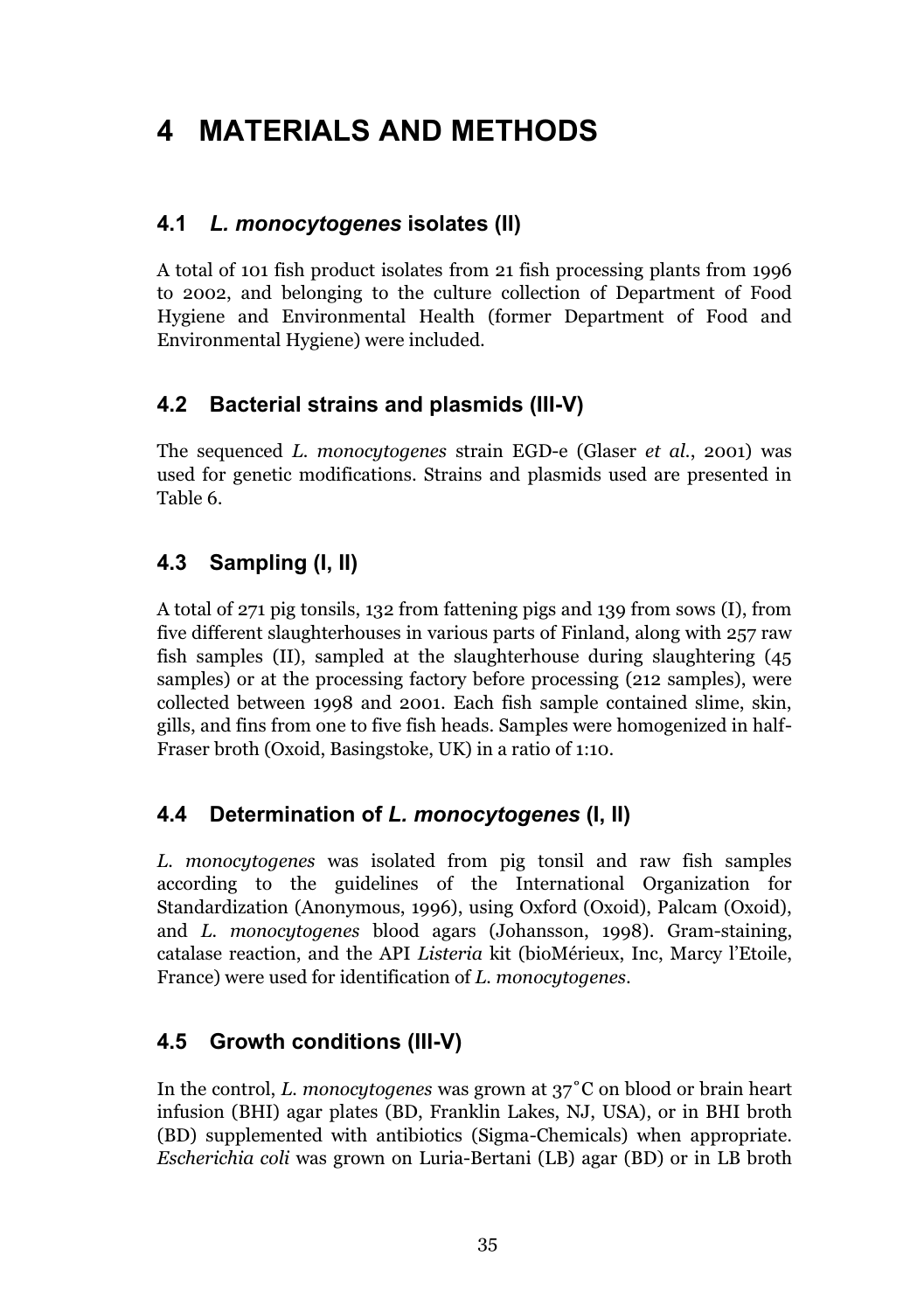(BD), supplemented with antibiotics (Sigma-Chemicals) when appropriate. To study cold and heat stress responses, the wild-type *L. monocytogenes*  EGD-e and mutant strains were grown in BHI broth at  $3^{\circ}$ C and at  $42.5^{\circ}$ C, respectively. Acid and alkali stress responses were studied

| Strain or plasmid      | Genotype or characteristic <sup>a</sup>                                             | Reference or        |
|------------------------|-------------------------------------------------------------------------------------|---------------------|
|                        |                                                                                     | sourceb             |
|                        |                                                                                     |                     |
| Listeria monocytogenes |                                                                                     |                     |
| EGD-e                  | Parental serotype 1/2a strains                                                      | Glaser et al., 2001 |
| EGD-e∆flhA             | 1274 bp out-of-frame deletion of EGD-e flhA gene                                    | Ш                   |
| EGD-e∆motA             | 472 bp out-of-frame deletion of EGD-e motA gene                                     | Ш                   |
| <b>∆</b> mo0866        | Deletion of EGD-e Imo0866 cds with seven upstream<br>and 170 downstream nucleotides | IV                  |
| ∆lmo1246               | Deletion of EGD-e Imo1246 cds with ten upstream and                                 | IV                  |
| $\Delta$ Imo 1450      | one downstream nucleotides<br>Deletion of EGD-e Imo1450 cds with three              | IV                  |
|                        | downstream nucleotides                                                              |                     |
| ∆lmo1722               | Deletion of EGD-e Imo1722 cds                                                       | IV                  |
| ∆ <i>lmo0866</i> c     |                                                                                     | IV                  |
| $\Delta$ lmo1450c      |                                                                                     | IV                  |
| ∆ <i>lmo1722</i> c     |                                                                                     | IV                  |
| EGD-epPL2              |                                                                                     | IV                  |
| ∆Imo0866pPL2           | $\Delta$ <i>lmo0866</i> , tRNA $\frac{\lambda_{rg}}{\lambda_{rg}}$ :pPL2            | IV                  |
| ∆Imo1450pPL2           | ∆Imo1450, tRNA Arg::pPL2                                                            | IV                  |
| ∆Imo1722pPL2           | ΔImo1722, tRNA Arg:: pPL2                                                           | IV                  |
| Escherichia coli       |                                                                                     |                     |
| TOP <sub>10</sub>      | Electrocompetent strain                                                             | Invitrogen          |
| $NEB5\alpha$           | Electrocompetent strain                                                             | New England         |
|                        |                                                                                     | <b>Biolabs</b>      |
| HB101                  | Conjugation donor containing helper plasmid pRK24                                   | <b>CRBIP</b>        |
| Plasmid                |                                                                                     |                     |
| pMAD                   |                                                                                     | Arnaud et al., 2004 |
| pMAD- ∆flhA            | pMAD containing homologous region up- and                                           | Ш                   |
|                        | downstream of EGD-e flhA                                                            |                     |
|                        |                                                                                     | Ш                   |
| pMAD- ∆ <i>motA</i>    | pMAD containing homologous region up- and                                           |                     |
|                        | downstream of EGD-e motA                                                            |                     |
| pMAD- Δ <i>lmo0866</i> | pMAD containing homologous region up- and                                           | IV                  |
|                        | downstream of EGD-e Imo0866                                                         |                     |
| pMAD- △/mo1246         | pMAD containing homologous region up- and                                           | IV                  |
|                        | downstream of EGD-e Imo1246                                                         |                     |
| pMAD- Δ/mo1450         | pMAD containing homologous region up- and<br>downstream of EGD-e Imo1450            | IV                  |
|                        |                                                                                     |                     |
| pMAD-∆ <i>lmo1722</i>  | pMAD containing homologous region up- and<br>downstream of EGD-e Imo1722            | IV                  |
| pPL2                   | Site-specific integration vector                                                    | Lauer et al., 2002  |
| plmo0866c              | pPL2 containing ~500bp upstream nucleotides, cds                                    | IV                  |
|                        |                                                                                     |                     |
|                        | and downstream terminator sequence of EGD-e                                         |                     |
|                        | Imo0866                                                                             |                     |
| plmo1450c              | pPL2 containing ~200bp upstream nucleotides and                                     | IV                  |
|                        | cds of EGD-e Imo450                                                                 |                     |
| plmo1722c              | pPL2 containing ~620bp upstream nucleotides, cds                                    | IV                  |
|                        | and downstream terminator sequence of EGD-e                                         |                     |
|                        | Imo1722                                                                             |                     |

Table 6. Bacterial strains and plasmids used in studies III-V.

<sup>a</sup> cds, coding sequence

**<sup>b</sup> CRBIP, Biological Resource Centre of Institut Pasteur**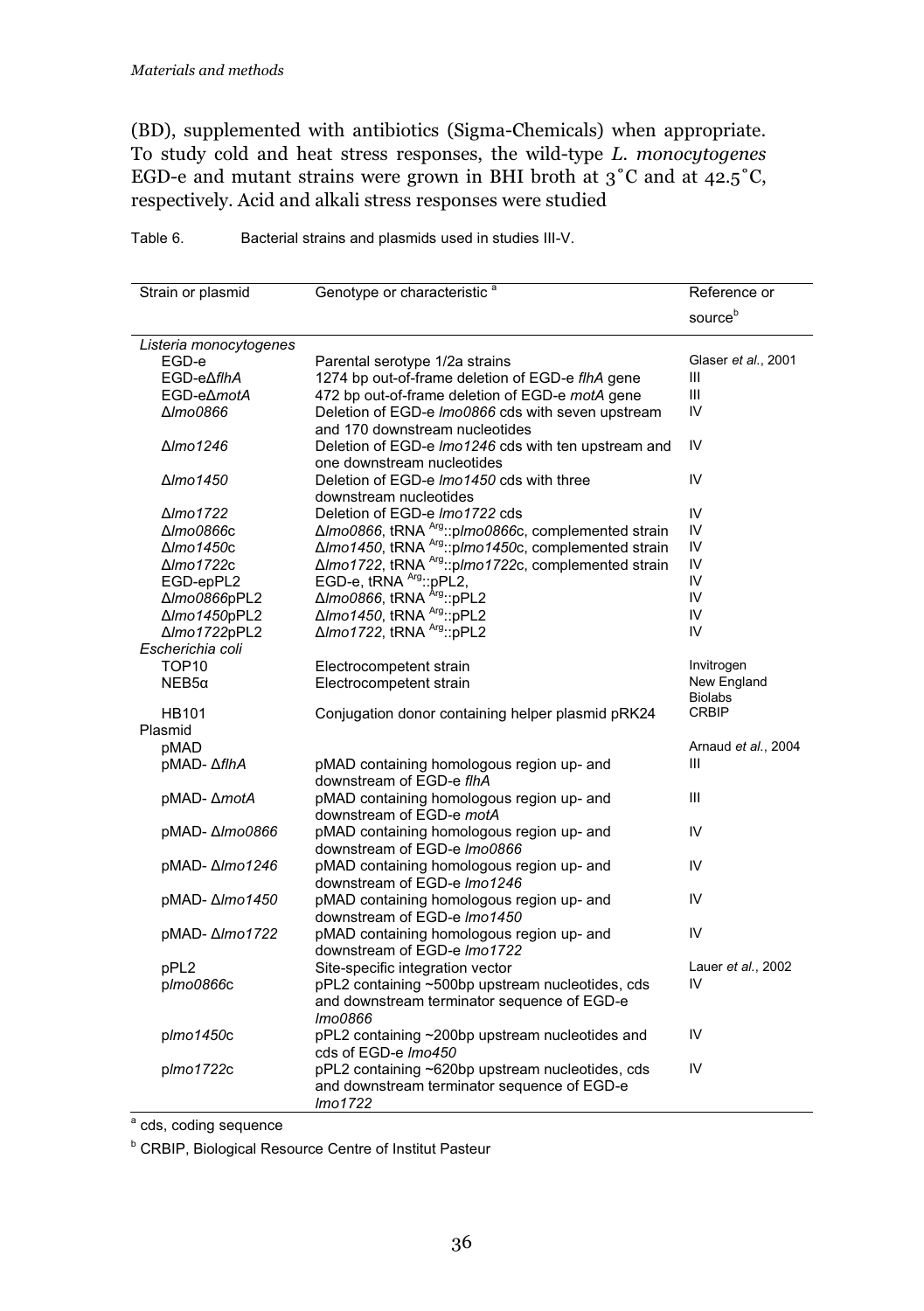at 37˚C in BHI broth adjusted to pH 5.6 and pH 9.4, respectively, by using 1 M HCl or NaOH. To study osmotic, ethanol, or oxidative stress responses at 37˚C, BHI broth was supplemented with 6% NaCl, 3.5% ethanol (vol/vol)  $(99.5\%)$  or 5 mM H<sub>2</sub>O<sub>2</sub> (30%). The minimum and maximum growth temperatures were examined in tryptic soy agar (TSA) (BD) containing 1.5 g and 2.5 g agar per liter, respectively.

# **4.6 Typing**

#### **4.6.1 Serotyping (II)**

Serotyping of 142 *L. monocytogenes* isolates from raw and processed fish was done using commercial *Listeria* antisera (Denka Seiken, Tokyo, Japan) according to the manufacturer's instructions.

#### **4.6.2 PFGE typing (I, II)**

*In situ* DNA isolation and PFGE of *L. monocytogenes* isolates were done according to Autio *et al.* (2002) using proteinase K (Finnzymes, Helsinki, Finland) or Pronase (Roche Diagnostics GmbH, Mannheim, Germany)*.* Restriction enzymes *Asc*I (New England Biolabs) (I, II) and *Apa*I (Boeringer Mannheim, Mannheim, Germany) (I) were used for DNA digestion.

*Asc*I and *Apa*I macrorestriction patterns were analyzed using BioNumerics software (Applied Maths, Kortrijk, Belgium). The Dice coefficient was calculated as a measure of the similarity of restriction patterns, based on band position. The position tolerance was optimal when set at 1.1% (I) or 1.0% (II) for the total length of restriction patterns with no increase. The clustering and construction of dendrograms were performed by the unweighted pair-group method with arithmetic averages (UPGMA).

# **4.7 Transcriptional analysis (III-V)**

#### **4.7.1 Total RNA isolation**

To compare the transcription levels of *flhA, motA*, *lmo0866, lmo1246, lmo1450*, and *lmo1722* in different stress conditions with control values, three replicate cultures of the wild-type EGD-e were grown to midlogarithmic growth phase in each treatment, and total RNA was extracted using the Qiagen RNeasy Midi-kit (Qiagen, Valencia, CA, USA) according to the manufacturers instructions. The cells were lysed in Tris-EDTA buffer using lysozyme 25 mg/ml (Sigma-Aldrich, St.Louis, MO, USA) and mutanolysin 250 U/ml (Sigma-Aldrich) for 30 min at 37˚C. DNase treatment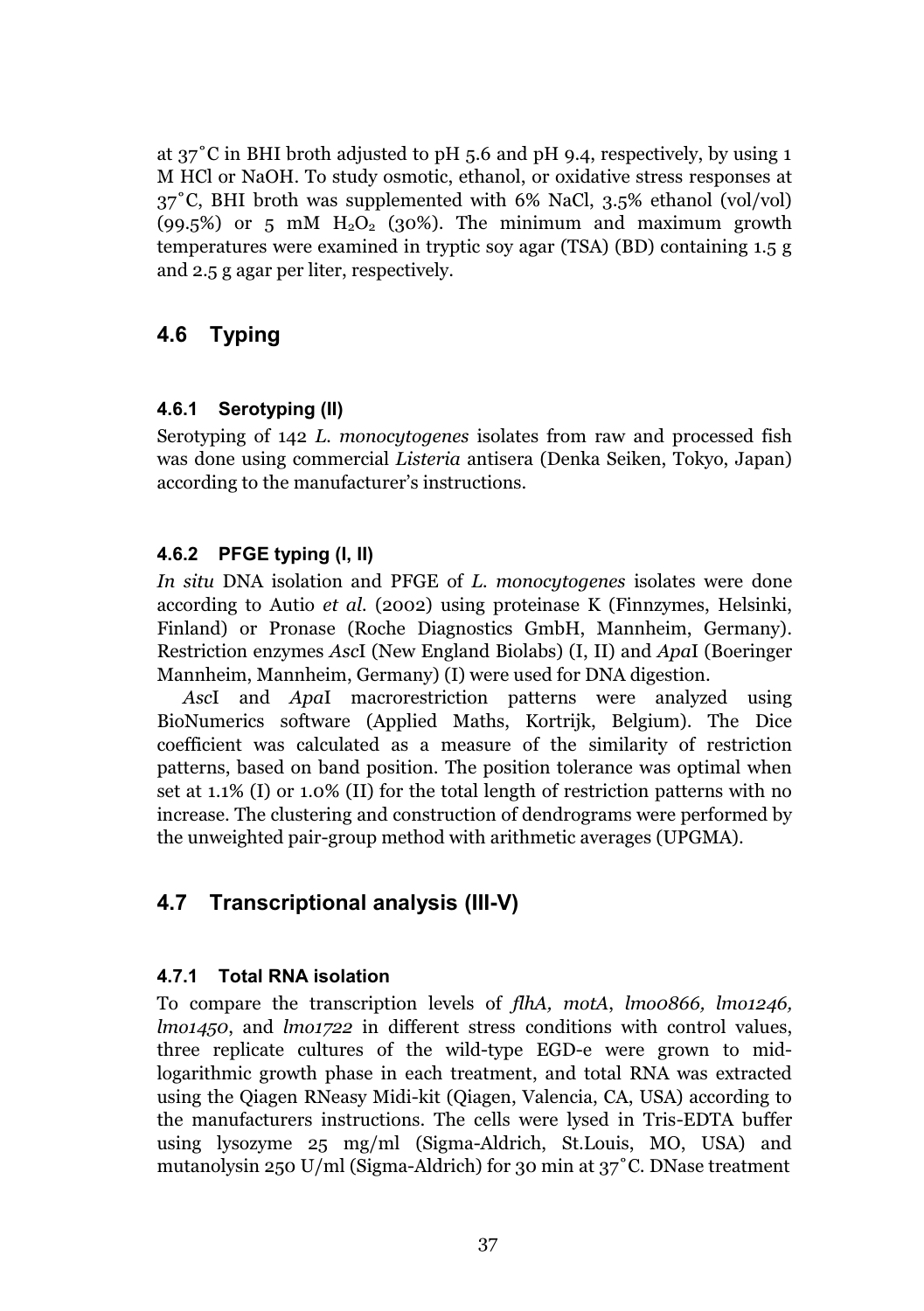#### Table 7. Primers used in the study.

| Application     | Primer                  | Sequence in 5' to 3' direction a, b                                               | Reference        |
|-----------------|-------------------------|-----------------------------------------------------------------------------------|------------------|
| Quantitative    | flhA forward            | GGAGCACAACCAAGCATTT                                                               | $\mathbf{III}$   |
| real-time       | flhA reverse            | CGTTTCCCCGTTCATTTTT                                                               | Ш                |
| <b>PCR</b>      | motA forward            | CGTGCTTTGGACACCATTT                                                               | Ш                |
|                 | motA reverse            | TCTGCTTTTCTTCCCTTTTCC                                                             | Ш                |
|                 | 16S rRNA forward        | GATGCATAGCCGACCTGAGA                                                              | Ш                |
|                 | 16S rRNA reverse        | CTCCGTCAGACTTTGCTCCA                                                              | Ш                |
|                 | gap forward             | AAAGCTGGCGCTAAAAAAGTTG                                                            | Kim et al., 2005 |
|                 | gap reverse             | TTCATGGTTTACATTGTAAACGATTG                                                        | Kim et al., 2005 |
|                 | Imo0866-5               | AGCGGTTTACGGTGGTAGTG                                                              | IV               |
|                 | Imo0866-6               | <b>GCCCATGTTTAGCATTTCGT</b>                                                       | IV               |
|                 | lmo1246-5               | <b>CGACAAGGTTGCCCATTTAG</b>                                                       | IV               |
|                 | lmo1246-6               | GTTTTGGTAAGCGGCTAAGG                                                              | IV               |
|                 | Imo1450-5b              | AACGTTTTCGCCGTATGAAC                                                              | IV               |
|                 | Imo1450-6b              | <b>GAACGCCTGGTCGTATCAAT</b>                                                       | IV               |
|                 | Imo1722-5               | <b>GACATTGGCTCCTCCGATTA</b>                                                       | IV               |
|                 | lmo1722-6b              | ACGGAAGTAATCCGTTCGTG                                                              | IV               |
| Generation      | Pre-flhA-forward        | AATTGGATCCCGACACATATTTCCGTCGTG                                                    | Ш                |
| of deletion     | Pre-flhA-reverse        | AATTGAATTCGCACGTTTTTCTTTCGCTTC                                                    | Ш                |
| mutants         | Post-flhA-forward       | AATTGAATTCGCGCTGCTTTTACAGGATTC                                                    | Ш                |
|                 | Post-flhA-reverse       | AATTACGCGTACTGTTTTGCTCACGCTCCT                                                    | Ш                |
|                 | Pre-motA-forward        | AATTGGATCCCGTTTTAGACGGCACGATTT                                                    | Ш                |
|                 | Pre-motA-reverse        | AATTGAATTCACAGCCGTAATTGTCCCAAG                                                    | Ш                |
|                 | Post-motA-forward       | AATTGAATTCTGGACACCATTTGCCAATAA                                                    | Ш                |
|                 | Post-motA-reverse       | AATTGAATCCTGGACACCATTTGCCAATAA                                                    | Ш                |
|                 | Imo0866-1               | GCGCGGATCCTGTTCGCGATAAAGATGCAG                                                    | IV               |
|                 | Imo0866-2               | ATATGGTAACTATTTGTCTATGATTCACGGCATCAGAAA                                           | IV               |
|                 | Imo0866-3               |                                                                                   | IV               |
|                 | Imo0866-4               | <b>GCCGTGAATTCTGCGATAATTGCCATCGTTA</b>                                            | IV               |
|                 | Imo1246-1               | GCGCGGATCCCTAAATCCACCGCTCCCATA                                                    | IV               |
|                 | lmo1246-2               | TCCATTGTTTGGACCTTCTTCAGTCCTCATTTCCTCATATCATC                                      | IV               |
|                 | Imo1246-3               | TGATATGAGGAAATGAGGACAAGAAGGTCCAAACAATGGAAA                                        | IV               |
|                 | lmo1246-4               | GCCGACGCGTCGGAAGATTGGCCAGAAATA                                                    | IV               |
|                 | Imo1450-1               | GCGCGGATCCGAAGGGCATCAAAGCCAATA                                                    | IV               |
|                 | Imo1450-2               | ATAGAACGGAGTGGAAATATGTGAGGAATGAATTATGCTAA                                         | IV               |
|                 | Imo1450-3               | TAGCATAATTCATTCCTCACATATTTCCACTCCGTTCTATACC                                       | IV               |
|                 | Imo1450-4               | GCCGACGCGTTGCTCATCGTTGTTTGGTTC                                                    | IV               |
|                 | Imo1722-1               | GCGCGGATCCAAGCGGTGGATTTCATCAAG                                                    | IV<br>IV         |
|                 | Imo1722-2               | ACTAATAAAGGAGTCGGGTTGATGCGTCGAATGTTTTTCT<br>ATTCGACGCATCAACCCGACTCCTTTATTAGTTCTTC | IV               |
|                 | lmo1722-3b              |                                                                                   | IV               |
|                 | Imo1722-4b<br>Imo0866-7 | CGCGACGCGTTTTGTTGGTTGGCTGATTTG<br>CGGATACGATGATCAACAACG                           | IV               |
| Sequencing      | Imo0866-8               | CAGCTGTTGTTGCCCAAGTA                                                              | IV               |
|                 | Imo0866-9               | CGGTGAAACGGAAGAAATTG                                                              | IV               |
|                 | Imo0866-10              | GTAAGTCCACCCCAAAACGA                                                              | IV               |
|                 | Imo1246-7               | CGGGATTAACCAAGCAAAAA                                                              | IV               |
|                 | Imo1246-8               | TGGGAACACTGGAGCATGT                                                               | IV               |
|                 | lmo1246-9               | <b>TTTTGGGGGCTTAGAGTTCA</b>                                                       | IV               |
|                 | Imo1246-10              | GAATTCCCAACGATGTCACC                                                              | IV               |
|                 | Imo1450-7               | TGGCGATTTCCCATTTGTAT                                                              | IV               |
|                 | Imo1450-8               | AAACTTGGGCTAAACGAGCA                                                              | IV               |
|                 | Imo1450-9               | CGCGTACGTTCAATTTCAGA                                                              | IV               |
|                 | Imo1450-10              | CATCGATGACTCCGTAGCAA                                                              | IV               |
|                 | Imo1722-7               | TTCTGCAAGGGATGGTAAGG                                                              | IV               |
|                 | Imo1722-8               | ATTAGAATGGAACGCGCATC                                                              | IV               |
|                 | Imo1722-9               | TGAAGCAATTCTGCGACATC                                                              | IV               |
|                 | Imo1722-10              | TCCAGATGGGTTTTAATCTTTTG                                                           | IV               |
| Complementation | Imo0866-11              | CCGGGATCCGCTGGAAATCATTTTTGGATG                                                    | IV               |
|                 | Imo0866-12              | GGTCTAGATAGCACCACACTCCCGTATC                                                      | IV               |
|                 | Imo1450-11              | GGTCTAGAATTCCTCACTTATCGTTTTT                                                      | IV               |
|                 | Imo1450-12              | CGGGGATCCCATCGATGACTCCGTAGCAA                                                     | IV               |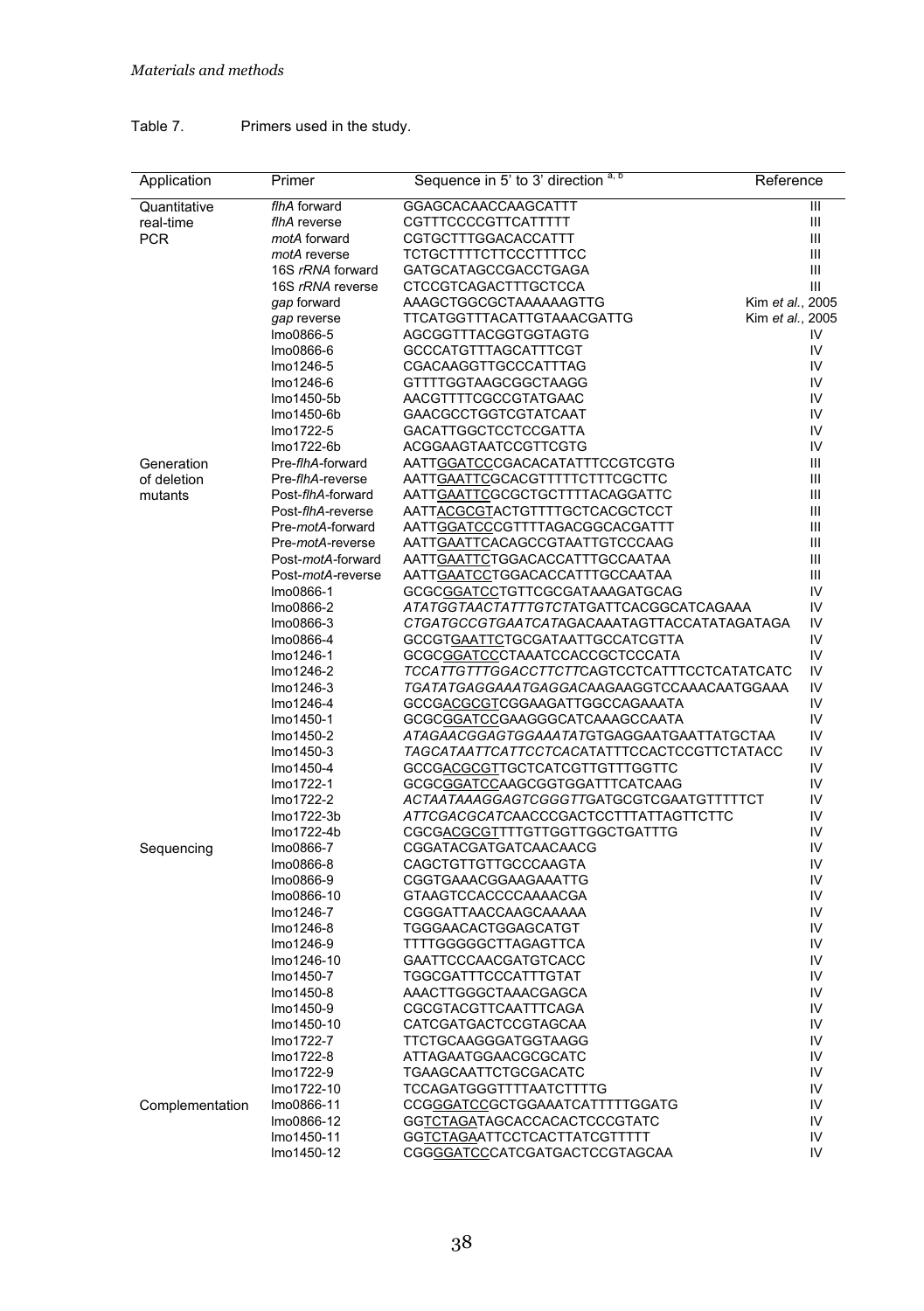| Application | Primer      | Sequence in 5' to 3' direction a, b | Reference                  |
|-------------|-------------|-------------------------------------|----------------------------|
|             | lmo1722-11  | GGTCTAGATTAAATGGCATCCTCGCAAC        | IV                         |
|             | lmo1722-12  | CGGGGATCCGGCGATGGTGTTTTCATAGC       | IV                         |
|             | <b>NC16</b> | GTCAAAACATACGCTCTTATC               | Lauer <i>et al.</i> , 2002 |
|             | <b>PL95</b> | ACATAATCAGTCCAAAGTAGATGC            | Lauer <i>et al.</i> , 2002 |

<sup>a</sup> Restriction sites for cloning are underlined.

<sup>b</sup> Overlapping 5'-end extensions of splicing-by-overlap extension PCR primers for construction insert from two PCR fragments are indicated in italics.

was done as an on-column treatment using the Qiagen RNase-Free DNase set (Qiagen). Additional DNase treatment was done for extracted RNA by utilizing the Ambion DNA-free kit (Ambion, Austin, TX, USA). The RNA yield was determined by using the Nanodrop ND-1000 (Nano Drop Technologies, Wilmington, DE, USA) and the integrity was verified with an Agilent 2100 Bioanalyzer (Agilent Technologies, Santa Clara, CA, USA).

#### **4.7.2 Reverse transcription, real-time PCR, and quantification of gene expression**

Reverse transcription (RT) was performed using the Finnzymes Dynamo cDNA synthesis kit (Finnzymes, Espoo, Finland) in two replicates for each RNA sample. As a control, an additional RT reaction was performed without reverse transcriptase enzyme (no-RT control). A sample of 800 ng (III) or 400 ng (IV-V) of total RNA from each sample was reverse-transcribed into complementary DNA (cDNA) according to the manufacturer's instructions, with predenaturation at  $65^{\circ}$ C for 5 min, and extension at  $40^{\circ}$ C for 40 min. cDNA samples were diluted 1:10 with an additional 1:100 dilution for rRNA analysis (III), or 1:5000 (IV-V). The real-time polymerase chain reactions (PCR) were performed using a Rotor-Gene 3000 instrument (Corbett Research, Sydney, Australia) with two replicates for each cDNA sample using SYBR Green chemistry (Dynamo Flash SYBR Green qPCR kit, Finnzymes) according to the manufacturer's instructions. The relative expression of *flhA, motA, lmo0866, lmo1246, lmo1450,* and *lmo1722* was calculated using the 2- ΔΔCt method (Schmittgen and Livak, 2008). The 16S rRNA gene (III-V) and *gap* (III), the most stably expressed housekeeping genes of *L. monocytogenes* (Tasara & Stephan, 2007)*,* were used as reference genes. The amplification efficiencies of the six target genes and reference genes using the primers listed in Table 7 ranged between 0.96 and 1.07.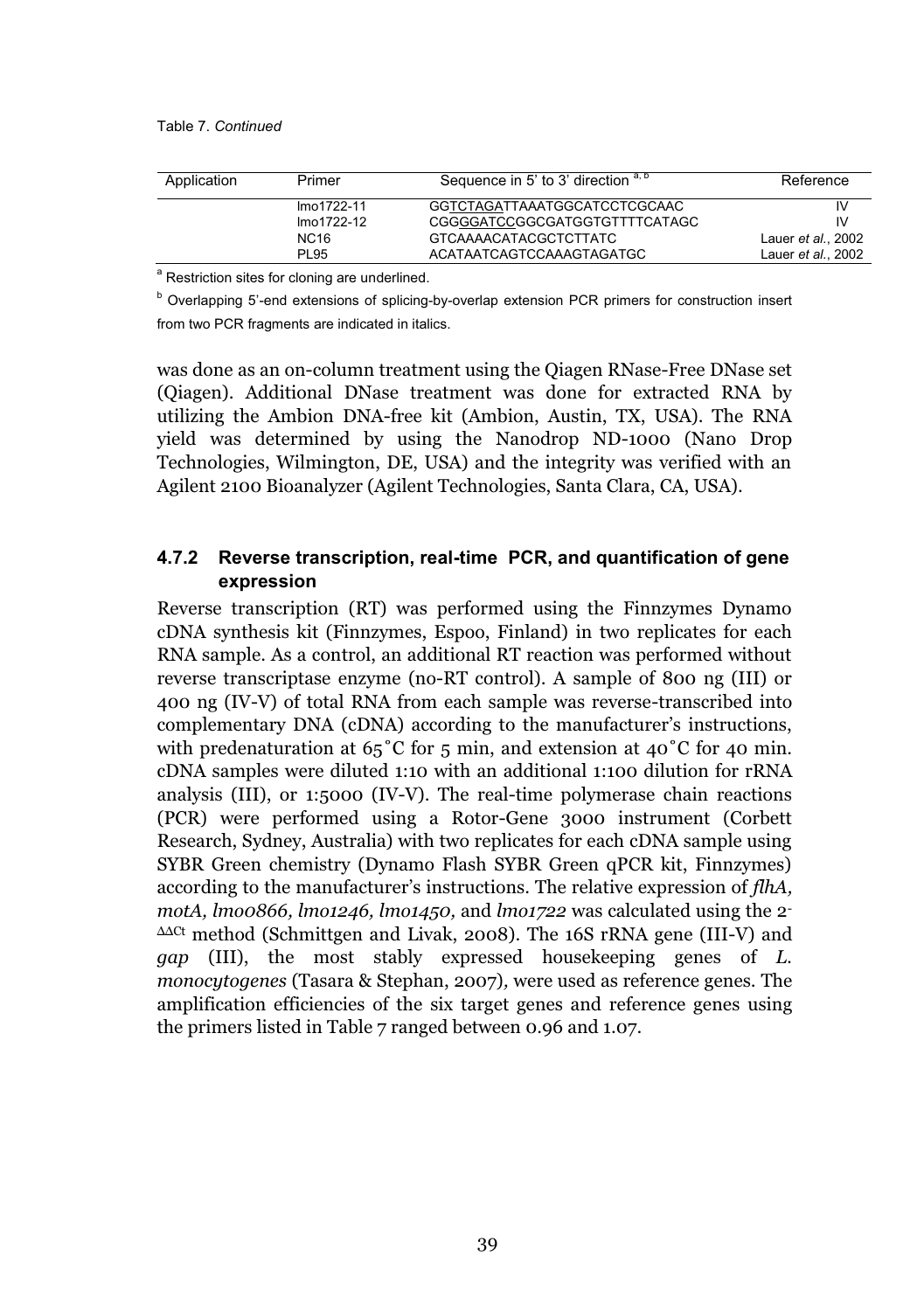# **4.8 Genetic modification of** *L. monocytogenes*

#### **4.8.1 Construction of deletion mutant strains (III, IV)**

To construct flagellar gene deletion mutant strains EGD-eΔ*flhA* and EGDeΔ*motA,* and DEAD-box RNA helicase gene deletion mutant strains Δ*lmo0866,* Δ*lmo1246,* Δ*lmo1450,* and Δ*lmo1722* without an associated antibiotic resistance gene in *L. monocytogenes* EGD-e, allelic replacement according to Arnaud *et al.* (2004) was used. Restriction-ligation (III) or splicing-by-overlap extension PCR protocol (IV) was used to construct target gene-deficient fragments for allelic replacement from two PCR products. Deletion mutants were confirmed by PCR with target gene-specific PCR primers and by sequencing at the Institute of Biotechnology, University of Helsinki, Finland. The primers used for construction of deletion mutants, PCR, and sequencing are presented in Table 7.

#### **4.8.2 Complementation of deletion mutations (IV)**

Functional complementation of the phenotypically affected Δ*lmo0866*, Δ*lmo1450,* and Δ*lmo1722* mutants was performed according to Lauer *et al.*  (2002) by restoring the wild-type copy of each deleted gene into the respective deletion mutant strain, using the site-specific integration vector pPL2, received from Prof. Martin Loessner, Swiss Federal Institute of Technology, Zurich, Switzerland. The coding sequence and approximately 500-base pair (bp), 200-bp and 600-bp upstream regions, including the putative promoters of *lmo0866*, *lmo1450* and *lmo1722*, respectively, were amplified by PCR and ligated between the *Spe*I and *Bam*HI cloning sites of pPL2 (Table 6). The plasmids were transformed into the recipient *L. monocytogenes* strains by conjugation, according to Ma *et al*. (2011), except that selective Oxoid Chromogenic Listeria Agar (Oxoid) was used for selection of transconjugants. Strains carrying the pPL2 constructs were selected with chloramphenicol and confirmed by PCR using gene-specific primer pairs (Table 6). Integration of the pPL2 constructs into the chromosome of the recipient cells was confirmed by PCR with primers NC16 and PL95 (Lauer *et al.*, 2002).

## **4.9 Characterization of genetically modified** *L. monocytogenes*

#### **4.9.1 Electron microscopy (III)**

To examine the presence of flagella in the wild-type EGD-e and EGD-e∆*flhA* and EGD-e∆*motA* mutant strains, cells grown in BHI broth to optical density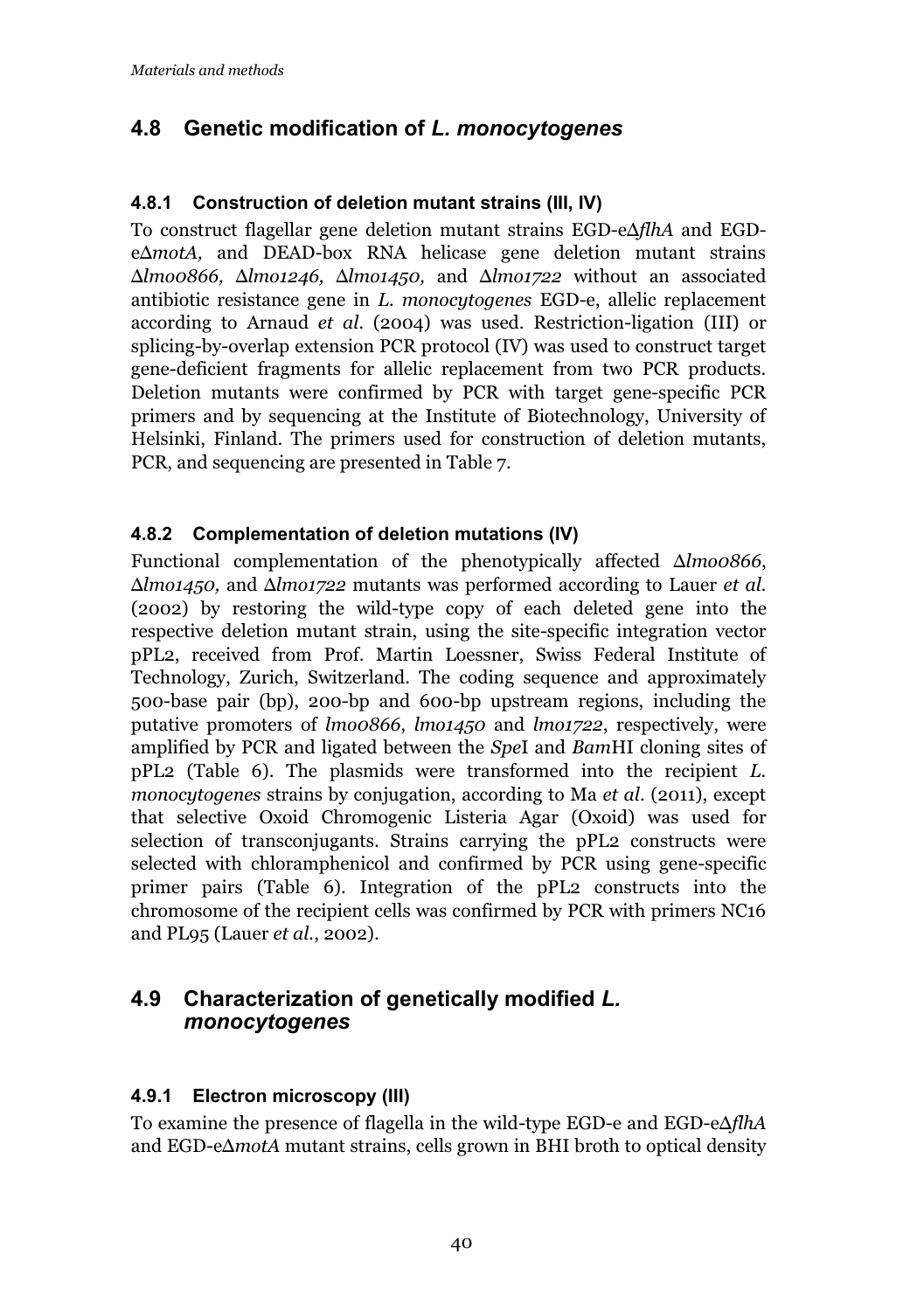at 600 nm  $(OD_{600})$  of approximately 0.4 were washed with physiological saline. A drop of bacterial suspension was placed on a carbon-coated grid, and the preparation was negatively stained in 3% uranyl acetate for 20 to 30 s. Grids were examined with a Jeol 1200 EX II transmission electron microscope (Jeol Ltd, Tokyo, Japan) at the Electron Microscopy Unit of the Institute of Biotechnology, University of Helsinki.

#### **4.9.2 Growth curve analyses (III-V)**

Single colonies of EGD-e and each mutant strain grown on blood agar plates were inoculated into 10 ml of BHI broth at 37°C in three or five replicates. Cultures grown for  $16-17$  h (III) or 20 h (IV, V), were diluted 1:100 in test or control growth media. The strains were grown in the Bioscreen C Microbiology Reader (Growth Curves Ltd, Helsinki, Finland) under the aforementioned test conditions and in BHI broth at 37°C as a control. The  $OD<sub>600</sub>$  levels of the cultures were monitored at 15-min intervals at 37°C and 42.5°C for 48 h, or at 1-h intervals at  $3^{\circ}$ C for 21 days. The OD<sub>600</sub> data were fitted to growth curves to obtain the growth rates and maximum  $OD_{600}$  levels for the wild-type EGD-e and the deletion mutant strains, using the nonlinear least squares function in the statistical computing package R (Venables & Ripley, 2002) (III), or DMFit software version 2.1. (Computational Microbiology Research Group, Institute of Food Research, Colney, Norwich, UK) (Baranyi & Roberts, 1994) (IV, V).

#### 4.9.3 Correspondence between viable cell numbers and OD<sub>600</sub> **readings (III, IV)**

The correspondence between the viable cell numbers and  $OD_{600}$  of the wildtype EGD-e and deletion mutant strains at 3°C and at 37°C were examined by plating cultures grown in BHI broth at two time points, representing early logarithmic and late logarithmic growth phases (III), or at three time points, representing early logarithmic, late logarithmic, and early stationary growth phases (IV) of the wild-type EGD-e, to plate count agars (Difco Laboratories, Detroit, MI, USA).

#### **4.9.4 Minimum and maximum growth temperatures (IV, V)**

The mean minimum and maximum growth temperatures of the wild-type EGD-e and mutant strains were examined with three or five replicate cultures of each strain, according to Hinderink *et al.* (2009), using the Gradiplate W10 temperature gradient incubator (BCDE Group, Helsinki, Finland), with the following modifications. Cultures grown for 20 h in BHI broth and diluted 1:100 in the same medium were plated by the stamping technique onto TSA. To study minimum growth temperatures, the strains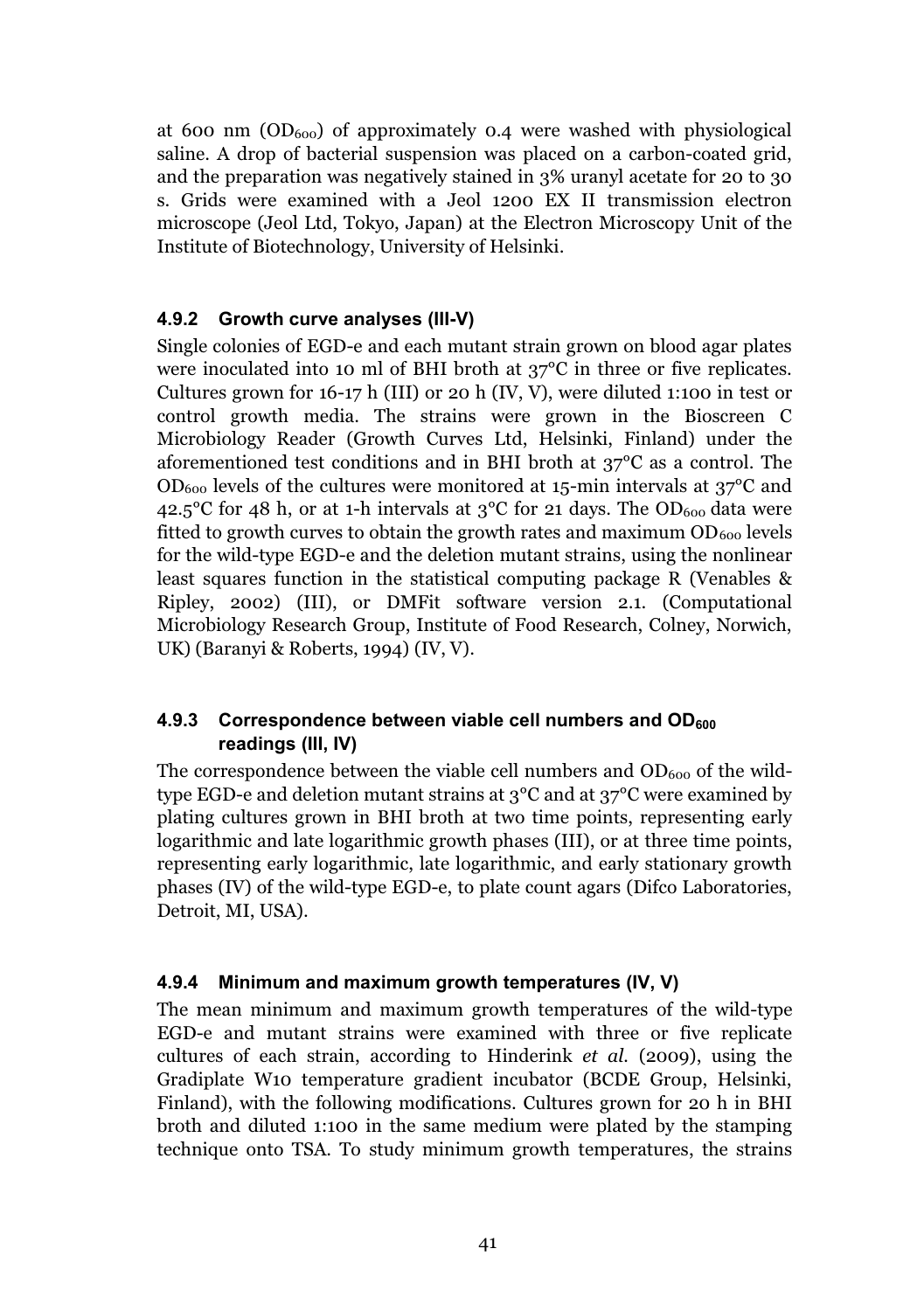were grown for 21 days aerobically in the Gradiplate incubator using temperature gradients from 1.0°C to 9.5°C and from 8.7°C to 16.8°C. To analyse maximum growth temperatures, the strains were grown for 48 h using a temperature gradient from 39.1°C to 45.6°C. The growth boundaries were observed with a stereomicroscope. The temperatures under and above which dense growth was abolished and separate colonies appeared were determined as the minimum and maximum growth temperatures, respectively.

## **4.9.5 Swarming motility (III, IV)**

The swarming motility of the wild-type EGD-e, all six deletion mutant strains, and complementation strains on semisolid tryptic soy medium was examined in triplicate, according to Kathariou *et al.* (1995), using tryptic soy broth (BD) solidified with 0.25% agar (III, IV). The plates were incubated at  $3^{\circ}$ C for three (III) or eight weeks (IV), or at  $25^{\circ}$ C and  $37^{\circ}$ C for 24 h.

# **4.10 Statistical testing**

Significance of differences in the prevalence of *L. monocytogenes* in tonsils of fattening pigs and sows, between two sampling sites of raw fish, and in the distribution of *L. monocytogenes* isolates recovered from raw and processed fish to serotypes was examined using the  $\chi^2$  chi-square test. The *t*-test was used to determine the significance of differences in the transcription levels of the *flhA, motA, lmo0866, lmo1246, lmo1450,* and *lmo1722* in test and control growth conditions, and in growth rates (III, V) and in maximum optical densities (III) of the wild-type EGD-e and the deletion mutant strains under test and control growth conditions.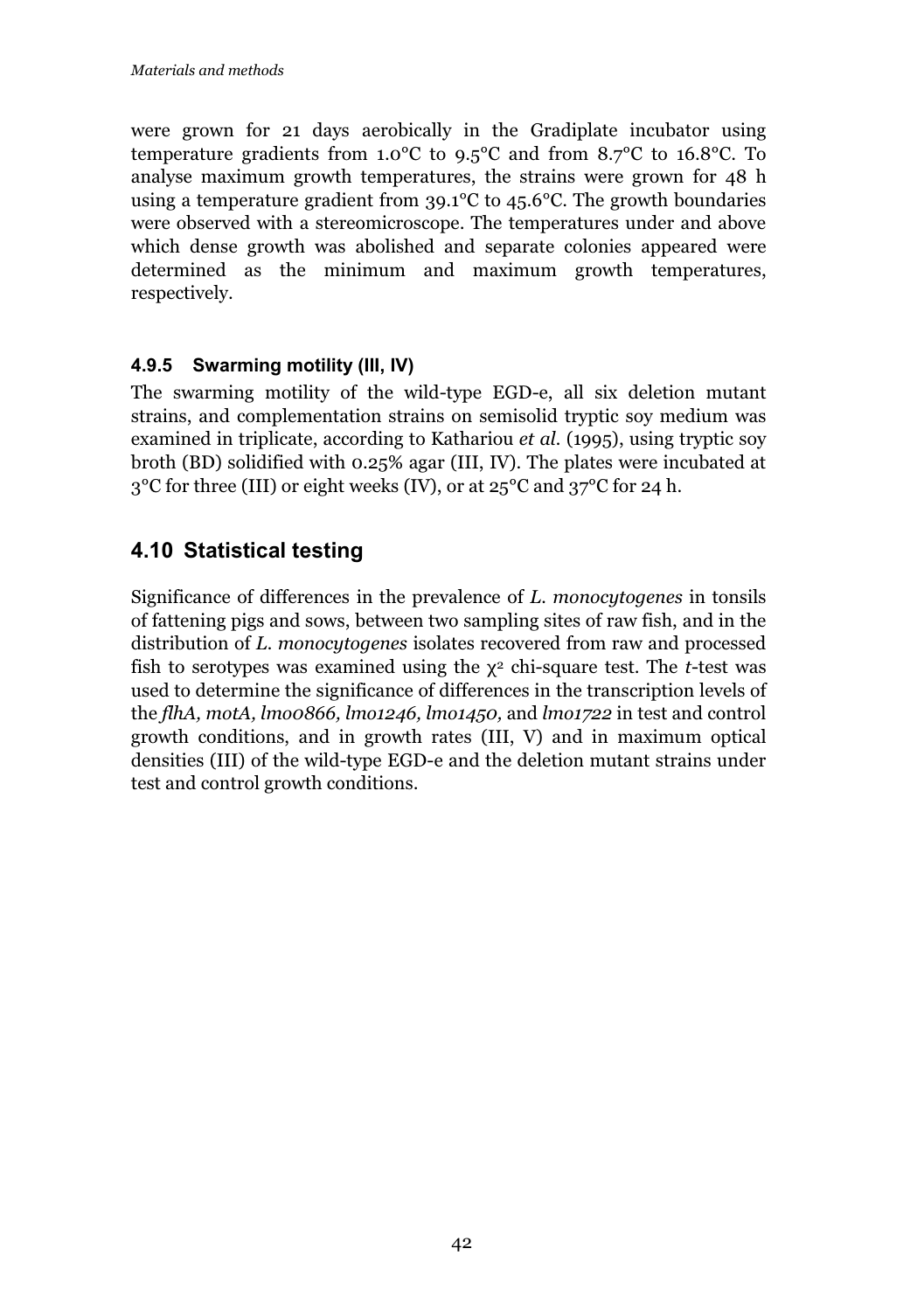# **5 RESULTS**

## **5.1 Prevalence and diversity of** *L. monocytogenes* **in tonsils of pigs and in raw fish (I, II)**

A total of  $14\%$  ( $38/271$ ) of pig tonsils and  $4\%$  ( $11/257$ ) of raw fish samples harbored *L. monocytogenes.* The prevalence in tonsils of fattening pigs (22%) was significantly higher than in sows (6%) (*P*<0.001), whereas there were no differences in prevalence between the two sampling sites of raw fish (*P*>0.05). From the 38 positive tonsil samples, 24 different *L. monocytogenes* genotypes were recovered with PFGE typing. The positive raw fish samples represented nine different PFGE types and three serotypes.

## **5.2 Comparison of** *L. monocytogenes* **isolated from raw and processed fish (II)**

From 101 fish product isolates, 32 different PFGE types were recovered. Two fish product PFGE types, found from non-heat treated, sugar-salted "gravad" fish, were indistinguishable from raw fish PFGE types. Serotyping divided fish product isolates and raw fish isolates similarly into serotypes, except that serotype 3a was more prevalent in raw fish (*P<*0.05).

#### **5.3 Relative expression of** *flhA, motA, lmo0866, lmo1246, lmo1450,* **and** *lmo1722* **during growth at various stress conditions (III-V)**

During mid-logarithmic growth in BHI broth at 3˚C, the transcription levels of flagellar genes *flhA* and *motA* were 465-fold and 238-fold higher, respectively, than at  $37^{\circ}$ C (*P*<0.01). The relative expression of DEAD-box RNA helicase-encoding genes *lmo0866, lmo1246, lmo1450,* and *lmo1722* was also increased during growth at  $3^{\circ}C$  (*P*<0.05) (Fig. 1). In 6% NaCl, the relative expression of *lmo0866* and *lmo1246* was lower than under control growth condition (*P*<0.05), while the relative expression of *lmo1450* and *lmo1722* was not affected. In 3.5% ethanol, the relative expression of *lmo1246, lmo1450,* and *lmo1722* was increased (*P*<0.05), whereas the transcription level of *lmo0866* was unaffected*.* At 42.5˚C, pH 5.6, pH 9.4, and in  $5 \text{ mM } H_2O_2$ , the transcription levels of the DEAD-box RNA helicaseencoding genes did not differ from those in the control growth condition.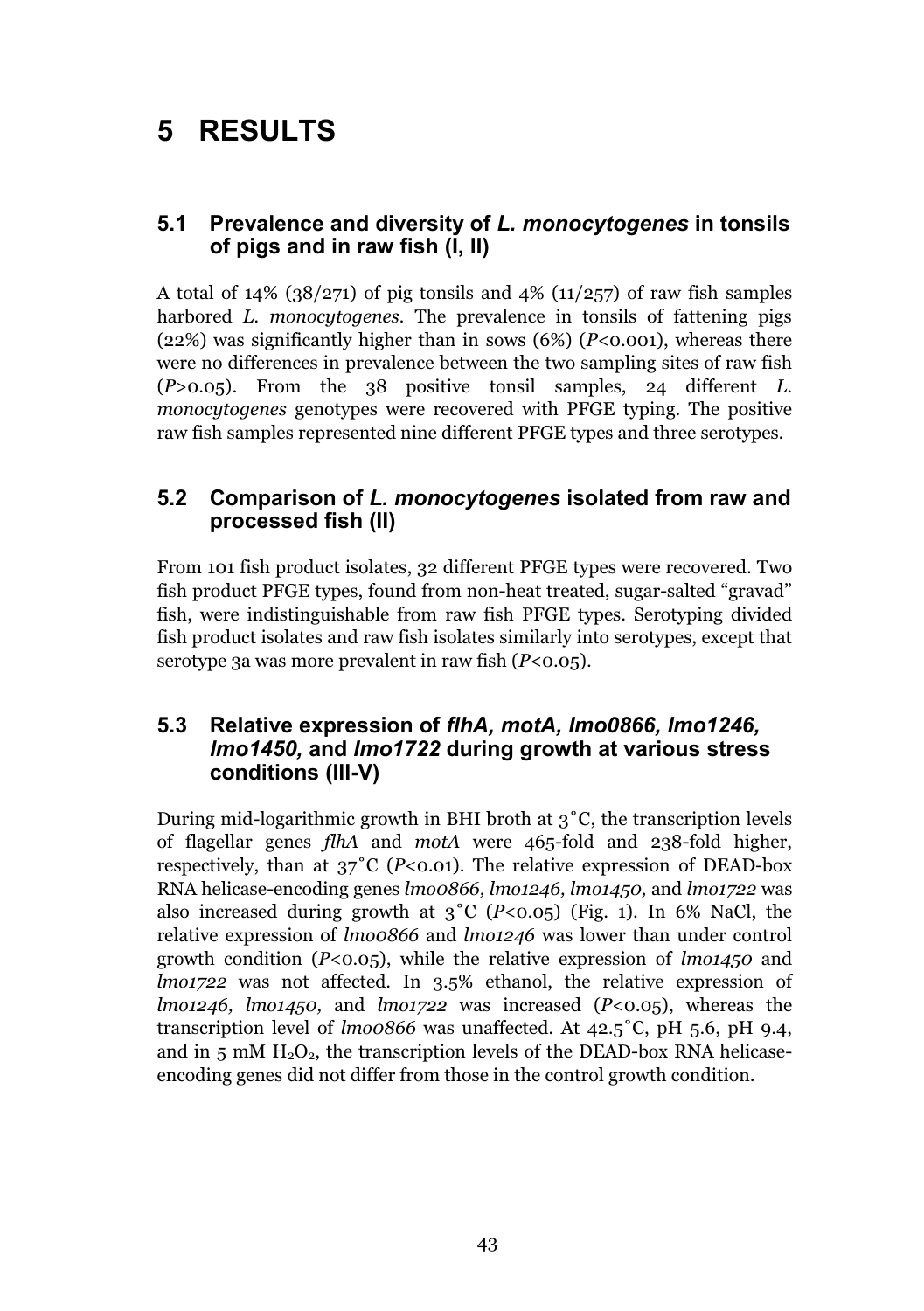*Results* 



**Fig. 1.** Relative expression of the DEAD-box RNA helicase genes *lmo0866, lmo1246, lmo1450,* and *lmo1722* in *Listeria monocytogenes* EGD-e during mid-logarithmic growth at 3˚C, at 42.5°C, at pH 5.6, at pH 9.4, in 6% NaCl, in 3.5% ethanol, and in 5 mM  $H_2O_2$  in relation to midlogarithmic growth at 37˚C in BHI broth. Error bars represent the standard deviation of three independent replicates. Significant differences (paired *t*-test, *P*<0.05) in relative expression levels are indicated by an asterisk. Adopted from IV and V.

# **5.4 Characteristics of genetically modified** *L. monocytogenes*

#### **5.4.1 Morphology (III, IV)**

After 24 h at 37˚C on blood agar, EGD-eΔ*flhA,* EGD-eΔ*motA,* Δ*lmo0866,*  Δ*lmo1246,* Δ*lmo1722,* Δ*lmo0866*c, Δ*lmo1450*c, and Δ*lmo1722*c formed colonies similar to the wild-type strain EGD-e. Colonies of Δ*lmo1450* were more rounded and opaque, and the diameter was approximately one-third of that of the wild-type EGD-e colonies. All strains were β-haemolytic.

Electron microscopy showed that the wild-type EGD-e produced flagella whereas EGD-eΔ*flhA* and EGD-eΔ*motA* appeared nonflagellated at 3˚C. At 37˚C all three strains appeared nonflagellated.

#### **5.4.2 Stress tolerance (III-V)**

Deletion of *flhA* or *motA* decreased the growth rate of the wild-type strain EGD-e by 25% at  $3^{\circ}$ C (Table 8A). At this temperature, the maximum optical densities of EGD-eΔ*flhA* and EGD-eΔ*motA* were 27% and 22% lower, respectively, than those of the wild-type EGD-e. At 37˚C, there were no significant differences in growth rates or in the maximum optical densities between these three genotypes.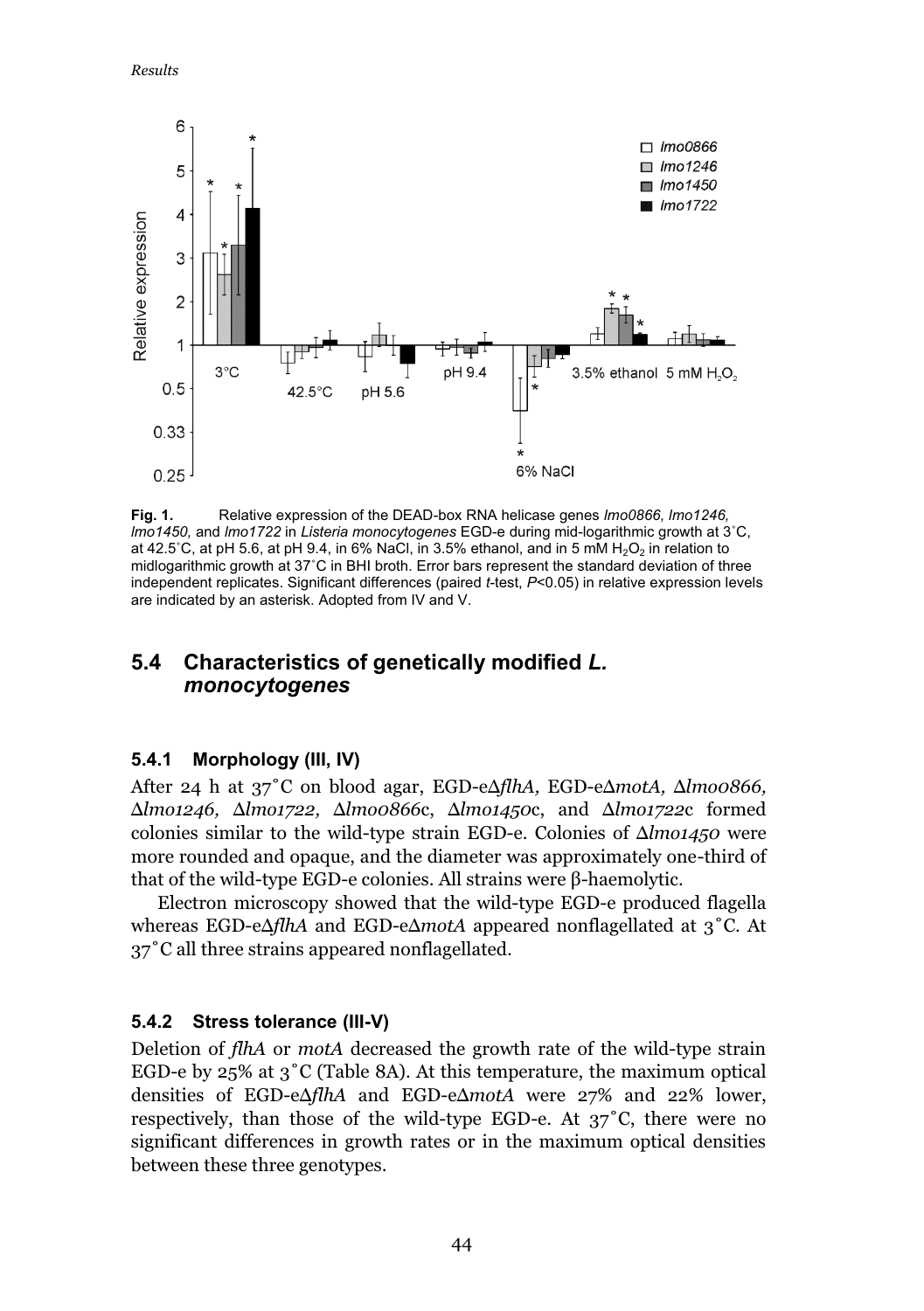The growth of Δ*lmo0866* was prevented at 3˚C (Fig. 2). In 3.5% ethanol, the mean maximum growth rate of Δ*lmo0866* was 75% less than that of the wild-type EGD-e (Table 8B). In control growth conditions and in 6% NaCl, the mean growth rate of Δ*lmo0866* was 17% and 14% lower, respectively, than that of the wild-type, whereas at  $42.5^{\circ}$ C, the mean growth rate of Δ*lmo0866* was increased by 22%.

 There was no detectable growth of Δ*lmo1450* at 42.5˚C and at pH 9.4 (Fig. 2). At  $3^{\circ}$ C and in 5 mM  $H_2O_2$ , the growth of this mutant was restricted. At pH 5.6, in 6% NaCl, in 3.5% ethanol, and in the control, the mean growth rate of Δ*lmo1450* was 20%, 29%, 50%, and 41%, respectively, less than that of the wild-type EGD-e (Table 8B).

Deletion of *lmo1722* resulted in no detectable growth at 3˚C (Fig. 2, Table 8B). The mean growth rate of Δ*lmo1722* was increased by 22% and 25% at 42.5°C and in 3.5% ethanol, respectively, and decreased by 10% in control condition. The growth of Δ*lmo1246* was similar to that of the wild-type EGDe under all the conditions tested. From cultures of the wild-type EGD-e and

| Table 8A. | Average maximum growth rates of Listeria          |
|-----------|---------------------------------------------------|
|           | <i>monocytogenes</i> EGD-e and the flagellar gene |
|           | deletion mutants EGD-e∆flhA and EGD-e∆motA        |
|           | at 37°C and 3°C. Adopted from III.                |
|           |                                                   |

|                  | Growth rate $\pm$ SD (OD <sub>600</sub> units/h) |                 |                   |  |
|------------------|--------------------------------------------------|-----------------|-------------------|--|
| Growth condition | FGD-e                                            | FGD-eAflhA      | EGD-e∆motA        |  |
| 37°C, control    | $0.47 + 0.007$                                   | $0.45 + 0.02$   | $0.46 \pm 0.03$   |  |
| $3^\circ C$      | $0.04 + 0.002$                                   | $0.03 + 0.001*$ | $0.03 \pm 0.002*$ |  |

\*Significant difference (Student's *t*-test, *P*<0.001) compared with the corresponding value of the wild-type EGD-e.

Table 8B. Average maximum growth rates of *Listeria monocytogenes* EGD-e and the DEAD-box RNA helicase gene deletion mutants Δ*lmo0866*, Δ*lmo1246*, Δ*lmo1450* and Δ*lmo1722* under different growth conditions. Adopted from VI and V.

|                  | Growth rate $\pm$ SD (OD <sub>600</sub> units/h) |                   |                   |                   |                   |  |
|------------------|--------------------------------------------------|-------------------|-------------------|-------------------|-------------------|--|
| Growth condition | EGD-e                                            | <b>Δ</b> Imo0866  | Almo1246          | ΔImo1450          | Δlmo1722          |  |
| 37°C, control    | $0.29 \pm 0.004$                                 | $0.24 \pm 0.006*$ | $0.28 + 0.007$    | $0.17 \pm 0.004*$ | $0.26 \pm 0.006*$ |  |
| $3^\circ$ C      | $0.12 \pm 0.009$                                 | $0.00 \pm 0.002*$ | $0.09 \pm 0.003*$ | $0.01 \pm 0.001*$ | $0.00 \pm 0.000*$ |  |
| $42.5^{\circ}$ C | $0.09 + 0.004$                                   | $0.11 + 0.003*$   | $0.10 + 0.003$    | $0.01 + 0.001*$   | $0.11 \pm 0.003*$ |  |
| pH 5.6           | $0.05 + 0.002$                                   | $0.05 + 0.005$    | $0.05 + 0.003$    | $0.04 + 0.005*$   | $0.05 + 0.002$    |  |
| pH 9.4           | $0.07 + 0.014$                                   | 0.05+0.006        | $0.06 + 0.006$    | $0.02 + 0.023$    | $0.05 \pm 0.006$  |  |
| 6% NaCl          | $0.07 + 0.002$                                   | $0.06 + 0.003*$   | $0.07 + 0.001$    | $0.05 + 0.004*$   | $0.07 \pm 0.001$  |  |
| 3.5% ethanol     | $0.04 + 0.002$                                   | $0.01 + 0.004*$   | $0.04 + 0.003$    | $0.02 + 0.001*$   | $0.05 \pm 0.001*$ |  |
| 5 mM $H_2O_2$    | $0.21 \pm 0.041$                                 | $0.17 \pm 0.015$  | $0.21 \pm 0.015$  | $0.02 \pm 0.019*$ | $0.22 \pm 0.013$  |  |

\*Significant difference (Student's *t*-test, *P*<0.001) compared with the corresponding value of the wild-type EGD-e.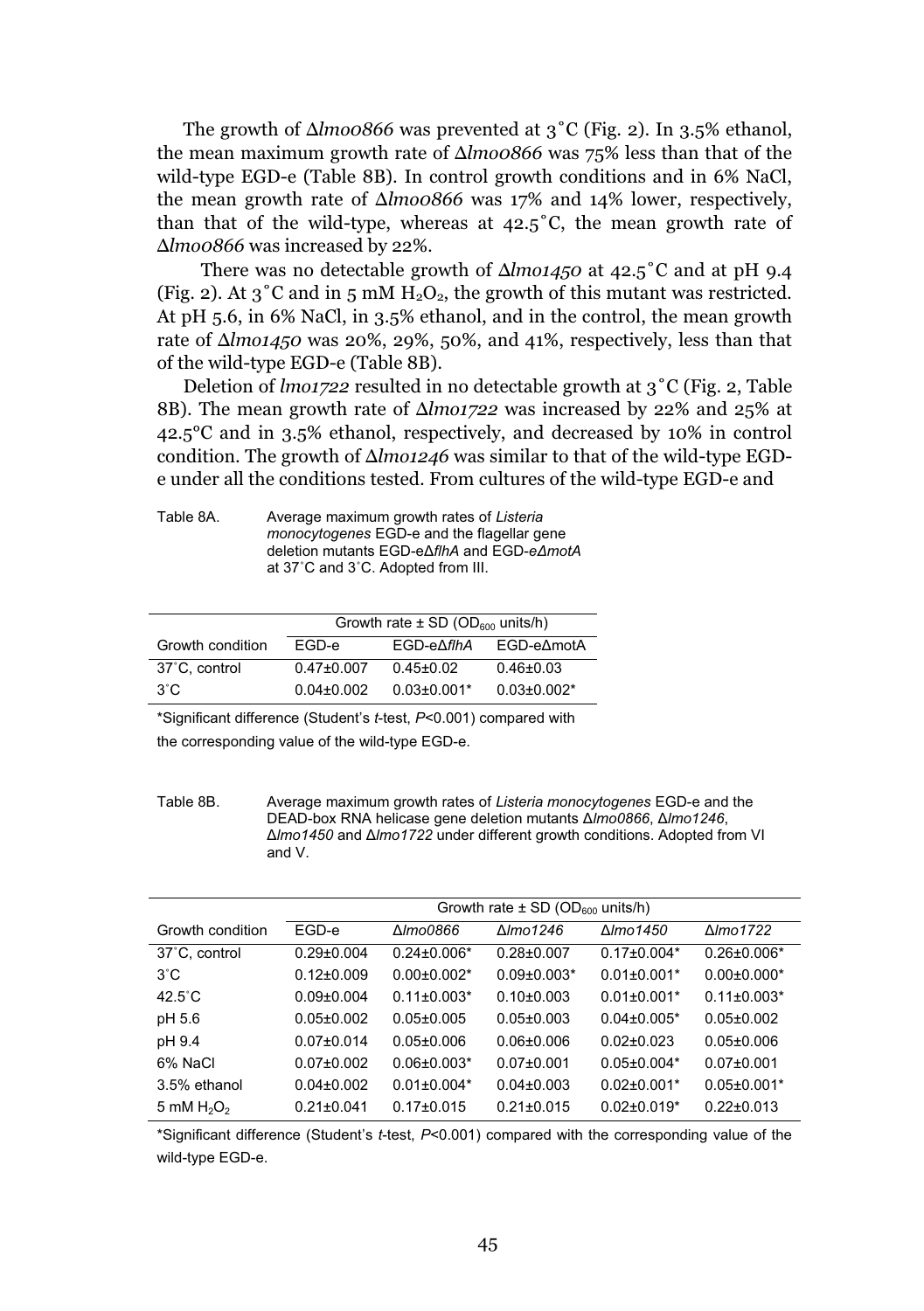*Results* 



**Fig. 2.** Growth of *Listeria monocytogenes* EGD-e and the DEAD-box RNA helicase gene deletion mutants Δ*lmo0866*, Δ*lmo1246*, Δ*lmo1450*, and Δ*lmo1722* in BHI broth at 37°C (A), 3°C (B),  $42.5^{\circ}$ C (C), pH 5.6 (D), pH 9.4 (E), in 6% NaCl (F), 3.5% ethanol (G), and 5mM H<sub>2</sub>O<sub>2</sub> (H). The OD<sub>600</sub> was monitored at 15-min intervals for 48 h (A, C-H) or at 1-h intervals for three weeks (B). The data shown represent median  $OD_{600}$  values of four (G) and five (A–F, H) independent cultures. The error bars indicate the range of the replicate cultures. Adopted from IV and V.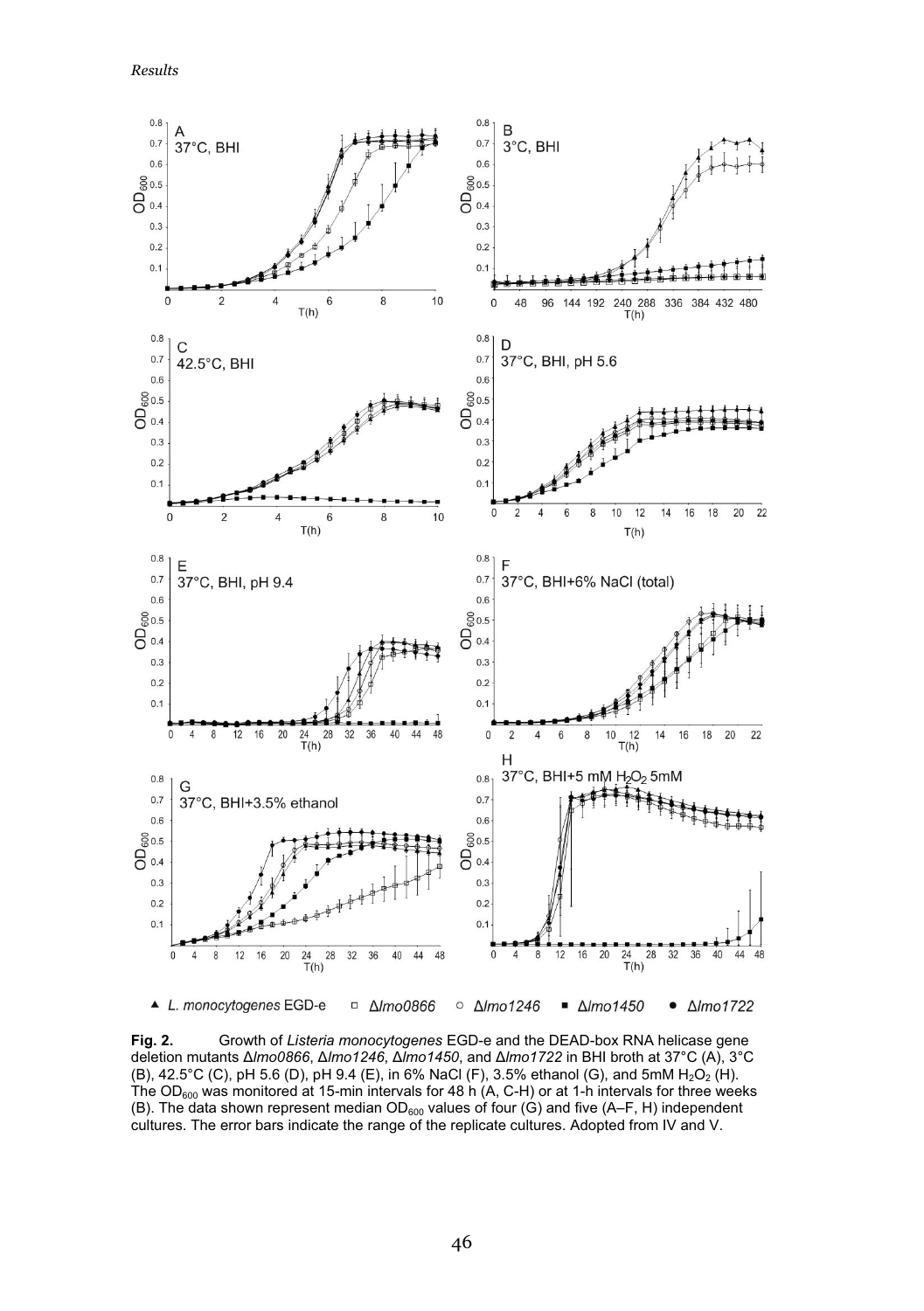

**Fig. 3.** Temperature range of growth of the wild-type *Listeria monocytogenes* EGD-e and the DEAD-box RNA helicase gene deletion mutant strains Δ*lmo0866,* Δ*lmo1246,* Δ*lmo1450,* and Δ*lmo1722.* Mean minimum and maximum growth temperatures were examined with five replicate cultures of each strain, by growing the strains in tryptic soy agar containing 1.5% agar for three weeks and tryptic soy broth solidified with 2.5% agar for 48 h, respectively, in a Gradiplate W10 temperature gradient incubator at temperature ranges from 1.0°C to 9.5°C, from 8.7°C to 16.8°C, and from 39.1°C to 45.6°C. Significant differences (paired *t-*test, *P<*0.05) in minimum and maximum growth temperatures compared to that of the wild-type EGD-e are indicated by an asterisk. Derived from IV and V.

all six deletion mutant strains with the same  $OD<sub>600</sub>$  values, similar total cell numbers were determined by plating.

Growth curves of the Δ*lmo0866*c complementation strain at 3°C and in 3.5% ethanol, Δ*lmo1450*c complementation strain at 3°C, at 42.5°C, at pH 9.4, and in 5 mM  $H_2O_2$ , and  $\Delta l$ *mo1722c* complementation strain at 3<sup>°</sup>C were similar to that of the EGD-epPL2 control strain.

Minimum growth temperatures of Δ*lmo0866,* Δ*lmo1450,* and Δ*lmo1722,*  and maximum growth temperatures of Δ*lmo0866* and Δ*lmo1450* differed significantly from that of the wild-type EGD-e (Fig. 3). After 21 days in a temperature gradient incubator, the minimum growth temperatures of Δ*lmo0866,* Δ*lmo1450,* and Δ*lmo1722* were 5.1°C, 4.9°C and 8.8°C higher, respectively, than that of the wild-type EGD-e. Following 48 h incubation, maximum growth temperatures of Δ*lmo0866* and Δ*lmo1450* were 0.6°C higher and 0.6°C lower, respectively, than the maximum growth temperature of the wild-type EGD-e. The maximum growth temperatures of Δ*lmo0866*c and Δ*lmo1450*c complementation strains were restored to the wild-type value.

#### **5.4.3 Motility (III, IV)**

The wild-type EGD-e and Δ*lmo1246* were motile in semi-solid agar plates at 25°C and at 3°C. The diameter of the corona of growth around the inoculation point of Δ*lmo1722* on the semi-solid agar plate at 25°C was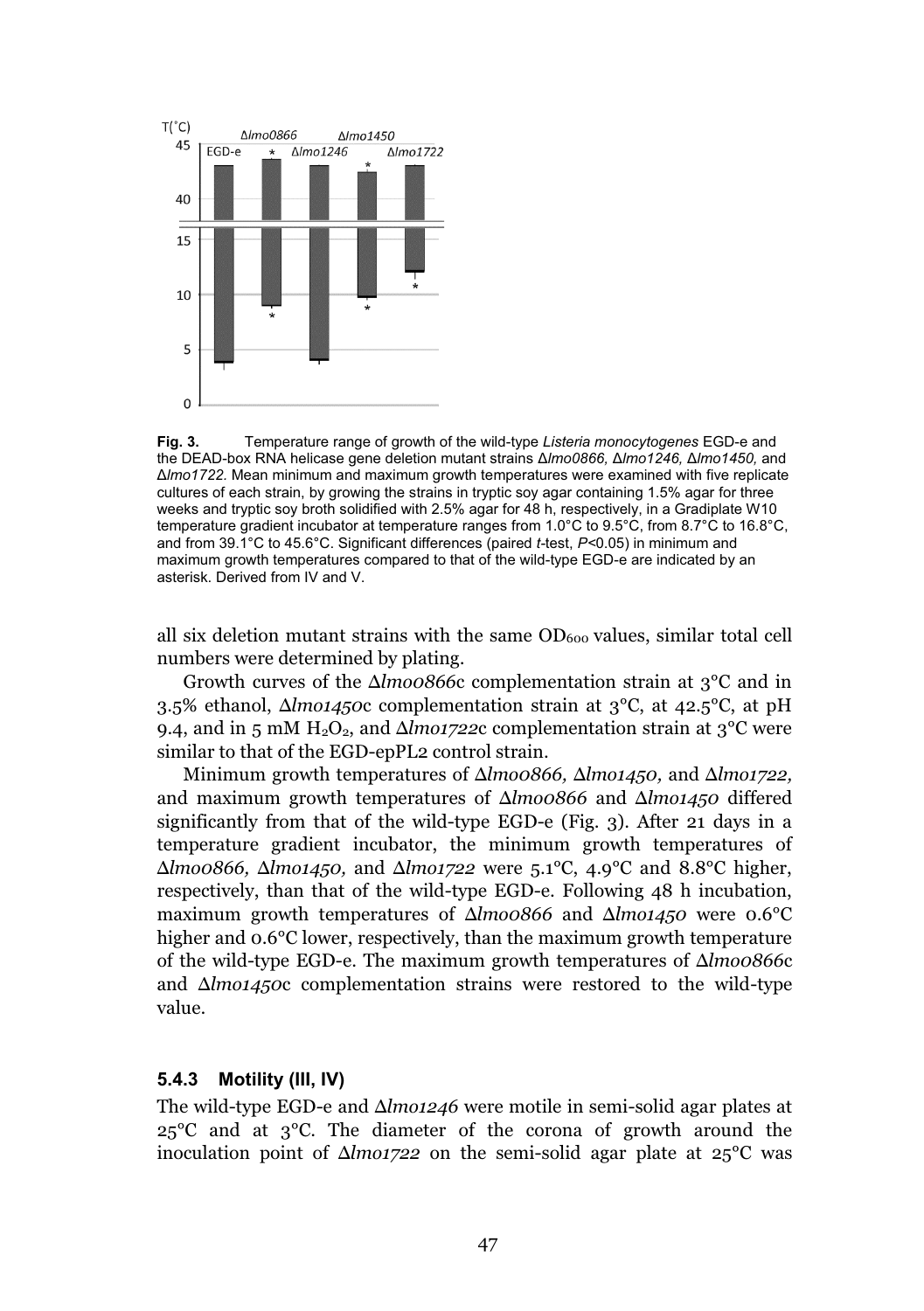approximately half of that of the wild-type EGD-e. The motility of Δ*lmo1722*  could not be evaluated at 3°C because of growh inhibition. At 37°C, the wildtype EGD-e, Δ*lmo1246,* and Δ*lmo1722* were non-motile. EGD-eΔ*flhA,* EGDeΔ*motA,* Δ*lmo0866,* and Δ*lmo1450* were non-motile under all the conditions tested. The motilities of Δ*lmo0866*c, Δ*lmo1450*c, and Δ*lmo1722*c complementation strains were restored to the wild-type level.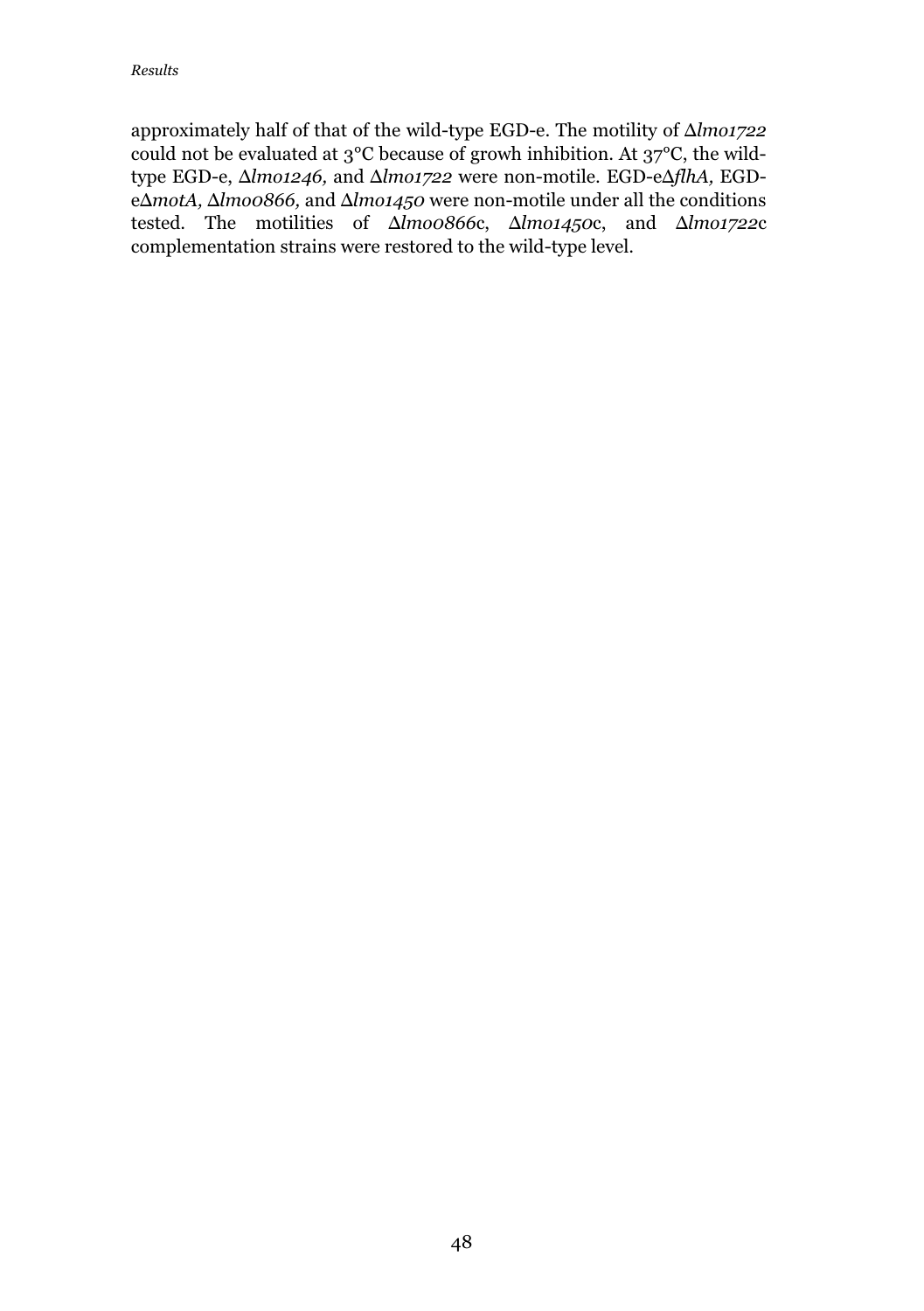# **6 DISCUSSION**

#### **6.1 Tonsils of pigs and raw fish as a potential source of contamination of pork and fish processing plants by** *L. monocytogenes* **(I, II)**

The figure of 14% of pigs carrying *L. monocytogenes* in their tonsils is in agreement with a previous Finnish study showing a carrier rate of 12% in tonsils of pigs slaughtered at low-capacity slaughterhouses (Autio *et al.*, 2000). In the present study, the prevalence was significantly higher in fattening pigs (22%) than in sows (6%). Even higher prevalences, 32% and 45%, were reported in fattening pig tonsils in Germany and former Yugoslavia, respectively (Buncic, 1991; Fredriksson-Ahomaa *et al.,* 2009). The 4% prevalence in raw fish falls within the 0-50% range of previous studies (Ben Embarek, 1994; Autio *et al.*, 1999; Nørrung *et al.*, 1999; Fonnesbech Vogel *et al.*, 2001; Norton *et al.*, 2001; Hoffman *et al.*, 2003). The occurrence in pigs is at least partly attributable to husbandry and feeding practices (Skovgaard & Nørrung, 1989; Buncic, 1991; Hellström *et al.*, 2010) and that in fish to water quality (Ben Embarek, 1994). The differences in prevalence between fattening pigs and sows may result from acquired resistance or immunity of sows to this pathogen, since they are older at slaughtering than fattening pigs.

The totals of 24 and nine different PFGE types in pig and fish samples, respectively, demonstrate the high genetic diversity of *L. monocytogenes* and suggests that a wide range of strains enters pig slaughterhouses and fish processing plants. Clearly, raw material serves as a potential source of *L. monocytogenes* contamination of pork and fish entering the food chain. When pig tonsils are removed, the pathogen can spread from the tonsils to the pluck set and carcass. During evisceration of fish, *L. monocytogenes* can spread from gills, the most heavily contaminated part (Miettinen & Wirtanen, 2005). Moreover, *L. monocytogenes* in these raw materials can contaminate equipment in the processing chain.

#### **6.2 Raw fish as a potential source in contamination of fish products by** *L. monocytogenes* **(II)**

In this study, identical *L. monocytogenes* PFGE and serotypes were found from raw and processed fish as also demonstrated by Fonnesbech Vogel *et al.*  (2001) in Denmark and Di Ciccio *et al.* (2012) in Italy. The excistence of the same PFGE type both in raw and cold-smoked fish can be attributed to persistence of strains that entered the plant along with raw material and contaminated the final products via the processing environment, or to the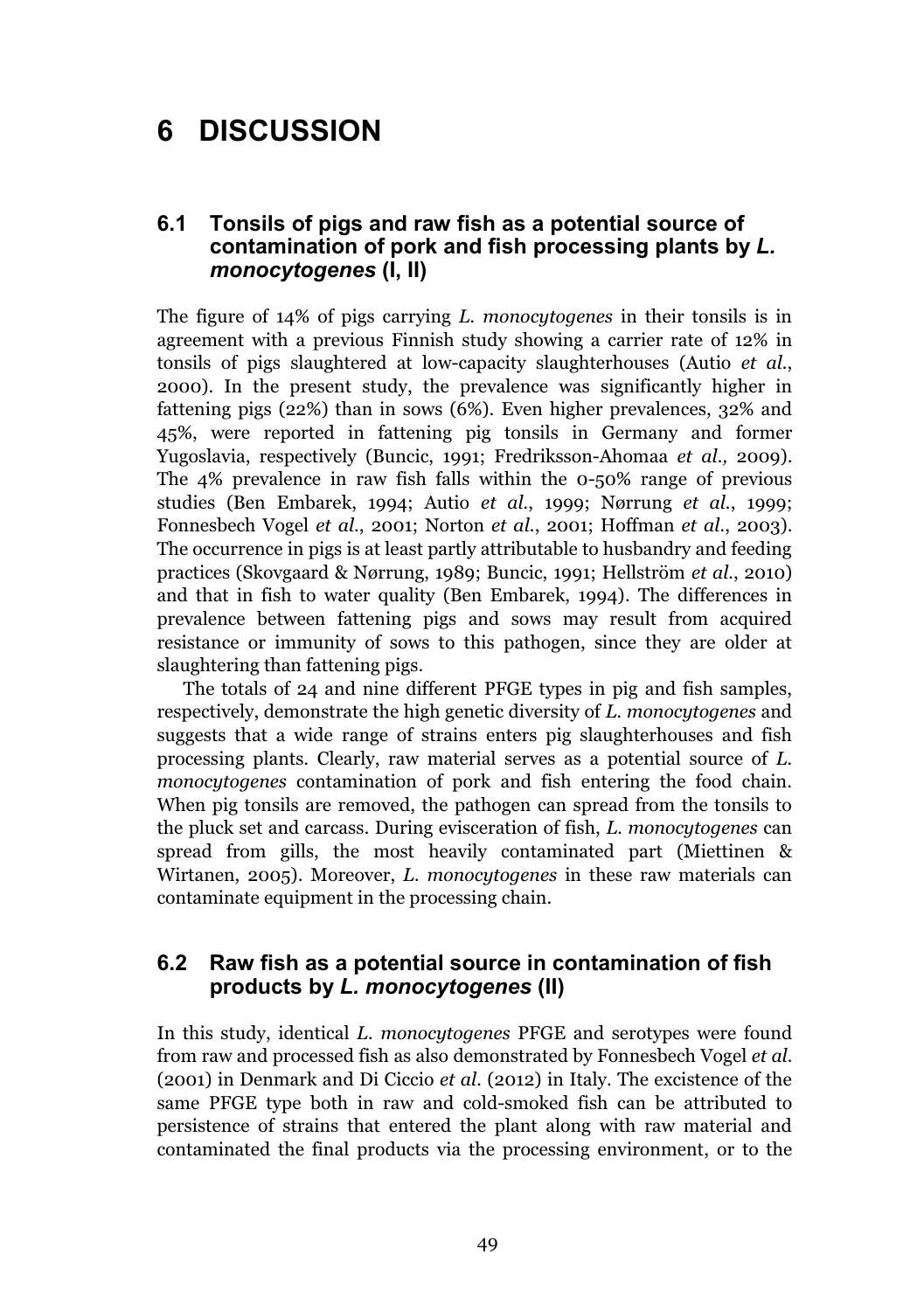initial contaminant's survival of a non-listericidal process through to the final product. Nevertheless, the same PFGE type in the final product may also have originated from a source other than raw fish (Autio *et al.*, 2002).

Contamination of fish products has been reported to occur mainly during the processing stage and primarily by endemic *L. monocytogenes* strains that may have persisted in plants for years (Ericsson *et al.*, 1997; Autio *et al.*, 1999; Fonnesbech Vogel *et al.*, 2001). Our results support the hypothesis that certain *L. monocytogenes* strains entering the plants along with raw material may contaminate the processing environment and persist there, causing recurrent contamination of the final products via processing machines.

# **6.3 The role of** *flhA* **and** *motA* **in cold tolerance of** *L. monocytogenes* **(III)**

In this study, the role of *flhA* and *motA*, encoding FlhA and MotA needed for temperature-dependent synthesis of flagella (Dons *et al.*, 1992; Kathariou *et al.*, 1995), in cold tolerance of *L. monocytogenes* was examined. The decreases in growth rates and maximum optical densities of the flagelladeficient and non-motile deletion mutant strains EGD-eΔ*flhA* and EGDeΔ*motA* under cold stress conditions, compared to those of the wild-type EGD-e, confirm that FlhA and MotA have roles in cold-temperature growth of *L. monocytogenes*. This conclusion was supported by the clearly increased transcription levels of *flhA* and *motA* under cold stress conditions compared to control values. How *flhA* and *motA* support the growth of *L. monocytogenes* at low temperatures is unknown. It may be that motile flagella are needed for optimal cold stress response, but these genes might also have other, yet undescribed functions in cold tolerance of this species*.* 

#### **6.4 The role of** *lmo0866, lmo1246, lmo1450,* **and** *lmo1722* **in the stress tolerance of** *L. monocytogenes* **(IV, V)**

DEAD-box proteins are conserved RNA helicases present in most living organisms and associated with various aspects of RNA metabolism (Silverman *et al.*, 2003; Cordin *et al.*, 2006; Fairman-Williams *et al.*, 2010; Linder & Jankowsky, 2011). The best known functions of DEAD-box proteins include separation of short duplex regions of RNA (helicase activity), and chaperone activity that facilitates native folding of structured RNAs (Jarmoskaite & Russell, 2011). Presumably due to the increased stability of RNA secondary structures at low temperatures, inactivity of DEAD-box proteins has been linked to cold sensitivity in some bacteria (Charollais *et al.*, 2004; Hunger *et al.*, 2006; Pandiani *et al.*, 2010; Palonen *et al.*, 2012). DEAD-box proteins have also been reported to contribute to heat, alkali, and oxidative stress tolerance in *Bacillus cereus* (Pandiani *et al.*, 2011). The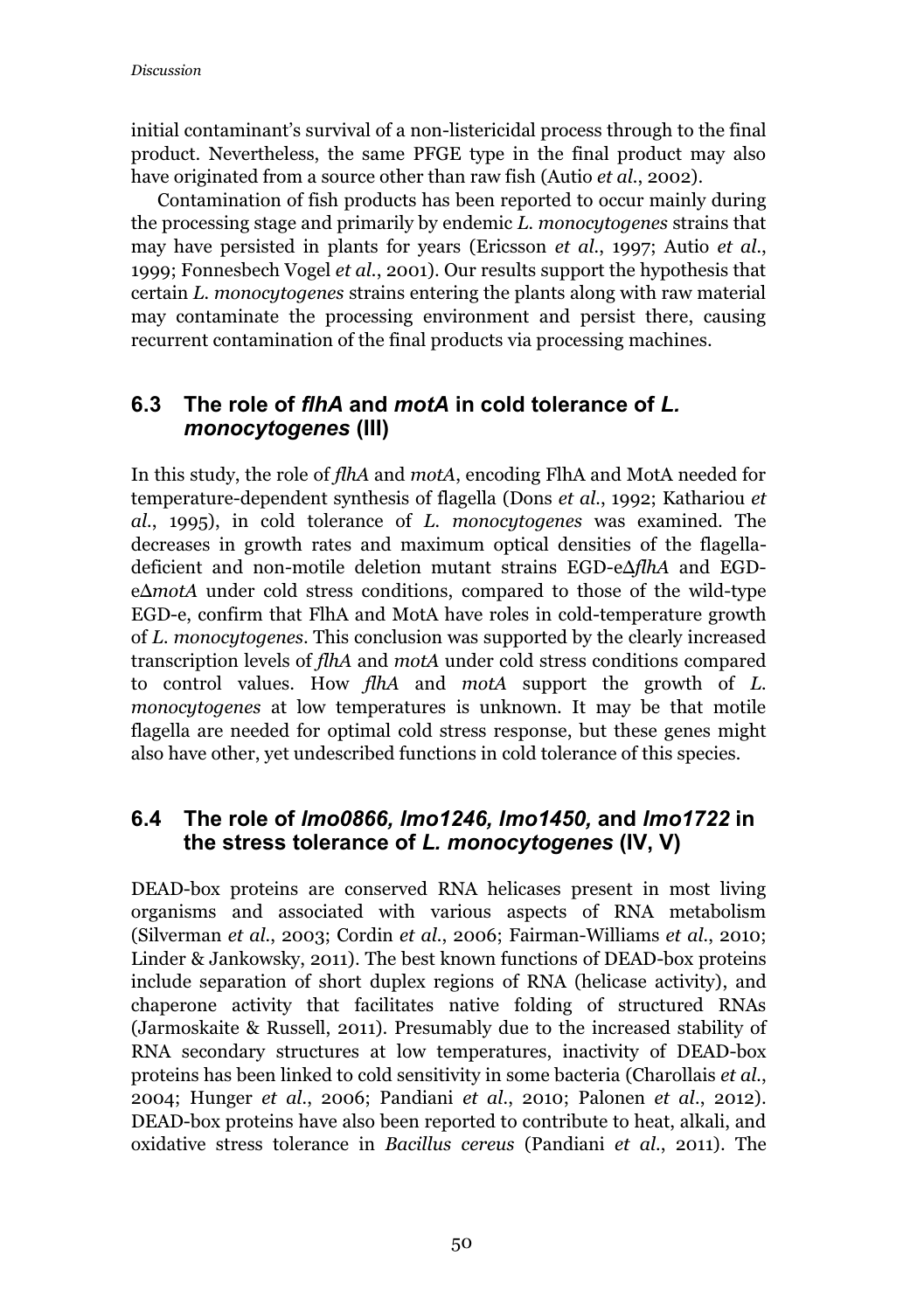increased minimum growth temperature of the deletion mutant Δ*lmo0866*, its inhibited growth at 3˚C and restricted growth rate in 3.5% ethanol suggest that Lmo0866 has supportive roles in growth of *L. monocytogenes* EGD-e under both cold and ethanol stress conditions. The decreased maximum growth temperature and increased growth rate of Δ*lmo0866* at 42.5˚C indicate that Lmo0866 represses growth under heat stress. The findings were confirmed when complementation of the deletion restored the maximum growth temperature and growth of Δ*lmo0866* at 3˚C and 3.5% ethanol to the wild-type level. The slightly restricted growth of Δ*lmo0866* compared to the wild-type EGD-e at pH 9.4 and in 6% NaCl, but also in control growth condition, suggests no specific role for Lmo0866 under alkali and osmotic stresses.

The observed growth characteristics of Δ*lmo1450* at 3˚C, at 42.5˚C, at pH 9.4, and in 5 mM  $H_2O_2$  indicate an important role for Lmo1450 under cold, heat, alkali, and oxidative stress condition, and this was confirmed when complementation of the *lmo1450* deletion restored the wild-type phenotype. The role of DEAD-box RNA helicases in heat and oxidative stress tolerance is confirmed by the roles of *cshA, cshB,* and *cshC,* orthologous with *lmo0866, lmo1450,* and *lmo1722,* respectively, in heat and oxidative stress tolerance in *B. cereus* (Pandiani *et al.,* 2011). The slightly restricted growth of Δ*lmo1450*  compared to that of the wild-type EGD-e in the control condition, at pH 5.6, in 6% NaCl, and in 3.5% ethanol suggests that Lmo1450 has a more general role in growth of *L. monocytogenes.* 

The inhibited growth of Δ*lmo1722* at 3˚C, and its restoration in Δ*lmo1722*c complementation strain, suggests that Lmo1722 is needed for growth under cold stress*.* This conclusion is supported by the restricted lowtemperature growth of a mutant of *L. monocytogenes* F2356 carrying a transposon insertion in its *lmo1722* homologue (Azizoglu & Kathariou, 2010a). The effect of slightly increased growth rate of Δ*lmo1722* at 42.5˚C was not confirmed by altered maximum growth temperature or transcript level of *lmo1722* at 42.5˚C, so it may be concluded that the role of Lmo1722 under heat stress is not significant. A further test of the growth of Δ*lmo1722*  under ethanol stress (data not shown) suggests that its slightly increased growth rate in 3.5% ethanol was not specific to ethanol stress. This study and the previous study by Azizoglu and Kathariou (2010a) show that Lmo1722 has an important role in growth of *L. monocytogenes* under cold stress and is not associated with heat, pH, osmotic, ethanol, or oxidative stress tolerance. This differentiates Lmo1722 from Lmo0866 and Lmo1450, both of which play roles in tolerance to several stresses.

The negligible role of *lmo1246* in low-temperature growth, and the identical growth of the wild type and Δ*lmo1246* under all the other conditions tested, indicate that Lmo1246 has no role in the tolerance of *L. monocytogenes* EGD-e to temperature, pH, osmotic, ethanol, or oxidative stress. Similarly, the DEAD-box RNA helicase CshD of *B. cereus*, containing the conserved carboxy-terminal domain DpbA present also in Lmo1246 and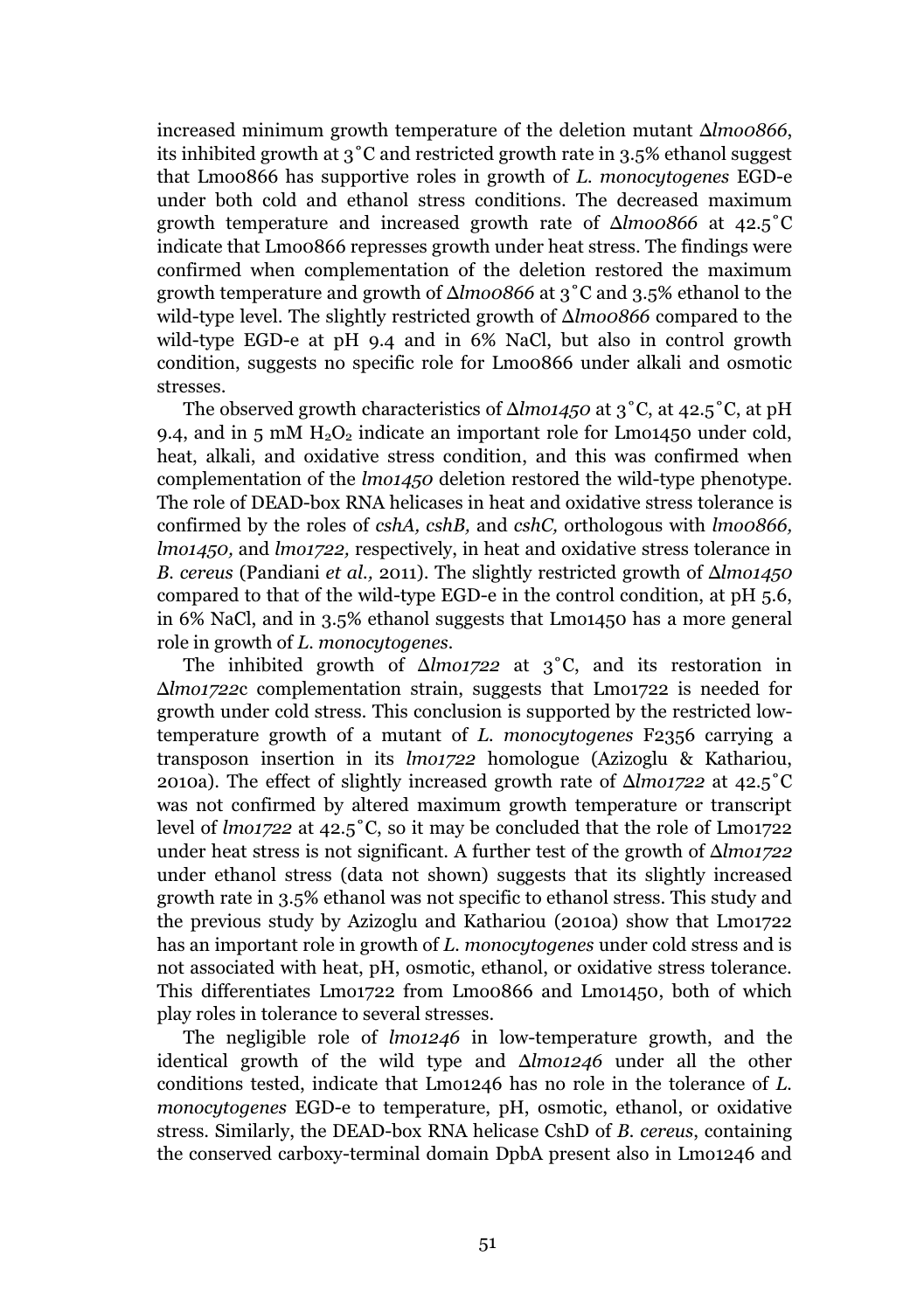not found in the other DEAD-box RNA helicases of *L. monocytogenes* or *B. cereus*, has no role in temperature, pH, or oxidative stress tolerance (Pandiani *et al.*, 2010, 2011). Further studies are needed to reveal if Lmo1246 is complementary to the paralogous DEAD-box RNA helicases or if it has a role in growth of *L. monocytogenes* under other stresses.

In cold conditions, the relative expression of DEAD-box RNA helicase genes of *L. monocytogenes* increased in a comparable manner to that of their counterparts in *B. cereus,* which showed higher transcript levels at 10˚C than at 37˚C (Pandiani *et al.*, 2010). Similarly, Chan *et al.* (2007) showed that the expression of the *lmo0866, lmo1450,* and *lmo1722* homologues of *L. monocytogenes* 10403S increased at low temperatures. Moreover, transcript levels of *lmo0866* and *lmo1246* decreased under osmotic stress and those of *lmo1246, lmo1450,* and *lmo1722* increased under ethanol stress, compared to the transcript levels of controls. Our findings are supported by the lack of significant changes in the expression of DEAD-box RNA helicase genes of alkali stressed strain 10403S (Giotis *et al.,* 2010) and the decreased transcription levels of *lmo0866* 3 min after heat shock without any subsequent change in the expression of DEAD-box RNA helicase genes (van der Veen *et al.,* 2007). Thus, tolerance of *L. monocytogenes* to cold stress, associated with DEAD-box RNA helicase genes, is likely regulated at the transcriptional level, whereas *lmo0866*- or *lmo1450*-associated tolerance to heat, alkali, ethanol, or oxidative stress is likely controlled through another mechanism. Under heat, alkali, ethanol, and oxidative stresses, the expression of *lmo0866* and *lmo1450* may be controlled at a translational or post-translational level, a well-known phenomenon in the regulation of RNA helicase activity in eucaryotes but yet unknown in bacteria (Owttrim, 2006).

## **6.5 Association between motility and cold tolerance of** *L. monocytogenes* **(III, IV)**

No motility was detected in EGD-eΔ*flhA* and EGD-eΔ*motA* with reduced tolerance to cold stress*,* and cold-sensitive mutants Δ*lmo0866* and Δ*lmo1450*. In cold-sensitive Δ*lmo1722,* motility was restricted to about half of that of the wild-type EGD-e. Deletion of *lmo1246* did not affect motility and had a negligible effect on the cold tolerance of strain EGD-e. These results suggest an association between bacterial motility and the ability to grow at low temperatures. Palonen *et al.* (2011) showed reduced growth and motility of the c*heA* chemotaxis gene inactivation mutant strain of *Yersinia pseudotuberculosis* at low temperature, which supports this hypothesis. It seems that in addition to flagellin gene *flhA* and flagellar motor gene *motA*, DEAD-box RNA helicase-encoding genes *lmo0866, lmo1450,* and *lmo1722* are needed for synthesis or function of flagella, which is needed for optimal cold stress response of *L. monocytogenes.* Moreover, *lmo0866*, *lmo1450*, and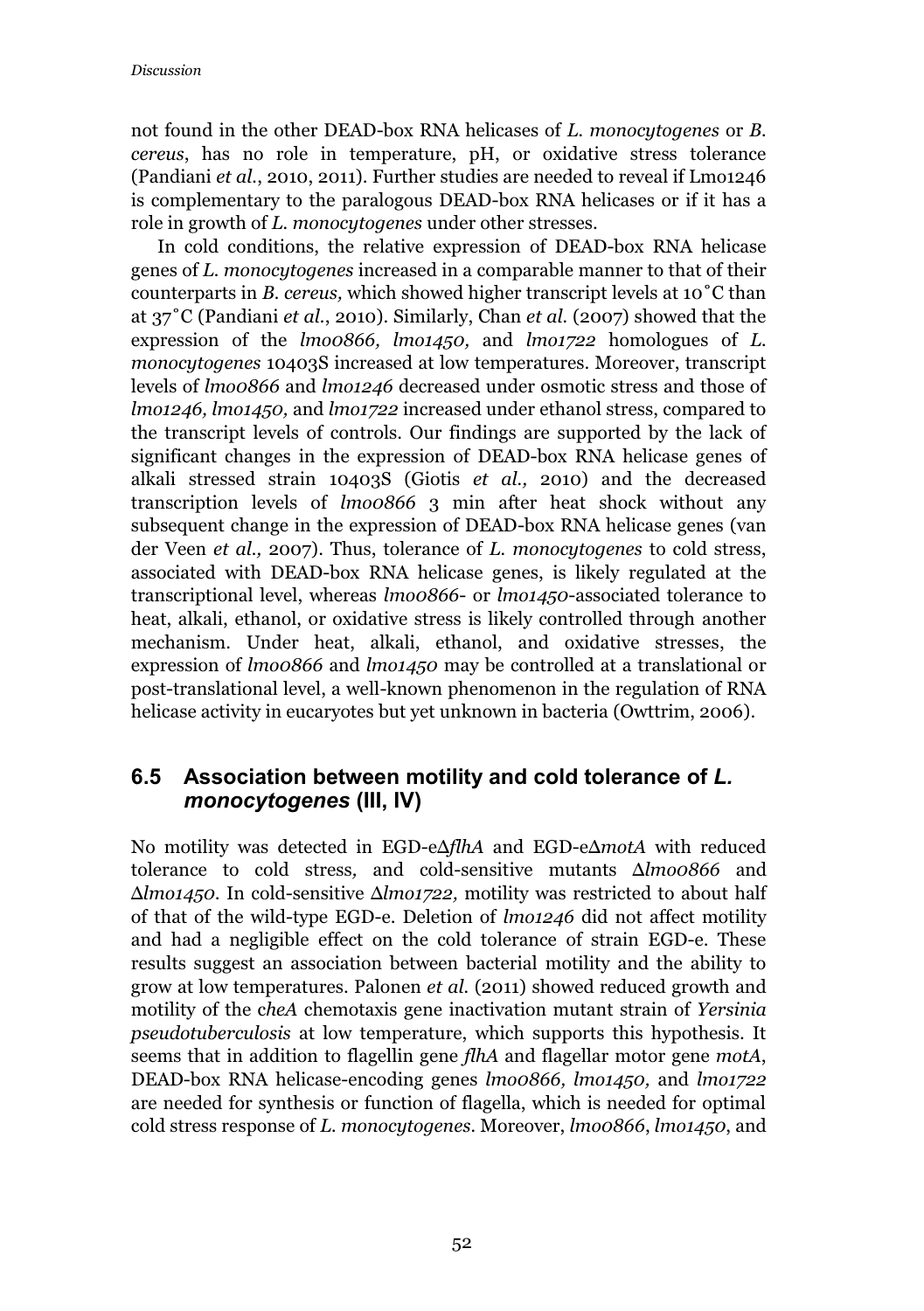*lmo1722* likely affect cold stress tolerance of *L. monocytogenes* through an additional, currently unknown mechanism.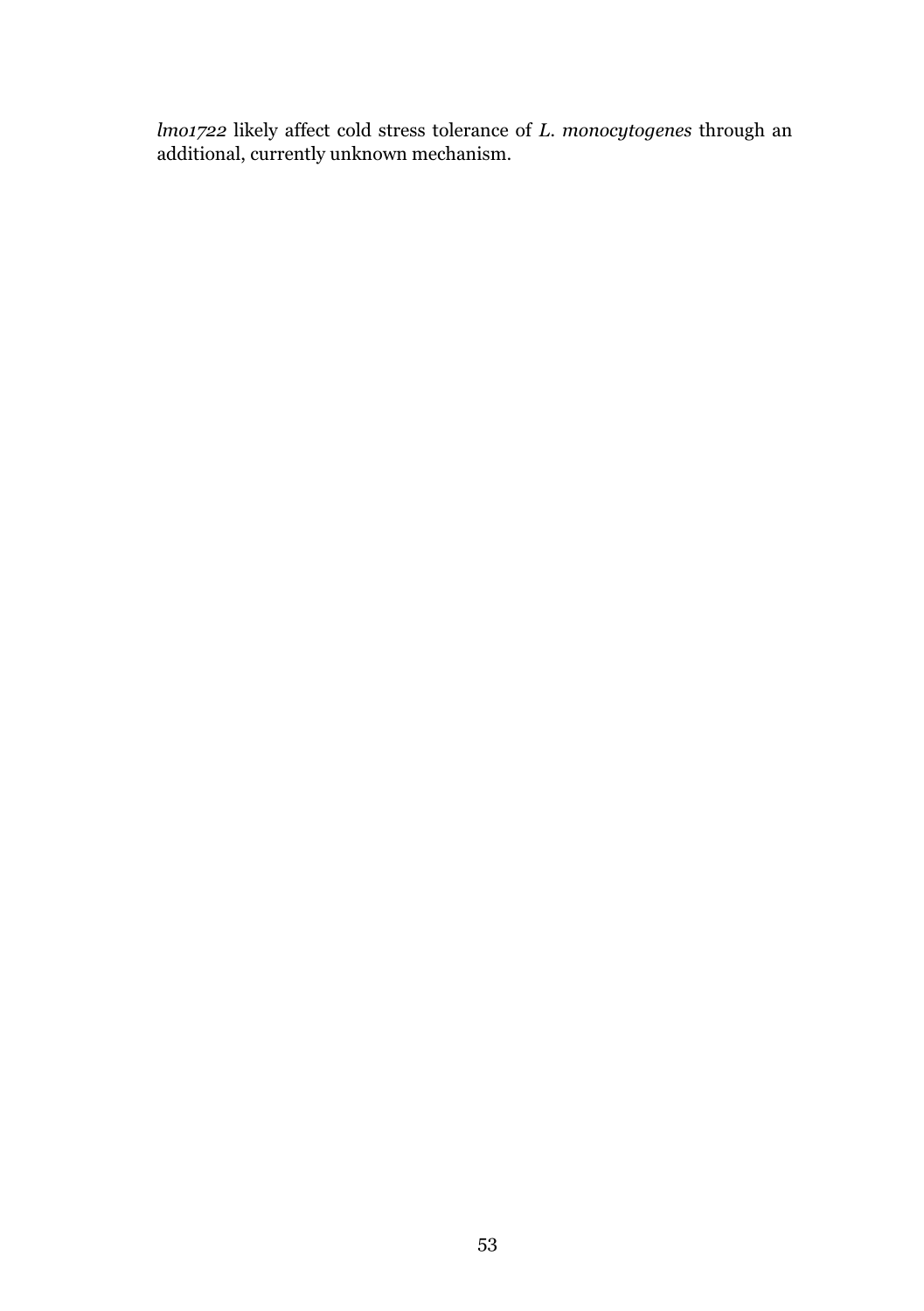# **7 CONCLUSIONS**

- 1. Pigs and raw fish were shown to be potential sources of contamination of slaughterhouses and processing plants by wide variety of *L. monocytogenes* strains. The strains entering the plants may directly or indirectly contaminate the processing environment.
- 2. Similar PFGE types detected in raw and processed fish indicate that *L. monocytogenes* isolates originating from raw fish may directly or indirectly contaminate final fish products. *L. monocytogenes*  originating from raw fish, and entering and persisting in the processing plant, may contaminate the final products via the processing environment. Alternatively, *L. monocytogenes* in raw fish may survive non-listericidal processes, resulting in contamination of final product.
- 3. The flagellar biosynthesis gene *flhA* and flagellar motor proteinencoding gene *motA* played roles in cold tolerance of *L. monocytogenes* EGD-e. This suggests that FlhA and MotA are needed for the optimal growth of *L. monocytogenes* under cold stress*.*
- 4. Putative DEAD-box RNA helicase-encoding genes *lmo0866, lmo1450*, and *lmo1722* played important roles in the tolerance of *L. monocytogenes* EGD-e to cold, alkali, ethanol, and oxidative stress. Gene *lmo0866* was needed for the wild-type growth under cold and ethanol stress conditions, and its deletion enhanced growth under heat stress conditions. Gene *lmo1450* seems to play a universal role in the growth of strain EGD-e, and it may have roles in cold, heat, alkali, and oxidative stress tolerance. Gene *lmo1722* played a role solely in cold tolerance. Whether *lmo1246* plays a role in growth under extremely cold conditions warrants further investigation. None of the putative DEAD-box RNA helicase genes had a role in acid or osmotic stress tolerance. These results suggest that DEAD-box RNA helicases Lmo0866, Lmo1450, and Lmo1722 have roles in growth of *L. monocytogenes* under cold, heat, alkali, ethanol, and oxidative stress conditions.
- 5. The motility of cold-sensitive, flagellar gene deletion mutants EGDeΔ*flhA* and EGD-eΔ*motA,* and DEAD-box RNA helicase gene deletion mutants *Δlmo0866, Δlmo1450,* and *Δlmo1722* was restricted. This suggests that cold tolerance and motility of *L. monocytogenes* EGD-e are linked.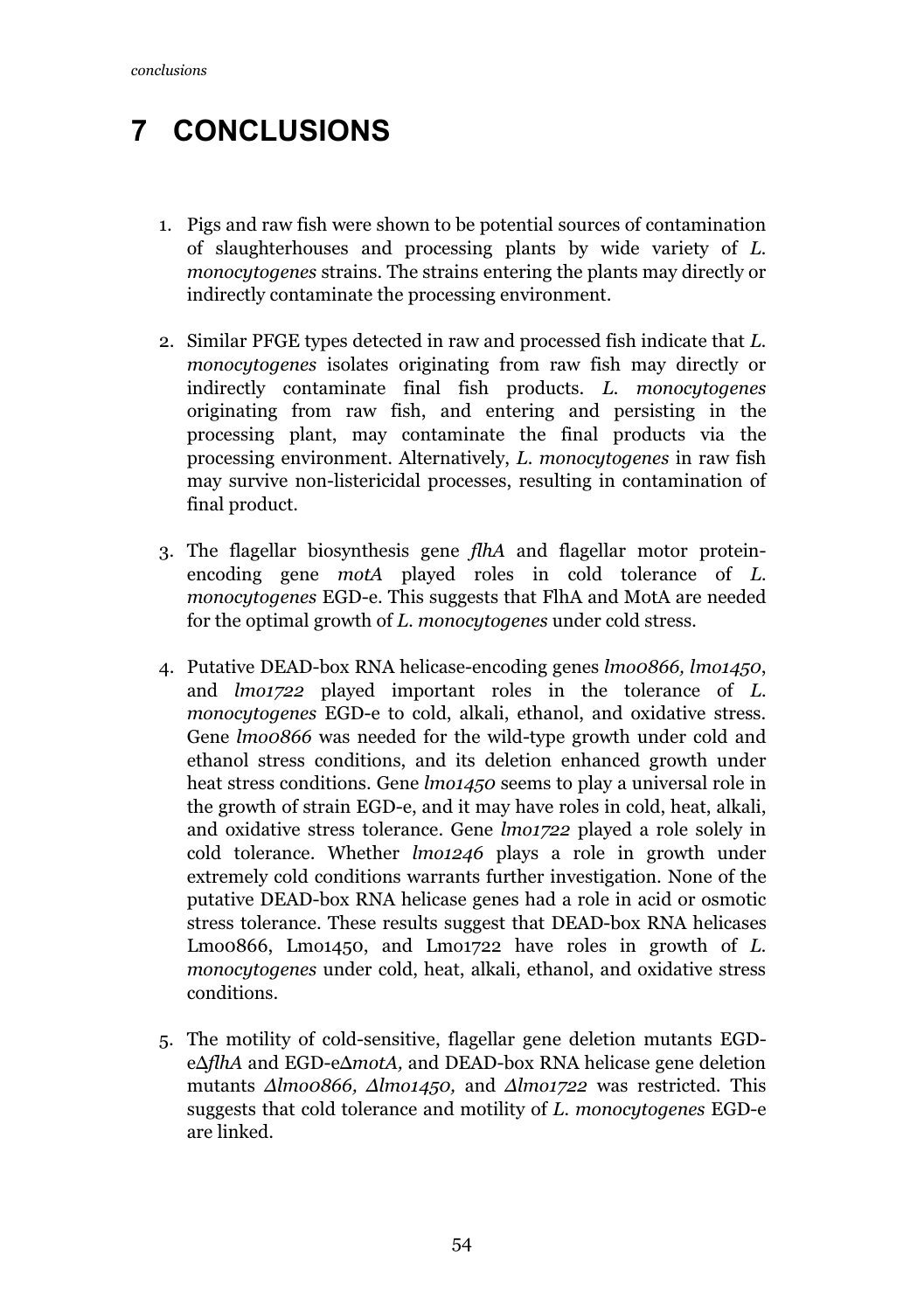# **8 REFERENCES**

- Aase, B., Sundheim, G., Langsrud, S., & Rørvik, L. M. (2000) Occurrence of and a possible mechanism for resistance to a quaternary ammonium compound in *Listeria monocytogenes*. *Int J Food Microbiol* **62:** 57-63.
- Abram, F., Starr, E., Karatzas, K. A., Matlawska-Wasowska, K., Boyd, A., Wiedmann, M., Boor, K. J., Connally, D., & O'Byrne, C. P. (2008) Identification of components of the sigma B regulon in *Listeria monocytogenes* that contribute to acid and salt tolerance. *Appl Environ Microbiol* **74:** 6848-6858.
- Agoston, R., Soni, K., Jesudhasan, P. R., Russell, W. K., Mohacsi-Farkas, C., & Pillai, S. D. (2009) Differential expression of proteins in *Listeria monocytogenes* under thermotolerance-inducing, heat shock, and prolonged heat shock conditions. *Foodborne Pathog Dis* **6:** 1133-1140.
- Ait-Ouazzou, A., Mañas, P., Condón, S., Pagán, R., & García-Gonzalo, D. (2012) Role of general stressresponse alternative sigma factors δ<sup>S</sup>(RpoS) and  $\delta^B$  (SigB) in bacterial heat resistance as a function of treatment medium pH. *Int J Food Microbiol* **153:** 358-364.
- Alexander, A. V., Walker, R. L., Johnson, B. J., Charlton, B. R., & Woods, L. W. (1992) Bovine abortions attributable to *Listeria ivanovii*: four cases (1988- 1990). *J Am Vet Med Assoc* **200:** 711- 714.
- Al-Qadiri, H. M., Lin, M., Al-Holy, M. A., Cavinato, A. G., & Rasco, B. A. (2008) Detection of sublethal thermal injury in *Salmonella enterica* serotype typhimurium and *Listeria monocytogenes* using Fourier transform infrared (FT-IR) spectroscopy (4000 to 600 cm(-1)). *J Food Sci* **73:** M54-61.
- Al-Zeyara, S. A., Jarvis, B., & Mackey, B. M. (2011) The inhibitory effect of natural microflora of food on growth of *Listeria*

*monocytogenes* in enrichment broths. *Int J Food Microbiol* **145:** 98-105.

- Angelidis, A. S., & Koutsoumanis, K. (2006) Prevalence and concentration of *Listeria monocytogenes* in sliced ready-to-eat meat products in the Hellenic retail market. *J Food Prot* **69:**  938-942.
- Angelidis, A. S., & Smith, G. M. (2003a) Role of the glycine betaine and carnitine transporters in adaptation of *Listeria monocytogenes* to chill stress in defined medium. *Appl Environ Microbiol* **69:** 7492-7498.
- Angelidis, A. S., & Smith, G. M. (2003b) Three transporters mediate uptake of glycine betaine and carnitine by *Listeria monocytogenes* in response to hyperosmotic stress. *Appl Environ Microbiol* **69:** 1013-1022.
- Angelidis, A. S., Smith, L. T., Hoffman, L. M., & Smith, G. M. (2002) Identification of OpuC as a chill-activated and osmotically activated carnitine transporter in *Listeria monocytogenes*. *Appl Environ Microbiol* **68:** 2644-2650.
- Annous, B. A., Becker, L. A., Bayles, D. O., Labeda, D. P., & Wilkinson, B. J. (1997) Critical role of anteiso-C15:0 fatty acid in the growth of *Listeria monocytogenes* at low temperatures. *Appl Environ Microbiol* **63:** 3887-3894.
- Anonymous. (1996) Microbiology of food and feeding stuffs-horizontal method for the detection and enumeration of Listeria monocytogenes-Part 1: Detection method. International Standard ISO 11290-1.
- Archambaud, C., Nahori, M. A., Pizarro-Cerda, J., Cossart, P., & Dussurget, O. (2006) Control of *Listeria* superoxide dismutase by phosphorylation. *J Biol Chem* **281:** 31812-31822.
- Arnaud, M., Chastanet, A., & Débarbouillé, M. (2004) New vector for efficient allelic replacement in naturally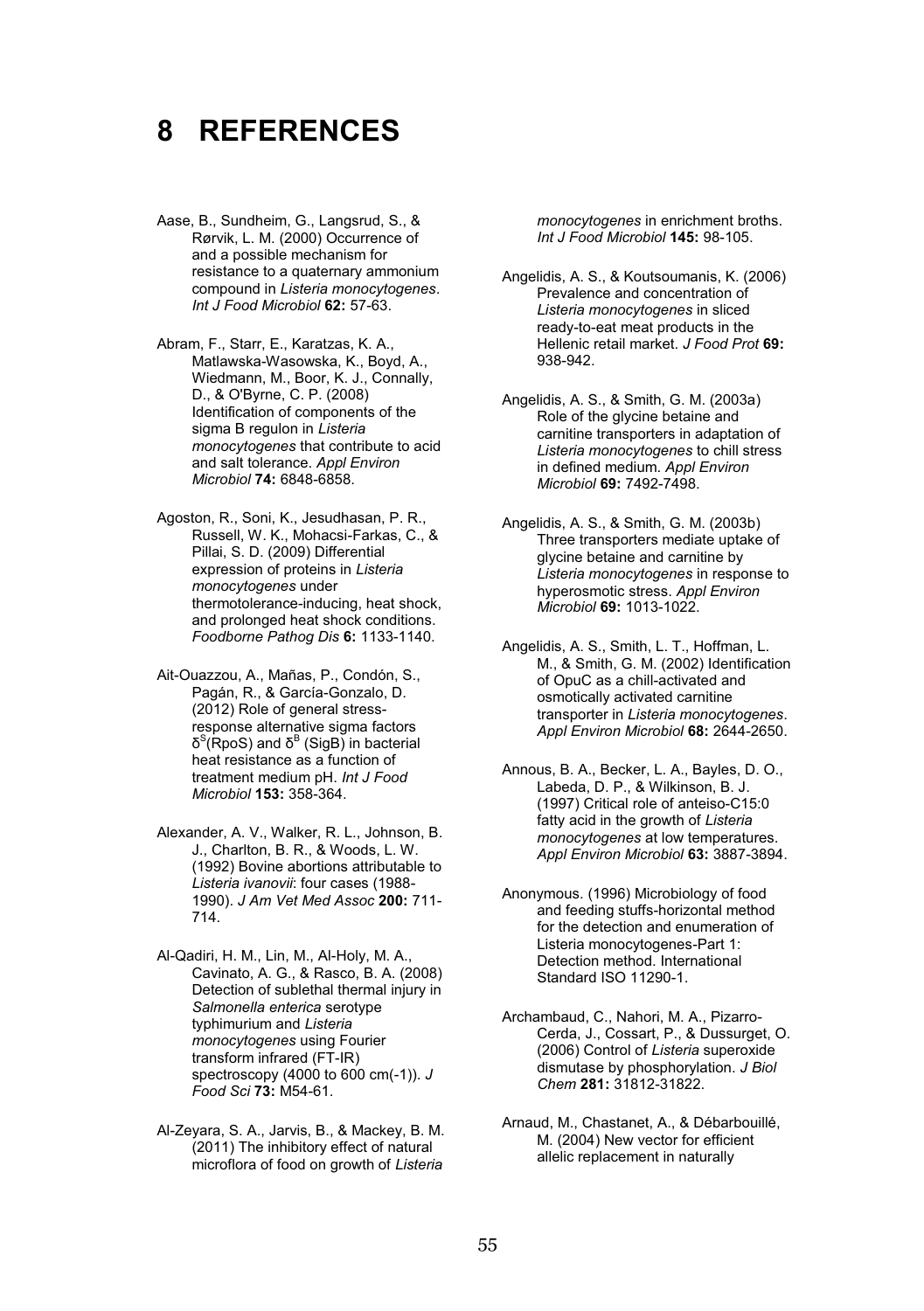nontransformable, low-GC-content, gram-positive bacteria. *Appl Environ Microbiol* **70:** 6887-6891.

- Arous, S., Buchrieser, C., Folio, P., Glaser, P., Namane, A., Hebraud, M., & Hechard, Y. (2004) Global analysis of gene expression in an *rpoN* mutant of *Listeria monocytogenes*. *Microbiology*  **150:** 1581-1590.
- Autio, T., Hielm, S., Miettinen, M., Sjöberg, A.-M., Aarnisalo, K., Björkroth, J., Mattila-Sandholm, T., & Korkeala, H. (1999) Sources of *Listeria monocytogenes* contamination in a cold-smoked rainbow trout processing plant detected by pulsed-field gel electrophoresis typing. *Appl Environ Microbiol* **65:** 150-155.
- Autio, T., Säteri, T., Fredriksson-Ahomaa, M., Rahkio, M., Lundén, J., & Korkeala, H. (2000) *Listeria monocytogenes* contamination pattern in pig slaughterhouses. *J Food Prot*  **63:** 1438-1442.
- Autio, T., Lundén, J., Fredriksson-Ahomaa, M., Björkroth, J., Sjöberg, A.-M., & Korkeala, H. (2002) Similar *Listeria monocytogenes* pulsotypes detected in several foods originating from different sources. *Int J Food Microbiol* **77:** 83- 90.
- Azizoglu, R. O., & Kathariou, S. (2010a) Inactivation of a cold-induced putative RNA helicase gene of *Listeria monocytogenes* is accompanied by failure to grow at low temperatures but does not affect freeze-thaw tolerance. *J Food Prot* **73:** 1474-1479.
- Azizoglu, R. O., & Kathariou, S. (2010b) Temperature-dependent requirement for catalase in aerobic growth of *Listeria monocytogenes* F2365. *Appl Environ Microbiol* **76:** 6998-7003.
- Bae, D., Liu, C., Zhang, T., Jones, M., Peterson, S. N., & Wang, C. (2012a) Global gene expression of *Listeria monocytogenes* to salt stress. *J Food Prot* **75:** 906-912.
- Bae, Y. M., Baek, S. Y., & Lee, S. Y. (2012b) Resistance of pathogenic bacteria on the surface of stainless steel depending on attachment form

and efficacy of chemical sanitizers. *Int J Food Microbiol* **153:** 465-473.

- Baranyi, J., & Roberts, T. A. (1994) A dynamic approach to predicting bacterial growth in food. *Int J Food Microbiol* **23:** 277-294.
- Barker, C., & Park, S. F. (2001) Sensitization of *Listeria monocytogenes* to low pH, organic acids, and osmotic stress by ethanol. *Appl Environ Microbiol* **67:** 1594-1600.
- Bayles, D. O., Annous, B. A., & Wilkinson, B. J. (1996) Cold stress proteins induced in *Listeria monocytogenes* in response to temperature downshock and growth at low temperatures. *Appl Environ Microbiol* **62:** 1116-1119.
- Bayles, D. O., Tunick, M. H., Foglia, T. A., & Miller, A. J. (2000) Cold shock and its effect on ribosomes and thermal tolerance in *Listeria monocytogenes*. *Appl Environ Microbiol* **66:** 4351-4355.
- Beales, N. (2004) Adaptation of microorganisms to cold temperatures, weak acid preservatives, low pH, and osmotic stress: a review. *Compr Rev Food Sci F* **3:** 1-20.
- Beaufort, A., Rudelle, S., Gnanou-Besse, N., Toquin, M. T., Kerouanton, A., Bergis, H., Salvat, G., & Cornu, M. (2007) Prevalence and growth of *Listeria monocytogenes* in naturally contaminated cold-smoked salmon. *Lett Appl Microbiol* **44:** 406-411.
- Beauregard, M., & Malkin, K. L. (1971) Isolation of *Listeria monocytogenes* from brain specimens of domestic animals in Ontario. *Can Vet J* **12:** 221- 223.
- Becker, L. A., Evans, S. N., Hutkins, R. W., & Benson, A. K. (2000) Role of  $\delta^{\text{B}}$  in adaptation of *Listeria monocytogenes* to growth at low temperature. *J Bacteriol* **182:** 7083-7087.
- Ben Embarek, P. K. (1994) Presence, detection and growth of *Listeria monocytogenes* in seafoods: a review. *Int J Food Microbiol* **23:** 17-34.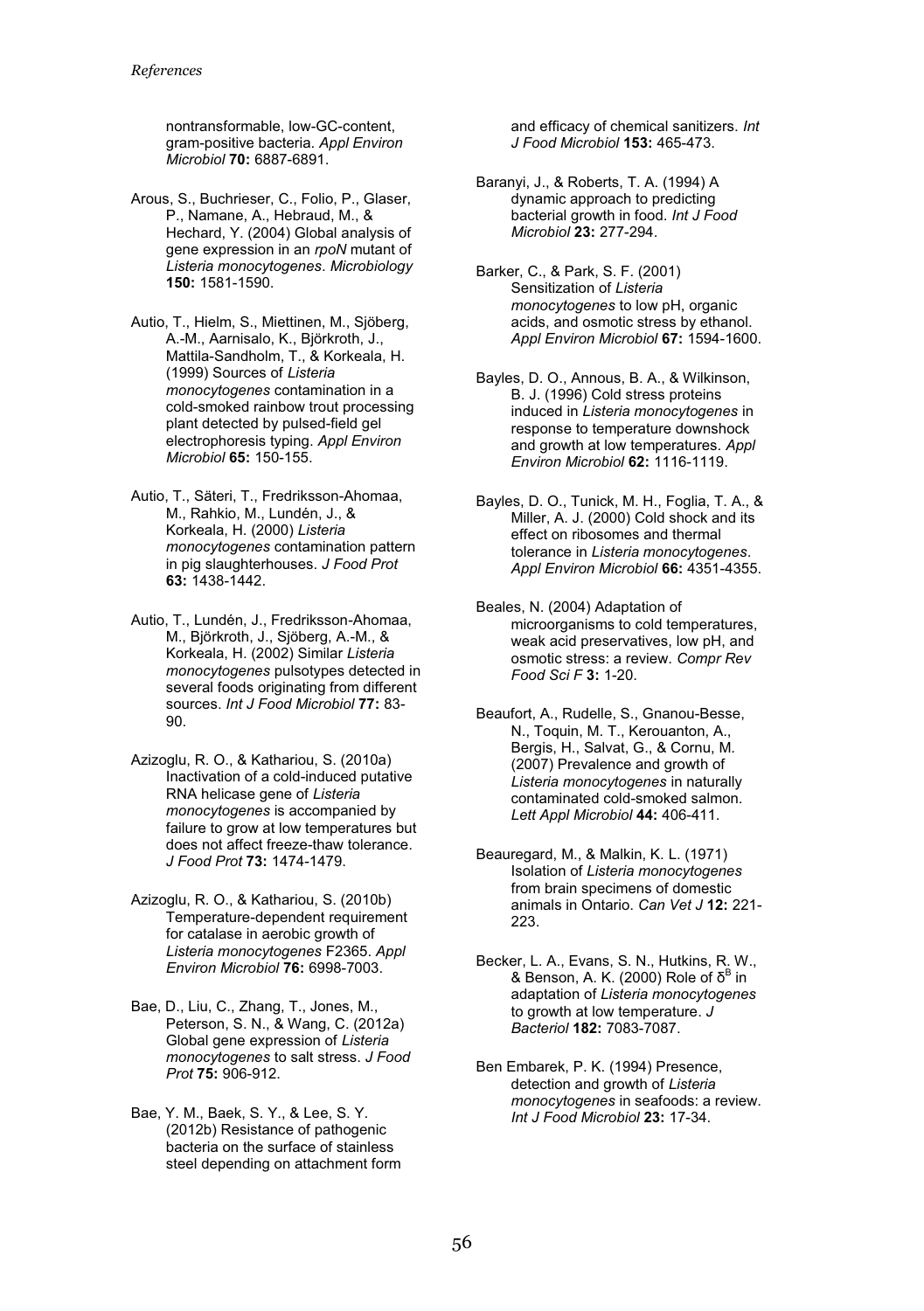Bereksi, N., Gavini, F., Benezech, T., & Faille, C. (2002) Growth, morphology and surface properties of *Listeria monocytogenes* Scott A and LO28 under saline and acid environments. *J Appl Microbiol* **92:** 556-565.

Bergholz, T. M., Bowen, B., Wiedmann, M., & Boor, K. J. (2012) *Listeria monocytogenes* shows temperaturedependent and -independent responses to salt stress, including responses that induce cross-protection against other stresses. *Appl Environ Microbiol* **78:** 2602-2612.

Berry, E. D., & Foegeding, P. M. (1997) Cold temperature adaptation and growth of microorganisms. *J Food Prot*  **60:** 1583-1594.

Bertsch, D., Rau, J., Eugster, M. R., Haug, M. C., Lawson, P. A., Lacroix, C., & Meile, L. (2013) *Listeria fleischmannii* sp. nov., isolated from cheese. *Int J Syst Evol Microbiol* **63:** 526-532.

Berzins, A., Hörman, A., Lundén, J., & Korkeala, H. (2007) Factors associated with *Listeria monocytogenes* contamination of coldsmoked pork products produced in Latvia and Lithuania. *Int J Food Microbiol* **115:** 173-179.

Berzins, A., Terentjeva, M., & Korkeala, H. (2009) Prevalence and genetic diversity of *Listeria monocytogenes* in vacuum-packaged ready-to-eat meat products at retail markets in Latvia. *J Food Prot* **72:** 1283-1287.

Berzins, A., Hellström, S., Silins, I., & Korkeala, H. (2010) Contamination patterns of *Listeria monocytogenes* in cold-smoked pork processing. *J Food Prot* **73:** 2103-2109.

Borezee, E., Pellegrini, E., & Berche, P. (2000) OppA of *Listeria monocytogenes*, an oligopeptidebinding protein required for bacterial growth at low temperature and involved in intracellular survival. *Infect Immun* **68:** 7069-7077.

Borucki, M. K., Peppin, J. D., White, D., Loge, F., & Call, D. R. (2003) Variation in biofilm formation among strains of

*Listeria monocytogenes*. *Appl Environ Microbiol* **69:** 7336-7342.

Bowman, J. P., Hages, E., Nilsson, R. E., Kocharunchitt, C., & Ross, T. (2012) Investigation of the *Listeria monocytogenes* Scott A acid tolerance response and associated physiological and phenotypic features via whole poteome analysis. *J Proteome Res* **11:**  2409-2426.

Bremer, P. J., Monk, I., & Osborne, C. M. (2001) Survival of *Listeria monocytogenes* attached to stainless steel surfaces in the presence or absence of *Flavobacterium* spp. *J Food Prot* **64:** 1369-1376.

Briandet, R., Leriche, V., Carpentier, B., & Bellon-Fontaine, M. N. (1999a) Effects of the growth procedure on the surface hydrophobicity of *Listeria monocytogenes* cells and their adhesion to stainless steel. *J Food Prot* **62:** 994-998.

Briandet, R., Meylheuc, T., Maher, C., & Bellon-Fontaine, M. N. (1999b) *Listeria monocytogenes* Scott A: cell surface charge, hydrophobicity, and electron donor and acceptor characteristics under different environmental growth conditions. *Appl Environ Microbiol* **65:**  5328-5333.

Brøndsted, L., Kallipolitis, B. H., Ingmer, H., & Knöchel, S. (2003) *kdpE* and a putative RsbQ homologue contribute to growth of *Listeria monocytogenes* at high osmolarity and low temperature. *FEMS Microbiol Lett* **219:** 233-239.

Bruno, J. C., Jr, & Freitag, N. E. (2010) Constitutive activation of PrfA tilts the balance of *Listeria monocytogenes* fitness towards life within the host versus environmental survival. *PLoS One* **5:** e15138.

Buncic, S. (1991) The incidence of *Listeria monocytogenes* in slaughtered animals, in meat, and in meat products in Yugoslavia. *Int J Food Microbiol* **12:**  173-180.

Burall, L. S., Laksanalamai, P., & Datta, A. R. (2012) *Listeria monocytogenes* mutants with altered growth phenotypes at refrigeration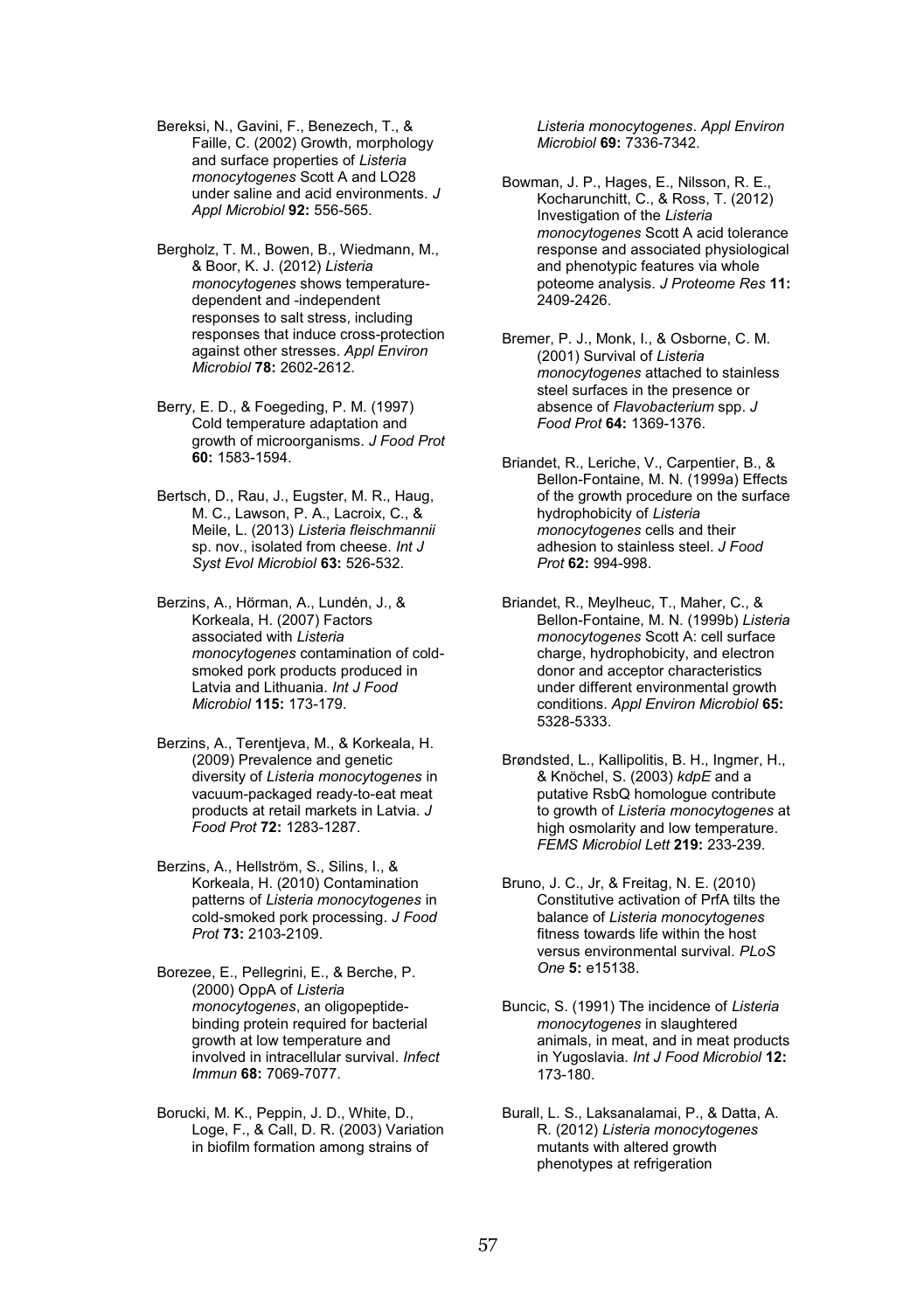temperature and high salt concentrations. *Appl Environ Microbiol*  **78:** 1265-1272.

- Cabedo, L., Picart i Barrot, L., & Teixidó i Canelles, A. (2008) Prevalence of *Listeria monocytogenes* and *Salmonella* in ready-to-eat food in Catalonia, Spain. *J Food Prot* **71:** 855- 859.
- Cabiscol, E., Tamarit, J., & Ros, J. (2000) Oxidative stress in bacteria and protein damage by reactive oxygen species. *Int Microbiol* **3:** 3-8.
- Cacace, G., Mazzeo, M. F., Sorrentino, A., Spada, V., Malorni, A., & Siciliano, R. A. (2010) Proteomics for the elucidation of cold adaptation mechanisms in *Listeria monocytogenes*. *J Proteomics* **73:**  2021-2030.
- Capita, R., Alonso-Calleja, C., Moreno, B., & García-Fernandez, M. C. (2001) Occurrence of *Listeria* species in retail poultry meat and comparison of a cultural/immunoassay for their detection. *Int J Food Microbiol* **65:** 75- 82.
- Centers for Disease Control and Prevention, CDC. (2013) Multistate outbreak of listeriosis linked to whole cantaloupes from Jensen Farms, Colorado. http://www.cdc.gov/listeria/outbreaks/c antaloupes-jensen-farms/index.html. Accessed at 05.04.2013.
- Cetin, M. S., Zhang, C., Hutkins, R. W., & Benson, A. K. (2004) Regulation of transcription of compatible solute transporters by the general stress sigma factor, δ<sup>в</sup>, in *Listeria monocytogenes*. *J Bacteriol* **186:** 794- 802.
- Chae, M. S., & Schraft, H. (2000) Comparative evaluation of adhesion and biofilm formation of different *Listeria monocytogenes* strains. *Int J Food Microbiol* **62:** 103-111.
- Chae, M. S., & Schraft, H. (2001) Cell viability of *Listeria monocytogenes* biofilms. *Food Microbiol* **18:** 103-112.
- Chan, Y. C., Raengpradub, S., Boor, K. J., & Wiedmann, M. (2007) Microarraybased characterization of the *Listeria monocytogenes* cold regulon in logand stationary-phase cells. *Appl Environ Microbiol* **73:** 6484-6498.
- Chan, Y. C., Hu, Y., Chaturongakul, S., Files, K. D., Bowen, B. M., Boor, K. J., & Wiedmann, M. (2008) Contributions of two-component regulatory systems, alternative sigma factors, and negative regulators to *Listeria monocytogenes*  cold adaptation and cold growth. *J Food Prot* **71:** 420-425.
- Chand, P., & Sadana, J. R. (1999) Outbreak of *Listeria ivanovii* abortion in sheep in India. *Vet Rec* **145:** 83-84.
- Charollais, J., Dreyfus, M., & Iost, I. (2004) CsdA, a cold-shock RNA helicase from *Escherichia coli,* is involved in the biogenesis of 50S ribosomal subunit. *Nucleic Acids Res* **32:** 2751-2759.
- Chassaing, D., & Auvray, F. (2007) The *lmo1078* gene encoding a putative UDP-glucose pyrophosphorylase is involved in growth of *Listeria monocytogenes* at low temperature. *FEMS Microbiol Lett* **275:** 31-37.
- Chasseignaux, E., Toquin, M. T., Ragimbeau, C., Salvat, G., Colin, P., & Ermel, G. (2001) Molecular epidemiology of *Listeria monocytogenes* isolates collected from the environment, raw meat and raw products in two poultry- and porkprocessing plants. *J Appl Microbiol* **91:**  888-899.
- Chaturongakul, S., & Boor, K. J. (2004) RsbT and RsbV contribute to  $\delta^B$ dependent survival under environmental, energy, and intracellular stress conditions in *Listeria monocytogenes*. *Appl Environ Microbiol* **70:** 5349-5356.
- Chaturongakul, S., Raengpradub, S., Wiedmann, M., & Boor, K. J. (2008) Modulation of stress and virulence in *Listeria monocytogenes*. *Trends Microbiol* **16:** 388-396.
- Chaturongakul, S., Raengpradub, S., Palmer, M. E., Bergholz, T. M., Orsi, R. H., Hu, Y., Ollinger, J., Wiedmann,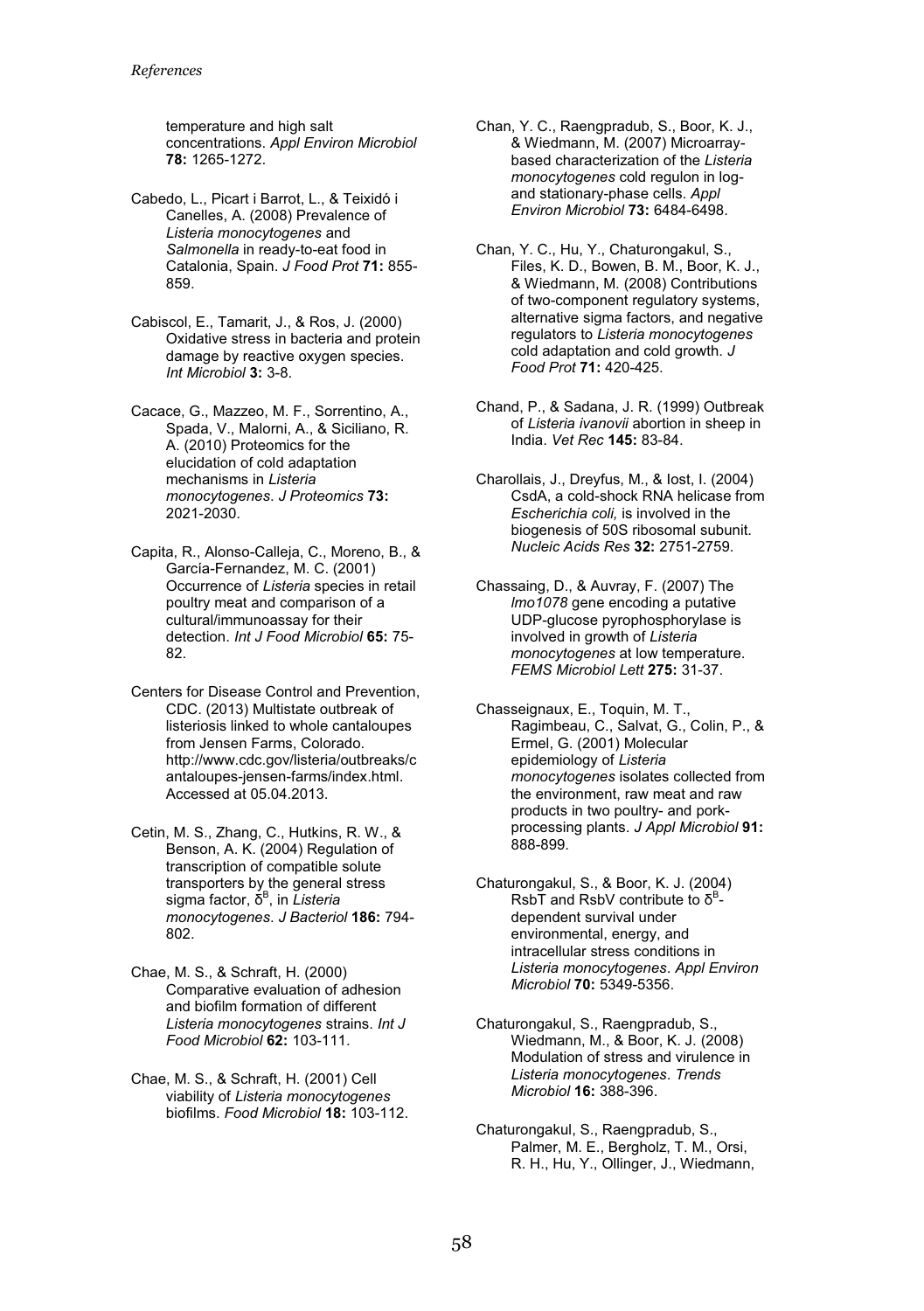M., & Boor, K. J. (2011) Transcriptomic and phenotypic analyses identify coregulated, overlapping regulons among PrfA, CtsR, HrcA, and the alternative sigma factors δ $^{\text{\tiny{\textsf{B}}}}$ , δ $^{\text{\tiny{\textsf{B}}}}$ , δ $^{\text{\tiny{\textsf{H}}}}$ alternative sigma factors δ<sup>ь</sup>, δ<sup>ь</sup>, δ'<sup>-</sup>,<br>and δ<sup>L</sup> in *Listeria monocytogenes. Appl Environ Microbiol* **77:** 187-200.

- Cheers, C., McKenzie, I. F., Pavlov, H., Waid, C., & York, J. (1978) Resistance and susceptibility of mice to bacterial infection: course of listeriosis in resistant or susceptible mice. *Infect Immun* **19:** 763-770.
- Chen, J., Jiang, L., Chen, Q., Zhao, H., Luo, X., Chen, X., & Fang, W. (2009) *lmo0038* is involved in acid and heat stress responses and specific for *Listeria monocytogenes* lineages I and II, and *Listeria ivanovii*. *Foodborne Pathog Dis* **6:** 365-376.
- Christiansen, J. K., Larsen, M. H., Ingmer, H., Søgaard-Andersen, L., & Kallipolitis, B. H. (2004) The RNAbinding protein Hfq of *Listeria monocytogenes*: role in stress tolerance and virulence. *J Bacteriol*  **186:** 3355-3362.
- Christiansen, J. K., Nielsen, J. S., Ebersbach, T., Valentin-Hansen, P., Søgaard-Andersen, L., & Kallipolitis, B. H. (2006) Identification of small Hfqbinding RNAs in *Listeria monocytogenes*. *RNA* **12:** 1383-1396.
- Clark, C. G., Farber, J., Pagotto, F., Ciampa, N., Dore, K., Nadon, C., Bernard, K., Ng, L. K., & CPHLN. (2010) Surveillance for *Listeria monocytogenes* and listeriosis, 1995- 2004. *Epidemiol Infect* **138:** 559-572.
- Clark, R. G., Gill, J. M., & Swanney, S. (2004) *Listeria monocytogenes* gastroenteritis in sheep. *N Z Vet J* **52:**  46-47.
- Cordin, O., Banroques, J., Tanner, N. K., & Linder, P. (2006) The DEAD-box protein family of RNA helicases. *Gene*  **367:** 17-37.
- Cotter, P. D., & Hill, C. (2003) Surviving the acid test: responses of gram-positive bacteria to low pH. *Microbiol Mol Biol Rev* **67:** 429-453.
- Cotter, P. D., Emerson, N., Gahan, C. G., & Hill, C. (1999) Identification and disruption of *lisRK*, a genetic locus encoding a two-component signal transduction system involved in stress tolerance and virulence in *Listeria monocytogenes*. *J Bacteriol* **181:**  6840-6843.
- Cotter, P. D., Gahan, C. G., & Hill, C. (2000) Analysis of the role of the *Listeria monocytogenes*  $F_0F_1$ -ATPase operon in the acid tolerance response. *Int J Food Microbiol* **60:** 137-146.
- Cotter, P. D., Gahan, C. G., & Hill, C. (2001) A glutamate decarboxylase system protects *Listeria monocytogenes* in gastric fluid. *Mol Microbiol* **40:** 465- 475.
- Cotter, P. D., Guinane, C. M., & Hill, C. (2002) The LisRK signal transduction system determines the sensitivity of *Listeria monocytogenes* to nisin and cephalosporins. *Antimicrob Agents Chemother* **46:** 2784-2790.
- Cotter, P. D., Ryan, S., Gahan, C. G., & Hill, C. (2005) Presence of GadD1 glutamate decarboxylase in selected *Listeria monocytogenes* strains is associated with an ability to grow at low pH. *Appl Environ Microbiol* **71:**  2832-2839.
- Cummins, T. J., Orme, I. M., & Smith, R. E. (1988) Reduced in vivo nonspecific resistance to *Listeria monocytogenes* infection during avian retrovirusinduced immunosuppression. *Avian Dis* **32:** 663-667.
- Dalebroux, Z. D., & Swanson, M. S. (2012) ppGpp: magic beyond RNA polymerase. *Nature Rev Microbiol* **10:**  203-212.
- Dalton, C. B., Austin, C. C., Sobel, J., Hayes, P. S., Bibb, W. F., Graves, L. M., Swaminathan, B., Proctor, M. E., & Griffin, P. M. (1997) An outbreak of gastroenteritis and fever due to *Listeria monocytogenes* in milk. *N Engl J Med*  **336:** 100-105.
- Dalton, C. B., Merritt, T. D., Unicomb, L. E., Kirk, M. D., Stafford, R. J., Lalor, K., & OzFoodNet Working Group. (2011) A national case-control study of risk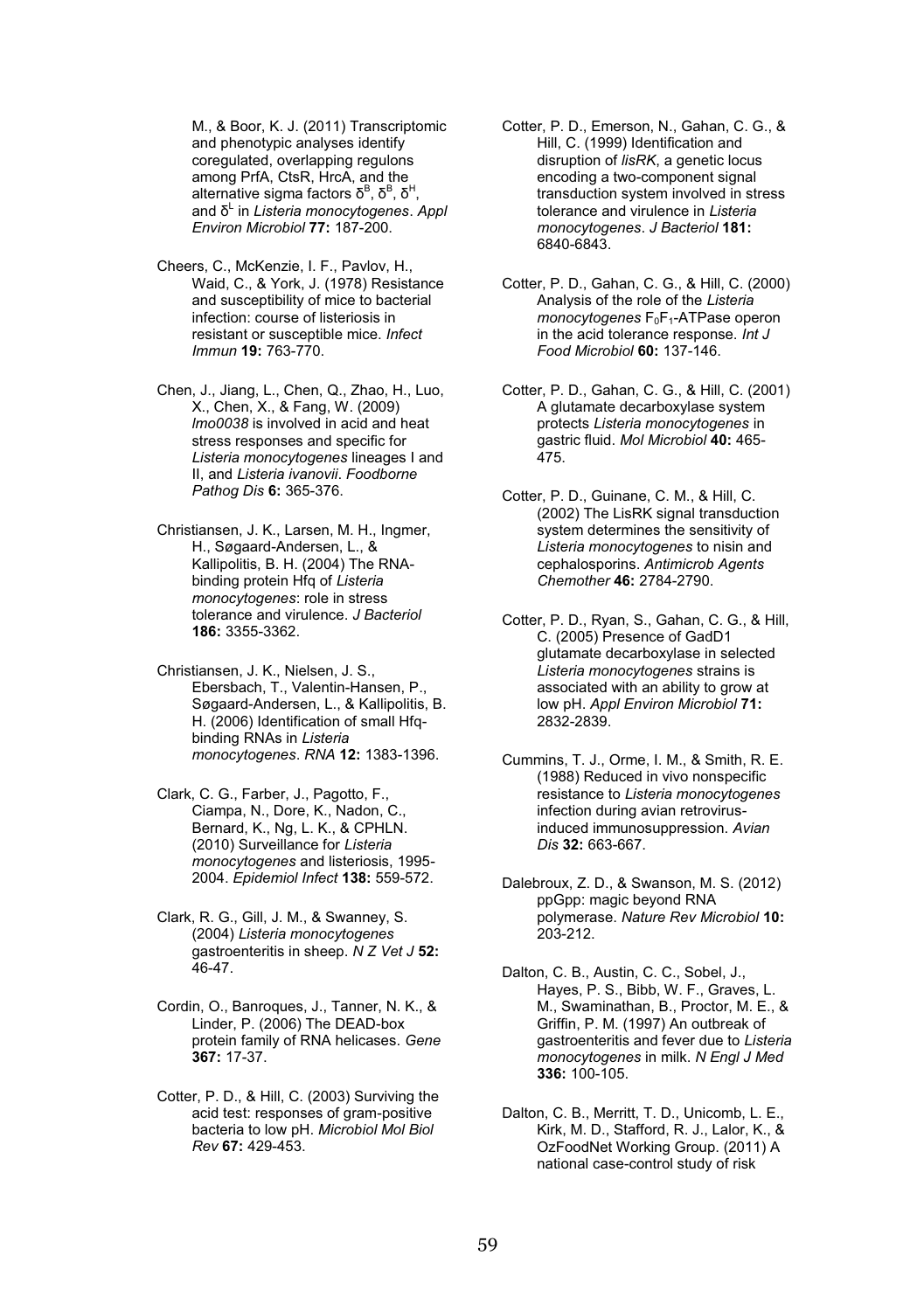factors for listeriosis in Australia. *Epidemiol Infect* **139:** 437-445.

- Dauphin, G., Ragimbeau, C., & Malle, P. (2001) Use of PFGE typing for tracing contamination with *Listeria monocytogenes* in three cold-smoked salmon processing plants. *Int J Food Microbiol* **64:** 51-61.
- de Chastellier, C., & Berche, P. (1994) Fate of *Listeria monocytogenes* in murine macrophages: evidence for simultaneous killing and survival of intracellular bacteria. *Infect Immun* **62:**  543-553.
- de Valk, H., Jacquet, C., Goulet, V., Vaillant, V., Perra, A., Simon, F., Desenclos, J. C., Martin, P., & Listeria Surveillance Feasibility Study Participants. (2005) Surveillance of listeria infections in Europe. *Euro Surveill* **10:** 251-255.
- Denny, J., & McLauchlin, J. (2008) Human *Listeria monocytogenes* infections in Europe--an opportunity for improved European surveillance. *Euro Surveill*  **13:** pii=8082.
- Di Ciccio, P., Meloni, D., Festino, A. R., Conter, M., Zanardi, E., Ghidini, S., Vergara, A., Mazzette, R., & Ianieri, A. (2012) Longitudinal study on the sources of *Listeria monocytogenes* contamination in cold-smoked salmon and its processing environment in Italy. *Int J Food Microbiol* **158:** 79-84.
- Di Pinto, A., Novello, L., Montemurro, F., Bonerba, E., & Tantillo, G. (2010) Occurrence of *Listeria monocytogenes* in ready-to-eat foods from supermarkets in Southern Italy. *New Microbiol* **33:** 249-252.
- Dominguez, C., Gomez, I., & Zumalacarregui, J. (2001) Prevalence and contamination levels of *Listeria monocytogenes* in smoked fish and pate sold in Spain. *J Food Prot* **64:**  2075-2077.
- Dons, L., Rasmussen, O. F., & Olsen, J. E. (1992) Cloning and characterization of a gene encoding flagellin of *Listeria monocytogenes*. *Mol Microbiol* **6:**  2919-2929.

Doumith, M., Cazalet, C., Simoes, N., Frangeul, L., Jacquet, C., Kunst, F., Martin, P., Cossart, P., Glaser, P., & Buchrieser, C. (2004) New aspects regarding evolution and virulence of *Listeria monocytogenes* revealed by comparative genomics and DNA arrays. *Infect Immun* **72:** 1072-1083.

- Doyle, M. E., Mazzotta, A. S., Wang, T., Wiseman, D. W., & Scott, V. N. (2001) Heat resistance of *Listeria monocytogenes*. *J Food Prot* **64:** 410- 429.
- Duché, O., Trémoulet, F., Glaser, P., & Labadie, J. (2002a) Salt stress proteins induced in *Listeria monocytogenes*. *Appl Environ Microbiol* **68:** 1491-1498.
- Duché, O., Trémoulet, F., Namane, A., Labadie, J., & European Listeria Genome Consortium. (2002b) A proteomic analysis of the salt stress response of *Listeria monocytogenes*. *FEMS Microbiol Lett* **215:** 183-188.
- Dumont, J., & Cotoni, L. (1921) Bacille semblable à celui du rouget du porc rencontré dans le L.C.R. d'un méningitique. *Ann Inst Pasteur* **35:**  625-633.
- Dussurget, O., Dumas, E., Archambaud, C., Chafsey, I., Chambon, C., Hébraud, M., & Cossart, P. (2005) *Listeria monocytogenes* ferritin protects against multiple stresses and is required for virulence. *FEMS Microbiol Lett* **250:** 253-261.
- Ebe, Y., Hasegawa, G., Takatsuka, H., Umezu, H., Mitsuyama, M., Arakawa, M., Mukaida, N., & Naito, M. (1999) The role of Kupffer cells and regulation of neutrophil migration into the liver by macrophage inflammatory protein-2 in primary listeriosis in mice. *Pathol Int*  **49:** 519-532.
- Edgcomb, M. R., Sirimanne, S., Wilkinson, B. J., Drouin, P., & Morse, R. D. (2000) Electron paramagnetic resonance studies of the membrane fluidity of the foodborne pathogenic psychrotroph *Listeria monocytogenes*. *Biochim Biophys Acta* **1463:** 31-42.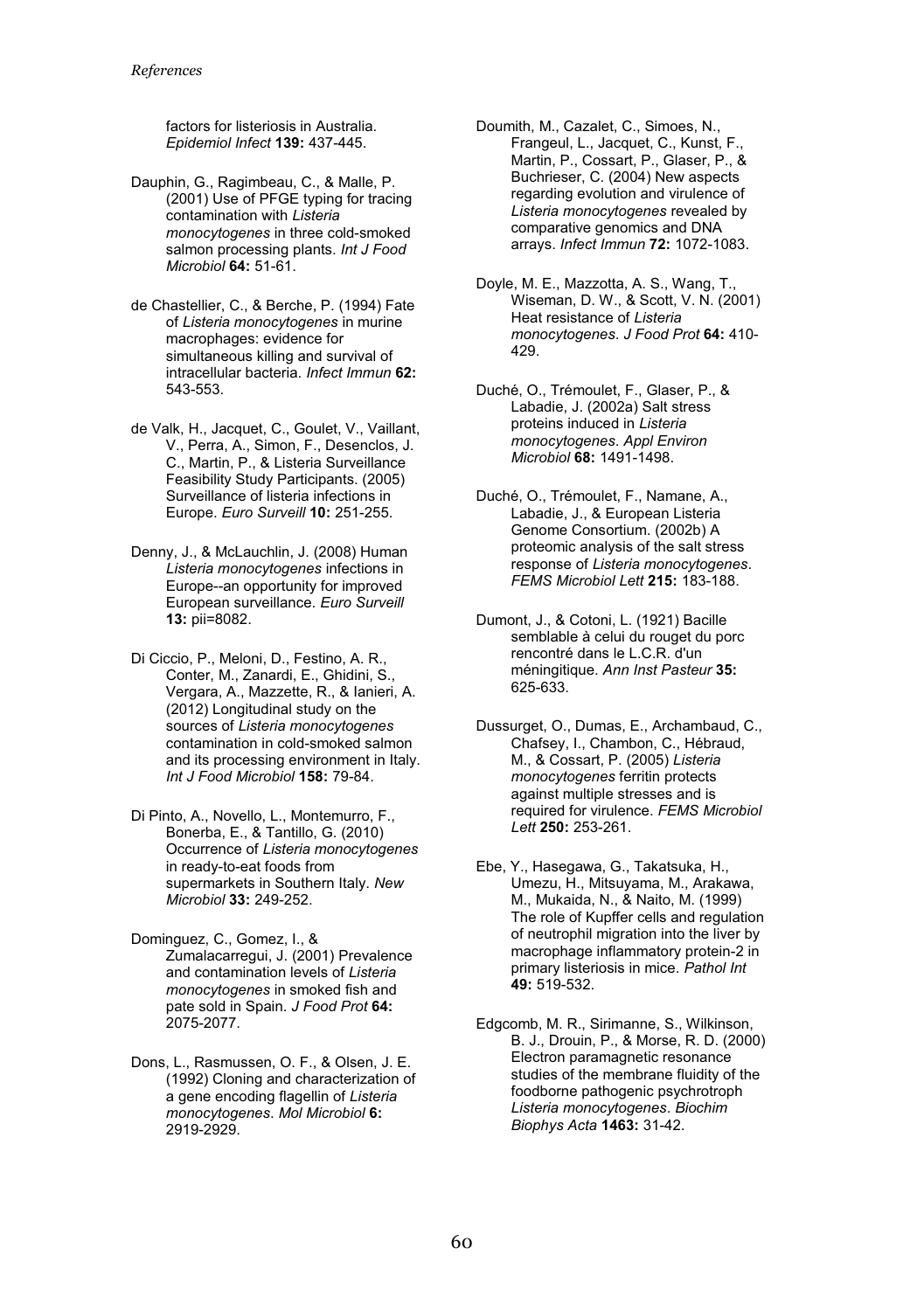- Eklund, M. W., Poysky, F. T., Paranjpye, R. N., Lashbrook, L. C., Peterson, M. E., & Pelroy, G. A. (1995) Incidence and sources of *Listeria monocytogenes* in cold-smoked fishery products and processing plants. *Journal of food protection* **58:** 502-508.
- Ells, T. C., & Truelstrup Hansen, L. (2011) Increased thermal and osmotic stress resistance in *Listeria monocytogenes* 568 grown in the presence of trehalose due to inactivation of the phosphotrehalase-encoding gene *treA*. *Appl Environ Microbiol* **77:** 6841-6851.
- El-Shenawy, M. A. (1998) Sources of *Listeria* spp. in domestic food processing environment. *Int J Environ Health Res* **8:** 241-251.
- Embil, J. A., Ewan, E. P., & MacDonald, S. W. (1984) Surveillance of *Listeria monocytogenes* in human and environmental specimens in Nova Scotia, 1974 to 1981. *Clin Invest Med*  **7:** 325-327.
- Ericsson, H., Eklow, A., Danielsson-Tham, M. L., Loncarevic, S., Mentzing, L. O., Persson, I., Unnerstad, H., & Tham, W. (1997) An outbreak of listeriosis suspected to have been caused by rainbow trout. *J Clin Microbiol* **35:**  2904-2907.
- Ermolenko, D. N., & Makhatadze, G. I. (2002) Bacterial cold-shock proteins. *Cell Mol Life Sci* **59:** 1902-1913.
- Esteban, J. I., Oporto, B., Aduriz, G., Juste, R. A., & Hurtado, A. (2009) Faecal shedding and strain diversity of *Listeria monocytogenes* in healthy ruminants and swine in Northern Spain. *BMC Vet Res* **5:** doi:10.1186/1746-6148-5-2.
- Esvan, H., Minet, J., Laclie, C., & Cormier, M. (2000) Proteins variations in *Listeria monocytogenes* exposed to high salinities. *Int J Food Microbiol* **55:**  151-155.
- Fairman-Williams, M. E., Guenther, U. P., & Jankowsky, E. (2010) SF1 and SF2 helicases: family matters. *Curr Opin Struct Biol* **20:** 313-324.
- Faleiro, M. L., Andrew, P. W., & Power, D. (2003) Stress response of *Listeria monocytogenes* isolated from cheese and other foods. *Int J Food Microbiol*  **84:** 207-216.
- Ferreira, A., O'Byrne, C. P., & Boor, K. J. (2001) Role of  $δ<sup>B</sup>$  in heat, ethanol, acid, and oxidative stress resistance and during carbon starvation in *Listeria monocytogenes*. *Appl Environ Microbiol* **67:** 4454-4457.
- Finley, G. G., & Long, J. R. (1977) An epizootic of listeriosis in chinchillas. *Can Vet J* **18:** 164-167.
- Fisher, C. W., Lee, D., Dodge, B. A., Hamman, K. M., Robbins, J. B., & Martin, S. E. (2000) Influence of catalase and superoxide dismutase on ozone inactivation of *Listeria monocytogenes*. *Appl Environ Microbiol* **66:** 1405-1409.
- Fleming, D. W., Cochi, S. L., MacDonald, K. L., Brondum, J., Hayes, P. S., Plikaytis, B. D., Holmes, M. B., Audurier, A., Broome, C. V., & Reingold, A. L. (1985) Pasteurized milk as a vehicle of infection in an outbreak of listeriosis. *N Engl J Med*  **312:** 404-407.
- Fonnesbech Vogel, B., Huss, H. H., Ojeniyi, B., Ahrens, P., & Gram, L. (2001) Elucidation of *Listeria monocytogenes* contamination routes in cold-smoked salmon processing plants detected by DNA-based typing methods. *Appl Environ Microbiol* **67:** 2586-2595.

Francis, G. A., & O'Beirne, D. (2006) Isolation and pulsed-field gel electrophoresis typing of *Listeria monocytogenes* from modified atmosphere packaged fresh-cut vegetables collected in Ireland. *J Food Prot* **69:** 2524-2528.

- Fraser, K. R., Sue, D., Wiedmann, M., Boor, K., & O'Byrne, C. P. (2003) Role of  $\delta^E$ in regulating the compatible solute uptake systems of *Listeria monocytogenes*: osmotic induction of *opuC* is δ<sup>B</sup> dependent. *Appl Environ Microbiol* **69:** 2015-2022.
- Fredriksson-Ahomaa, M., Gerhardt, M., & Stolle, A. (2009) High contamination of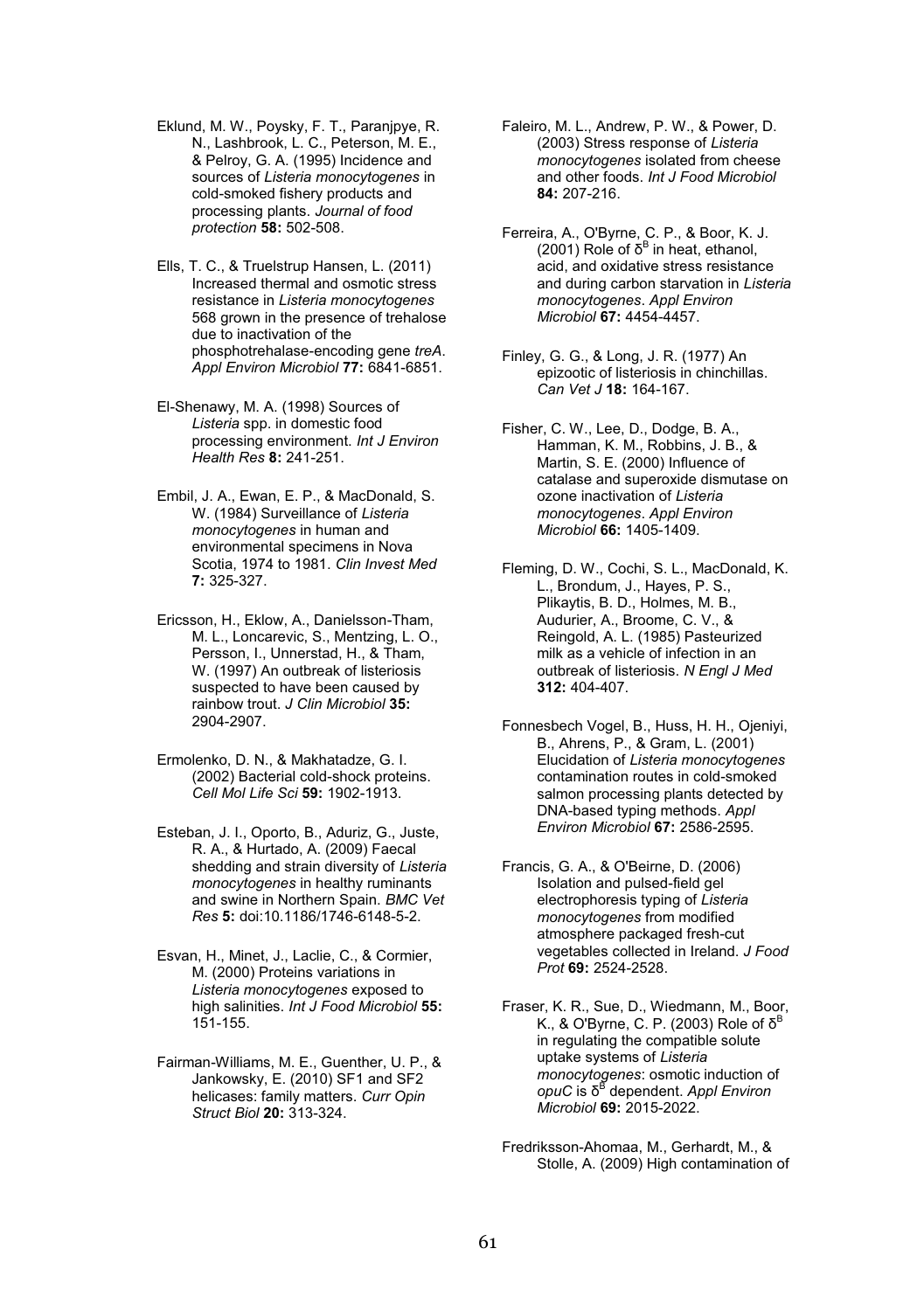pig tonsils at slaughter. *Meat Sci* **83:**  334-336.

- Gardan, R., Cossart, P., Labadie, J., & European Listeria Genome Consortium. (2003a) Identification of *Listeria monocytogenes* genes involved in salt and alkaline-pH tolerance. *Appl Environ Microbiol* **69:**  3137-3143.
- Gardan, R., Duche, O., Leroy-Setrin, S., Labadie, J., & European Listeria Genome Consortium. (2003b) Role of ctc from *Listeria monocytogenes* in osmotolerance. *Appl Environ Microbiol*  **69:** 154-161.
- Garmyn, D., Augagneur, Y., Gal, L., Vivant, A. L., & Piveteau, P. (2012) *Listeria monocytogenes* differential transcriptome analysis reveals temperature-dependent Agr regulation and suggests overlaps with other regulons. *PLoS One* **7:** e43154.
- Gaul, L. K., Farag, N. H., Shim, T., Kingsley, M. A., Silk, B. J., & Hyytiä-Trees, E. (2012) Hospital-acquired listeriosis outbreak caused by contaminated diced celery--Texas, 2010. *Clin Infect Dis* **56:** 20-26.
- Gaya, P., Sanchez, J., Medina, M., & Nuñez, M. (1998) Incidence of *Listeria monocytogenes* and other *Listeria* species in raw milk produced in Spain. *Food Microbiol* **15:** 551-555.
- Giotis, E. S., Blair, I. S., & McDowell, D. A. (2007) Morphological changes in *Listeria monocytogenes* subjected to sublethal alkaline stress. *Int J Food Microbiol* **120:** 250-258.
- Giotis, E. S., Julotok, M., Wilkinson, B. J., Blair, I. S., & McDowell, D. A. (2008a) Role of sigma B factor in the alkaline tolerance response of *Listeria monocytogenes* 10403S and crossprotection against subsequent ethanol and osmotic stress. *J Food Prot* **71:**  1481-1485.
- Giotis, E. S., Muthaiyan, A., Blair, I. S., Wilkinson, B. J., & McDowell, D. A. (2008b) Genomic and proteomic analysis of the Alkali-Tolerance Response (AlTR) in *Listeria*

*monocytogenes* 10403S. *BMC Microbiol* **8:** 102.

- Giotis, E. S., Muthaiyan, A., Natesan, S., Wilkinson, B. J., Blair, I. S., & McDowell, D. A. (2010) Transcriptome analysis of alkali shock and alkali adaptation in *Listeria monocytogenes* 10403S. *Foodborne Pathog Dis* **7:**  1147-1157.
- Giovannacci, I., Ragimbeau, C., Queguiner, S., Salvat, G., Vendeuvre, J. L., Carlier, V., & Ermel, G. (1999) *Listeria monocytogenes* in pork slaughtering and cutting plants. Use of RAPD, PFGE and PCR-REA for tracing and molecular epidemiology. *Int J Food Microbiol* **53:** 127-140.
- Glaser, P., Frangeul, L., Buchrieser, C., Rusniok, C., Amend, A., Baquero, F., Berche, P., Bloecker, H., Brandt, P., Chakraborty, T., Charbit, A., Chetouani, F., Couvé, E., de Daruvar, A., Dehoux, P., Domann, E., Domínguez-Bernal, G., Duchaud, E., Durant, L., Dussurget, O., Entian, K. D., Fsihi, H., Garcia-Del Portillo, F., Garrido, P., Gautier, L., Goebel, W., Gómez-López, N., Hain, T., Hauf, J., Jackson, D., Jones, L. M., Kaerst, U., Kreft, J., Kuhn, M., Kunst, F., Kurapkat, G., Madueño, E., Maitournam, A., Mata Vicente, J., Ng, E., Nedjari, H., Nordsiek, G., Novella, S., de Pablos, B., Pérez-Diaz, J. C., Purcell, R., Remmel, B., Rose, M., Schlueter, T., Simoes, N., Tierrez, A., Vázquez-Boland, J. A., Voss, H., Wehland, J., & Cossart, P. (2001) Comparative genomics of *Listeria* species. *Science* **294:** 849-852.
- Gottschalk, S., Bygebjerg-Hove, I., Bonde, M., Nielsen, P. K., Nguyen, T. H., Gravesen, A., & Kallipolitis, B. H. (2008) The two-component system CesRK controls the transcriptional induction of cell envelope-related genes in *Listeria monocytogenes* in response to cell wall-acting antibiotics. *J Bacteriol* **190:** 4772-4776.
- Goulet, V., Hebert, M., Hedberg, C., Laurent, E., Vaillant, V., De Valk, H., & Desenclos, J. C. (2012) Incidence of listeriosis and related mortality among groups at risk of acquiring listeriosis. *Clin Infect Dis* **54:** 652-660.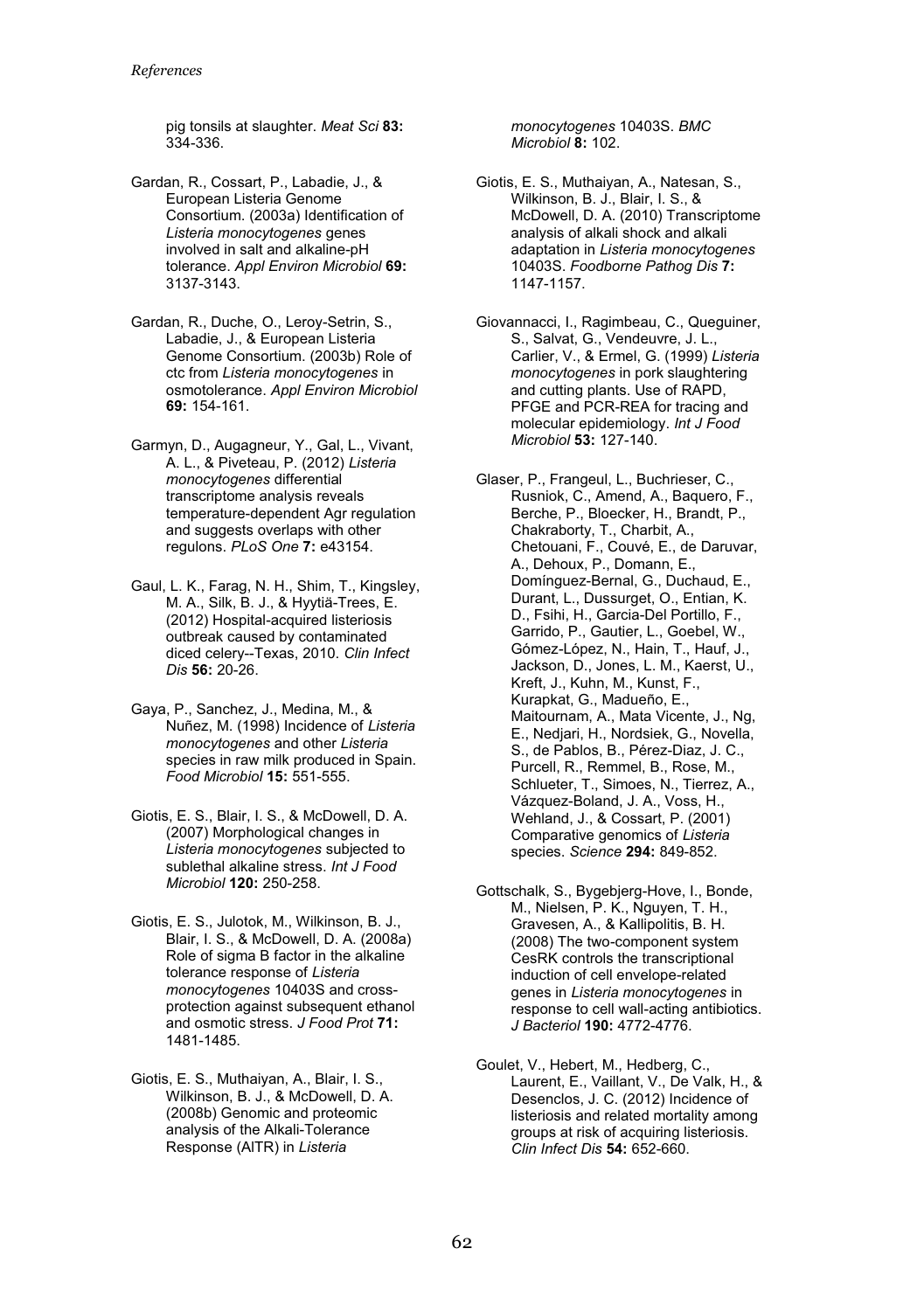Graves, L. M., Helsel, L. O., Steigerwalt, A. G., Morey, R. E., Daneshvar, M. I., Roof, S. E., Orsi, R. H., Fortes, E. D., Milillo, S. R., den Bakker, H. C., Wiedmann, M., Swaminathan, B., & Sauders, B. D. (2010) *Listeria marthii*  sp. nov., isolated from the natural environment, Finger Lakes National Forest. *Int J Syst Evol Microbiol* **60:**  1280-1288.

- Gravesen, A., Lekkas, C., & Knochel, S. (2005) Surface attachment of *Listeria monocytogenes* is induced by sublethal concentrations of alcohol at low temperatures. *Appl Environ Microbiol* **71:** 5601-5603.
- Gray, M. L., & Killinger, A. H. (1966) *Listeria monocytogenes* and listeric infections. *Bacteriol Rev* **30:** 309-382.
- Greenwood, M. H., Roberts, D., & Burden, P. (1991) The occurrence of *Listeria* species in milk and dairy products: a national survey in England and Wales. *Int J Food Microbiol* **12:** 197-206.
- Gregory, S. H., & Liu, C. C. (2000) CD8+ Tcell-mediated response to *Listeria monocytogenes* taken up in the liver and replicating within hepatocytes. *Immunol Rev* **174:** 112-122.
- Grif, K., Hein, I., Wagner, M., Brandl, E., Mpamugo, O., McLauchlin, J., Dierich, M. P., & Allerberger, F. (2001) Prevalence and characterization of *Listeria monocytogenes* in the feces of healthy Austrians. *Wien Klin Wochenschr* **113:** 737-742.

Grif, K., Patscheider, G., Dierich, M. P., & Allerberger, F. (2003) Incidence of fecal carriage of *Listeria monocytogenes* in three healthy volunteers: a one-year prospective stool survey. *Eur J Clin Microbiol Infect Dis* **22:** 16-20.

Grundling, A., Burrack, L. S., Bouwer, H. G., & Higgins, D. E. (2004) *Listeria monocytogenes* regulates flagellar motility gene expression through MogR, a transcriptional repressor required for virulence. *Proc Natl Acad Sci U S A* **101:** 12318-12323.

Gudbjörnsdóttir, B., Suihko, M. -., Gustavsson, P., Thorkelsson, G., Salo,

S., Sjöberg, A. -., Niclasen, O., & Bredholt, S. (2004) The incidence of *Listeria monocytogenes* in meat, poultry and seafood plants in the Nordic countries. *Food Microbiol* **21:**  217-225.

- Gueriri, I., Cyncynatus, C., Dubrac, S., Toledo-Arana, A., Dussurget, O., & Msadek, T. (2008) The DegU orphan response regulator of *Listeria monocytogenes* autorepresses its own synthesis and is required for bacterial motility, virulence and biofilm formation. *Microbiology* **154:** 2251- 2264.
- Guillet, C., Join-Lambert, O., Le Monnier, A., Leclercq, A., Mechai, F., Mamzer-Bruneel, M. F., Bielecka, M. K., Scortti, M., Disson, O., Berche, P., Vázquez-Boland, J., Lortholary, O., & Lecuit, M. (2010) Human listeriosis caused by *Listeria ivanovii*. *Emerg Infect Dis* **16:**  136-138.
- Hain, T., Hossain, H., Chatterjee, S. S., Machata, S., Volk, U., Wagner, S., Brors, B., Haas, S., Kuenne, C. T., Billion, A., Otten, S., Pane-Farre, J., Engelmann, S., & Chakraborty, T. (2008) Temporal transcriptomic analysis of the *Listeria monocytogenes*  EGD-e δ<sup>B</sup> regulon. *BMC Microbiol* **8:**  20.

Hatakka, M., Johansson, T., Rantala, L., Pakkala, P., & Honkanen-Buzalski, T. (2001) Reduced *Listeria monocytogenes* occurrence in Finnish vacuum-packed fish products. International Symposium on Problems of Listeriosis. Mannheim, Germany, May 13.-16.2001.

Hatakka, M., Rantala, L., Oivanen, L., & Johansson, T. (2002) *Listeria monocytogenes* in vacuum-packed cold-smoked fish products in Finland in 2001. How safe is it to eat Nordic fish? An NMKL seminar. Mariehamn, Finland, August 23.2002.

Hebraud, M., & Potier, P. (1999) Cold shock response and low temperature adaptation in psychrotrophic bacteria. *J Mol Microbiol Biotechnol* **1:** 211-219.

Hellström, S., Kiviniemi, K., Autio, T., & Korkeala, H. (2008) *Listeria*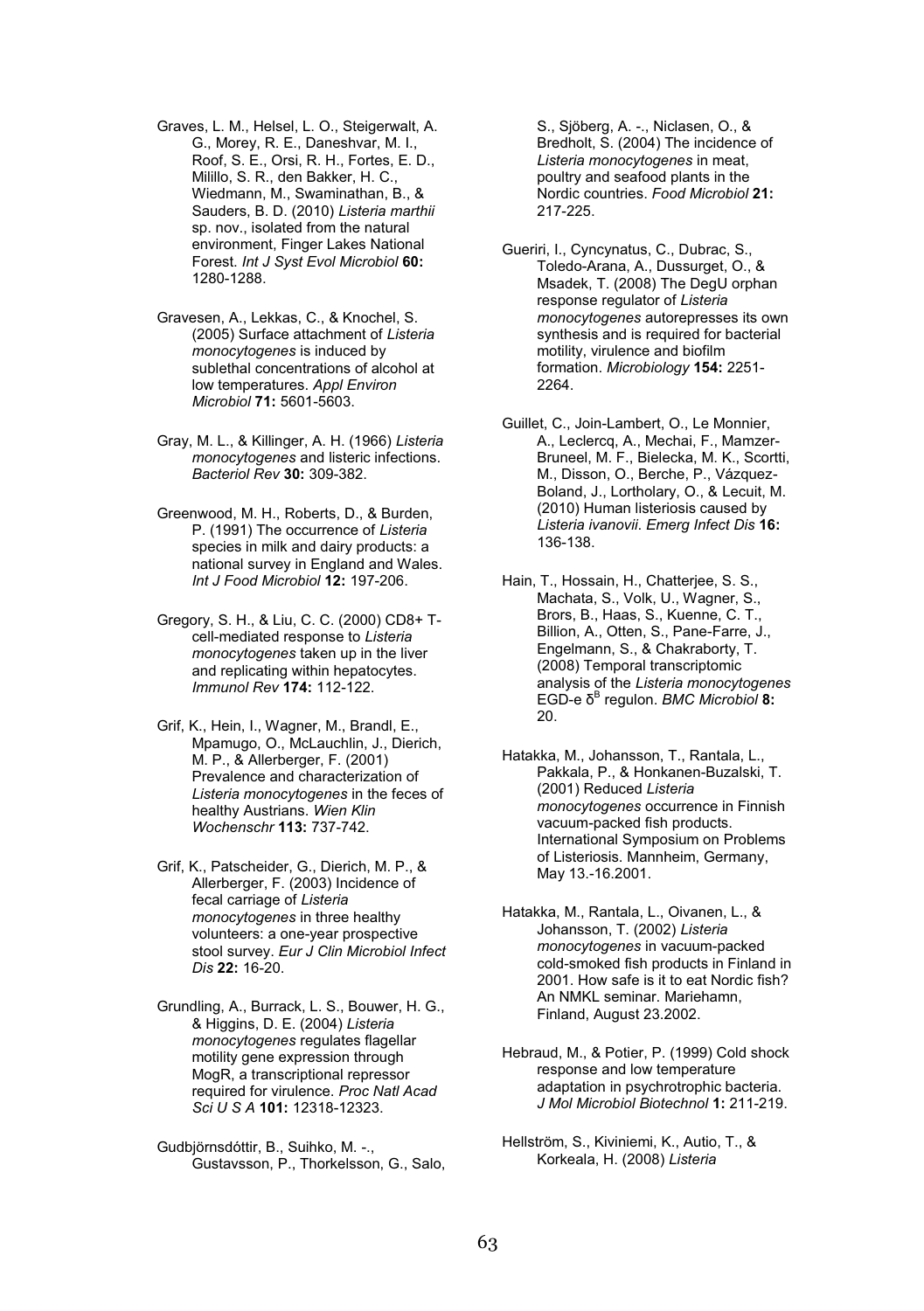*monocytogenes* is common in wild birds in Helsinki region and genotypes are frequently similar with those found along the food chain. *J Appl Microbiol*  **104:** 883-888.

- Hellström, S., Laukkanen, R., Siekkinen, K. M., Ranta, J., Maijala, R., & Korkeala, H. (2010) *Listeria monocytogenes* contamination in pork can originate from farms. *J Food Prot* **73:** 641-648.
- Hinderink, K., Lindström, M., & Korkeala, H. (2009) Group I *Clostridium botulinum* strains show significant variation in growth at low and high temperatures. *J Food Prot* **72:** 375-383.
- Ho, A. J., Ivanek, R., Gröhn, Y. T., Nightingale, K. K., & Wiedmann, M. (2007) *Listeria monocytogenes* fecal shedding in dairy cattle shows high levels of day-to-day variation and includes outbreaks and sporadic cases of shedding of specific *L. monocytogenes* subtypes. *Prev Vet Med* **80:** 287-305.
- Hoffman, A. D., Gall, K. L., Norton, D. M., & Wiedmann, M. (2003) *Listeria monocytogenes* contamination patterns for the smoked fish processing environment and for raw fish. *J Food Prot* **66:** 52-60.
- Horn, G., Hofweber, R., Kremer, W., & Kalbitzer, H. R. (2007) Structure and function of bacterial cold shock proteins. *Cell Mol Life Sci* **64:** 1457-  $1470.$
- Hoyle, B. D., Jass, J., & Costerton, J. W. (1990) The biofilm glycocalyx as a resistance factor. *J Antimicrob Chemother* **26:** 1-5.
- Hu, Y., Oliver, H. F., Raengpradub, S., Palmer, M. E., Orsi, R. H., Wiedmann, M., & Boor, K. J. (2007a) Transcriptomic and phenotypic analyses suggest a network between the transcriptional regulators HrcA and sigmaB in *Listeria monocytogenes*. *Appl Environ Microbiol* **73:** 7981-7991.
- Hu, Y., Raengpradub, S., Schwab, U., Loss, C., Orsi, R. H., Wiedmann, M., & Boor, K. J. (2007b) Phenotypic and transcriptomic analyses demonstrate interactions between the

transcriptional regulators CtsR and Sigma B in *Listeria monocytogenes*. *Appl Environ Microbiol* **73:** 7967-7980.

- Hudson, J. A., Mott, S. J., & Penney, N. (1994) Growth of *Listeria monocytogenes, Aeromonas hydrophila,* and *Yersinia enterocolitica* on vacuum and saturated carbon dioxide controlled atmospherepckaged sliced roast beef. *J Food Prot*  **57:** 204-208.
- Huffer, S., Clark, M. E., Ning, J. C., Blanch, H. W., & Clark, D. S. (2011) Role of alcohols in growth, lipid composition, and membrane fluidity of yeasts, bacteria, and archaea. *Appl Environ Microbiol* **77:** 6400-6408.
- Hülpfers, G. (1911) Levernekros hos kanin orsakad af en ej förut beskriven bakterie. *Svensk Veterinärtidskrift* **16:**  265-273.
- Hunger, K., Beckering, C. L., Wiegeshoff, F., Graumann, P. L., & Marahiel, M. A. (2006) Cold-induced putative DEAD box RNA helicases CshA and CshB are essential for cold adaptation and interact with cold shock protein B in *Bacillus subtilis*. *J Bacteriol* **188:** 240- 248.
- Husu, J. R. (1990) Epidemiological studies on the occurrence of *Listeria monocytogenes* in the feces of dairy cattle. *Zentralbl Veterinarmed B* **37:**  276-282.
- Iida, T., Kanzaki, M., Maruyama, T., Inoue, S., & Kaneuchi, C. (1991) Prevalence of *Listeria monocytogenes* in intestinal contents of healthy animals in Japan. *J Vet Med Sci* **53:** 873-875.
- Ingram, L. O. (1990) Ethanol tolerance in bacteria. *Crit Rev Biotechnol* **9:** 305- 319.
- Isom, L. L., Khambatta, Z. S., Moluf, J. L., Akers, D. F., & Martin, S. E. (1995) Filament formation in *Listeria monocytogenes*. *Journal of food protection* **58:** 1031-1033.
- Jakobsen, R. A., Heggebo, R., Sunde, E. B., & Skjervheim, M. (2011) *Staphylococcus aureus* and *Listeria*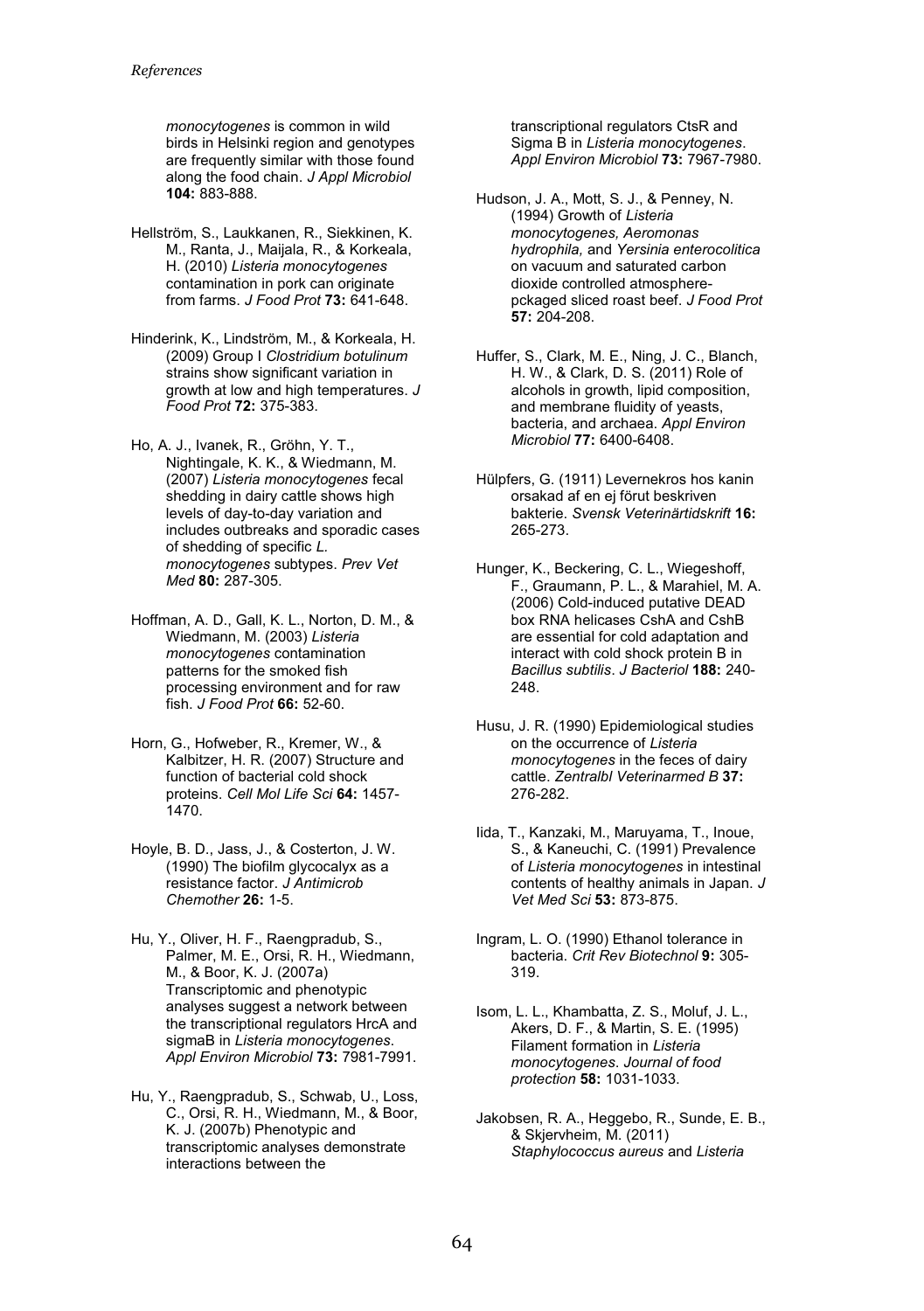*monocytogenes* in Norwegian raw milk cheese production. *Food Microbiol* **28:**  492-496.

- Jarmoskaite, I., & Russell, R. (2011) DEADbox proteins as RNA helicases and chaperones. *Wiley Interdiscip Rev RNA* **2:** 135-152.
- Jemmi, T., Pak, S. I., & Salman, M. D. (2002) Prevalence and risk factors for contamination with *Listeria monocytogenes* of imported and exported meat and fish products in Switzerland, 1992-2000. *Prev Vet Med*  **54:** 25-36.
- Jensen, N. E., Aarestrup, F. M., Jensen, J., & Wegener, H. C. (1996) *Listeria monocytogenes* in bovine mastitis. Possible implication for human health. *Int J Food Microbiol* **32:** 209-216.
- Johansson, T. (1998) Enhanced detection and enumeration of *Listeria monocytogenes* from foodstuffs and food-processing environments. *Int J Food Microbiol* **40:** 77-85.
- Johansson, T., Rantala, L., Palmu, L., & Honkanen-Buzalski, T. (1999) Occurrence and typing of *Listeria monocytogenes* strains in retail vacuum-packed fish products and in a production plant. *Int J Food Microbiol*  **47:** 111-119.
- Jørgensen, L. V., & Huss, H. H. (1998) Prevalence and growth of *Listeria monocytogenes* in naturally contaminated seafood. *Int J Food Microbiol* **42:** 127-131.
- Junttila, J. R., Niemelä, S. I., & Hirn, J. (1988) Minimum growth temperatures of *Listeria monocytogenes* and nonhaemolytic *Listeria*. *J Appl Bacteriol*  **65:** 321-327.
- Kallipolitis, B. H., & Ingmer, H. (2001) *Listeria monocytogenes* response regulators important for stress tolerance and pathogenesis. *FEMS Microbiol Lett* **204:** 111-115.
- Kallipolitis, B. H., Ingmer, H., Gahan, C. G., Hill, C., & Søgaard-Andersen, L. (2003) CesRK, a two-component signal transduction system in *Listeria*

*monocytogenes*, responds to the presence of cell wall-acting antibiotics and affects beta-lactam resistance. *Antimicrob Agents Chemother* **47:**  3421-3429.

- Kalmokoff, M. L., Austin, J. W., Wan, X. D., Sanders, G., Banerjee, S., & Farber, J. M. (2001) Adsorption, attachment and biofilm formation among isolates of *Listeria monocytogenes* using model conditions. *J Appl Microbiol* **91:** 725- 734.
- Kamp, H. D., & Higgins, D. E. (2009) Transcriptional and post-transcriptional regulation of the GmaR antirepressor governs temperature-dependent control of flagellar motility in *Listeria monocytogenes*. *Mol Microbiol* **74:**  421-435.
- Kamp, H. D., & Higgins, D. E. (2011) A protein thermometer controls temperature-dependent transcription of flagellar motility genes in *Listeria monocytogenes*. *PLoS Pathog* **7:**  e1002153.
- Karakolev, R. (2009) Incidence of *Listeria monocytogenes* in beef, pork, rawdried and raw-smoked sausages in Bulgaria. *Food Control* **20:** 953-955.
- Karatzas, K. A., & Bennik, M. H. (2002) Characterization of a *Listeria monocytogenes* Scott A isolate with high tolerance towards high hydrostatic pressure. *Appl Environ Microbiol* **68:** 3183-3189.
- Karatzas, K. A., Wouters, J. A., Gahan, C. G., Hill, C., Abee, T., & Bennik, M. H. (2003) The CtsR regulator of *Listeria monocytogenes* contains a variant glycine repeat region that affects piezotolerance, stress resistance, motility and virulence. *Mol Microbiol*  **49:** 1227-1238.
- Karatzas, K. A., Suur, L., & O'Byrne, C. P. (2012) Characterization of the intracellular glutamate decarboxylase system: analysis of its function, transcription, and role in the acid resistance of various strains of *Listeria monocytogenes*. *Appl Environ Microbiol* **78:** 3571-3579.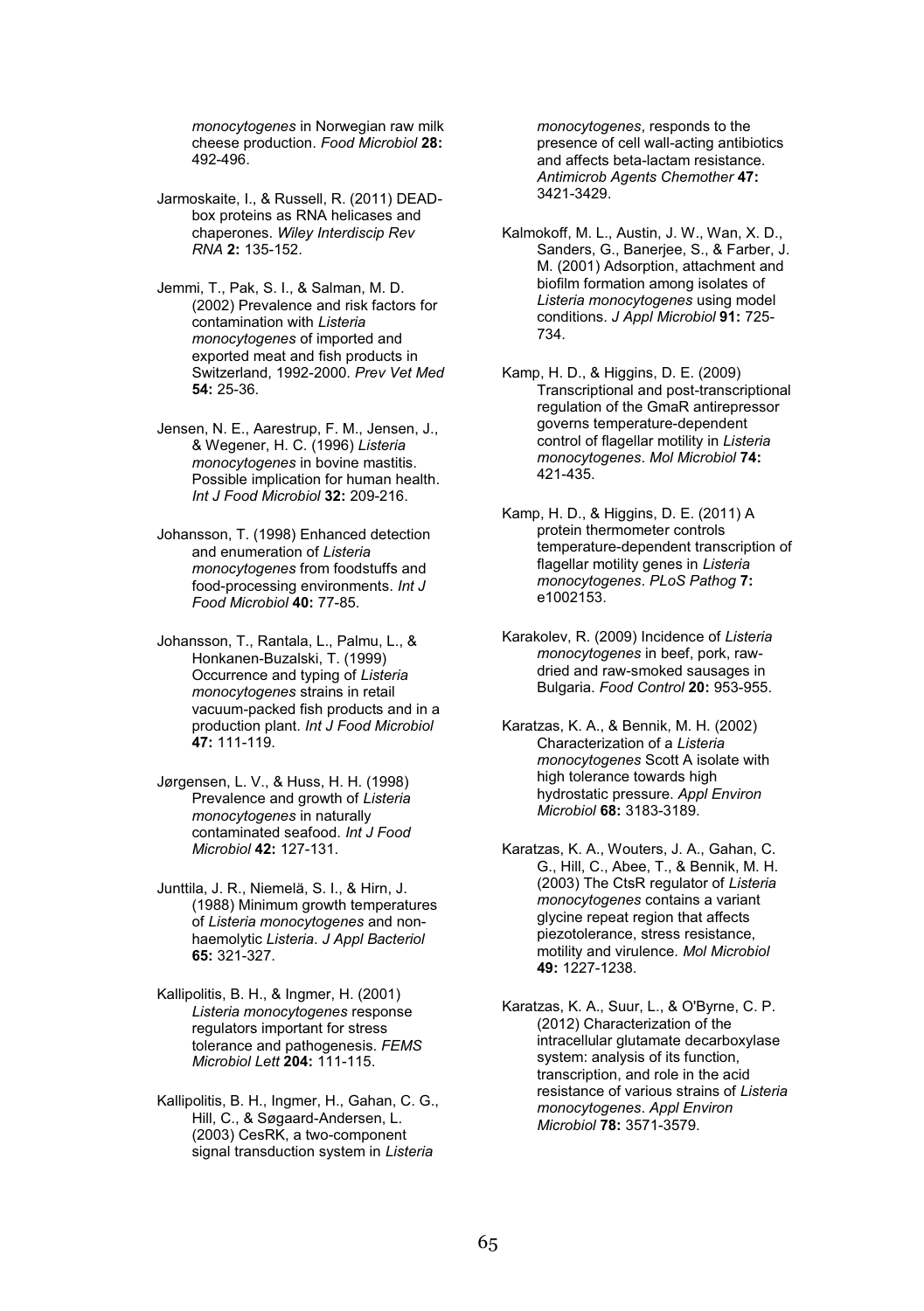- Kathariou, S., Kanenaka, R., Allen, R. D., Fok, A. K., & Mizumoto, C. (1995) Repression of motility and flagellin production at 37°C is stronger in *Listeria monocytogenes* than in the nonpathogenic species *Listeria innocua*. *Can J Microbiol* **41:** 572-577.
- Katzav, M., Hyvonen, P., Muje, P., Rantala, L., & Von Wright, A. (2006) Pulsedfield gel electrophoresis typing of *Listeria monocytogenes* isolated in two Finnish fish farms. *J Food Prot* **69:**  1443-1447.
- Kazmierczak, M. J., Mithoe, S. C., Boor, K. J., & Wiedmann, M. (2003) *Listeria*  monocytogenes δ<sup>B</sup> regulates stress response and virulence functions. *J Bacteriol* **185:** 5722-5734.
- Kazmierczak, M. J., Wiedmann, M., & Boor, K. J. (2006) Contributions of *Listeria monocytogenes* δ<sup>B</sup> and PrfA to expression of virulence and stress response genes during extra- and intracellular growth. *Microbiology* **152:**  1827-1838.
- Kempf, B., & Bremer, E. (1998) Uptake and synthesis of compatible solutes as microbial stress responses to highosmolality environments. *Arch Microbiol* **170:** 319-330.
- Keto-Timonen, R., Tolvanen, R., Lundén, J., & Korkeala, H. (2007) An 8-year surveillance of the diversity and persistence of *Listeria monocytogenes* in a chilled food processing plant analyzed by amplified fragment length polymorphism. *J Food Prot* **70:** 1866- 1873.
- Kim, H., Marquis, H., & Boor, K. J. (2005)  $δ<sup>B</sup>$ contributes to *Listeria monocytogenes* invasion by controlling expression of *inlA* and *inlB*. *Microbiology* **151:** 3215- 3222.
- Knudsen, G. M., Olsen, J. E., & Dons, L. (2004) Characterization of DegU, a response regulator in *Listeria monocytogenes*, involved in regulation of motility and contributes to virulence. *FEMS Microbiol Lett* **240:** 171-179.
- Ko, R., Smith, L. T., & Smith, G. M. (1994) Glycine betaine confers enhanced osmotolerance and cryotolerance on

*Listeria monocytogenes*. *J Bacteriol*  **176:** 426-431.

- Korsak, N., Daube, G., Ghafir, Y., Chahed, A., Jolly, S., & Vindevogel, H. (1998) An efficient sampling technique used to detect four foodborne pathogens on pork and beef carcasses in nine Belgian abattoirs. *J Food Prot* **61:** 535- 541.
- Kostaki, M., Chorianopoulos, N., Braxou, E., Nychas, G. J., & Giaouris, E. (2012) Differential biofilm formation and chemical disinfection resistance of sessile cells of *Listeria monocytogenes* strains under monospecies and dualspecies (with *Salmonella enterica*) conditions. *Appl Environ Microbiol* **78:**  2586-2595.
- Krulwich, T. A., Sachs, G., & Padan, E. (2011) Molecular aspects of bacterial pH sensing and homeostasis. *Nat Rev Microbiol* **9:** 330-343.
- Kvint, K., Nachin, L., Diez, A., & Nyström, T. (2003) The bacterial universal stress protein: function and regulation. *Curr Opin Microbiol* **6:** 140-145.
- Lambertz, S. T., Nilsson, C., Bradenmark, A., Sylven, S., Johansson, A., Jansson, L. M., & Lindblad, M. (2012) Prevalence and level of *Listeria monocytogenes* in ready-to-eat foods in Sweden 2010. *Int J Food Microbiol*  **160:** 24-31.
- Lamont, R. J., & Postlethwaite, R. (1986) Carriage of *Listeria monocytogenes* and related species in pregnant and non-pregnant women in Aberdeen, Scotland. *J Infect* **13:** 187-193.
- Lang Halter, E., Neuhaus, K., & Scherer, S. (2013) *Listeria weihenstephanensis*  sp. nov., isolated from the water plant *Lemna trisulca* taken from a freshwater pond. *Int J Syst Evol Microbiol* **63:**  641-647.
- Latorre, A. A., Van Kessel, J. A., Karns, J. S., Zurakowski, M. J., Pradhan, A. K., Boor, K. J., Adolph, E., Sukhnanand, S., & Schukken, Y. H. (2011) Increased in vitro adherence and onfarm persistence of predominant and persistent *Listeria monocytogenes*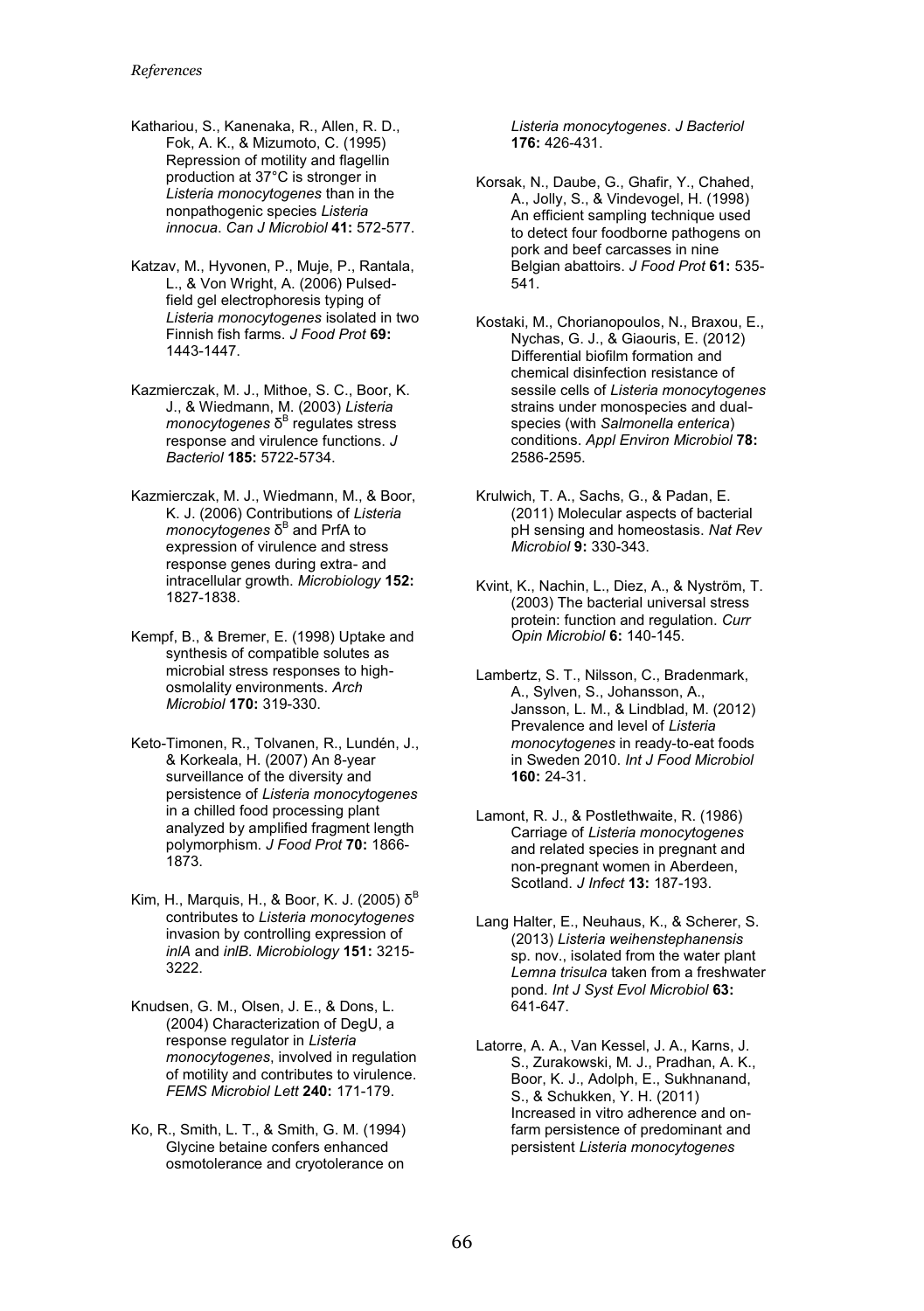strains in the milking system. *Appl Environ Microbiol* **77:** 3676-3684.

- Lauer, P., Chow, M. Y., Loessner, M. J., Portnoy, D. A., & Calendar, R. (2002) Construction, characterization, and use of two *Listeria monocytogenes* site-specific phage integration vectors. *J Bacteriol* **184:** 4177-4186.
- Lawrence, L. M., & Gilmour, A. (1995) Characterization of *Listeria monocytogenes* isolated from poultry products and from the poultryprocessing environment by random amplification of polymorphic DNA and multilocus enzyme electrophoresis. *Appl Environ Microbiol* **61:** 2139-2144.
- Leclercq, A., Clermont, D., Bizet, C., Grimont, P. A., Le Flèche-Matéos, A., Roche, S. M., Buchrieser, C., Cadet-Daniel, V., Le Monnier, A., Lecuit, M., & Allerberger, F. (2010) *Listeria rocourtiae* sp. nov. *Int J Syst Evol Microbiol* **60:** 2210-2214.
- Lemon, K. P., Higgins, D. E., & Kolter, R. (2007) Flagellar motility is critical for *Listeria monocytogenes* biofilm formation. *J Bacteriol* **189:** 4418-4424.
- Linder, P., & Jankowsky, E. (2011) From unwinding to clamping - the DEAD box RNA helicase family. *Nat Rev Mol Cell Biol* **12:** 505-516.
- Linnan, M. J., Mascola, L., Lou, X. D., Goulet, V., May, S., Salminen, C., Hird, D. W., Yonekura, M. L., Hayes, P., & Weaver, R. (1988) Epidemic listeriosis associated with Mexicanstyle cheese. *N Engl J Med* **319:** 823- 828.
- Little, C. L., Amar, C. F., Awofisayo, A., & Grant, K. A. (2012) Hospital-acquired listeriosis associated with sandwiches in the UK: a cause for concern. *J Hosp Infect* **82:** 13-18.
- Liu, D., Lawrence, M. L., Wiedmann, M., Gorski, L., Mandrell, R. E., Ainsworth, A. J., & Austin, F. W. (2006a) *Listeria monocytogenes* subgroups IIIA, IIIB, and IIIC delineate genetically distinct populations with varied pathogenic potential. *J Clin Microbiol* **44:** 4229- 4233.
- Liu, S., Graham, J. E., Bigelow, L., Morse, P. D.,2nd, & Wilkinson, B. J. (2002) Identification of *Listeria monocytogenes* genes expressed in response to growth at low temperature. *Appl Environ Microbiol*  **68:** 1697-1705.
- Liu, S., Bayles, D. O., Mason, T. M., & Wilkinson, B. J. (2006b) A coldsensitive *Listeria monocytogenes* mutant has a transposon insertion in a gene encoding a putative membrane protein and shows altered (p)ppGpp levels. *Appl Environ Microbiol* **72:**  3955-3959.
- Loepfe, C., Raimann, E., Stephan, R., & Tasara, T. (2010) Reduced host cell invasiveness and oxidative stress tolerance in double and triple *csp* gene family deletion mutants of *Listeria monocytogenes*. *Foodborne Pathog Dis* **7:** 775-783.
- Lou, Y., & Yousef, A. E. (1997) Adaptation to sublethal environmental stresses protects *Listeria monocytogenes* against lethal preservation factors. *Appl Environ Microbiol* **63:** 1252-1255.
- Low, J. C., & Donachie, W. (1997) A review of *Listeria monocytogenes* and listeriosis. *Vet J* **153:** 9-29.
- Lundén, J. M., Miettinen, M. K., Autio, T. J., & Korkeala, H. J. (2000) Persistent *Listeria monocytogenes* strains show enhanced adherence to food contact surface after short contact times. *J Food Prot* **63:** 1204-1207.
- Lundén, J. M., Autio, T. J., & Korkeala, H. J. (2002) Transfer of persistent *Listeria monocytogenes* contamination between food-processing plants associated with a dicing machine. *J Food Prot* **65:** 1129-1133.
- Lundén, J., Autio, T., Markkula, A., Hellström, S., & Korkeala, H. (2003a) Adaptive and cross-adaptive responses of persistent and nonpersistent *Listeria monocytogenes* strains to disinfectants. *Int J Food Microbiol* **82:** 265-272.
- Lundén, J. M., Autio, T. J., Sjöberg, A.-M., & Korkeala, H. J. (2003b) Persistent and nonpersistent *Listeria monocytogenes*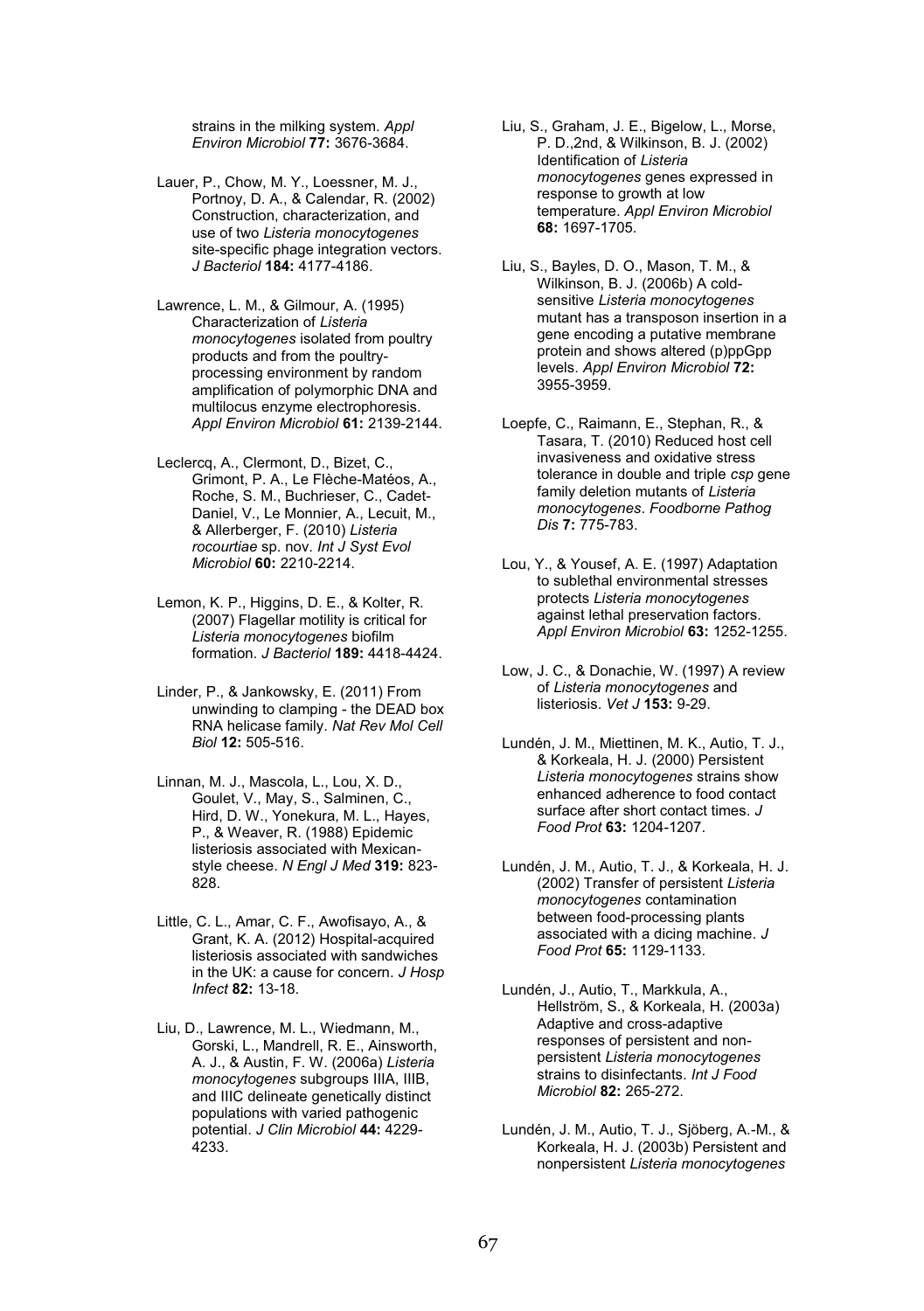contamination in meat and poultry processing plants. *J Food Prot* **66:**  2062-2069.

- Lundén, J., Tolvanen, R., & Korkeala, H. (2004) Human listeriosis outbreaks linked to dairy products in Europe. *J Dairy Sci* **87:** E6-E12.
- Lungu, B., Ricke, S. C., & Johnson, M. G. (2009) Growth, survival, proliferation and pathogenesis of *Listeria monocytogenes* under low oxygen or anaerobic conditions: a review. *Anaerobe* **15:** 7-17.
- Lyautey, E., Hartmann, A., Pagotto, F., Tyler, K., Lapen, D. R., Wilkes, G., Piveteau, P., Rieu, A., Robertson, W. J., Medeiros, D. T., Edge, T. A., Gannon, V., & Topp, E. (2007) Characteristics and frequency of detection of fecal *Listeria monocytogenes* shed by livestock, wildlife, and humans. *Can J Microbiol*  **53:** 1158-1167.
- Ma, L., Zhang, G., & Doyle, M. P. (2011) Green fluorescent protein labeling of *Listeria, Salmonella*, and *Escherichia coli* O157:H7 for safety-related studies. *PLoS One* **6:** e18083.
- Madden, R. H., Espie, W. E., Moran, L., McBride, J., & Scates, P. (2001) Occurrence of *Escherichia coli* O157:H7, *Listeria monocytogenes, Salmonella* and *Campylobacter* spp. on beef carcasses in Northern Ireland. *Meat Sci* **58:** 343-346.
- Mah, T. F., & O'Toole, G. A. (2001) Mechanisms of biofilm resistance to antimicrobial agents. *Trends Microbiol*  **9:** 34-39.
- Maijala, R., Lyytikäinen, O., Autio, T., Aalto, T., Haavisto, L., & Honkanen-Buzalski, T. (2001) Exposure of *Listeria monocytogenes* within an epidemic caused by butter in Finland. *Int J Food Microbiol* **70:** 97-109.
- Marco, A. J., Prats, N., Ramos, J. A., Briones, V., Blanco, M., Dominguez, L., & Domingo, M. (1992) A microbiological, histopathological and immunohistological study of the intragastric inoculation of *Listeria*

*monocytogenes* in mice. *J Comp Pathol* **107:** 1-9.

- Marles-Wright, J., & Lewis, R. J. (2007) Stress responses of bacteria. *Curr Opin Struct Biol* **17:** 755-760.
- Mastronicolis, S. K., Diakogiannis, I., Berberi, A., Bisbiroulas, P., Soukoulis, C., & Tzia, C. (2011) Effect of cold adaptation on the survival of *Listeria monocytogenes* in ice-cream formulations during long-term frozen storage. *Annals of Microbiology* **61:**  931-937.
- Mattila, M., Somervuo, P., Rattei, T., Korkeala, H., Stephan, R., & Tasara, T. (2012) Phenotypic and transcriptomic analyses of Sigma Ldependent characteristics in *Listeria monocytogenes* EGD-e. *Food Microbiol* **32:** 152-164.
- Maul, R. W., & Sutton, M. D. (2005) Roles of the *Escherichia coli* RecA protein and the global SOS response in effecting DNA polymerase selection in vivo. *J Bacteriol* **187:** 7607-7618.
- McKenzie, G. J., Harris, R. S., Lee, P. L., & Rosenberg, S. M. (2000) The SOS response regulates adaptive mutation. *Proc Natl Acad Sci U S A* **97:** 6646- 6651.
- McLauchlin, J., & Low, J. C. (1994) Primary cutaneous listeriosis in adults: an occupational disease of veterinarians and farmers. *Vet Rec* **135:** 615-617.
- McLaughlin, J., & Rees, C. E. D. (2009) Genus I. *Listeria*. In *Bergey's manual of systematic bacteriology.* P. De Vos, G. M. Garrity, D. Jones, N. R. Krieg, W. Ludvig, E. A. Rainey *et al* (eds). 2nd edn. New York, USA, Springer, pp. 244-257.
- Mead, P. S., Slutsker, L., Dietz, V., McCaig, L. F., Bresee, J. S., Shapiro, C., Griffin, P. M., & Tauxe, R. V. (1999) Food-related illness and death in the United States. *Emerg Infect Dis* **5:**  607-625.
- Melton-Witt, J. A., Rafelski, S. M., Portnoy, D. A., & Bakardjiev, A. I. (2012) Oral infection with signature-tagged *Listeria*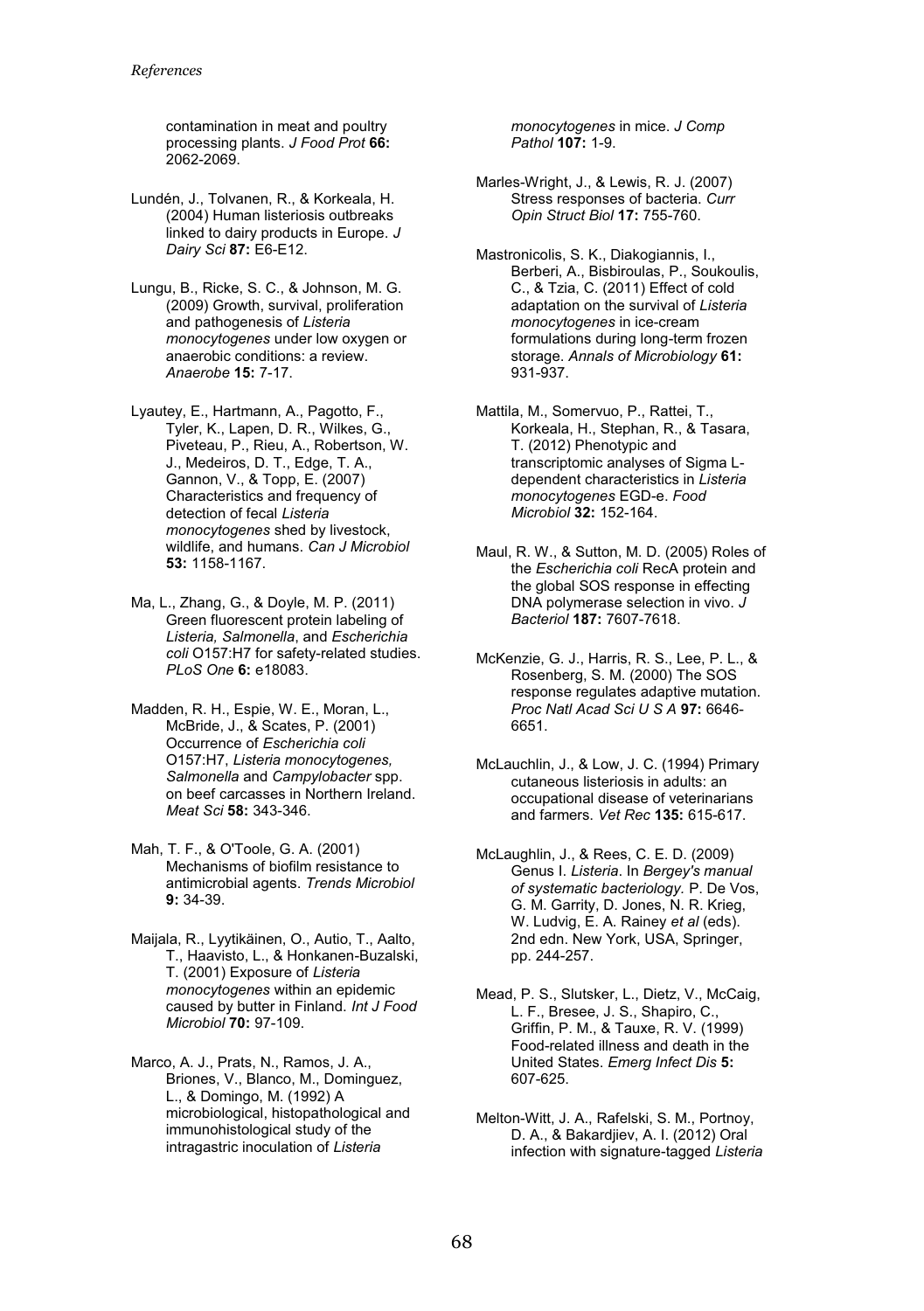*monocytogenes* reveals organ-specific growth and dissemination routes in guinea pigs. *Infect Immun* **80:** 720- 732.

- Menudier, A., Rougier, F. P., & Bosgiraud, C. (1996) Comparative virulence between different strains of *Listeria* in zebrafish (*Brachydanio rerio*) and mice. *Pathol Biol* **44:** 783-789.
- Metzger, R., Brown, D. P., Grealish, P., Staver, M. J., Versalovic, J., Lupski, J. R., & Katz, L. (1994) Characterization of the macromolecular synthesis (MMS) operon from *Listeria monocytogenes*. *Gene* **151:** 161-166.

Meyer, C., Fredriksson-Ahomaa, M., Sperner, B., & Martlbauer, E. (2011) Detection of *Listeria monocytogenes* in pork and beef using the VIDAS(R) LMO2 automated enzyme linked immunoassay method. *Meat Sci* **88:**  594-596.

- Meyer-Broseta, S., Diot, A., Bastian, S., Riviere, J., & Cerf, O. (2003) Estimation of low bacterial concentration: *Listeria monocytogenes* in raw milk. *Int J Food Microbiol* **80:** 1- 15.
- Midelet, G., & Carpentier, B. (2002) Transfer of microorganisms, including *Listeria monocytogenes*, from various materials to beef. *Appl Environ Microbiol* **68:** 4015-4024.
- Mielke, M. E., Ehlers, S., & Hahn, H. (1988) T-cell subsets in delayed-type hypersensitivity, protection, and granuloma formation in primary and secondary *Listeria* infection in mice: superior role of Lyt-2+ cells in acquired immunity. *Infect Immun* **56:** 1920- 1925.
- Miettinen, H., & Wirtanen, G. (2005) Prevalence and location of *Listeria monocytogenes* in farmed rainbow trout. *Int J Food Microbiol* **104:** 135- 143.
- Miettinen, H., & Wirtanen, G. (2006) Ecology of *Listeria* spp. in a fish farm and molecular typing of *Listeria monocytogenes* from fish farming and processing companies. *Int J Food Microbiol* **112:** 138-146.

Miettinen, M. K., Björkroth, K. J., & Korkeala, H. J. (1999a) Characterization of *Listeria monocytogenes* from an ice cream plant by serotyping and pulsed-field gel electrophoresis. *Int J Food Microbiol* **46:** 187-192.

Miettinen, M. K., Siitonen, A., Heiskanen, P., Haajanen, H., Björkroth, K. J., & Korkeala, H. J. (1999b) Molecular epidemiology of an outbreak of febrile gastroenteritis caused by *Listeria monocytogenes* in cold-smoked rainbow trout. *J Clin Microbiol* **37:**  2358-2360.

Miettinen, M. K., Palmu, L., Björkroth, K. J., & Korkeala, H. (2001) Prevalence of *Listeria monocytogenes* in broilers at the abattoir, processing plant, and retail level. *J Food Prot* **64:** 994-999.

- Mishra, S., & Imlay, J. (2012) Why do bacteria use so many enzymes to scavenge hydrogen peroxide? *Arch Biochem Biophys* **525:** 145-160.
- Mitchell, J. G., & Kogure, K. (2006) Bacterial motility: links to the environment and a driving force for microbial physics. *FEMS Microbiol Ecol* **55:** 3-16.
- Mongkolsuk, S., & Helmann, J. D. (2002) Regulation of inducible peroxide stress responses. *Mol Microbiol* **45:** 9-15.
- Moorhead, S. M., & Dykes, G. A. (2003) The role of the *sigB* gene in the general stress response of *Listeria monocytogenes* varies between a strain of serotype 1/2a and a strain of serotype 4c. *Curr Microbiol* **46:** 461- 466.
- Moorhead, S. M., & Dykes, G. A. (2004) Influence of the *sigB* gene on the cold stress survival and subsequent recovery of two *Listeria monocytogenes* serotypes. *Int J Food Microbiol* **91:** 63-72.
- Moorman, M. A., Thelemann, C. A., Zhou, S., Pestka, J. J., Linz, J. E., & Ryser, E. T. (2008) Altered hydrophobicity and membrane composition in stressadapted *Listeria innocua*. *J Food Prot*  **71:** 182-185.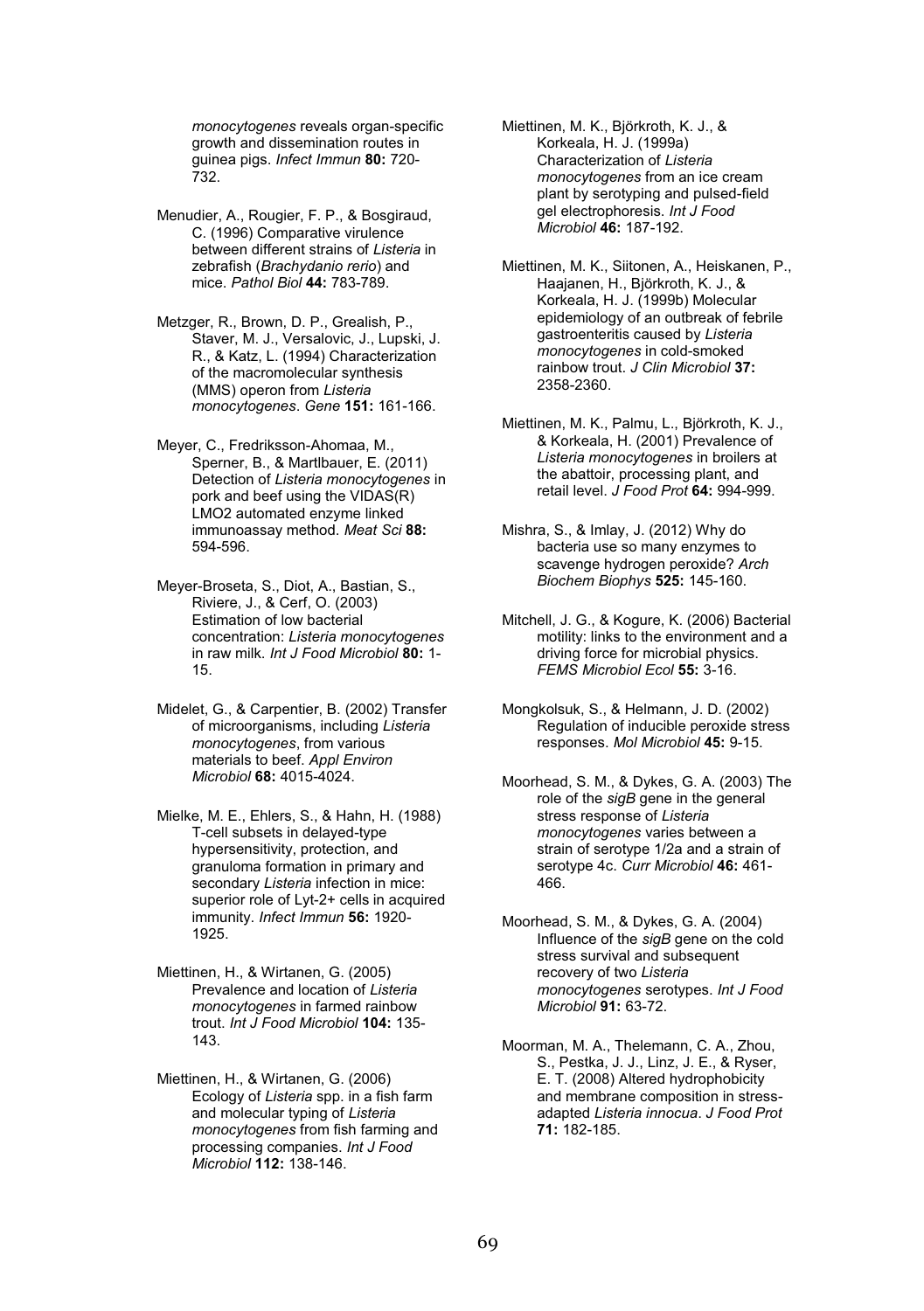- Murray, E. G. D., Webb, R. A., & Swann, M. B. R. (1926) A disease of rabbits characterized by a large mononuclear leucocytosis, caused by a hitherto undescribed bacillus *Bacterium monocytogenes* (n. sp.). *J Pathol Bacteriol* **29:** 407-439.
- Nair, S., Derré, I., Msadek, T., Gaillot, O., & Berche, P. (2000) CtsR controls class III heat shock gene expression in the human pathogen *Listeria monocytogenes*. *Mol Microbiol* **35:**  800-811.
- Nelson, K. E., Fouts, D. E., Mongodin, E. F., Ravel, J., DeBoy, R. T., Kolonay, J. F., Rasko, D. A., Angiuoli, S. V., Gill, S. R., Paulsen, I. T., Peterson, J., White, O., Nelson, W. C., Nierman, W., Beanan, M. J., Brinkac, L. M., Daugherty, S. C., Dodson, R. J., Durkin, A. S., Madupu, R., Haft, D. H., Selengut, J., Van Aken, S., Khouri, H., Fedorova, N., Forberger, H., Tran, B., Kathariou, S., Wonderling, L. D., Uhlich, G. A., Bayles, D. O., Luchansky, J. B., & Fraser, C. M. (2004) Whole genome comparisons of serotype 4b and 1/2a strains of the food-borne pathogen *Listeria monocytogenes* reveal new insights into the core genome components of this species. *Nucleic Acids Res* **32:**  2386-2395.
- Nesbakken, T., Nerbrink, E., Røtterud, O. J., & Borch, E. (1994) Reduction of *Yersinia enterocolitica* and *Listeria* spp. on pig carcasses by enclosure of the rectum during slaughter. *Int J Food Microbiol* **23:** 197-208.
- Nichols, G., McLauchlin, J., & de Louvois, J. (1998) The contamination of pâté with *Listeria monocytogenes* - results from the 1994 European Community-Coordinated Food Control Program for England and Wales. *J Food Prot* **61:**  1299-1304.
- Nielsen, P. K., Andersen, A. Z., Mols, M., van der Veen, S., Abee, T., & Kallipolitis, B. H. (2012) Genome-wide transcriptional profiling of the cell envelope stress response and the role of LisRK and CesRK in *Listeria monocytogenes*. *Microbiology* **158:**  963-974.
- Nightingale, K. (2010) *Listeria monocytogenes*: knowledge gained through DNA sequence-based subtyping, implications, and future considerations. *J AOAC Int* **93:** 1275- 1286.
- Nilsson, R. E., Ross, T., & Bowman, J. P. (2011) Variability in biofilm production by *Listeria monocytogenes* correlated to strain origin and growth conditions. *Int J Food Microbiol* **150:** 14-24.
- Nolan, D. A., Chamblin, D. C., & Troller, J. A. (1992) Minimal water activity levels for growth and survival of *Listeria monocytogenes* and *Listeria innocua*. *Int J Food Microbiol* **16:** 323-335.
- Nørrung, B., Andersen, J. K., & Schlundt, J. (1999) Incidence and control of *Listeria monocytogenes* in foods in Denmark. *Int J Food Microbiol* **53:** 195-203.
- Norton, D. M., McCamey, M. A., Gall, K. L., Scarlett, J. M., Boor, K. J., & Wiedmann, M. (2001) Molecular studies on the ecology of *Listeria monocytogenes* in the smoked fish processing industry. *Appl Environ Microbiol* **67:** 198-205.
- Norwood, D. E., & Gilmour, A. (1999) Adherence of *Listeria monocytogenes* strains to stainless steel coupons. *J Appl Microbiol* **86:** 576-582.
- Norwood, D. E., & Gilmour, A. (2000) The growth and resistance to sodium hypochlorite of *Listeria monocytogenes* in a steady-state multispecies biofilm. *J Appl Microbiol*  **88:** 512-520.
- Ojeniyi, B., Wegener, H. C., Jensen, N. E., & Bisgaard, M. (1996) *Listeria monocytogenes* in poultry and poultry products: epidemiological investigations in seven Danish abattoirs. *J Appl Bacteriol* **80:** 395-401.
- Ojeniyi, B., Christensen, J., & Bisgaard, M. (2000) Comparative investigations of *Listeria monocytogenes* isolated from a turkey processing plant, turkey products, and from human cases of listeriosis in Denmark. *Epidemiol Infect*  **125:** 303-308.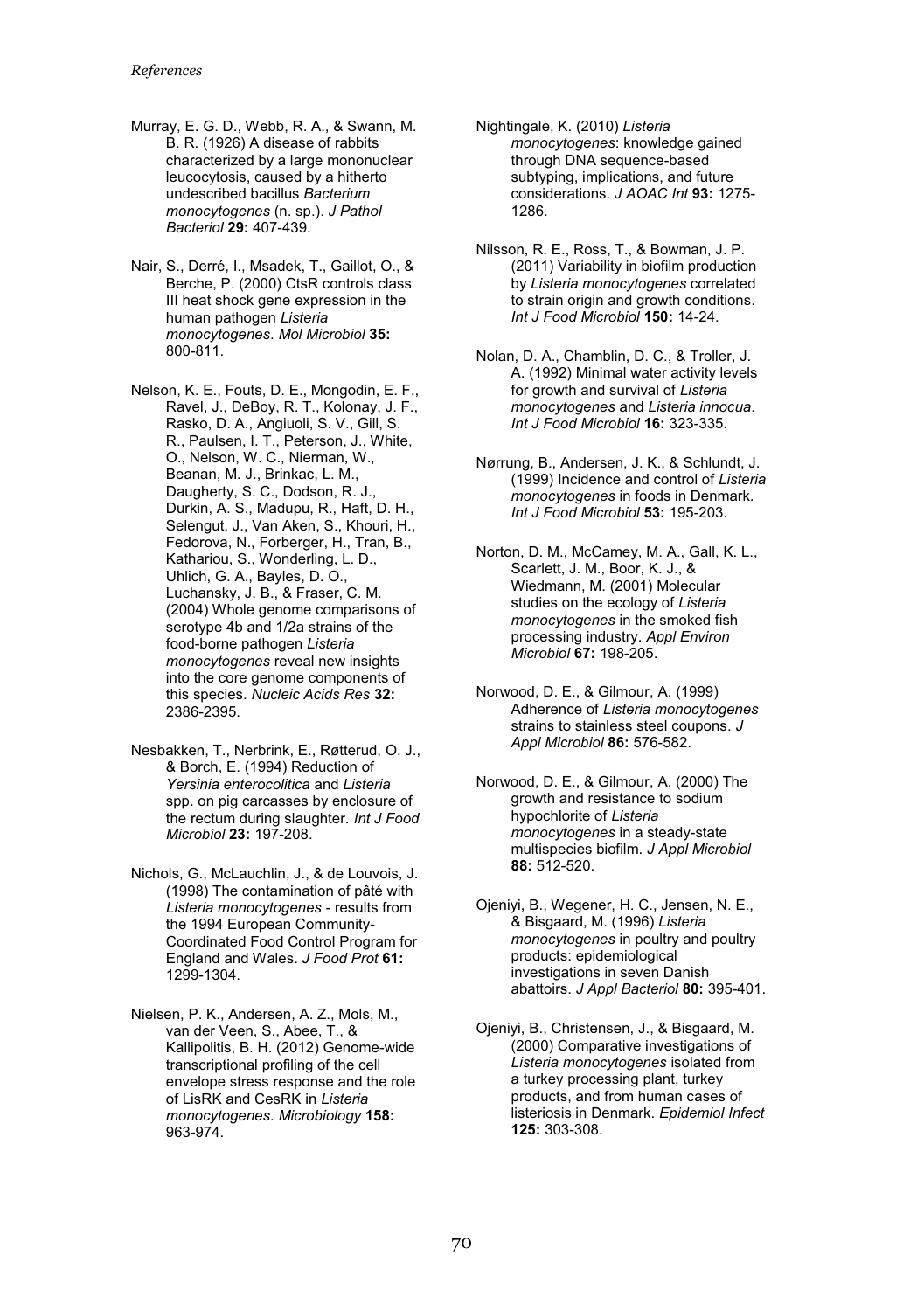- Okada, Y., Makino, S., Tobe, T., Okada, N., & Yamazaki, S. (2002) Cloning of *rel* from *Listeria monocytogenes* as an osmotolerance involvement gene. *Appl Environ Microbiol* **68:** 1541-1547.
- Okada, Y., Okada, N., Makino, S., Asakura, H., Yamamoto, S., & Igimi, S. (2006) The sigma factor RpoN  $(\delta^{54})$  is involved in osmotolerance in *Listeria monocytogenes*. *FEMS Microbiol Lett*  **263:** 54-60.
- Ollinger, J., Bowen, B., Wiedmann, M., Boor, K. J., & Bergholz, T. M. (2009) *Listeria monocytogenes* sigmaB modulates PrfA-mediated virulence factor expression. *Infect Immun* **77:**  2113-2124.
- Ooi, S. T., & Lorber, B. (2005) Gastroenteritis due to *Listeria monocytogenes*. *Clin Infect Dis* **40:**  1327-1332.
- Orsi, R. H., den Bakker, H. C., & Wiedmann, M. (2011) *Listeria monocytogenes* lineages: genomics, evolution, ecology, and phenotypic characteristics. *Int J Med Microbiol*  **301:** 79-96.
- O'Toole, G., Kaplan, H. B., & Kolter, R. (2000) Biofilm formation as microbial development. *Annu Rev Microbiol* **54:**  49-79.
- Owttrim, G. W. (2006) RNA helicases and abiotic stress. *Nucleic Acids Res* **34:**  3220-3230.
- OzFoodNet Working Group. (2010) Monitoring the incidence and causes of diseases potentially transmitted by food in Australia: annual report of the OzFoodNet Network, 2009. *Commun Dis Intell* **34:** 396-426.
- Painter, J., & Slutsker, L. (2007) Listeriosis in humans. In *Listeria, listeriosis and food safety.* E. T. Ryser, & E. H. Marth (eds). 3rd edn. CRC Press, Boca Raton, FL, USA. pp. 85-109.
- Pallen, M. J., & Wren, B. W. (1997) The HtrA family of serine proteases. *Mol Microbiol* **26:** 209-221.
- Palonen, E., Lindström, M., Karttunen, R., Somervuo, P., & Korkeala, H. (2011) Expression of signal transduction system encoding genes of *Yersinia pseudotuberculosis* IP32953 at 28°C and 3°C. *PLoS One* **6:** e25063.
- Palonen, E., Lindström, M., Somervuo, P., Johansson, P., Björkroth, J., & Korkeala, H. (2012) Requirement for RNA helicase CsdA for growth of *Yersinia pseudotuberculosis* IP32953 at low temperatures. *Appl Environ Microbiol* **78:** 1298-1301.
- Pandiani, F., Brillard, J., Bornard, I., Michaud, C., Chamot, S., Nguyen-the, C., & Broussolle, V. (2010) Differential involvement of the five RNA helicases in adaptation of *Bacillus cereus* ATCC 14579 to low growth temperatures. *Appl Environ Microbiol* **76:** 6692-6697.
- Pandiani, F., Chamot, S., Brillard, J., Carlin, F., Nguyen-the, C., & Broussolle, V. (2011) Role of the five RNA helicases in the adaptive response of *Bacillus cereus* ATCC 14579 cells to temperature, pH, and oxidative stresses. *Appl Environ Microbiol* **77:**  5604-5609.
- Pava-Ripoll, M., Pearson, R. E., Miller, A. K., & Ziobro, G. C. (2012) Prevalence and relative risk of *Cronobacter* spp., *Salmonella* spp., and *Listeria monocytogenes* associated with the body surfaces and guts of individual filth flies. *Appl Environ Microbiol* **78:**  7891-7902.
- Peccio, A., Autio, T., Korkeala, H., Rosmini, R., & Trevisani, M. (2003) *Listeria monocytogenes* occurrence and characterization in meat-producing plants. *Lett Appl Microbiol* **37:** 234- 238.
- Perrin, M., Bemer, M., & Delamare, C. (2003) Fatal case of *Listeria innocua* bacteremia. *J Clin Microbiol* **41:** 5308- 5309.
- Phadtare, S. (2004) Recent developments in bacterial cold-shock response. *Curr Issues Mol Biol* **6:** 125-136.
- Phan-Thanh, L., & Gormon, T. (1995) Analysis of heat and cold shock proteins in *Listeria* by two-dimensional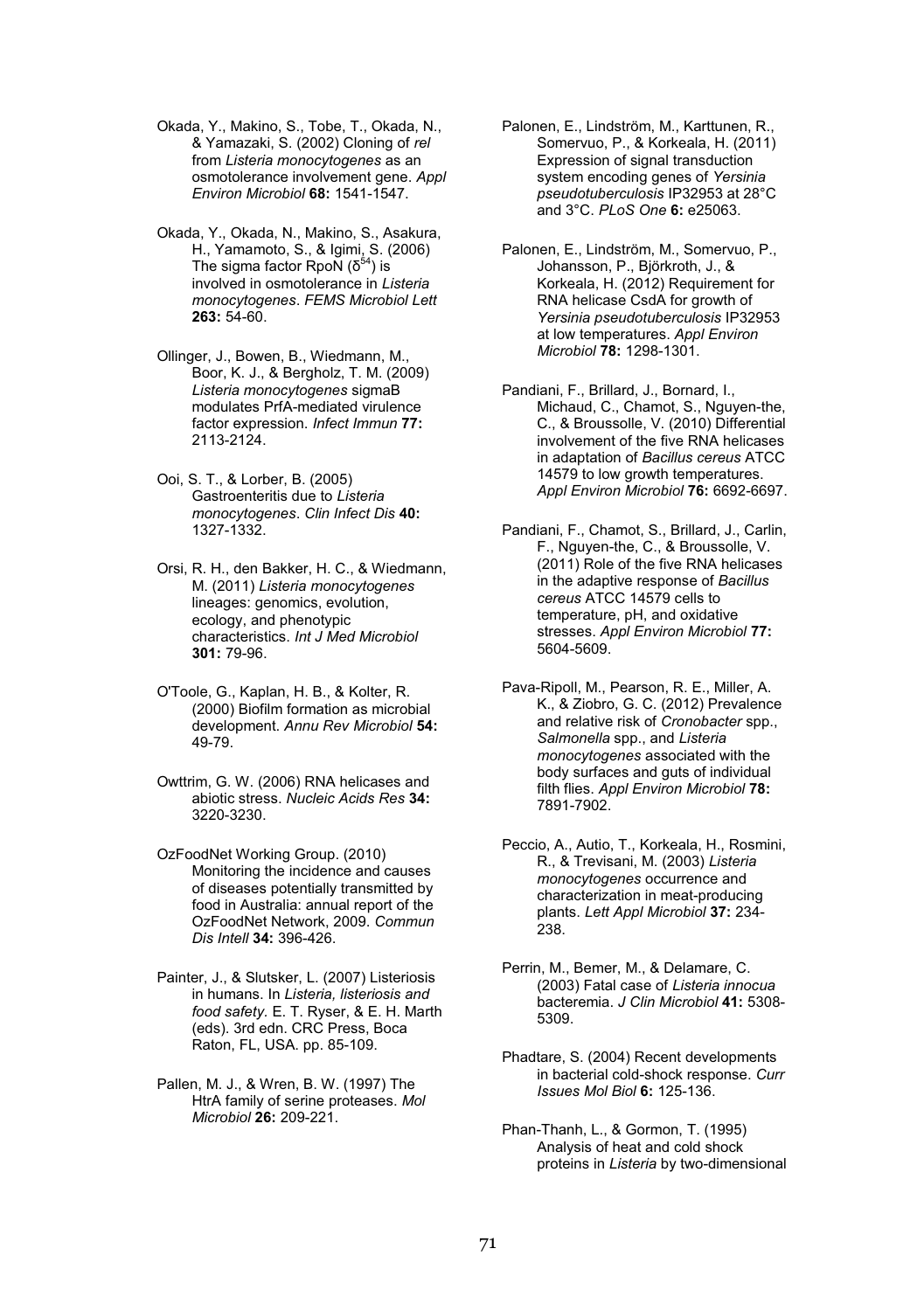electrophoresis. *Electrophoresis* **16:**  444-450.

- Phan-Thanh, L., & Gormon, T. (1997) Stress proteins in *Listeria monocytogenes*. *Electrophoresis* **18:**  1464-1471.
- Phan-Thanh, L., Mahouin, F., & Alige, S. (2000) Acid responses of *Listeria monocytogenes*. *Int J Food Microbiol*  **55:** 121-126.
- Pirie, J. H. (1940) The genus *Listerella* Pirie. *Science* **91:** 383.
- Pontello, M., Guaita, A., Sala, G., Cipolla, M., Gattuso, A., Sonnessa, M., & Gianfranceschi, M. V. (2012) *Listeria monocytogenes* serotypes in human infections (Italy, 2000-2010). *Ann Ist Super Sanita* **48:** 146-150.
- Pouillot, R., Hoelzer, K., Jackson, K. A., Henao, O. L., & Silk, B. J. (2012) Relative risk of listeriosis in Foodborne Diseases Active Surveillance Network (FoodNet) sites according to age, pregnancy, and ethnicity. *Clin Infect Dis* **54(S5):** S405-410.
- Pourshaban, M., Gianfranceschi, M., Gattuso, A., Menconi, F., & Aureli, P. (2000) Identification of *Listeria monocytogenes* contamination sources in two fresh sauce production plants by pulsed-field gel electrophoresis. *Food Microbiol* **17:**  393-400.
- Praakle-Amin, K., Hänninen, M. L., & Korkeala, H. (2006) Prevalence and genetic characterization of *Listeria monocytogenes* in retail broiler meat in Estonia. *J Food Prot* **69:** 436-440.
- Premaratne, R. J., Lin, W. J., & Johnson, E. A. (1991) Development of an improved chemically defined minimal medium for *Listeria monocytogenes*. *Appl Environ Microbiol* **57:** 3046-3048.
- Prencipe, V., Migliorati, G., Matteucci, O., Calistri, P., & Di Giannatale, E. (2010) Assessment of hygienic quality of some types of cheese sampled from retail outlets. *Vet Ital* **46:** 221-231.
- Pron, B., Boumaila, C., Jaubert, F., Sarnacki, S., Monnet, J. P., Berche, P., & Gaillard, J. L. (1998) Comprehensive study of the intestinal stage of listeriosis in a rat ligated ileal loop system. *Infect Immun* **66:** 747- 755.
- Raengpradub, S., Wiedmann, M., & Boor, K. J. (2008) Comparative analysis of the σ<sup>B</sup>-dependent stress responses in *Listeria monocytogenes* and *Listeria innocua* strains exposed to selected stress conditions. *Appl Environ Microbiol* **74:** 158-171.
- Raimann, E., Schmid, B., Stephan, R., & Tasara, T. (2009) The alternative sigma factor σ<sup>L</sup> of *L. monocytogenes* promotes growth under diverse environmental stresses. *Foodborne Pathog Dis* **6:** 583-591.
- Rapose, A., Lick, S. D., & Ismail, N. (2008) *Listeria grayi* bacteremia in a heart transplant recipient. *Transpl Infect Dis*  **10:** 434-436.
- Rawool, D. B., Malik, S. V., Shakuntala, I., Sahare, A. M., & Barbuddhe, S. B. (2007) Detection of multiple virulenceassociated genes in *Listeria monocytogenes* isolated from bovine mastitis cases. *Int J Food Microbiol*  **113:** 201-207.
- Rea, R., Gahan, C., & Hill, C. (2004) Disruption of putative regulatory loci in *Listeria monocytogenes* demonstrates a significant role for Fur and PerR in virulence. *Infect Immun* **72:** 717-727.
- Rea, R., Hill, C., & Gahan, C. G. (2005) *Listeria monocytogenes* PerR mutants display a small-colony phenotype, increased sensitivity to hydrogen peroxide, and significantly reduced murine virulence. *Appl Environ Microbiol* **71:** 8314-8322.
- Regan, E. J., Harrison, G. A., Butler, S., McLauchlin, J., Thomas, M., & Mitchell, S. (2005) Primary cutaneous listeriosis in a veterinarian. *Vet Rec*  **157:** 207.
- Renier, S., Hebraud, M., & Desvaux, M. (2011) Molecular biology of surface colonization by *Listeria monocytogenes*: an additional facet of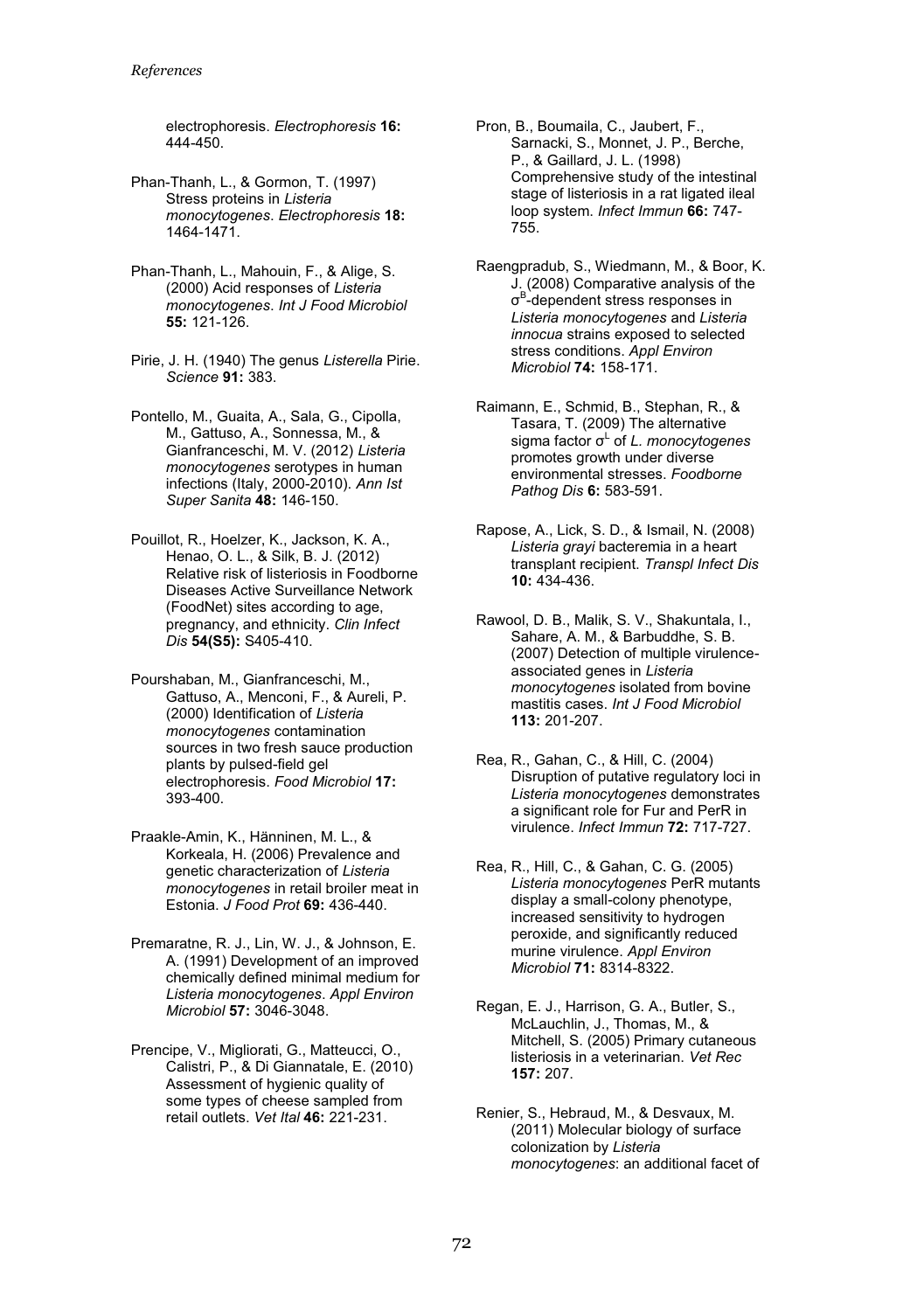an opportunistic Gram-positive foodborne pathogen. *Environ Microbiol*  **13:** 835-850.

- Rieu, A., Weidmann, S., Garmyn, D., Piveteau, P., & Guzzo, J. (2007) Agr system of *Listeria monocytogenes* EGD-e: role in adherence and differential expression pattern. *Appl Environ Microbiol* **73:** 6125-6133.
- Robbins, J. B., Fisher, C. W., Moltz, A. G., & Martin, S. E. (2005) Elimination of *Listeria monocytogenes* biofilms by ozone, chlorine, and hydrogen peroxide. *J Food Prot* **68:** 494-498.
- Rocourt, J., Hof, H., Schrettenbrunner, A., Malinverni, R., & Bille, J. (1986) Acute purulent *Listeria seelingeri* meningitis in an immunocompetent adult. *Schweiz Med Wochenschr* **116:** 248- 251.
- Rørvik, L. M. (2000) *Listeria monocytogenes* in the smoked salmon industry. *Int J Food Microbiol* **62:** 183-190.
- Rørvik, L. M., Caugant, D. A., & Yndestad, M. (1995) Contamination pattern of *Listeria monocytogenes* and other *Listeria* spp. in a salmon slaughterhouse and smoked salmon processing plant. *Int J Food Microbiol*  **25:** 19-27.
- Rørvik, L. M., Aase, B., Alvestad, T., & Caugant, D. A. (2003) Molecular epidemiological survey of *Listeria monocytogenes* in broilers and poultry products. *J Appl Microbiol* **94:** 633- 640.
- Russell, A. D. (2003) Lethal effects of heat on bacterial physiology and structure. *Sci Prog* **86:** 115-137.
- Russell, N. J., Evans, R. I., ter Steeg, P. F., Hellemons, J., Verheul, A., & Abee, T. (1995) Membranes as a target for stress adaptation. *Int J Food Microbiol*  **28:** 255-261.
- Ruusunen, M., Salonen, M., Pulkkinen, H., Huuskonen, M., Hellström, S., Revez, J., Hänninen, M. L., Fredriksson-Ahomaa, M., & Lindström, M. (2013) Pathogenic bacteria in Finnish bulk

tank milk. *Foodborne Pathog Dis* **10:**  99-106.

- Ryan, E. M., Gahan, C. G., & Hill, C. (2008) A significant role for Sigma B in the detergent stress response of *Listeria monocytogenes*. *Lett Appl Microbiol*  **46:** 148-154.
- Ryan, S., Begley, M., Gahan, C. G., & Hill, C. (2009) Molecular characterization of the arginine deiminase system in *Listeria monocytogenes*: regulation and role in acid tolerance. *Environ Microbiol* **11:** 432-445.
- Ryan, S., Begley, M., Hill, C., & Gahan, C. G. (2010) A five-gene stress survival islet (SSI-1) that contributes to the growth of *Listeria monocytogenes* in suboptimal conditions. *J Appl Microbiol*  **109:** 984-995.
- Sagoo, S. K., Little, C. L., & Mitchell, R. T. (2001) The microbiological examination of ready-to-eat organic vegetables from retail establishments in the United Kingdom. *Lett Appl Microbiol* **33:** 434-439.
- Sagoo, S. K., Little, C. L., Ward, L., Gillespie, I. A., & Mitchell, R. T. (2003) Microbiological study of ready-to-eat salad vegetables from retail establishments uncovers a national outbreak of salmonellosis. *J Food Prot*  **66:** 403-409.
- Sakaridis, I., Soultos, N., Iossifidou, E., Papa, A., Ambrosiadis, I., & Koidis, P. (2011) Prevalence and antimicrobial resistance of *Listeria monocytogenes* isolated in chicken slaughterhouses in Northern Greece. *J Food Prot* **74:**  1017-1021.
- Samelis, J. (1999) Incidence and principal sources of *Listeria* spp. and *Listeria monocytogenes* contamination in processed meats and a meat processing plant. *Food Microbiol* **16:**  465-477.
- Sampathkumar, B., Khachatourians, G. G., & Korber, D. R. (2003) High pH during trisodium phosphate treatment causes membrane damage and destruction of *Salmonella enterica* serovar enteritidis. *Appl Environ Microbiol* **69:** 122-129.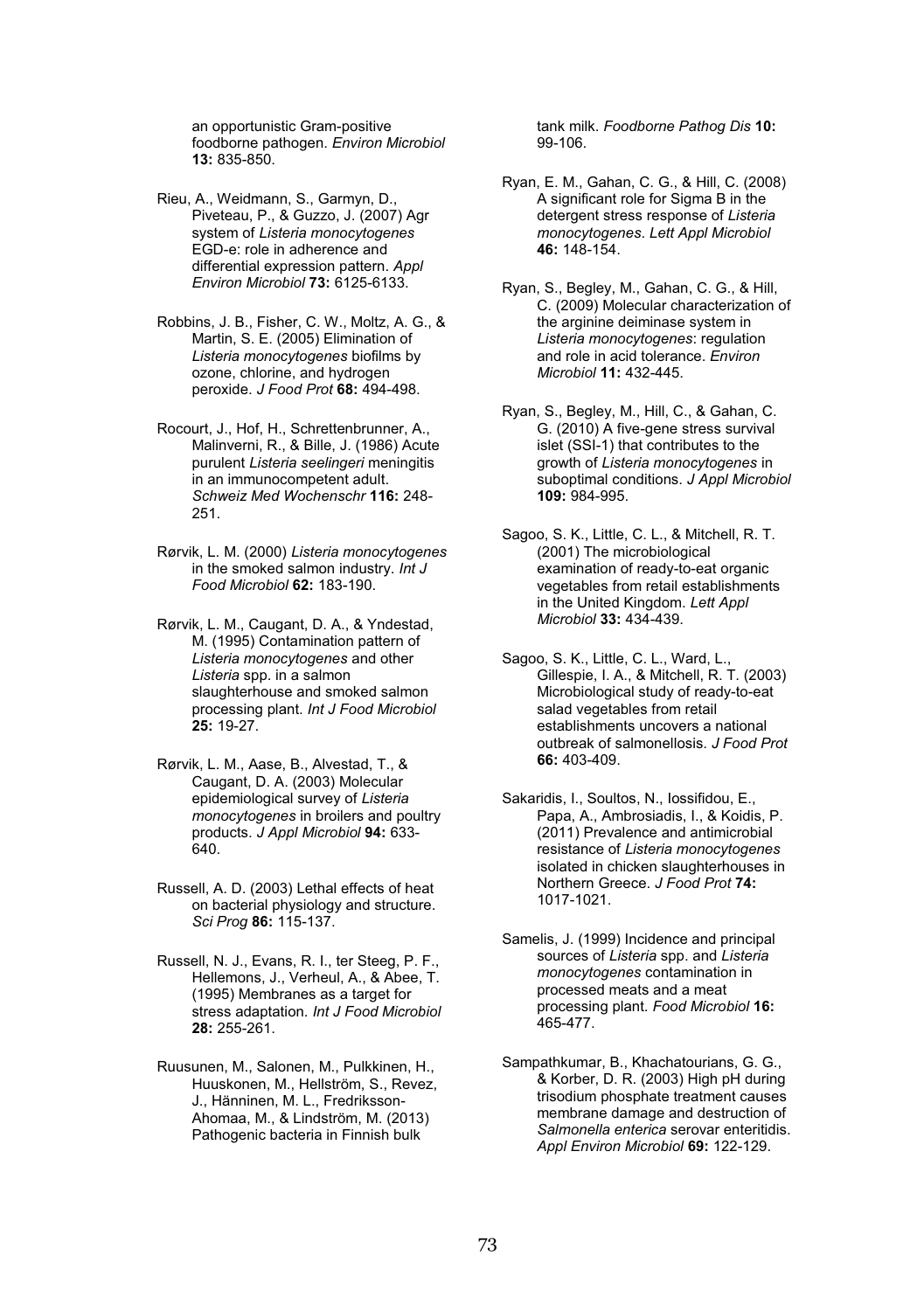- Sauders, B. D., Pettit, D., Currie, B., Suits, P., Evans, A., Stellrecht, K., Dryja, D. M., Slate, D., & Wiedmann, M. (2005) Low prevalence of *Listeria monocytogenes* in human stool. *J Food Prot* **68:** 178-181.
- Scallan, E., Hoekstra, R. M., Angulo, F. J., Tauxe, R. V., Widdowson, M. A., Roy, S. L., Jones, J. L., & Griffin, P. M. (2011) Foodborne illness acquired in the United States--major pathogens. *Emerg Infect Dis* **17:** 7-15.
- Schlech, W. F., 3rd, Lavigne, P. M., Bortolussi, R. A., Allen, A. C., Haldane, E. V., Wort, A. J., Hightower, A. W., Johnson, S. E., King, S. H., Nicholls, E. S., & Broome, C. V. (1983) Epidemic listeriosis - evidence for transmission by food. *N Engl J Med*  **308:** 203-206.
- Schlech, W. F., 3rd, Chase, D. P., & Badley, A. (1993) A model of food-borne *Listeria monocytogenes* infection in the Sprague-Dawley rat using gastric inoculation: development and effect of gastric acidity on infective dose. *Int J Food Microbiol* **18:** 15-24.
- Schmid, B., Klumpp, J., Raimann, E., Loessner, M. J., Stephan, R., & Tasara, T. (2009) Role of cold shock proteins in growth of *Listeria monocytogenes* under cold and osmotic stress conditions. *Appl Environ Microbiol* **75:** 1621-1627.
- Schoder, D., & Wagner, M. (2011) A bug's life: Insects as carriers of *Listeria monocytogenes* - review of the multinational listeriosis outbreak (2009/2010). IAFP European symposium on Food Safety. Ede, Netherlands. May 18.-20.2011.
- Seeliger, H. P. R. (1961) Listeriosis. Hafner publishing company, New York, USA. 308 pp.
- Seifart Gomes, C., Izar, B., Pazan, F., Mohamed, W., Mraheil, M. A., Mukherjee, K., Billion, A., Aharonowitz, Y., Chakraborty, T., & Hain, T. (2011) Universal stress proteins are important for oxidative and acid stress resistance and growth of *Listeria monocytogenes* EGD-e in vitro and in vivo. *PLoS One*  **6:** e24965.
- Shabala, L., Lee, S. H., Cannesson, P., & Ross, T. (2008) Acid and NaCl limits to growth of *Listeria monocytogenes* and influence of sequence of inimical acid and NaCl levels on inactivation kinetics. *J Food Prot* **71:** 1169-1177.
- Shen, A., & Higgins, D. E. (2006) The MogR transcriptional repressor regulates nonhierarchal expression of flagellar motility genes and virulence in *Listeria monocytogenes*. *PLoS Pathog* **2:** e30.
- Shin, J. H., Brody, M. S., & Price, C. W. (2010) Physical and antibiotic stresses require activation of the RsbU phosphatase to induce the general stress response in *Listeria monocytogenes*. *Microbiology* **156:**  2660-2669.
- Silk, B. J., Date, K. A., Jackson, K. A., Pouillot, R., Holt, K. G., Graves, L. M., Ong, K. L., Hurd, S., Meyer, R., Marcus, R., Shiferaw, B., Norton, D. M., Medus, C., Zansky, S. M., Cronquist, A. B., Henao, O. L., Jones, T. F., Vugia, D. J., Farley, M. M., & Mahon, B. E. (2012) Invasive listeriosis in the Foodborne Diseases Active Surveillance Network (FoodNet), 2004–2009: further targeted prevention needed for higher-risk groups. *Clin Infect Dis* **54(S5):** S396- 404.
- Silver, H. M. (1998) Listeriosis during pregnancy. *Obstet Gynecol Surv* **53:**  737-740.
- Silverman, E., Edwalds-Gilbert, G., & Lin, R. J. (2003) DExD/H-box proteins and their partners: helping RNA helicases unwind. *Gene* **312:** 1-16.
- Singh, A. K., Ulanov, A. V., Li, Z., Jayaswal, R. K., & Wilkinson, B. J. (2011) Metabolomes of the psychrotolerant bacterium *Listeria monocytogenes* 10403S grown at 37°C and 8°C. *Int J Food Microbiol* **148:** 107-114.
- Skandamis, P. N., Yoon, Y., Stopforth, J. D., Kendall, P. A., & Sofos, J. N. (2008) Heat and acid tolerance of *Listeria monocytogenes* after exposure to single and multiple sublethal stresses. *Food Microbiol* **25:** 294-303.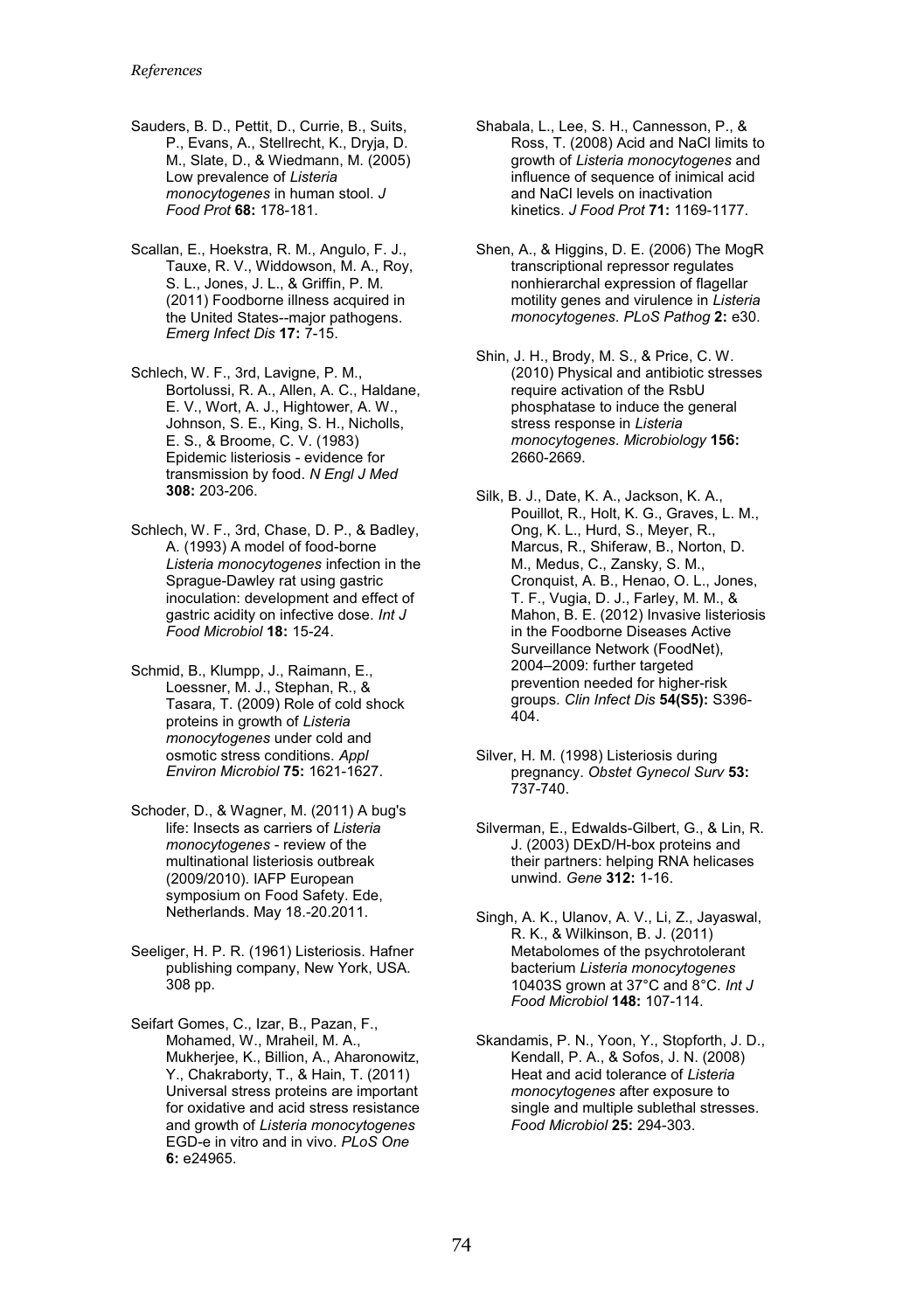Skovgaard, N., & Nørrung, B. (1989) The incidence of *Listeria* spp. in faeces of Danish pigs and in minced pork meat. *Int J Food Microbiol* **8:** 59-63.

Sleator, R. D., & Hill, C. (2005) A novel role for the LisRK two-component regulatory system in listerial osmotolerance. *Clin Microbiol Infect*  **11:** 599-601.

Sleator, R. D., & Hill, C. (2010) Compatible solutes: the key to *Listeria*'s success as a versatile gastrointestinal pathogen? *Gut Pathog* **2:** 20.

Sleator, R. D., Gahan, C. G., & Hill, C. (2001) Identification and disruption of the *proBA* locus in *Listeria monocytogenes*: role of proline biosynthesis in salt tolerance and murine infection. *Appl Environ Microbiol* **67:** 2571-2577.

- Smoot, L. M., & Pierson, M. D. (1998) Effect of environmental stress on the ability of *Listeria monocytogenes* Scott A to attach to food contact surfaces. *J Food Prot* **61:** 1293-1298.
- Soni, K. A., Nannapaneni, R., & Tasara, T. (2011) The contribution of transcriptomic and proteomic analysis in elucidating stress adaptation responses of *Listeria monocytogenes*. *Foodborne Pathog Dis* **8:** 843-852.
- Soultos, N., Koidis, P., & Madden, R. H. (2003) Presence of *Listeria* and *Salmonella* spp. in retail chicken in Northern Ireland. *Lett Appl Microbiol*  **37:** 421-423.

Stack, H. M., Sleator, R. D., Bowers, M., Hill, C., & Gahan, C. G. (2005) Role for HtrA in stress induction and virulence potential in *Listeria monocytogenes*. *Appl Environ Microbiol* **71:** 4241-4247.

- Stephens, P. J., Cole, M. B., & Jones, M. V. (1994) Effect of heating rate on the thermal inactivation of *Listeria monocytogenes*. *J Appl Bacteriol* **77:**  702-708.
- Storz, G., & Imlay, J. A. (1999) Oxidative stress. *Curr Opin Microbiol* **2:** 188-194.
- Swaminathan, B., & Gerner-Smidt, P. (2007) The epidemiology of human listeriosis. *Microbes Infect* **9:** 1236- 1243.
- Taormina, P. J., & Beuchat, L. R. (2001) Survival and heat resistance of *Listeria monocytogenes* after exposure to alkali and chlorine. *Appl Environ Microbiol* **67:** 2555-2563.
- Tasara, T., & Stephan, R. (2006) Cold stress tolerance of *Listeria monocytogenes*: a review of molecular adaptive mechanisms and food safety implications. *J Food Prot* **69:** 1473- 1484.

Tasara, T., & Stephan, R. (2007) Evaluation of housekeeping genes in *Listeria monocytogenes* as potential internal control references for normalizing mRNA expression levels in stress adaptation models using real-time PCR. *FEMS Microbiol Lett* **269:** 265- 272.

Tay, E., Rajan, M., & Tuft, S. (2008) *Listeria monocytogenes* sclerokeratitis: a case report and literature review. *Cornea*  **27:** 947-949.

Terveyden ja hyvinvoinnin laitos, THL (National institute for health and welfare) (2012). Tartuntatautirekisteri (National infectious diseases register database). http://www3.ktl.fi/ Accessed at 11.12.2012.

Thevenot, D., Delignette-Muller, M. L., Christieans, S., & Vernozy-Rozand, C. (2005) Prevalence of *Listeria monocytogenes* in 13 dried sausage processing plants and their products. *Int J Food Microbiol* **102:** 85-94.

To, M. S., Favrin, S., Romanova, N., & Griffiths, M. W. (2002) Postadaptational resistance to benzalkonium chloride and subsequent physicochemical modifications of *Listeria monocytogenes*. *Appl Environ Microbiol* **68:** 5258-5264.

Todhanakasem, T., & Young, G. M. (2008) Loss of flagellum-based motility by *Listeria monocytogenes* results in formation of hyperbiofilms. *J Bacteriol*  **190:** 6030-6034.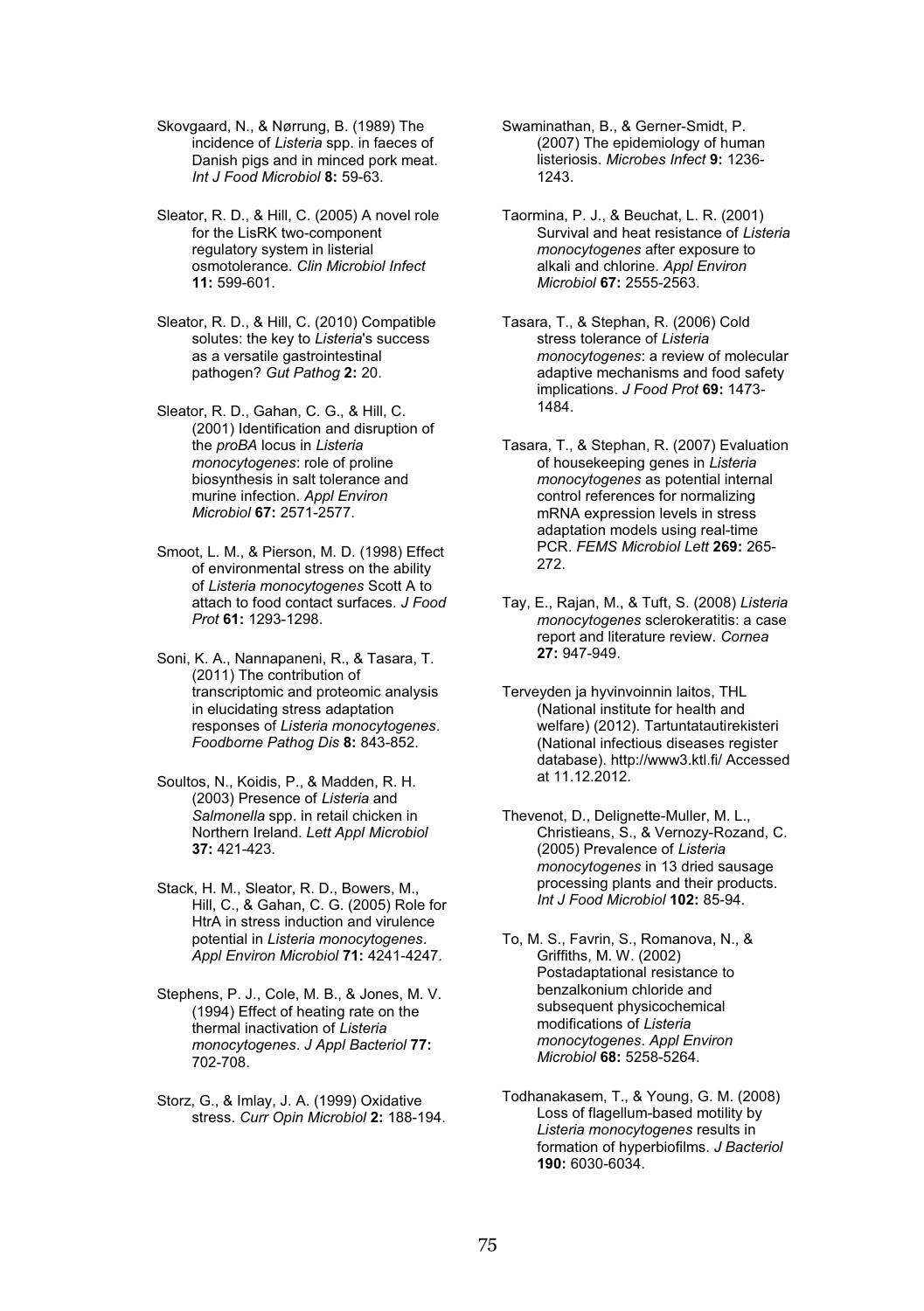- Toledo-Arana, A., Dussurget, O., Nikitas, G., Sesto, N., Guet-Revillet, H., Balestrino, D., Loh, E., Gripenland, J., Tiensuu, T., Vaitkevicius, K., Barthelemy, M., Vergassola, M., Nahori, M. A., Soubigou, G., Régnault, B., Coppée, J. Y., Lecuit, M., Johansson, J., & Cossart, P. (2009) The *Listeria* transcriptional landscape from saprophytism to virulence. *Nature*  **459:** 950-956.
- Unanue, E. R. (1997) Studies in listeriosis show the strong symbiosis between the innate cellular system and the Tcell response. *Immunol Rev* **158:** 11- 25.
- Uyttendaele, M. R., Neyts, K. D., Lips, R. M., & Debevere, J. M. (1997) Incidence of *Listeria monocytogenes* in poultry and poultry products obtained from Belgian and French abbatoirs. *Food Microbiol* **14:** 339-346.
- Vaillant, V., de Valk, H., Baron, E., Ancelle, T., Colin, P., Delmas, M. C., Dufour, B., Pouillot, R., Le Strat, Y., Weinbreck, P., Jougla, E., & Desenclos, J. C. (2005) Foodborne infections in France. *Foodborne Pathog Dis* **2:** 221-232.
- van den Elzen, A. M., & Snijders, J. M. (1993) Critical points in meat production lines regarding the introduction of *Listeria monocytogenes*. *Vet Q* **15:** 143-145.
- van der Veen, S., & Abee, T. (2010) HrcA and DnaK are important for static and continuous-flow biofilm formation and disinfectant resistance in *Listeria monocytogenes*. *Microbiology* **156:**  3782-3790.
- van der Veen, S., Hain, T., Wouters, J. A., Hossain, H., de Vos, W. M., Abee, T., Chakraborty, T., & Wells-Bennik, M. H. (2007) The heat-shock response of *Listeria monocytogenes* comprises genes involved in heat shock, cell division, cell wall synthesis, and the SOS response. *Microbiology* **153:**  3593-3607.
- VanBogelen, R. A., & Neidhardt, F. C. (1990) Ribosomes as sensors of heat and cold shock in *Escherichia coli*.

*Proc Natl Acad Sci U S A* **87:** 5589- 5593.

- Vatanyoopaisarn, S., Nazli, A., Dodd, C. E., Rees, C. E., & Waites, W. M. (2000) Effect of flagella on initial attachment of *Listeria monocytogenes* to stainless steel. *Appl Environ Microbiol* **66:** 860- 863.
- Vázquez-Boland, J. A., Kuhn, M., Berche, P., Chakraborty, T., Dominguez-Bernal, G., Goebel, W., González-Zorn, B., Wehland, J., & Kreft, J. (2001) *Listeria* pathogenesis and molecular virulence determinants. *Clin Microbiol Rev* **14:** 584-640.
- Venables, W. N., & Ripley, B. D. (2002) Modern applied statistics with S. 4th ed. Springer-Verlag, Heidelberg, Germany. 495 pp.
- Vitas, A. I., & Garcia-Jalon, V. A. (2004) Occurrence of *Listeria monocytogenes* in fresh and processed foods in Navarra (Spain). *Int J Food Microbiol*  **90:** 349-356.
- Waak, E., Tham, W., & Danielsson-Tham, M. L. (2002) Prevalence and fingerprinting of *Listeria monocytogenes* strains isolated from raw whole milk in farm bulk tanks and in dairy plant receiving tanks. *Appl Environ Microbiol* **68:** 3366-3370.
- Wagner, M., Auer, B., Trittremmel, C., Hein, I., & Schoder, D. (2007) Survey on the *Listeria contamination* of ready-to-eat food products and household environments in Vienna, Austria. *Zoonoses Public Health* **54:** 16-22.
- Walker, S. J., Archer, P., & Banks, J. G. (1990) Growth of *Listeria monocytogenes* at refrigeration temperatures. *J Appl Bacteriol* **68:**  157-162.
- Weis, J., & Seeliger, H. P. (1975) Incidence of *Listeria monocytogenes* in nature. *Appl Microbiol* **30:** 29-32.
- Wemekamp-Kamphuis, H. H., Sleator, R. D., Wouters, J. A., Hill, C., & Abee, T. (2004a) Molecular and physiological analysis of the role of osmolyte transporters BetL, Gbu, and OpuC in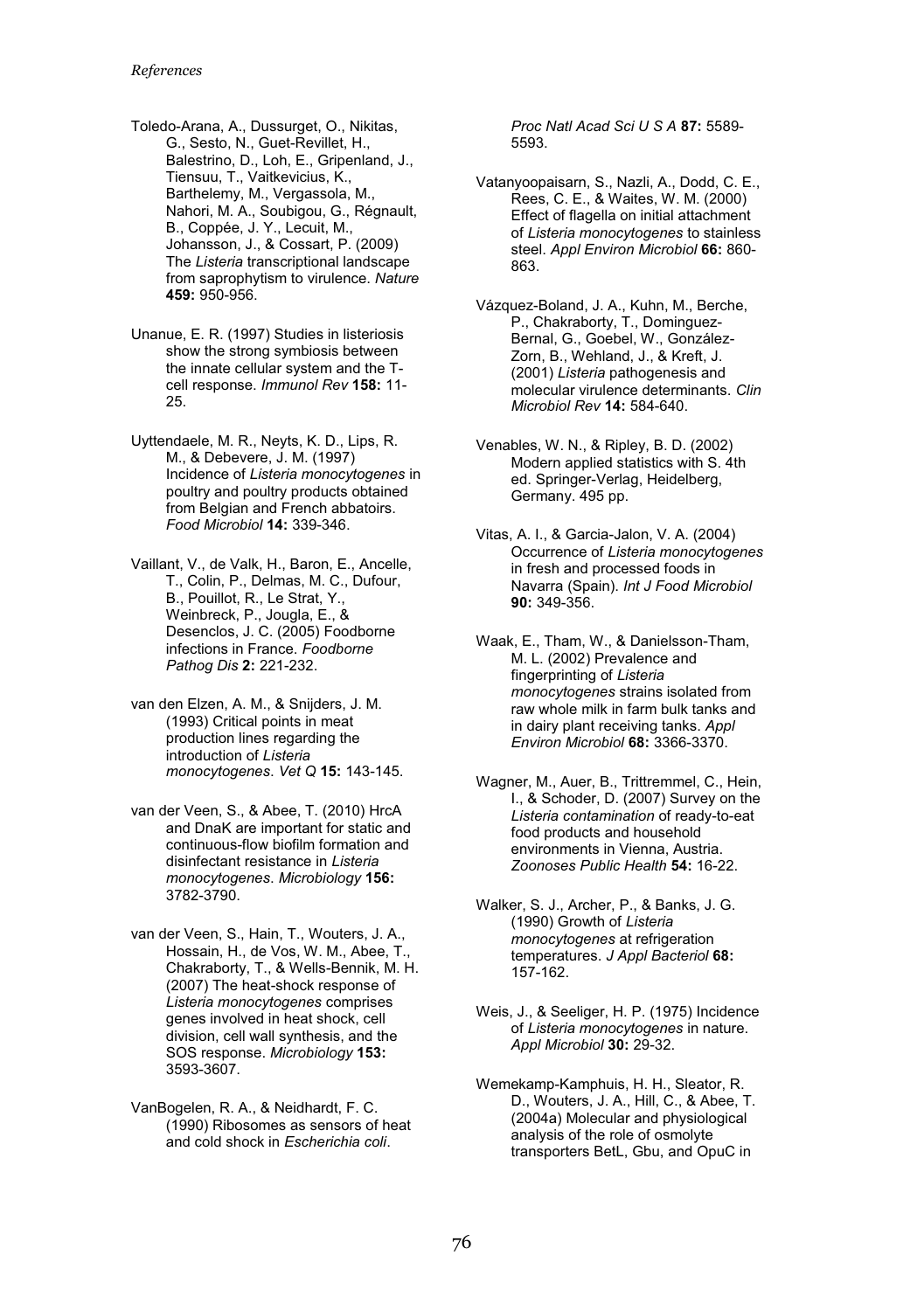growth of *Listeria monocytogenes* at low temperatures. *Appl Environ Microbiol* **70:** 2912-2918.

- Wemekamp-Kamphuis, H. H., Wouters, J. A., de Leeuw, P. P., Hain, T., Chakraborty, T., & Abee, T. (2004b) Identification of sigma factor  $\sigma^B$ controlled genes and their impact on acid stress, high hydrostatic pressure, and freeze survival in *Listeria monocytogenes* EGD-e. *Appl Environ Microbiol* **70:** 3457-3466.
- Wesley, I. V. (2007) Listeriosis in animals. In *Listeria, listeriosis and food safety.* E. T. Ryser, & E. H. Marth (eds). 3rd edn. CRC Press, Boca Raton, FL, USA. pp. 55-84.
- Wesley, I. V., Larson, D. J., Harmon, K. M., Luchansky, J. B., & Schwartz, A. R. (2002) A case report of sporadic ovine listerial menigoencephalitis in Iowa with an overview of livestock and human cases. *J Vet Diagn Invest* **14:**  314-321.
- Wieczorek, K., Dmowska, K., & Osek, J. (2012) Prevalence, characterization, and antimicrobial resistance of *Listeria monocytogenes* isolates from bovine hides and carcasses. *Appl Environ Microbiol* **78:** 2043-2045.
- Wiedmann, M., Bruce, J. L., Knorr, R., Bodis, M., Cole, E. M., McDowell, C. I., McDonough, P. L., & Batt, C. A. (1996) Ribotype diversity of *Listeria monocytogenes* strains associated with outbreaks of listeriosis in ruminants. *J Clin Microbiol* **34:** 1086- 1090.
- Wilesmith, J. W., & Gitter, M. (1986) Epidemiology of ovine listeriosis in Great Britain. *Vet Rec* **119:** 467-470.
- Wilkerson, M. J., Melendy, A., & Stauber, E. (1997) An outbreak of listeriosis in a breeding colony of chinchillas. *J Vet Diagn Invest* **9:** 320-323.
- Williams, T., Bauer, S., Beier, D., & Kuhn, M. (2005a) Construction and characterization of *Listeria monocytogenes* mutants with in-frame deletions in the response regulator genes identified in the genome

sequence. *Infect Immun* **73:** 3152- 3159.

- Williams, T., Joseph, B., Beier, D., Goebel, W., & Kuhn, M. (2005b) Response regulator DegU of *Listeria monocytogenes* regulates the expression of flagella-specific genes. *FEMS Microbiol Lett* **252:** 287-298.
- Wonderling, L. D., Wilkinson, B. J., & Bayles, D. O. (2004) The *htrA* (*degP*) gene of *Listeria monocytogenes* 10403S is essential for optimal growth under stress conditions. *Appl Environ Microbiol* **70:** 1935-1943.
- Yamanaka, K., Fang, L., & Inouye, M. (1998) The CspA family in *Escherichia coli*: multiple gene duplication for stress adaptation. *Mol Microbiol* **27:**  247-255.
- Yde, M., Naranjo, M., Mattheus, W., Stragier, P., Pochet, B., Beulens, K., De Schrijver, K., Van den Branden, D., Laisnez, V., Flipse, W., Leclercq, A., Lecuit, M., Dierick, K., & Bertrand, S. (2012) Usefulness of the European Epidemic Intelligence Information System in the management of an outbreak of listeriosis, Belgium, 2011. *Euro Surveill* **17:** 20279.
- Yun, H. S., Kim, Y., Oh, S., Jeon, W. M., Frank, J. F., & Kim, S. H. (2012) Susceptibility of *Listeria monocytogenes* biofilms and planktonic cultures to hydrogen peroxide in food processing environments. *Biosci Biotechnol Biochem* **76:** 2008-2013.
- Zhang, C., Nietfeldt, J., Zhang, M., & Benson, A. K. (2005) Functional consequences of genome evolution in *Listeria monocytogenes*: the *lmo0423* and *lmo0422* genes encode σ<sup>c</sup> and LstR, a lineage II-specific heat shock system. *J Bacteriol* **187:** 7243-7253.
- Zhu, K., Bayles, D. O., Xiong, A., Jayaswal, R. K., & Wilkinson, B. J. (2005) Precursor and temperature modulation of fatty acid composition and growth of *Listeria monocytogenes* cold-sensitive mutants with transposon-interrupted branched-chain *α*-keto acid dehydrogenase. *Microbiology* **151:**  615-623.